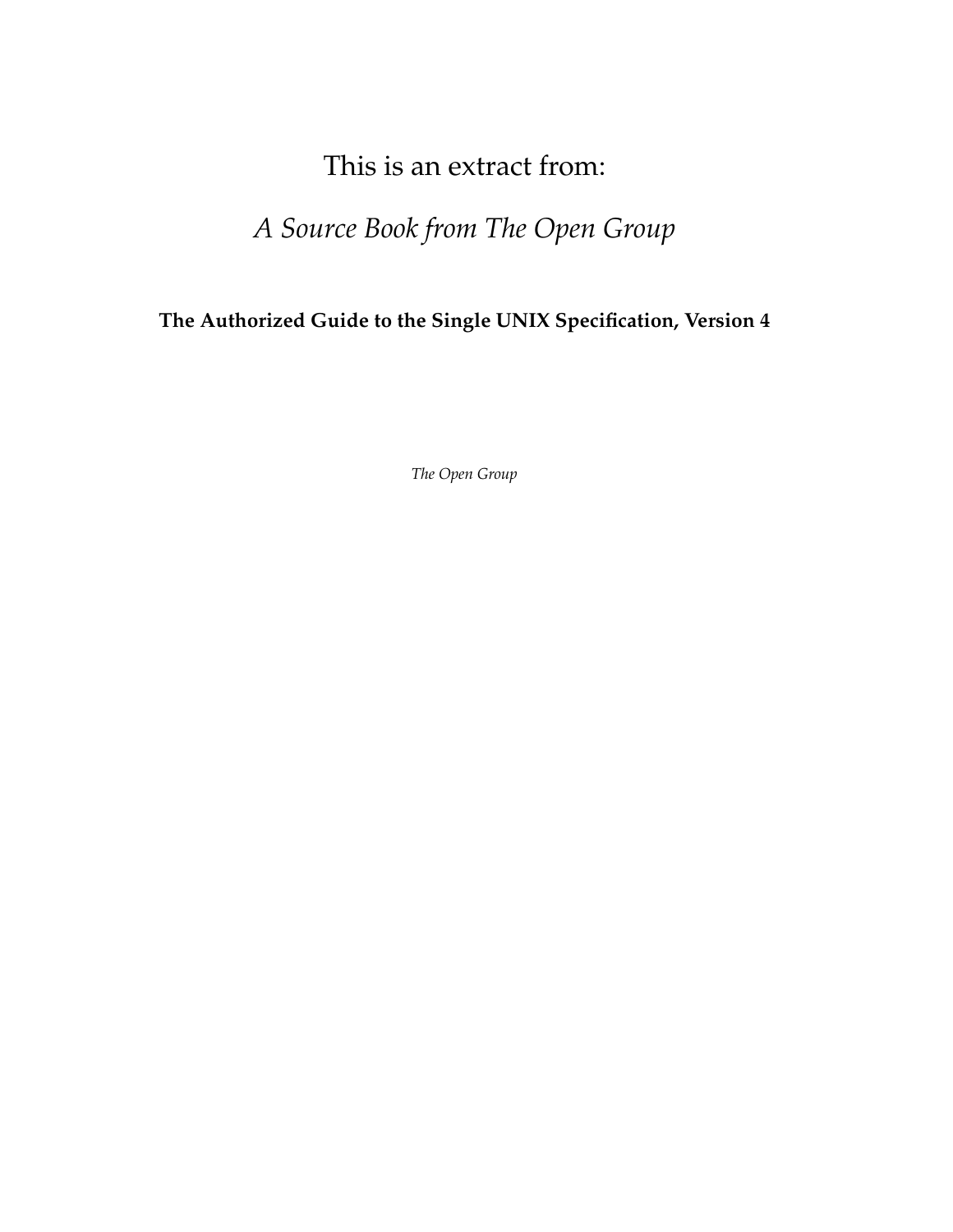*Copyright © September 2010, The Open Group*

All rights reserved.

No part of this publication may be reproduced, stored in a retrieval system, or transmitted, in any form or by any means, electronic, mechanical, photocopying, recording or otherwise, without the prior permission of the copyright owners.

A Source Book from The Open Group

The Authorized Guide to the Single UNIX Specification, Version 4

Published in the U.K. by The Open Group, September 2010.

Any comments relating to the material contained in this document may be submitted to:

The Open Group Apex Plaza Forbury Road Reading Berkshire, RG1 1AX United Kingdom

or by Electronic Mail to:

OGSpecs@opengroup.org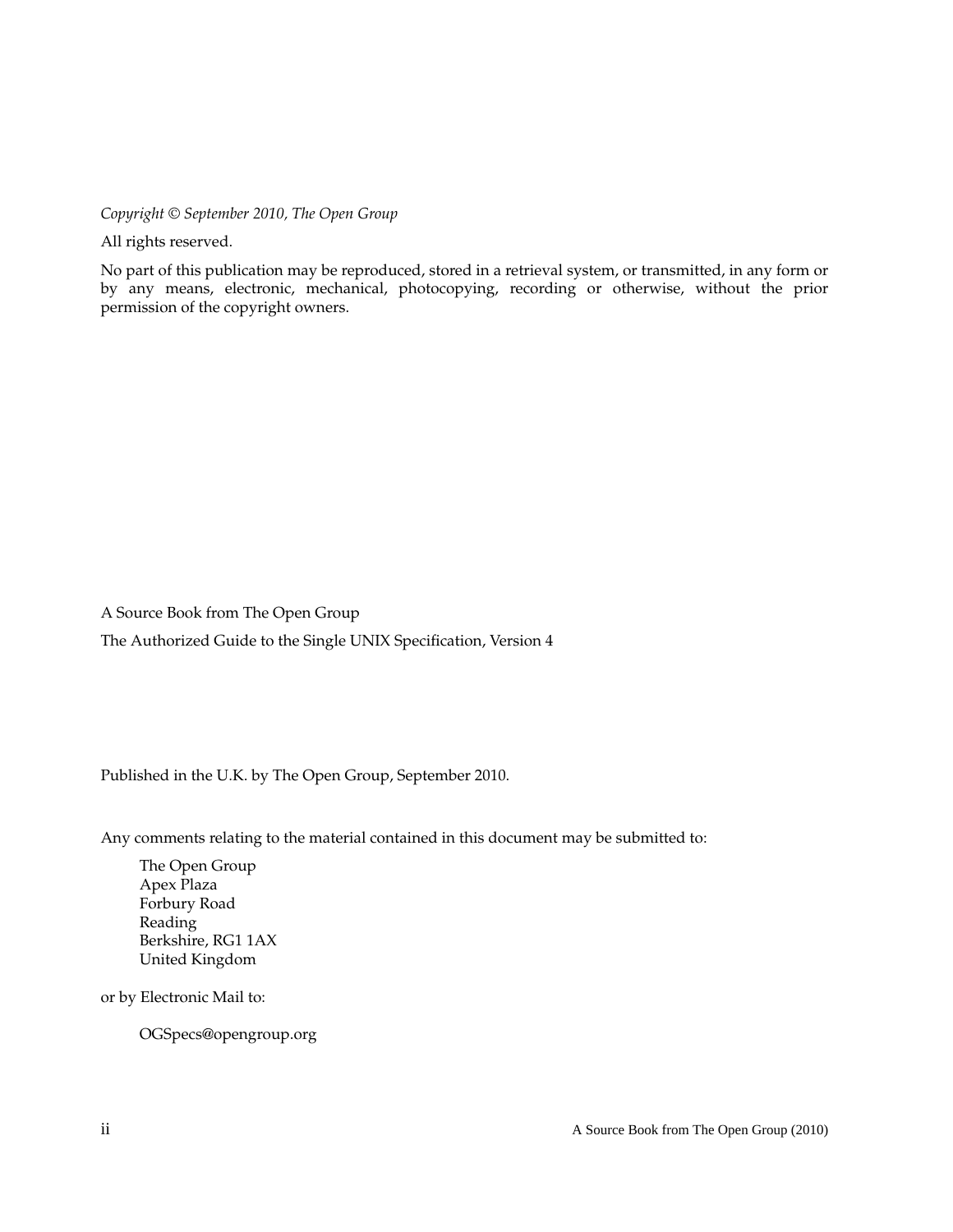# *Chapter 7 System Interface Table*

#### **7.1 Introduction**

This chapter contains a table of all the interfaces defined in XSH, Issue 7, complete with an indication of their status for XSI-conforming and POSIX-conforming systems, and their availability in UNIX 03 (denoted by U03), UNIX 98 (denoted by U98), UNIX 95 (denoted by U95), POSIX.1-2001 (denoted P01), the IEEE Std 1003.1c-1995 (denoted P96), the IEEE Std 1003.2-1992 (POSIX.2) (denoted P92), the IEEE Std 1003.1i-1995 (denoted C99), and C89.

The following conventions are used in columns 2 through 10:

- **m** Indicates that the interface is defined as mandatory.
- **o** Indicates that the interface is part of an Option or Feature Group.
- **ob** Indicates that the interface is Obsolescent, and although mandatory for the implementation, applications are discouraged from its use.
- **ob o** In the XSI column, indicates that the interface is Obsolescent, and is part of an Option or Feature Group. Applications are discouraged from its use.
- **l** In the U03 column, indicates that the interface is part of the Legacy Option Group and need not be available on all implementations.
- *opt* In the POSIX and P01 columns, two or three letter option codes are used as described in XBD, Issue 7 (for the POSIX column) and XBD, Issue 6 (for the P01 column), denoting the option to which the interface belongs.
- **ob** *opt* Same as *opt*, but the interface is also obsolescent.
- **r** In the P96 column, indicates that the interface is part of the POSIX Realtime Extension.
- **t** In the P96 column, indicates that the interface is part of the POSIX Threads Extension.
- **1** In the C89 column, indicates that the interface is part of the .
- **.** Indicates that the interface is not specified.

The table is intended as a quick reference guide for programmers migrating to or developing applications for the Single UNIX Specification, Version 4. Products that brand to a profile may not provide all of the interfaces listed, depending on which Option or Feature Groups are supported.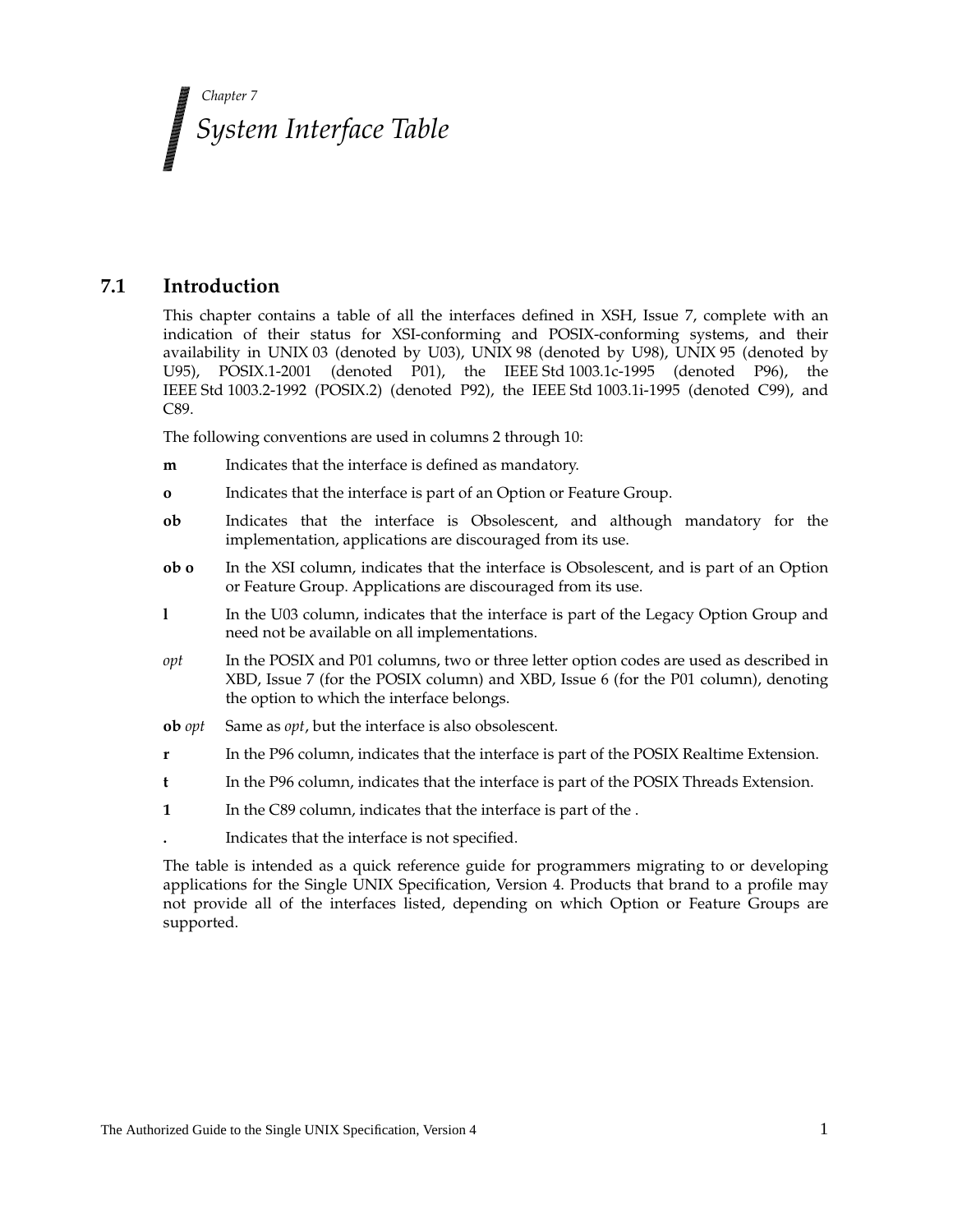## **7.2 System Interface Table**

There are 1191 interfaces listed.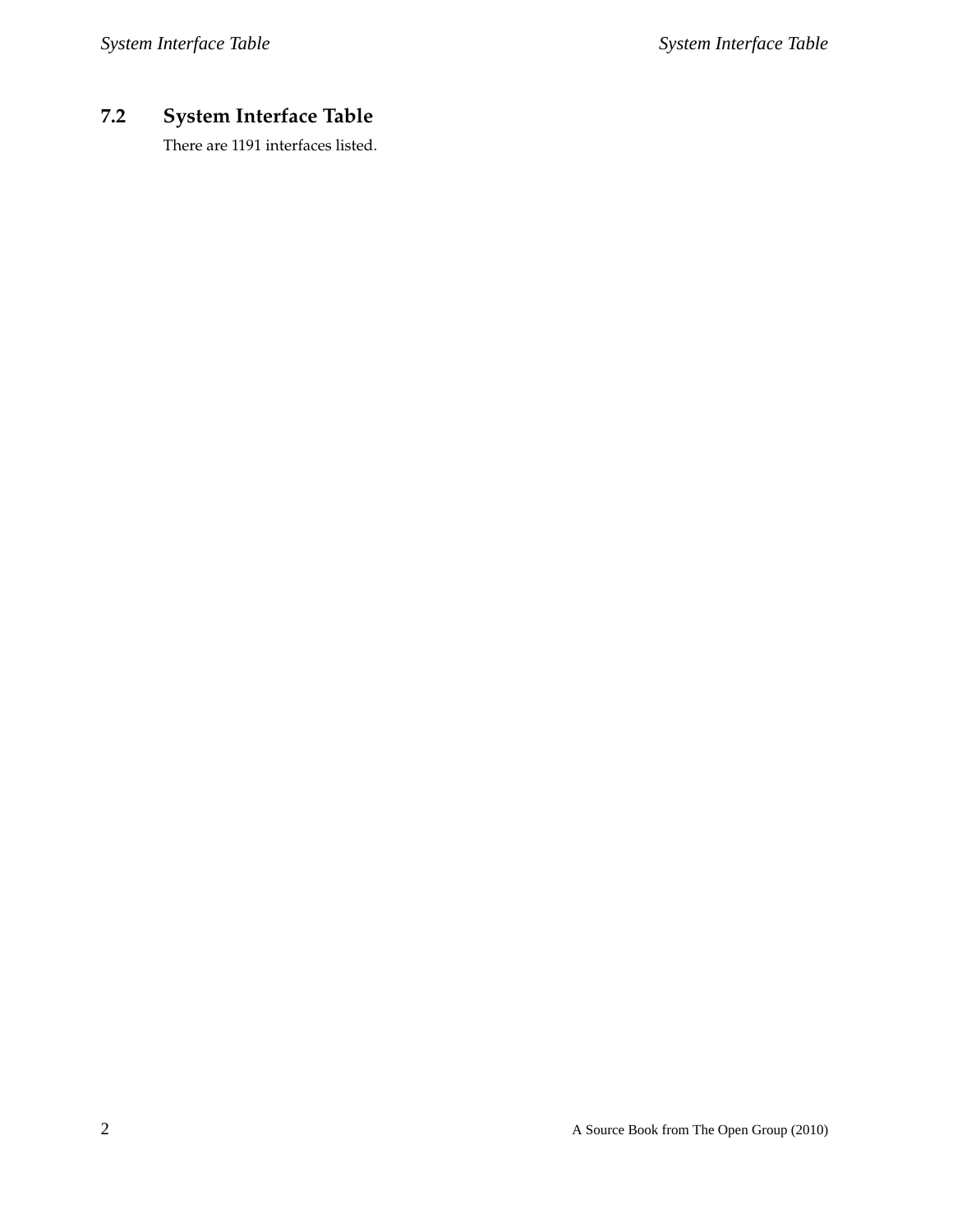|                         |            |              |              |           |                           |                      | P96                       |                      |           |
|-------------------------|------------|--------------|--------------|-----------|---------------------------|----------------------|---------------------------|----------------------|-----------|
| Interface               | <b>XSI</b> | <b>POSIX</b> | U03          | P01       | U98                       | U95                  | P92                       | C99                  | C89       |
| $FD\_CLR()$             | m          | m            | m            | m         | m                         | m                    |                           |                      |           |
| $FD\_ISSET()$           | m          | m            | m            | m         | m                         | m                    | $\cdot$                   |                      |           |
| $FD\_SET()$             | m          | m            | m            | m         | m                         | m                    |                           |                      |           |
| $FD_ ZERO()$            | m          | m            | m            | m         | m                         | m                    | $\cdot$                   |                      |           |
| $\mathcal{L}$ xit()     | m          | m            | m            | m         |                           |                      | $\ddot{\phantom{0}}$      | m                    |           |
| exit()                  | m          | m            | m            | m         | $\ddot{\phantom{a}}$<br>m | $\bullet$<br>m       | $\ddot{\phantom{0}}$<br>m |                      |           |
| $\_{longimp()$          | ob         | ob xsi       |              | xsi       |                           |                      |                           |                      |           |
| $_setjmp()$             | ob         | ob xsi       | m            |           | m                         | m                    | $\ddot{\phantom{0}}$      |                      |           |
| $_tolower()$            | ob         | ob xsi       | m            | xsi       | m                         | m                    | $\cdot$                   |                      |           |
|                         | ob         | ob xsi       | m            | xsi       | m                         | m                    | $\cdot$                   |                      |           |
| $_t \rightarrow$        |            |              | m            | xsi       | m                         | m                    | $\ddot{\phantom{0}}$      |                      |           |
| a64l()                  | m          | xsi          | m            | xsi       | m                         | m                    | $\ddot{\phantom{0}}$      | $\bullet$            |           |
| abort()                 | m          | m            | m            | m         | m                         | m                    | m                         | m                    | m         |
| abs()                   | m          | m            | m            | m         | m                         | m                    | m                         | m                    | m         |
| accept()                | m          | m            | m            | m         | m                         | m                    | $\blacksquare$            |                      |           |
| access()                | m          | m            | m            | m         | m                         | m                    | m                         | $\cdot$              |           |
| acos()                  | m          | m            | m            | m         | m                         | m                    | m                         | m                    | m         |
| acosf()                 | m          | m            | m            | m         | $\ddot{\phantom{0}}$      | $\bullet$            | $\bullet$                 | m                    |           |
| acosh()                 | m          | m            | m            | m         | m                         | m                    | $\blacksquare$            | m                    |           |
| acosh f()               | m          | m            | m            | m         |                           |                      | $\ddot{\phantom{0}}$      | m                    |           |
| acoshl()                | m          | m            | m            | m         |                           | $\cdot$              | $\ddot{\phantom{0}}$      | m                    |           |
| acosl()                 | m          | m            | m            | m         |                           | $\cdot$              | $\ddot{\phantom{0}}$      | m                    |           |
| aio_cancel()            | m          | m            | $\mathbf{O}$ | aio       | $\mathbf{o}$              | $\ddot{\phantom{0}}$ | r                         |                      |           |
| $aio_error()$           | m          | m            | $\mathbf O$  | aio       | $\mathbf O$               | $\ddot{\phantom{0}}$ | r                         |                      |           |
| $aio_fsync()$           | m          | m            | O            | aio       | $\mathbf{o}$              | $\ddot{\phantom{0}}$ | r                         |                      |           |
| $aio$ _read $()$        | m          | m            | O            | aio       | $\mathbf{o}$              | $\ddot{\phantom{0}}$ | r                         |                      |           |
| $aio_return()$          | m          | m            | O            | aio       | $\mathbf{o}$              | $\ddot{\phantom{0}}$ | r                         |                      |           |
| aio_suspend()           | m          | m            | O            | aio       | $\mathbf O$               | $\ddot{\phantom{0}}$ | r                         |                      |           |
| $aio\_write()$          | m          | m            | $\mathbf O$  | aio       | $\mathbf{O}$              | $\cdot$              | r                         |                      |           |
| alarm()                 | m          | m            | m            | m         | m                         | m                    | m                         | $\ddot{\phantom{0}}$ |           |
| alphasort()             | m          | m            | $\bullet$    | $\cdot$   | $\ddot{\phantom{0}}$      | $\bullet$            | $\bullet$                 | $\bullet$            |           |
| asctime()               | ob         | ob           | m            | m         | m                         | m                    | m                         | m                    | m         |
| $\mathit{asctime\_r}()$ | ob         | ob           | m            | tsf       | m                         | $\bullet$            | t                         | $\bullet$            | $\bullet$ |
| asin()                  | m          | m            | m            | m         | m                         | m                    | m                         | m                    | m         |
| asinf()                 | m          | m            | m            | m         |                           |                      | $\ddot{\phantom{0}}$      | m                    |           |
| asinh()                 | m          | m            | m            | m         | m                         | m                    | $\ddot{\phantom{0}}$      | m                    |           |
| asinhf()                | m          | m            | ${\bf m}$    | ${\bf m}$ |                           |                      |                           | m                    |           |
| $asinh($ )              | m          | m            | m            | m         |                           | $\cdot$              |                           | m                    |           |
| asinl()                 | m          | m            | m            | ${\bf m}$ |                           | $\ddot{\phantom{0}}$ | $\ddot{\phantom{0}}$      | m                    |           |
| assert()                | m          | m            | m            | m         | m                         | m                    | m                         | m                    | m         |
| atan2()                 | m          | m            | m            | m         | m                         | m                    | m                         | m                    | m         |
| atan2f()                | m          | m            | m            | ${\bf m}$ |                           |                      | $\bullet$                 | m                    |           |
| atan2l()                | m          | m            | m            | m         | $\cdot$                   | $\ddot{\phantom{0}}$ | $\bullet$                 | m                    |           |
| atan()                  | m          | m            | m            | m         | m                         | m                    | m                         | m                    | m         |
| atanf()                 | m          | m            | m            | m         | $\bullet$                 | $\bullet$            | $\bullet$                 | m                    |           |
| atanh()                 | m          | m            | m            | ${\bf m}$ | m                         | m                    | $\bullet$                 | m                    |           |
| atanhf()                | m          | m            | m            | ${\bf m}$ |                           |                      | $\bullet$                 | m                    |           |
| atanh()                 | m          | m            | m            | m         |                           |                      |                           | m                    |           |
| $atan\ell()$            | m          | m            | m            | m         |                           |                      | $\bullet$                 | m                    |           |
| at exit()               | m          | m            | m            | ${\bf m}$ | m                         | m                    | $\ddot{\phantom{0}}$      | m                    | m         |
| atof()                  | m          | m            | m            | ${\bf m}$ | m                         | m                    | $\ddot{\phantom{0}}$<br>m | m                    | m         |
|                         |            |              |              |           |                           |                      |                           |                      |           |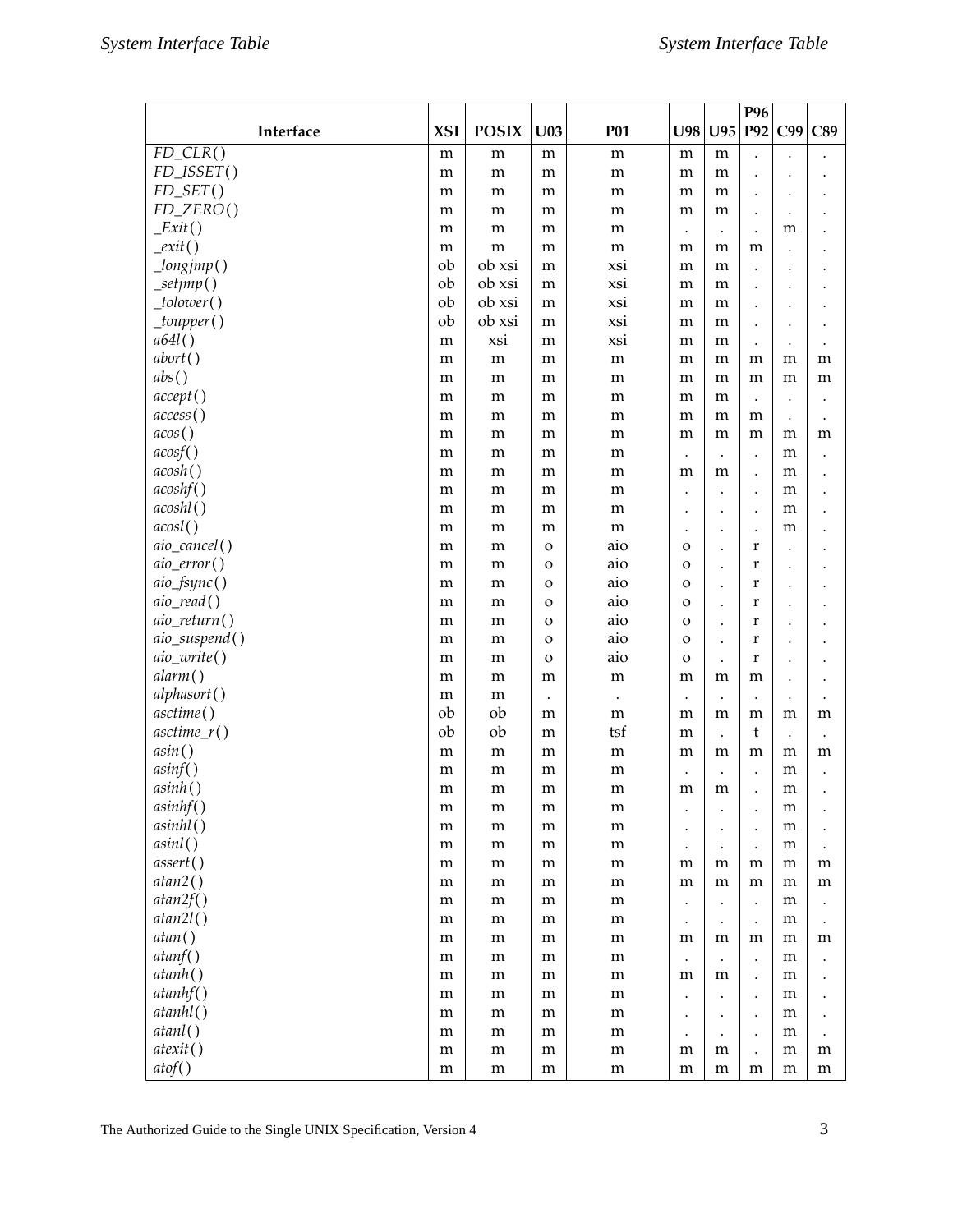|                                 |            |              |        |     |                      |                      | P96                  |           |                      |
|---------------------------------|------------|--------------|--------|-----|----------------------|----------------------|----------------------|-----------|----------------------|
| Interface                       | <b>XSI</b> | <b>POSIX</b> | $U$ 03 | P01 | U98                  | U95                  | P92                  | C99       | C89                  |
| $\overline{a}$ toi()            | m          | m            | m      | m   | m                    | m                    | m                    | m         | m                    |
| atol()                          | m          | m            | m      | m   | m                    | m                    | m                    | m         | m                    |
| atoll()                         | m          | m            | m      | m   |                      |                      |                      | m         |                      |
| basename()                      | m          | xsi          | m      | xsi | $\bullet$<br>m       | $\bullet$<br>m       | $\ddot{\phantom{0}}$ |           | $\ddot{\phantom{0}}$ |
| bind()                          |            | m            | m      |     | m                    | m                    | $\ddot{\phantom{0}}$ |           | $\bullet$            |
| bsearch()                       | m          |              |        | m   |                      |                      | $\cdot$              | $\bullet$ | $\bullet$            |
| $b$ towc $()$                   | m          | m            | m      | m   | m                    | m                    | m                    | m         | m<br>$\mathbf{1}$    |
|                                 | m          | m            | m      | m   | m                    | $\ddot{\phantom{0}}$ | $\ddot{\phantom{0}}$ | m         |                      |
| $\ncabs()$                      | m          | m            | m      | m   | $\bullet$            | $\bullet$            | $\bullet$            | m         | $\bullet$            |
| $\textit{cabsf}()$              | m          | m            | m      | m   | $\bullet$            | $\ddot{\phantom{0}}$ | $\ddot{\phantom{0}}$ | m         | $\cdot$              |
| cabsl()                         | m          | m            | m      | m   | $\bullet$            | $\cdot$              | $\ddot{\phantom{0}}$ | m         | $\bullet$            |
| cacos()                         | m          | m            | m      | m   | $\bullet$            | $\cdot$              | $\bullet$            | m         | $\bullet$            |
| $\textit{cacos} f()$            | m          | m            | m      | m   | $\ddot{\phantom{0}}$ | $\ddot{\phantom{0}}$ | $\ddot{\phantom{0}}$ | m         | $\cdot$              |
| $\operatorname{cacosh}(\theta)$ | m          | m            | m      | m   | $\ddot{\phantom{0}}$ | $\cdot$              | $\bullet$            | m         | $\bullet$            |
| $\operatorname{cacoshf}()$      | m          | m            | m      | m   | $\bullet$            | $\cdot$              | $\bullet$            | m         | $\bullet$            |
| ca coshl()                      | m          | m            | m      | m   | $\ddot{\phantom{0}}$ | $\ddot{\phantom{0}}$ | $\ddot{\phantom{0}}$ | m         | $\bullet$            |
| cacosl()                        | m          | m            | m      | m   | $\bullet$            | $\ddot{\phantom{0}}$ | $\ddot{\phantom{0}}$ | m         | $\blacksquare$       |
| calloc()                        | m          | m            | m      | m   | m                    | m                    | m                    | m         | m                    |
| carg()                          | m          | m            | m      | m   | $\ddot{\phantom{0}}$ | $\bullet$            | $\ddot{\phantom{0}}$ | m         | $\ddot{\phantom{0}}$ |
| cargf()                         | m          | m            | m      | m   | $\bullet$            | $\bullet$            | $\bullet$            | m         | $\cdot$              |
| $\text{cargl}()$                | m          | m            | m      | m   | $\bullet$            | $\cdot$              | $\bullet$            | m         | $\bullet$            |
| $\cosin()$                      | m          | m            | m      | m   | $\ddot{\phantom{0}}$ |                      | $\ddot{\phantom{0}}$ | m         | $\cdot$              |
| $\text{casinf}()$               | m          | m            | m      | m   | $\bullet$            | $\cdot$              | $\bullet$            | m         | $\bullet$            |
| $\operatorname{casinh}()$       | m          | m            | m      | m   | $\bullet$            | $\cdot$              | $\bullet$            | m         | $\bullet$            |
| $\textit{casinhf}()$            | m          | m            | m      | m   | $\ddot{\phantom{0}}$ |                      | $\ddot{\phantom{0}}$ | m         | $\cdot$              |
| $\textit{casinhl}()$            | m          | m            | m      | m   | $\bullet$            | $\cdot$              | $\bullet$            | m         | $\bullet$            |
| $\operatorname{casinl}( )$      | m          | m            | m      | m   | $\ddot{\phantom{0}}$ | $\cdot$              | $\bullet$            | m         | $\bullet$            |
| catan()                         | m          | m            | m      | m   | $\ddot{\phantom{0}}$ |                      | $\ddot{\phantom{0}}$ | m         | $\cdot$              |
| $\textit{catanf}()$             | m          | m            | m      | m   | $\bullet$            | $\cdot$              | $\bullet$            | m         | $\bullet$            |
| $\operatorname{catanh}()$       | m          | m            | m      | m   | $\ddot{\phantom{0}}$ | $\ddot{\phantom{0}}$ | $\ddot{\phantom{0}}$ | m         | $\bullet$            |
| $\textit{catanhf}()$            | m          | m            | m      | m   | $\ddot{\phantom{0}}$ |                      | $\ddot{\phantom{0}}$ | m         | $\ddot{\phantom{0}}$ |
| catanhl()                       | m          | m            | m      | m   | $\bullet$            | $\cdot$              | $\ddot{\phantom{0}}$ | m         | $\cdot$              |
| catanl()                        | m          | m            | m      | m   | $\bullet$            | $\ddot{\phantom{0}}$ |                      | m         | $\ddot{\phantom{0}}$ |
| catchose()                      | m          | m            | m      | xsi | m                    | m                    |                      |           | $\ddot{\phantom{0}}$ |
| category()                      | m          | m            | m      | xsi | m                    | m                    |                      |           |                      |
| catopen()                       | m          | m            | m      | xsi | m                    | m                    |                      |           | $\ddot{\phantom{0}}$ |
| cbrt()                          | m          | ${\bf m}$    | m      | m   | m                    | m                    |                      | m         |                      |
| cbrtf()                         | m          | m            | m      | m   |                      |                      |                      | m         |                      |
| cbrtl()                         | m          | m            | m      | m   |                      |                      | $\ddot{\phantom{0}}$ | m         |                      |
| ccos()                          | m          | m            | m      | m   |                      |                      | $\bullet$            | m         |                      |
| ccosf()                         | m          | m            | m      | m   |                      |                      | $\ddot{\phantom{0}}$ | m         |                      |
| ccosh()                         | m          | m            | m      | m   |                      |                      | $\ddot{\phantom{0}}$ | m         |                      |
| ccosh f()                       | m          | m            | m      | m   |                      |                      | $\bullet$            | m         | $\ddot{\phantom{0}}$ |
| $ccosh($ )                      | m          | m            | m      | m   |                      |                      | $\bullet$            | m         | $\ddot{\phantom{0}}$ |
| ccosl()                         | m          | m            | m      | m   |                      |                      | $\ddot{\phantom{0}}$ | m         | $\cdot$              |
| ceil()                          | m          | m            | m      | m   | m                    | m                    | m                    | m         | m                    |
| ceil()                          | m          | m            | m      | m   |                      |                      | $\ddot{\phantom{0}}$ | m         | $\bullet$            |
| $ceil($ )                       | m          | m            | m      | m   |                      | $\bullet$            | $\ddot{\phantom{0}}$ | m         |                      |
| cexp()                          | m          | m            | m      | m   |                      | $\bullet$            | $\ddot{\phantom{0}}$ | m         |                      |
| cexpf()                         | m          | m            | m      | m   | $\bullet$            | $\cdot$              | $\bullet$            | m         | $\ddot{\phantom{0}}$ |
| cexpl()                         | m          | m            | m      | m   |                      |                      |                      | m         | $\bullet$            |
|                                 |            |              |        |     |                      |                      |                      |           |                      |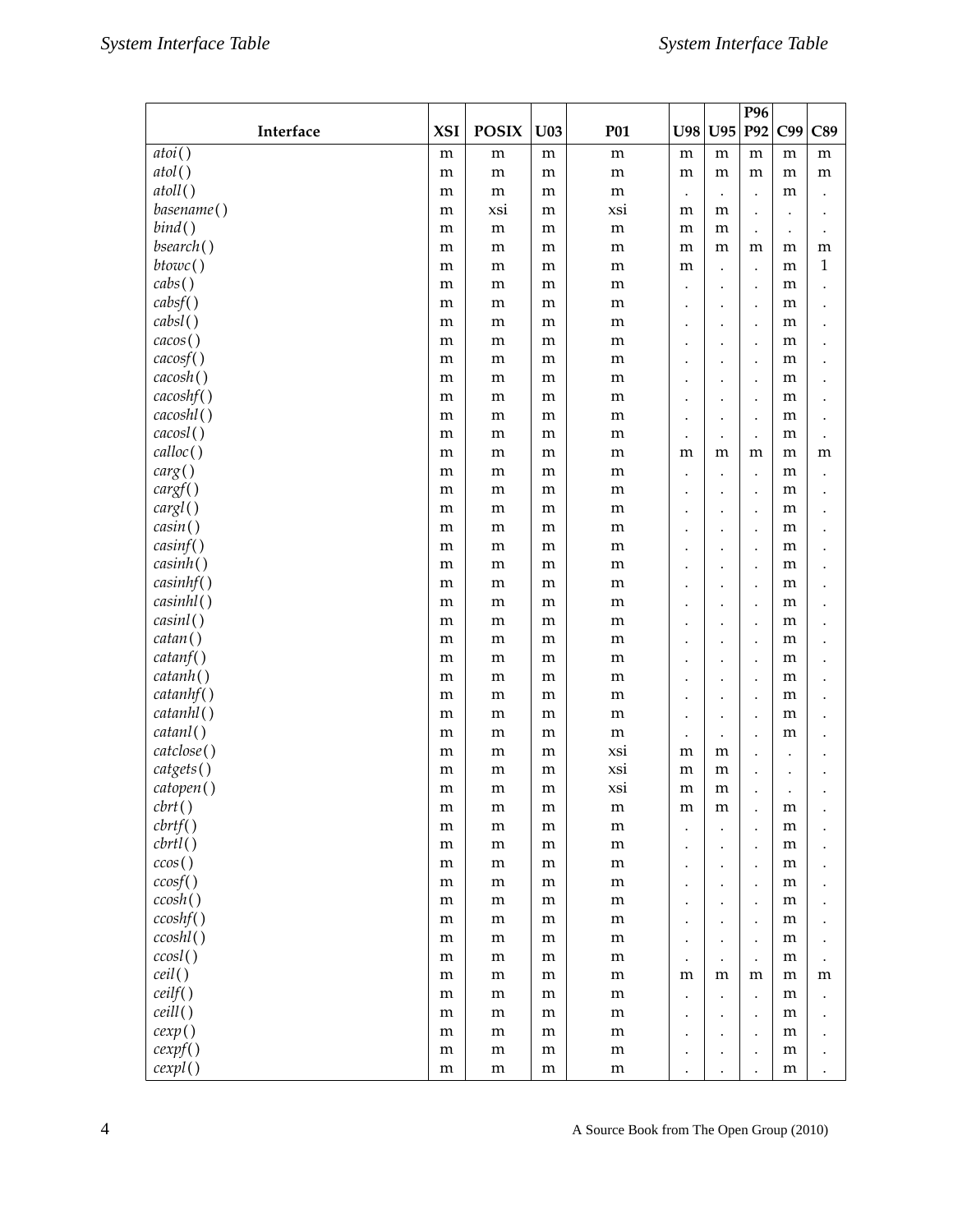|                       |             |              |                 |                        |              |                           | P96                             |                                              |         |
|-----------------------|-------------|--------------|-----------------|------------------------|--------------|---------------------------|---------------------------------|----------------------------------------------|---------|
| Interface             | <b>XSI</b>  | <b>POSIX</b> | U <sub>03</sub> | P01                    | U98          | <b>U95</b>                | P92                             | C99                                          | C89     |
| cfgetispeed()         | m           | m            | m               | m                      | m            | m                         | m                               |                                              |         |
| cfgetospeed()         | m           | m            | m               | m                      | m            | m                         | m                               | $\ddot{\phantom{a}}$                         |         |
| cfsetispeed()         | m           | m            | m               | m                      | m            | m                         | m                               | $\ddot{\phantom{0}}$                         |         |
| cfsetospeed()         | m           | m            | m               | m                      | m            | m                         | m                               | $\ddot{\phantom{0}}$                         |         |
| chdir()               | m           | m            | m               | m                      | m            | m                         | m                               | $\ddot{\phantom{0}}$                         |         |
| chmod()               | m           | m            | m               | m                      | m            | m                         | m                               | $\ddot{\phantom{0}}$                         |         |
| chown()               | m           | m            | m               | m                      | m            | m                         | m                               | $\bullet$                                    |         |
| $cima$ g $()$         | m           | m            | m               | m                      |              |                           | $\cdot$                         | m                                            |         |
| cimagf()              | m           | m            | m               | m                      |              | $\cdot$                   | $\bullet$                       | m                                            |         |
| cimagl()              | m           | m            | m               | m                      |              | $\ddot{\phantom{0}}$      | $\cdot$                         | m                                            |         |
| clearerr()            | m           | m            | m               | m                      | m            | m                         | m                               | m                                            | m       |
| clock()               | m           | m            | m               | m                      | m            | m                         | $\bullet$                       | m                                            | m       |
| clock_getcpuclockid() | $\mathbf O$ | cpt          | $\mathbf O$     | cpt                    |              |                           | $\bullet$                       |                                              |         |
| clock_getres()        | m           | m            | $\mathbf{O}$    | tmr                    | $\mathbf{o}$ | $\ddot{\phantom{0}}$      | r                               |                                              |         |
| clock_gettime()       | m           | m            | $\mathbf{O}$    | tmr                    | $\mathbf O$  | $\ddot{\phantom{0}}$      | r                               |                                              |         |
| clock_nanosleep()     | m           | m            | $\mathbf{O}$    | $\mathbf{c}\mathbf{s}$ |              |                           | $\bullet$                       |                                              |         |
| clock_settime()       | m           | m            | $\mathbf{O}$    | tmr                    | $\mathbf{o}$ | $\ddot{\phantom{0}}$      | r                               | $\ddot{\phantom{0}}$                         |         |
| clog()                | m           | m            | m               | m                      |              |                           | $\cdot$                         | m                                            |         |
| clogf()               | m           | m            | m               | m                      |              |                           |                                 | m                                            |         |
| clogl()               | m           | m            | m               | m                      |              | $\cdot$                   | $\cdot$<br>$\ddot{\phantom{0}}$ | m                                            |         |
| close()               | m           | m            | m               | m                      | m            | $\ddot{\phantom{0}}$<br>m | m                               |                                              |         |
| closedir()            | m           | m            | m               | m                      | m            | m                         | m                               |                                              |         |
| closelog()            | m           | xsi          | m               | xsi                    | m            | m                         |                                 |                                              |         |
| confstr()             | m           | m            | m               | m                      | m            | m                         | $\bullet$<br>m                  | $\ddot{\phantom{0}}$<br>$\ddot{\phantom{0}}$ |         |
| conj()                | m           | m            | m               | m                      |              |                           |                                 | m                                            |         |
| conj()                | m           | m            | m               | m                      |              |                           | $\bullet$                       | m                                            |         |
| conj( )               | m           | m            | m               | m                      |              |                           | $\bullet$                       | m                                            |         |
| connect()             | m           | m            | m               | m                      | m            | m                         | $\bullet$<br>$\cdot$            |                                              |         |
| copysign()            | m           | m            | m               | m                      |              |                           |                                 | m                                            |         |
| copysignf()           | m           | m            | m               | m                      |              | $\cdot$                   | $\bullet$<br>$\bullet$          | m                                            |         |
| copysignl()           | m           | m            | m               | m                      |              | $\ddot{\phantom{0}}$      | $\cdot$                         | m                                            |         |
| cos()                 | m           | m            | m               | m                      | m            | m                         | m                               | m                                            | m       |
| $\cos\!f()$           | m           | m            | m               | m                      |              | $\ddot{\phantom{0}}$      | $\bullet$                       | m                                            | $\cdot$ |
| cosh()                | m           | m            | m               | m                      | m            | m                         | m                               | m                                            | m       |
| $\cosh(f)$            | m           | m            | m               | m                      |              |                           | $\ddot{\phantom{0}}$            | m                                            |         |
| $\cosh(l)$            | ${\bf m}$   | m            | ${\bf m}$       | m                      |              |                           | $\cdot$                         | m                                            |         |
| $\cos l()$            | m           | m            | m               | m                      |              |                           | $\cdot$                         | m                                            |         |
| cpow()                | m           | m            | m               | m                      |              |                           | $\bullet$                       | m                                            |         |
| cpowf()               | m           | m            | m               | m                      |              |                           | $\bullet$                       | m                                            |         |
| cpowl()               | m           | m            | m               | m                      |              |                           | $\bullet$                       | m                                            |         |
| cproj()               | m           | m            | m               | m                      |              |                           | $\bullet$                       | m                                            |         |
| cprojf()              | m           | m            | m               | m                      |              |                           | $\bullet$                       | m                                            |         |
| cprojl()              | m           | m            | m               | m                      |              |                           | $\bullet$                       | m                                            |         |
| $\mathit{creal}()$    | m           | m            | m               | m                      |              |                           | $\bullet$                       | m                                            |         |
| crealf()              | m           | m            | m               | m                      |              |                           | $\bullet$                       | m                                            |         |
| $\text{c}$ reall $()$ | m           | m            | m               | m                      |              |                           | $\cdot$                         | m                                            |         |
| $\text{creat}()$      | m           | m            | m               | m                      | m            | m                         | m                               |                                              |         |
| crypt()               | m           | xsi          | $\mathbf{o}$    | xsi                    | $\mathbf{o}$ | $\mathbf{o}$              | $\bullet$                       | $\bullet$                                    |         |
| csin()                | m           | ${\bf m}$    | m               | ${\bf m}$              |              |                           | $\bullet$                       | m                                            |         |
| csinf()               | m           | m            | m               | m                      |              |                           |                                 | m                                            |         |
|                       |             |              |                 |                        |              |                           |                                 |                                              |         |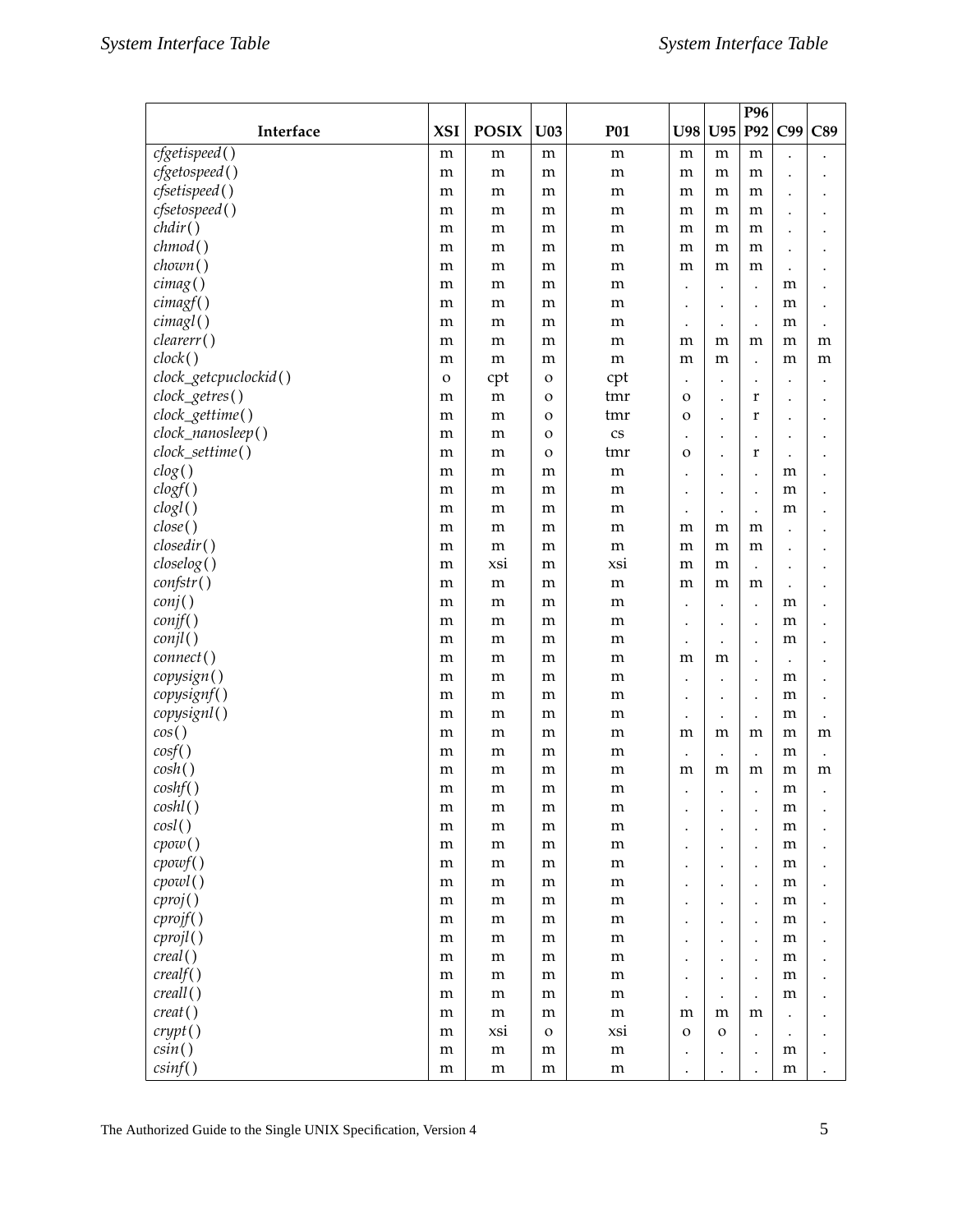|                    |            |              |                      |                      |              |                      | P96                  |                      |                      |
|--------------------|------------|--------------|----------------------|----------------------|--------------|----------------------|----------------------|----------------------|----------------------|
| Interface          | <b>XSI</b> | <b>POSIX</b> | U03                  | P01                  | U98          | U95 P92              |                      | C99                  | C89                  |
| csinh()            | m          | m            | m                    | m                    |              |                      | $\ddot{\phantom{0}}$ | m                    |                      |
| csinhf()           | m          | m            | m                    | m                    | ٠            | $\cdot$              | $\cdot$              | m                    | $\ddot{\phantom{0}}$ |
| $csinh($ )         | m          | m            | m                    | m                    | $\cdot$      | $\bullet$            | $\cdot$              | m                    | $\ddot{\phantom{0}}$ |
| csin( )            | m          | m            | m                    | m                    | ٠            | $\bullet$            | $\ddot{\phantom{0}}$ | m                    | $\ddot{\phantom{0}}$ |
| csqrt()            | m          | m            | m                    | m                    | $\cdot$      | $\bullet$            | $\cdot$              | m                    | $\ddot{\phantom{0}}$ |
| csqrt()            | m          | m            | m                    | m                    | $\cdot$      |                      | $\cdot$              | m                    | $\ddot{\phantom{0}}$ |
| csqrt()            | m          | m            | m                    | m                    | $\cdot$      | ٠                    | $\cdot$              | m                    | $\ddot{\phantom{0}}$ |
| ctan()             | m          | m            | m                    | m                    | $\cdot$      | $\bullet$            | $\ddot{\phantom{0}}$ | m                    | $\ddot{\phantom{0}}$ |
| ctan f()           | m          | m            | m                    | m                    | $\cdot$      | $\bullet$            | $\ddot{\phantom{0}}$ | m                    | $\ddot{\phantom{0}}$ |
| ctanh()            | m          | m            | m                    | m                    | $\cdot$      | $\bullet$            | $\cdot$              | m                    | $\ddot{\phantom{0}}$ |
| ctanhf()           | m          | m            | m                    | m                    | $\cdot$      | ٠                    | $\cdot$              | m                    | $\ddot{\phantom{0}}$ |
| ctanh( )           | m          | m            | m                    | m                    | $\cdot$      | $\bullet$            | $\cdot$              | m                    | $\ddot{\phantom{0}}$ |
| ctan( )            | m          | m            | m                    | m                    | $\cdot$      | $\ddot{\phantom{0}}$ | $\ddot{\phantom{0}}$ | m                    | $\ddot{\phantom{0}}$ |
| $c$ termid $()$    | m          | m            | m                    | m                    | m            | m                    | m                    | $\ddot{\phantom{0}}$ | $\ddot{\phantom{0}}$ |
| ctime()            | ob         | ob           | m                    | m                    | m            | m                    | m                    | m                    | m                    |
| $ctime_r()$        | ob         | ob           | m                    | tsf                  | m            | $\ddot{\phantom{0}}$ | t                    |                      | $\bullet$            |
| daylight           | m          | xsi          | m                    | xsi                  | m            | m                    | $\ddot{\phantom{0}}$ | $\cdot$              | $\bullet$            |
| dbm_clearerr()     | m          | xsi          | m                    | xsi                  | m            | m                    | $\ddot{\phantom{0}}$ | $\cdot$              | $\ddot{\phantom{0}}$ |
| $dbm\_close()$     | m          | xsi          | m                    | xsi                  | m            | m                    | $\ddot{\phantom{0}}$ | $\cdot$              | $\bullet$            |
| $dbm$ _delete $()$ | m          | xsi          | m                    | xsi                  | m            | m                    | $\ddot{\phantom{0}}$ | $\cdot$              | $\bullet$            |
| $dbm_error()$      | m          | xsi          | m                    | xsi                  | m            | m                    | $\ddot{\phantom{0}}$ | $\cdot$              | $\ddot{\phantom{0}}$ |
| dbm_fetch()        | m          | xsi          | m                    | xsi                  | m            | m                    | $\ddot{\phantom{0}}$ | $\cdot$              | $\ddot{\phantom{0}}$ |
| dbm_firstkey()     | m          | xsi          | m                    | xsi                  | m            | m                    | $\ddot{\phantom{0}}$ | $\cdot$              | $\cdot$              |
| dbm_nextkey()      | m          | xsi          | m                    | xsi                  | m            | m                    | $\ddot{\phantom{0}}$ | $\cdot$              | $\bullet$            |
| $dbm\_open()$      | m          | xsi          | m                    | xsi                  | m            | m                    | $\ddot{\phantom{0}}$ | $\ddot{\phantom{0}}$ | $\ddot{\phantom{0}}$ |
| dbm_store()        | m          | xsi          | m                    | xsi                  | m            | m                    | $\ddot{\phantom{0}}$ | $\ddot{\phantom{0}}$ | $\ddot{\phantom{0}}$ |
| difftime()         | m          | m            | m                    | m                    | m            | m                    | $\ddot{\phantom{0}}$ | m                    | m                    |
| dirfd()            | m          | m            | $\ddot{\phantom{0}}$ |                      | $\cdot$      | $\bullet$            | $\ddot{\phantom{0}}$ | $\bullet$            | $\cdot$              |
| dirname()          | m          | xsi          | m                    | xsi                  | m            | m                    | $\ddot{\phantom{0}}$ | $\ddot{\phantom{0}}$ | $\ddot{\phantom{0}}$ |
| div()              | m          | m            | m                    | m                    | m            | m                    | $\ddot{\phantom{0}}$ | m                    | m                    |
| dlclose()          | m          | m            | m                    | xsi                  | m            | $\ddot{\phantom{0}}$ | $\ddot{\phantom{0}}$ | $\bullet$            | $\bullet$            |
| dlerror()          | m          | m            | m                    | xsi                  | m            | $\ddot{\phantom{0}}$ | $\ddot{\phantom{0}}$ | $\cdot$              | $\bullet$            |
| dlopen()           | m          | m            | m                    | xsi                  | m            | $\ddot{\phantom{0}}$ | $\ddot{\phantom{0}}$ | $\cdot$              | $\ddot{\phantom{0}}$ |
| dlsym()            | m          | m            | m                    | xsi                  | m            | ï                    | $\cdot$              | $\cdot$              | $\ddot{\phantom{0}}$ |
| dprintf()          | m          | m            | $\cdot$              | $\ddot{\phantom{0}}$ | $\bullet$    | $\bullet$            | $\ddot{\phantom{0}}$ | $\ddot{\phantom{0}}$ | $\bullet$            |
| drand48()          | m          | xsi          | m                    | xsi                  | m            | m                    |                      |                      |                      |
| dup2()             | m          | m            | m                    | m                    | m            | m                    | m                    |                      |                      |
| dup()              | m          | m            | m                    | m                    | m            | m                    | m                    |                      |                      |
| duplocale()        | m          | m            | $\ddot{\phantom{0}}$ |                      |              | $\bullet$            | $\ddot{\phantom{0}}$ |                      |                      |
| $\text{energy}(x)$ | m          | xsi          | $\mathbf O$          | xsi                  | $\mathbf{O}$ | $\mathbf{o}$         | $\ddot{\phantom{0}}$ |                      |                      |
| endgrent()         | m          | xsi          | m                    | xsi                  | m            | m                    | $\ddot{\phantom{0}}$ |                      |                      |
| endhostent()       | m          | m            | m                    | m                    | m            | m                    | $\ddot{\phantom{0}}$ |                      |                      |
| endnetent()        | m          | m            | m                    | m                    | m            | m                    | $\ddot{\phantom{0}}$ |                      |                      |
| endprotoent()      | m          | m            | m                    | m                    | m            | m                    | $\ddot{\phantom{0}}$ |                      |                      |
| $end$ pwent $()$   | m          | xsi          | m                    | xsi                  | m            | m                    | $\ddot{\phantom{0}}$ |                      |                      |
| endservent()       | m          | m            | m                    | m                    | m            | m                    | $\ddot{\phantom{0}}$ |                      |                      |
| endutxent()        | m          | xsi          | m                    | xsi                  | m            | m                    | $\ddot{\phantom{0}}$ |                      |                      |
| environ            | m          | m            | m                    | m                    | m            | m                    | m                    |                      |                      |
| er and 48()        | m          | xsi          | m                    | xsi                  | m            | m                    | $\bullet$            | $\bullet$            |                      |
| erf()              | m          | m            | m                    | m                    | m            | m                    |                      | m                    |                      |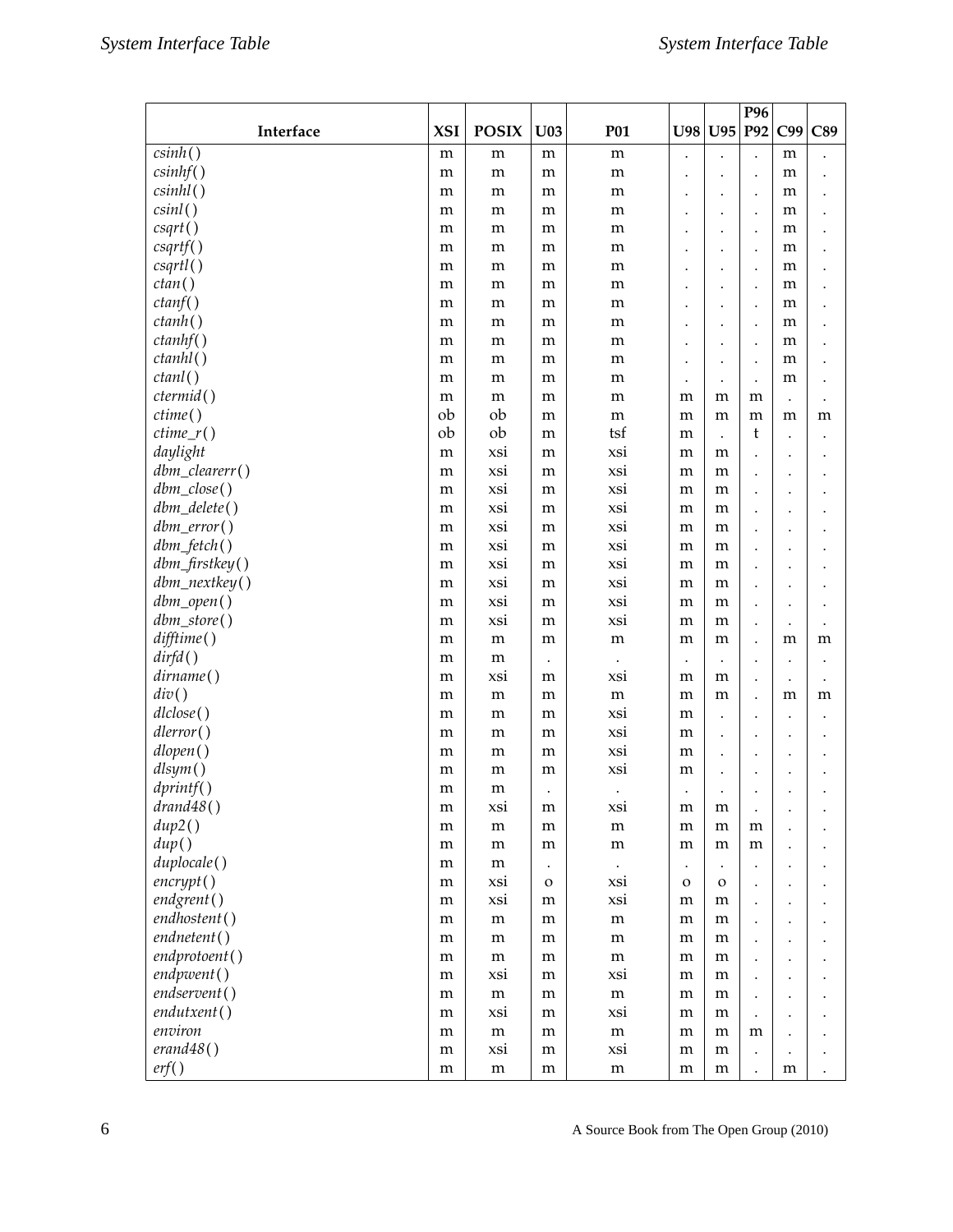|                   |              |              |                      |                      |                      |                      | P96                  |                      |                      |
|-------------------|--------------|--------------|----------------------|----------------------|----------------------|----------------------|----------------------|----------------------|----------------------|
| Interface         | <b>XSI</b>   | <b>POSIX</b> | U03                  | P01                  | U98                  | U95 P92              |                      | C99                  | C89                  |
| erfc()            | m            | m            | m                    | m                    | m                    | m                    | $\ddot{\phantom{0}}$ | m                    |                      |
| erfcf()           | m            | m            | m                    | m                    |                      | $\cdot$              | $\cdot$              | m                    | $\cdot$              |
| erfcl()           | m            | m            | m                    | m                    | ٠                    | $\cdot$              | $\cdot$              | m                    | $\bullet$            |
| erff()            | m            | m            | m                    | m                    | ٠                    | $\cdot$              | $\bullet$            | m                    | $\cdot$              |
| erfl()            | m            | m            | m                    | m                    | $\ddot{\phantom{0}}$ | $\bullet$            | $\bullet$            | m                    | $\cdot$              |
| errno             | m            | m            | m                    | m                    | m                    | m                    | m                    | m                    | m                    |
| execl()           | m            | m            | m                    | m                    | m                    | m                    | m                    | $\ddot{\phantom{a}}$ |                      |
| execle()          | m            | m            | m                    | m                    | m                    | m                    | m                    | $\ddot{\phantom{a}}$ |                      |
| execlp()          | m            | m            | m                    | m                    | m                    | m                    | m                    | $\cdot$              |                      |
| execv()           | m            | m            | m                    | m                    | m                    | m                    | m                    | $\ddot{\phantom{a}}$ |                      |
| execve()          | m            | m            | m                    | m                    | m                    | m                    | m                    | $\ddot{\phantom{a}}$ |                      |
| execvp()          | m            | m            | m                    | m                    | m                    | m                    | m                    | $\ddot{\phantom{0}}$ | $\ddot{\phantom{0}}$ |
| exit()            | m            | m            | m                    | m                    | m                    | m                    | m                    | m                    | m                    |
| exp2()            | m            | m            | m                    | m                    | ٠                    | $\bullet$            | $\ddot{\phantom{0}}$ | m                    | $\bullet$            |
| exp2f()           | m            | m            | m                    | m                    | ٠                    | $\bullet$            | $\bullet$            | m                    | $\bullet$            |
| exp2l()           | m            | m            | m                    | m                    | $\cdot$              | $\cdot$              | $\cdot$              | m                    | $\ddot{\phantom{0}}$ |
| exp()             | m            | m            | m                    | m                    | m                    | m                    | m                    | m                    | m                    |
| expf()            | m            | m            | m                    | m                    | ٠                    | $\cdot$              | $\bullet$            | m                    | $\bullet$            |
| expl()            | m            | m            | m                    | m                    | $\ddot{\phantom{0}}$ | $\cdot$              | $\cdot$              | m                    | $\cdot$              |
| expm1()           | m            | m            | m                    | m                    | m                    | m                    | $\ddot{\phantom{0}}$ | m                    | $\cdot$              |
| expm1f()          | m            | m            | m                    | m                    |                      | $\bullet$            | $\bullet$            | m                    | $\bullet$            |
| expm1l()          | m            | m            | m                    | m                    | $\ddot{\phantom{0}}$ | $\cdot$              | $\cdot$              | m                    | $\ddot{\phantom{0}}$ |
| fabs()            | m            | m            | m                    | m                    | m                    | m                    | m                    | m                    | m                    |
| fabsf()           | m            | m            | m                    | m                    |                      | ٠                    | $\cdot$              | m                    | $\bullet$            |
| fabsl()           | m            | m            | m                    | m                    | $\cdot$              | $\cdot$              | $\cdot$              | m                    | $\bullet$            |
| faccessat()       | m            | m            | $\bullet$            | $\bullet$            | $\ddot{\phantom{0}}$ | $\cdot$              |                      |                      | $\cdot$              |
| fattach()         | ob o         | ob xsr       | $\mathbf O$          | xsr                  | m                    | m                    | $\ddot{\phantom{0}}$ | $\ddot{\phantom{0}}$ |                      |
| fchdir()          | m            | m            | m                    | xsi                  | m                    | m                    | $\ddot{\phantom{0}}$ | $\ddot{\phantom{0}}$ |                      |
| fchmod()          | m            | m            | m                    | m                    | m                    | m                    | $\cdot$              | $\ddot{\phantom{0}}$ |                      |
| fchmodat()        | m            | m            | $\bullet$            | $\bullet$            | $\bullet$            | $\cdot$              |                      | $\ddot{\phantom{0}}$ |                      |
| fchown()          | m            | m            | m                    | m                    | m                    | m                    | $\cdot$              | $\ddot{\phantom{0}}$ | $\cdot$              |
| fchownat()        | m            | m            | $\ddot{\phantom{a}}$ | $\ddot{\phantom{0}}$ | $\bullet$            | $\bullet$            | $\ddot{\phantom{0}}$ | $\ddot{\phantom{0}}$ | $\cdot$              |
| fclose()          | m            | m            | m                    | m                    | m                    | m                    | m                    | m                    | m                    |
| $f$ cntl $()$     | m            | m            | m                    | m                    | m                    | m                    | m                    |                      |                      |
| fdatasync()       | $\mathbf{o}$ | sio          | $\mathbf O$          | sio                  | O                    | $\ddot{\phantom{0}}$ | r                    | $\bullet$            | $\cdot$              |
| fdetach()         | ob o         | ob xsr       | $\mathbf O$          | xsr                  | m                    | m                    |                      |                      |                      |
| fdim()            | m            | m            | m                    | m                    |                      |                      | $\ddot{\phantom{0}}$ | m                    |                      |
| fdimf()           | m            | m            | m                    | m                    |                      | $\cdot$              | $\cdot$              | m                    |                      |
| fdiml()           | m            | m            | m                    | m                    | $\ddot{\phantom{0}}$ | $\cdot$              | $\cdot$              | m                    | $\cdot$              |
| fdopen()          | m            | m            | m                    | m                    | m                    | m                    | m                    |                      |                      |
| fdopendir()       | m            | m            | $\bullet$            | $\bullet$            |                      | $\bullet$            | $\bullet$            |                      |                      |
| feclearexcept()   | m            | m            | m                    | m                    | ٠                    | $\cdot$              | $\ddot{\phantom{a}}$ | m                    |                      |
| $f$ egeten $v()$  | m            | m            | m                    | m                    | ٠                    | ٠                    | $\cdot$              | m                    | $\cdot$              |
| fegetexceptflag() | m            | m            | m                    | m                    | ٠                    | $\cdot$              | $\cdot$              | m                    | $\cdot$              |
| fegetround()      | m            | m            | m                    | m                    | ٠                    | $\cdot$              | $\bullet$            | m                    | $\bullet$            |
| feholdexcept()    | m            | m            | m                    | m                    | $\ddot{\phantom{0}}$ | $\cdot$              | $\bullet$            | m                    | $\bullet$            |
| $f\text{eof}()$   | m            | m            | m                    | m                    | m                    | m                    | m                    | m                    | m                    |
| feraiseexcept()   | m            | m            | m                    | m                    | $\bullet$            | $\bullet$            | $\bullet$            | m                    | $\bullet$            |
| ferror()          | m            | m            | m                    | m                    | m                    | m                    | m                    | m                    | m                    |
| fesetenv()        | m            | m            | m                    | m                    |                      |                      |                      | m                    | $\bullet$            |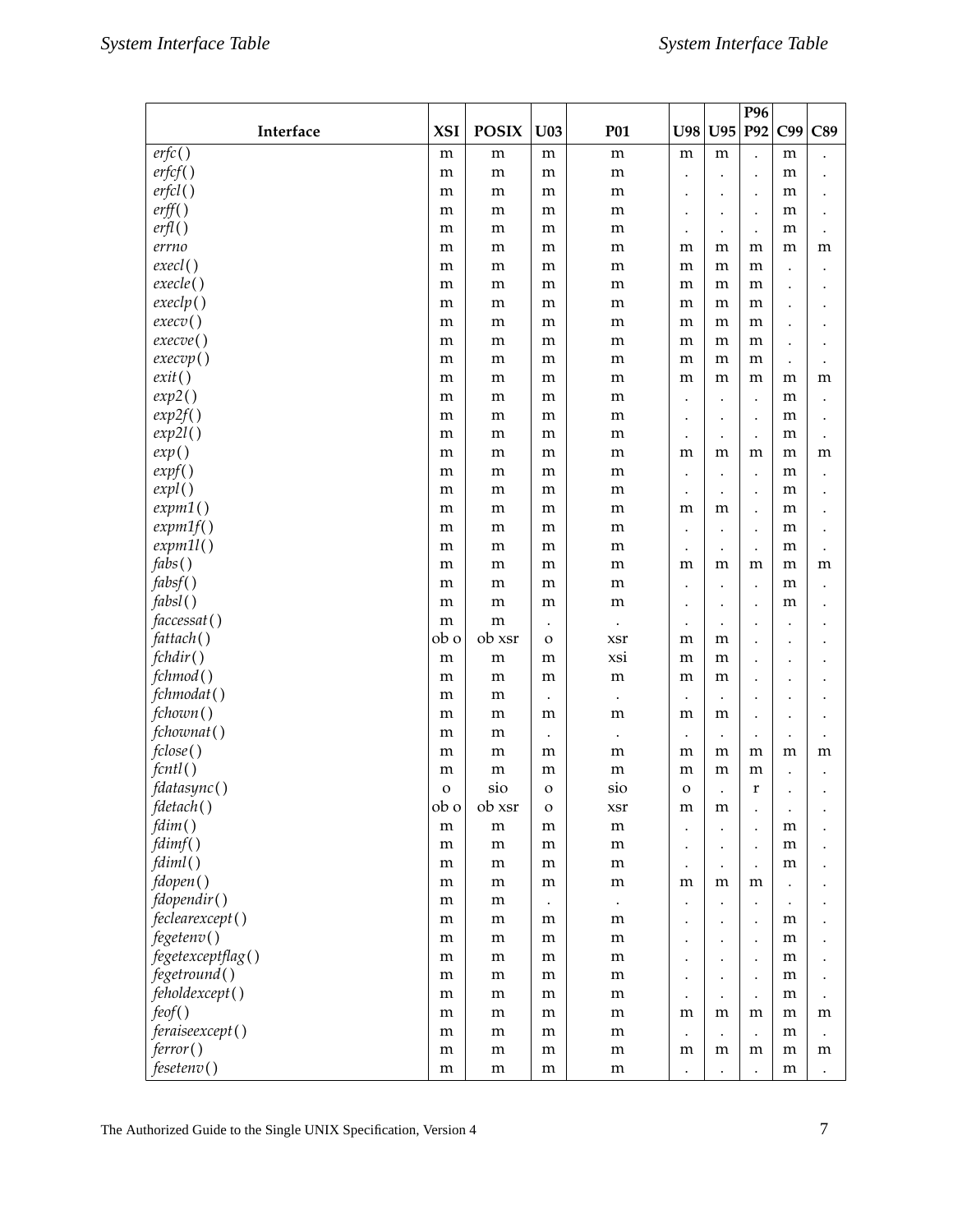|                     |            |              |                      |           |                      |                      | P96                  |                      |                      |
|---------------------|------------|--------------|----------------------|-----------|----------------------|----------------------|----------------------|----------------------|----------------------|
| Interface           | <b>XSI</b> | <b>POSIX</b> | U03                  | P01       | U98                  | U95                  | P92                  | C99                  | C89                  |
| fesetexceptflag()   | m          | m            | m                    | m         |                      |                      |                      | m                    |                      |
| fesetround()        | m          | m            | m                    | m         | $\cdot$              | $\bullet$            | $\ddot{\phantom{0}}$ | m                    | $\ddot{\phantom{0}}$ |
| fetestexcept()      | m          | m            | m                    | m         | $\cdot$              | $\cdot$              | $\ddot{\phantom{0}}$ | m                    | $\ddot{\phantom{0}}$ |
| $f \neq f$          | m          | m            | m                    | m         | $\cdot$              | $\cdot$              | $\ddot{\phantom{0}}$ | m                    | $\ddot{\phantom{0}}$ |
| fexecve()           | m          | m            |                      | $\cdot$   | $\cdot$              | $\bullet$            |                      |                      | $\ddot{\phantom{0}}$ |
| $\text{fflush}()$   | m          | m            | m                    | m         | m                    | m                    | m                    | m                    | m                    |
| ffs()               | m          | xsi          | m                    | xsi       | m                    | m                    | $\ddot{\phantom{0}}$ | $\bullet$            | $\ddot{\phantom{0}}$ |
| fgetc()             | m          | m            | m                    | m         | m                    | m                    | m                    | m                    | m                    |
| fgetpos()           | m          | m            | m                    | m         | m                    | m                    | $\ddot{\phantom{0}}$ | m                    | m                    |
| fgets()             | m          | m            | m                    | m         | m                    | m                    | m                    | m                    | m                    |
| fgetwc()            | m          | m            | m                    | m         | m                    | m                    | $\ddot{\phantom{0}}$ | m                    | $\mathbf{1}$         |
| fgetsws()           | m          | m            | m                    | m         | m                    | m                    | $\ddot{\phantom{0}}$ | m                    | $\mathbf{1}$         |
| filename()          | m          | m            | m                    | m         | m                    | m                    | m                    |                      | $\ddot{\phantom{0}}$ |
| flockfile()         | m          | m            | m                    | tsf       | m                    | $\ddot{\phantom{a}}$ | t                    |                      | $\ddot{\phantom{0}}$ |
| floor()             | m          | m            | m                    | m         | m                    | m                    | m                    | m                    | m                    |
| floorf()            | m          | m            | m                    | m         | $\cdot$              | $\cdot$              | $\ddot{\phantom{0}}$ | m                    | $\ddot{\phantom{0}}$ |
| floor( )            | m          | m            | m                    | m         | $\cdot$              | $\cdot$              | $\ddot{\phantom{0}}$ | m                    | $\ddot{\phantom{0}}$ |
| $f$ <i>ma</i> $()$  | m          | m            | m                    | m         | $\cdot$              | $\cdot$              | $\bullet$            | m                    | $\bullet$            |
| $f$ <i>maf</i> $()$ | m          | m            | m                    | m         | $\cdot$              | $\cdot$              | $\ddot{\phantom{0}}$ | m                    | $\cdot$              |
| fmal()              | m          | m            | m                    | m         | $\cdot$              | $\cdot$              | $\ddot{\phantom{0}}$ | m                    | $\ddot{\phantom{0}}$ |
| fmax()              | m          | m            | m                    | m         | $\cdot$              | $\cdot$              | $\bullet$            | m                    | $\bullet$            |
| fmaxf()             | m          | m            | m                    | m         | $\cdot$              | $\cdot$              | $\ddot{\phantom{0}}$ | m                    | $\ddot{\phantom{0}}$ |
| fmaxl()             | m          | m            | m                    | m         | $\cdot$              | $\cdot$              | $\ddot{\phantom{0}}$ | m                    | $\ddot{\phantom{0}}$ |
| $f$ memopen $()$    | m          | m            | $\cdot$              | $\bullet$ | $\bullet$            | $\cdot$              | $\bullet$            |                      | $\bullet$            |
| fmin()              | m          | m            | m                    | m         | $\cdot$              | $\cdot$              | $\ddot{\phantom{0}}$ | m                    | $\ddot{\phantom{0}}$ |
| fminf()             | m          | m            | m                    | m         | $\cdot$              | $\cdot$              | $\ddot{\phantom{0}}$ | m                    | $\ddot{\phantom{0}}$ |
| $fmin($ )           | m          | m            | m                    | m         |                      |                      | $\ddot{\phantom{0}}$ | m                    | $\ddot{\phantom{0}}$ |
| $\text{find}()$     | m          | m            | m                    | m         | m                    | m                    | m                    | m                    | m                    |
| fmodf()             | m          | m            | m                    | m         | $\cdot$              | $\cdot$              | $\ddot{\phantom{0}}$ | m                    | $\ddot{\phantom{0}}$ |
| fmodl()             | m          | m            | m                    | m         | $\bullet$            | $\bullet$            | $\bullet$            | m                    | $\bullet$            |
| fmtmsg()            | m          | xsi          | m                    | xsi       | m                    | m                    | $\ddot{\phantom{0}}$ |                      | $\bullet$            |
| fnmatch()           | m          | m            | m                    | m         | m                    | m                    | m                    | $\ddot{\phantom{0}}$ | $\ddot{\phantom{0}}$ |
| fopen()             | m          | m            | m                    | m         | m                    | m                    | m                    | m                    | m                    |
| fork()              | m          | m            | m                    | m         | m                    | m                    | m                    |                      |                      |
| fpathconf()         | m          | m            | m                    | m         | m                    | m                    | m                    |                      | $\bullet$            |
| fpclassify()        | m          | m            | m                    | m         |                      | $\ddot{\phantom{0}}$ | $\ddot{\phantom{0}}$ | m                    | $\ddot{\phantom{0}}$ |
| fprintf()           | m          | m            | m                    | m         | m                    | m                    | m                    | m                    | m                    |
| fputc()             | m          | m            | m                    | m         | m                    | m                    | m                    | m                    | m                    |
| fputs()             | m          | m            | m                    | m         | m                    | m                    | m                    | m                    | m                    |
| fputwc()            | m          | m            | m                    | m         | m                    | m                    | $\bullet$            | m                    | $\mathbf{1}$         |
| fputws()            | m          | m            | m                    | m         | m                    | m                    | $\ddot{\phantom{0}}$ | m                    | $\mathbf{1}$         |
| $freq()$            | m          | m            | m                    | m         | m                    | m                    | m                    | m                    | m                    |
| free()              | m          | m            | m                    | m         | m                    | m                    | m                    | m                    | m                    |
| freeaddrinfo()      | m          | m            | m                    | m         | $\bullet$            | $\bullet$            |                      | $\bullet$            | $\bullet$            |
| freelocale()        | m          | m            | $\ddot{\phantom{0}}$ | $\bullet$ | $\ddot{\phantom{0}}$ | $\ddot{\phantom{0}}$ |                      |                      | $\ddot{\phantom{0}}$ |
| freopen()           | m          | m            | m                    | m         | m                    | m                    | m                    | m                    | m                    |
| $f$ rexp()          | m          | m            | m                    | m         | m                    | m                    | m                    | m                    | m                    |
| $f$ rexp $f()$      | m          | m            | m                    | m         | $\bullet$            | $\bullet$            | $\bullet$            | m                    | $\ddot{\phantom{0}}$ |
| $f$ rexpl $()$      | m          | m            | m                    | m         | $\bullet$            | $\bullet$            |                      | m                    | $\cdot$              |
| fscanf()            | m          | m            | m                    | m         | m                    | m                    | m                    | m                    | m                    |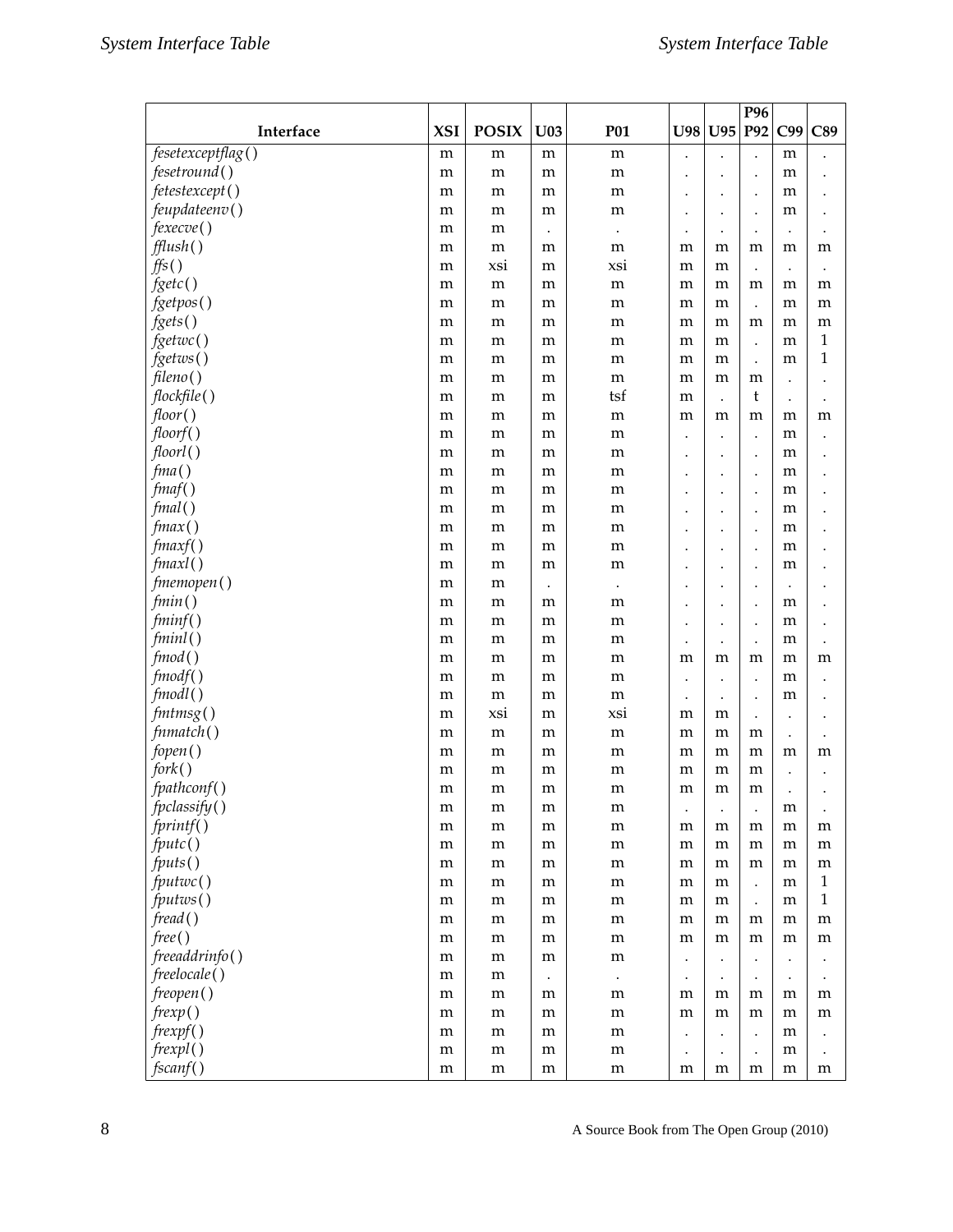|                    |            |              |             |                      |                      |                      | P96                  |                      |                      |
|--------------------|------------|--------------|-------------|----------------------|----------------------|----------------------|----------------------|----------------------|----------------------|
| Interface          | <b>XSI</b> | <b>POSIX</b> | U03         | P01                  | U98                  | U95                  | P92                  | C99                  | C89                  |
| fseek()            | m          | m            | m           | m                    | m                    | m                    | m                    | m                    | m                    |
| fseeko()           | m          | m            | m           | m                    | m                    | $\ddot{\phantom{0}}$ | $\ddot{\phantom{a}}$ | $\ddot{\phantom{0}}$ |                      |
| fsetpos()          | m          | m            | m           | m                    | m                    | m                    | $\cdot$              | m                    | m                    |
| fstat()            | m          | m            | m           | m                    | m                    | m                    | m                    | $\cdot$              | $\bullet$            |
| fstatat()          | m          | m            | $\cdot$     | $\ddot{\phantom{0}}$ | $\ddot{\phantom{0}}$ | $\ddot{\phantom{0}}$ | $\ddot{\phantom{0}}$ | $\cdot$              | $\bullet$            |
| fstatvfs()         | m          | m            | m           | xsi                  | m                    | m                    | $\ddot{\phantom{0}}$ | $\cdot$              | $\bullet$            |
| fsync()            | m          | fsc          | m           | fsc                  | m                    | m                    | $\ddot{\phantom{0}}$ | $\ddot{\phantom{0}}$ | $\ddot{\phantom{0}}$ |
| $f$ tell $()$      | m          | m            | m           | m                    | m                    | m                    | m                    | m                    | m                    |
| $f$ tello $()$     | m          | m            | m           | m                    | m                    | $\ddot{\phantom{0}}$ | $\cdot$              |                      |                      |
| ftok()             | m          | xsi          | m           | xsi                  | m                    | m                    | $\ddot{\phantom{0}}$ | $\cdot$              | $\bullet$            |
| ftruncate()        | m          | m            | m           | m                    | m                    | m                    | $\ddot{\phantom{0}}$ | $\cdot$              | $\cdot$              |
| ftrylockfile()     | m          | m            | m           | tsf                  | m                    | $\ddot{\phantom{0}}$ | t                    | $\cdot$              | $\cdot$              |
| $f$ tw $()$        | ob         | ob xsi       | m           | xsi                  | m                    | m                    | $\cdot$              | $\bullet$            | $\cdot$              |
| funlockfile()      | m          | m            | m           | tsf                  | m                    |                      | t                    | $\cdot$              | $\cdot$              |
| futimens()         | m          | m            | $\cdot$     | $\ddot{\phantom{0}}$ | $\ddot{\phantom{0}}$ | $\bullet$            | $\cdot$              | $\ddot{\phantom{0}}$ | $\ddot{\phantom{0}}$ |
| fwide()            | m          | m            | m           | m                    | m                    | $\ddot{\phantom{0}}$ | $\cdot$              | m                    | 1                    |
| fwprintf()         | m          | m            | m           | m                    | m                    | $\cdot$              | $\ddot{\phantom{0}}$ | m                    | 1                    |
| fwrite()           | m          | m            | m           | m                    | m                    | m                    | m                    | m                    | m                    |
| fwscanf()          | m          | m            | m           | m                    | m                    | ï                    | $\ddot{\phantom{0}}$ | m                    | $\mathbf{1}$         |
| gai_strerror()     | m          | m            | m           | m                    | ٠                    | $\cdot$              | $\bullet$            | $\bullet$            | $\bullet$            |
| getaddrinfo()      | m          | m            | m           | m                    | $\ddot{\phantom{0}}$ | $\bullet$            | $\ddot{\phantom{0}}$ | $\ddot{\phantom{0}}$ | $\cdot$              |
| getc()             | m          | m            | m           | m                    | m                    | m                    | m                    | m                    | m                    |
| getc_unlocked()    | m          | m            | m           | tsf                  | m                    | $\ddot{\phantom{0}}$ | t                    | $\ddot{\phantom{0}}$ | $\ddot{\phantom{0}}$ |
| getchar()          | m          | m            | m           | m                    | m                    | m                    | m                    | m                    | m                    |
| getchar_unlocked() | m          | m            | m           | tsf                  | m                    | $\ddot{\phantom{0}}$ | t                    | $\cdot$              | $\bullet$            |
| getcvd()           | m          | m            | m           | m                    | m                    | m                    | m                    | $\cdot$              | $\bullet$            |
| getdate()          | m          | xsi          | m           | xsi                  | m                    | m                    | $\ddot{\phantom{0}}$ | $\bullet$            | $\cdot$              |
| getdate_err        | m          | xsi          | m           | xsi                  | m                    | m                    | $\ddot{\phantom{0}}$ | $\bullet$            | $\bullet$            |
| getdelim()         | m          | m            | $\bullet$   | $\ddot{\phantom{0}}$ | $\bullet$            | $\ddot{\phantom{0}}$ | $\ddot{\phantom{0}}$ | $\cdot$              | $\ddot{\phantom{0}}$ |
| getegid()          | m          | m            | m           | m                    | m                    | m                    | m                    | $\ddot{\phantom{0}}$ | $\cdot$              |
| getenv()           | m          | m            | m           | m                    | m                    | m                    | m                    | m                    | m                    |
| geteuid()          | m          | m            | m           | m                    | m                    | m                    | m                    | $\cdot$              | $\bullet$            |
| getgid()           | m          | m            | m           | m                    | m                    | m                    | m                    | $\cdot$              | $\bullet$            |
| getgrent()         | m          | xsi          | m           | XS1                  | m                    | m                    | $\ddot{\phantom{0}}$ | $\cdot$              | $\ddot{\phantom{0}}$ |
| getgrgid()         | m          | m            | m           | m                    | m                    | m                    | m                    | $\cdot$              | $\ddot{\phantom{0}}$ |
| getgrgid_r()       | m          | m            | m           | tsf                  | m                    |                      | t                    |                      |                      |
| getgrnam()         | m          | m            | m           | m                    | m                    | m                    | m                    |                      |                      |
| $getgram_r()$      | m          | m            | m           | tsf                  | m                    | $\ddot{\phantom{0}}$ | t                    |                      |                      |
| getgroups()        | m          | m            | m           | m                    | m                    | m                    | m                    |                      |                      |
| gethostent()       | m          | m            | m           | m                    | m                    | m                    | $\ddot{\phantom{0}}$ |                      |                      |
| gethostid()        | m          | xsi          | m           | xsi                  | m                    | m                    | $\ddot{\phantom{0}}$ |                      |                      |
| gethostname()      | m          | ${\bf m}$    | m           | m                    | m                    | m                    | $\ddot{\phantom{0}}$ |                      |                      |
| getitimer()        | ob         | ob xsi       | m           | xsi                  | m                    | m                    | $\ddot{\phantom{0}}$ |                      |                      |
| getline()          | m          | m            | $\bullet$   | $\bullet$            | $\bullet$            | $\bullet$            |                      |                      |                      |
| getlogin()         | m          | m            | m           | m                    | m                    | m                    | m                    |                      |                      |
| getlogin_r()       | m          | ${\bf m}$    | m           | tsf                  | m                    | $\ddot{\phantom{0}}$ | t                    |                      |                      |
| getmsg()           | ob o       | ob xsr       | $\mathbf O$ | xsr                  | m                    | m                    |                      |                      |                      |
| getnameinfo()      | m          | m            | m           | m                    | $\bullet$            |                      | $\ddot{\phantom{0}}$ |                      |                      |
| getnetbyaddr()     | m          | m            | m           | m                    | m                    | m                    | $\ddot{\phantom{0}}$ | $\bullet$            |                      |
| getnetbyname()     | m          | m            | m           | m                    | m                    | m                    |                      |                      |                      |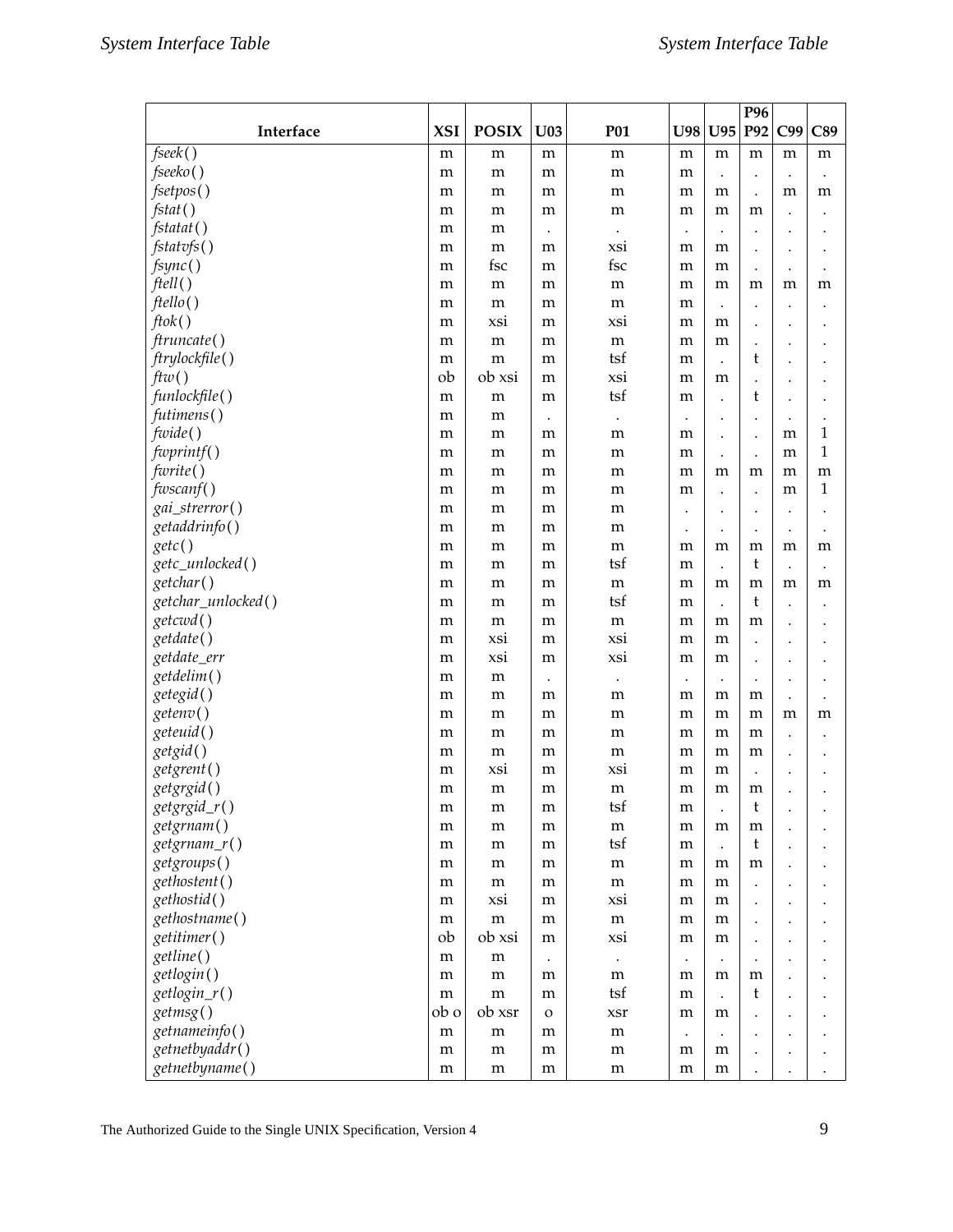|                         |            |              |                 |     |     |                      | P96                  |                      |           |
|-------------------------|------------|--------------|-----------------|-----|-----|----------------------|----------------------|----------------------|-----------|
| Interface               | <b>XSI</b> | <b>POSIX</b> | U <sub>03</sub> | P01 | U98 | U95                  | P92                  | C99                  | C89       |
| getnetent()             | m          | m            | m               | m   | m   | m                    |                      |                      |           |
| getopt()                | m          | m            | m               | m   | m   | m                    | m                    |                      |           |
| getpeername()           | m          | m            | m               | m   | m   | m                    | $\ddot{\phantom{0}}$ |                      |           |
| getpgid()               | m          | m            | m               | XS1 | m   | m                    | $\ddot{\phantom{0}}$ |                      |           |
| getpgrp()               | m          | m            | m               | m   | m   | m                    | m                    | $\ddot{\phantom{a}}$ |           |
| getpid()                | m          | m            | m               | m   | m   | m                    | m                    | $\cdot$              |           |
| getpmsg()               | ob o       | ob xsr       | $\mathbf O$     | xsr | m   | m                    | $\ddot{\phantom{0}}$ |                      |           |
| getppid()               | m          | m            | m               | m   | m   | m                    | m                    | $\cdot$              |           |
| getpriority()           | m          | xsi          | m               | XS1 | m   | m                    | $\bullet$            |                      |           |
| getprotobyname()        | m          | m            | m               | m   | m   | m                    | $\ddot{\phantom{0}}$ |                      |           |
| getprotobynumber()      | m          | m            | m               | m   | m   | m                    | $\ddot{\phantom{0}}$ |                      |           |
| getprotoent()           | m          | m            | m               | m   | m   | m                    | $\ddot{\phantom{0}}$ |                      |           |
| getpwent()              | m          | XS1          | m               | XS1 | m   | m                    | $\ddot{\phantom{0}}$ |                      |           |
| getpwnam()              | m          | m            | m               | m   | m   | m                    | m                    | $\cdot$              |           |
| getpwnam_r()            | m          | m            | m               | tsf | m   | $\ddot{\phantom{0}}$ | t                    |                      |           |
| getpwuid()              | m          | m            | m               | m   | m   | m                    | m                    | $\cdot$              |           |
| $getp$ <i>wuid_r</i> () | m          | m            | m               | tsf | m   | $\ddot{\phantom{0}}$ | t                    |                      |           |
| getrlimit()             | m          | xsi          | m               | XS1 | m   | m                    | $\ddot{\phantom{0}}$ |                      | ٠         |
| getrusage()             | m          | xsi          | m               | XS1 | m   | m                    | $\cdot$              | $\ddot{\phantom{a}}$ | $\cdot$   |
| gets()                  | ob         | ob           | m               | m   | m   | m                    | m                    | m                    | m         |
| getservbyname()         | m          | m            | m               | m   | m   | m                    | $\ddot{\phantom{0}}$ |                      |           |
| getservbyport()         | m          | m            | m               | m   | m   | m                    | $\ddot{\phantom{0}}$ |                      |           |
| getservent()            | m          | m            | m               | m   | m   | m                    | $\ddot{\phantom{0}}$ |                      |           |
| getsid()                | m          | m            | m               | XS1 | m   | m                    | $\ddot{\phantom{0}}$ |                      |           |
| getsockname()           | m          | m            | m               | m   | m   | m                    | $\ddot{\phantom{0}}$ |                      |           |
| getsockopt()            | m          | m            | m               | m   | m   | m                    | $\ddot{\phantom{0}}$ |                      |           |
| getsubopt()             | m          | m            | m               | XS1 | m   | m                    | $\ddot{\phantom{0}}$ |                      |           |
| gettimeofday()          | ob         | ob xsi       | m               | XS1 | m   | m                    | $\cdot$              |                      |           |
| getuid()                | m          | m            | m               | m   | m   | m                    | m                    | $\cdot$              |           |
| getutxent()             | m          | xsi          | m               | XS1 | m   | m                    | $\ddot{\phantom{0}}$ |                      |           |
| getutxid()              | m          | xsi          | m               | XSI | m   | m                    | $\bullet$            | $\bullet$            | $\bullet$ |
| getutxline()            | m          | xsi          | m               | XSI | m   | m                    | $\bullet$            | $\ddot{\phantom{0}}$ | $\bullet$ |
| getwc()                 | m          | m            | m               | m   | m   | m                    | $\ddot{\phantom{0}}$ | m                    | 1         |
| getwchar()              | m          | m            | m               | m   | m   | m                    | $\ddot{\phantom{0}}$ | m                    | 1         |
| glob()                  | m          | m            | m               | m   | m   | $\mathbf{o}$         | m                    |                      |           |
| globfree()              | m          | m            | m               | m   | m   | $\mathbf O$          | m                    |                      |           |
| gmtime()                | m          | m            | m               | m   | m   | m                    | m                    | m                    | m         |
| $gmtime_r()$            | m          | m            | m               | tsf | m   | $\ddot{\phantom{0}}$ | t                    |                      |           |
| grantpt()               | m          | xsi          | m               | xsi | m   | m                    | $\ddot{\phantom{0}}$ |                      |           |
| hcreate()               | m          | xsi          | m               | xsi | m   | m                    | $\ddot{\phantom{0}}$ |                      |           |
| $h$ destroy $()$        | m          | xsi          | m               | xsi | m   | m                    | $\cdot$              |                      |           |
| hsearch()               | m          | xsi          | m               | xsi | m   | m                    | $\cdot$              |                      |           |
| htonl()                 | m          | m            | m               | m   | m   | m                    | $\cdot$              |                      |           |
| htons()                 | m          | m            | m               | m   | m   | m                    | $\ddot{\phantom{0}}$ |                      |           |
| hypot()                 | m          | m            | m               | m   | m   | m                    | $\ddot{\phantom{0}}$ | m                    |           |
| hypotf()                | m          | m            | m               | m   |     |                      | $\bullet$            | m                    |           |
| hypotl()                | m          | m            | m               | m   |     |                      | $\ddot{\phantom{0}}$ | m                    |           |
| iconv()                 | m          | m            | m               | xsi | m   | m                    | $\ddot{\phantom{0}}$ |                      |           |
| iconv_close()           | m          | m            | m               | xsi | m   | m                    | $\ddot{\phantom{0}}$ |                      |           |
| iconv_open()            | m          | m            | m               | xsi | m   | m                    |                      |                      |           |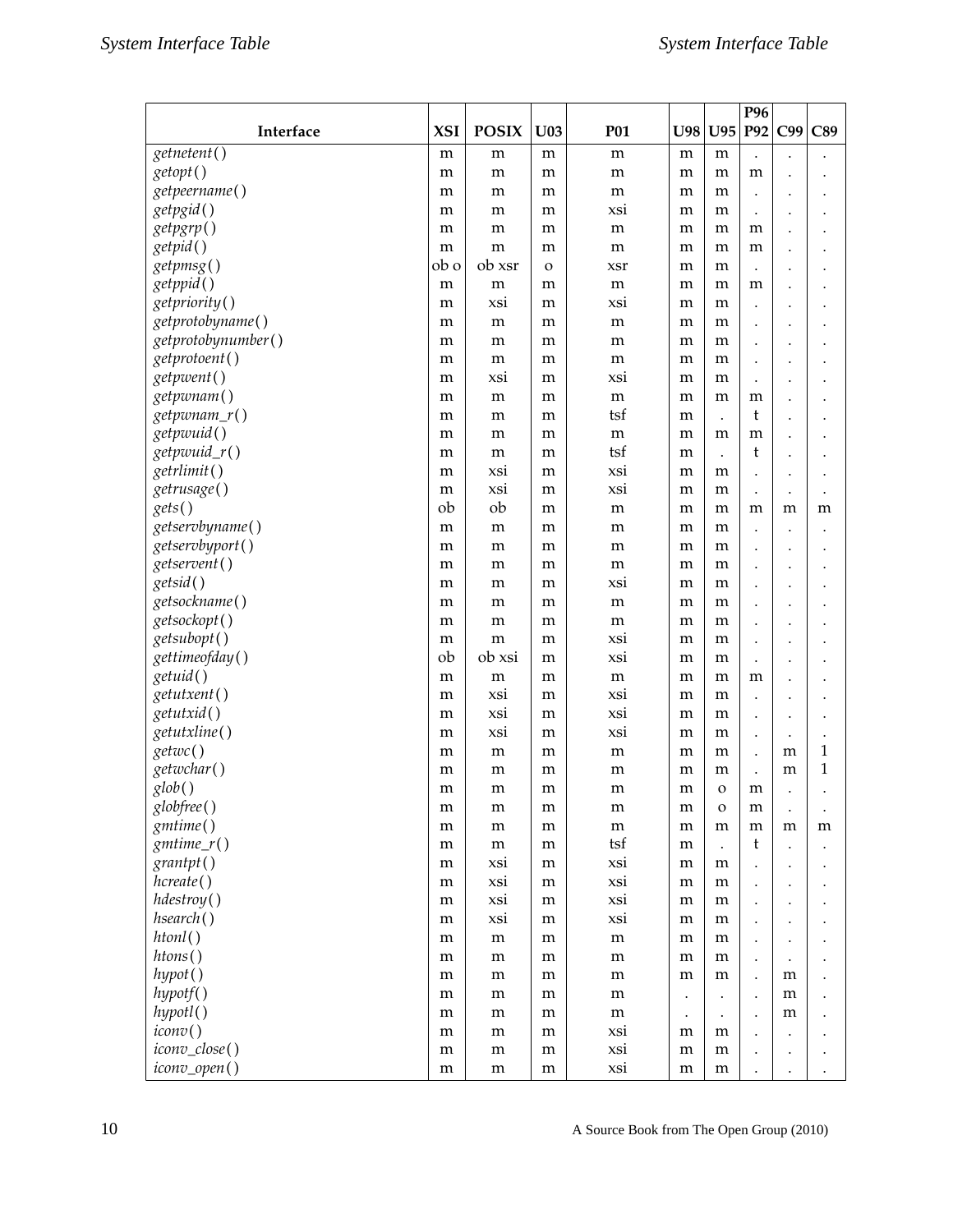| U95<br>P92<br>Interface<br><b>XSI</b><br><b>POSIX</b><br>C99<br>U <sub>03</sub><br><b>P01</b><br>U98<br>C89<br>if_freenameindex()<br>m<br>m<br>m<br>m<br>if_indextoname()<br>m<br>m<br>m<br>m<br>$if\_nameindex()$<br>m<br>m<br>m<br>m<br>$\bullet$<br>if_nametoindex()<br>m<br>m<br>m<br>m<br>$\bullet$<br>$\ddot{\phantom{a}}$<br>ilogb()<br>m<br>m<br>m<br>m<br>m<br>m<br>m<br>$\cdot$<br>ilogbf()<br>m<br>m<br>m<br>m<br>m<br>$\bullet$<br>ilogbl()<br>m<br>m<br>m<br>m<br>m<br>$\bullet$ |
|-----------------------------------------------------------------------------------------------------------------------------------------------------------------------------------------------------------------------------------------------------------------------------------------------------------------------------------------------------------------------------------------------------------------------------------------------------------------------------------------------|
|                                                                                                                                                                                                                                                                                                                                                                                                                                                                                               |
|                                                                                                                                                                                                                                                                                                                                                                                                                                                                                               |
|                                                                                                                                                                                                                                                                                                                                                                                                                                                                                               |
|                                                                                                                                                                                                                                                                                                                                                                                                                                                                                               |
|                                                                                                                                                                                                                                                                                                                                                                                                                                                                                               |
|                                                                                                                                                                                                                                                                                                                                                                                                                                                                                               |
|                                                                                                                                                                                                                                                                                                                                                                                                                                                                                               |
|                                                                                                                                                                                                                                                                                                                                                                                                                                                                                               |
| inaxabs()<br>m<br>m<br>m<br>m<br>m<br>$\bullet$<br>$\cdot$                                                                                                                                                                                                                                                                                                                                                                                                                                    |
| imaxdiv()<br>m<br>m<br>m<br>m<br>m                                                                                                                                                                                                                                                                                                                                                                                                                                                            |
| $\bullet$<br>$inet\_addr()$<br>m<br>m<br>m<br>m<br>m<br>m                                                                                                                                                                                                                                                                                                                                                                                                                                     |
| $\ddot{\phantom{0}}$<br>$inet\_ntoa()$<br>m<br>m<br>m<br>m<br>m<br>m                                                                                                                                                                                                                                                                                                                                                                                                                          |
| $\ddot{\phantom{0}}$<br>$\text{int\_ntop}(\ )$<br>m<br>m<br>m<br>m                                                                                                                                                                                                                                                                                                                                                                                                                            |
| $\bullet$<br>$\text{int\_pton}()$<br>m<br>m<br>m<br>m                                                                                                                                                                                                                                                                                                                                                                                                                                         |
| <i>initstate</i> ()<br>xsi<br>xsi<br>m<br>m<br>m<br>m                                                                                                                                                                                                                                                                                                                                                                                                                                         |
| insque()<br>xsi<br>xsi<br>m                                                                                                                                                                                                                                                                                                                                                                                                                                                                   |
| m<br>m<br>m<br>$\ddot{\phantom{0}}$<br>ioctl()<br>ob o<br>ob xsr                                                                                                                                                                                                                                                                                                                                                                                                                              |
| $\mathbf{O}$<br><b>XSI</b><br>m<br>m<br>$\ddot{\phantom{0}}$<br>$\ddot{\phantom{0}}$                                                                                                                                                                                                                                                                                                                                                                                                          |
| isalnum()<br>m<br>m<br>m<br>m<br>m<br>m<br>m<br>m<br>m                                                                                                                                                                                                                                                                                                                                                                                                                                        |
| $isalnum_l()$<br>m<br>m<br>$\ddot{\phantom{0}}$<br>$\ddot{\phantom{0}}$<br>$\bullet$<br>$\bullet$                                                                                                                                                                                                                                                                                                                                                                                             |
| isalpha()<br>m<br>m<br>m<br>m<br>m<br>m<br>m<br>m<br>m                                                                                                                                                                                                                                                                                                                                                                                                                                        |
| $is alpha_l()$<br>m<br>m<br>$\ddot{\phantom{0}}$<br>$\ddot{\phantom{0}}$<br>$\cdot$                                                                                                                                                                                                                                                                                                                                                                                                           |
| isascii()<br>ob<br>ob xsi<br>xsi<br>m<br>m<br>m<br>$\ddot{\phantom{0}}$                                                                                                                                                                                                                                                                                                                                                                                                                       |
| is a stream()<br>ob o<br>ob xsr<br>$\mathbf{O}$<br><b>XSI</b><br>m<br>m<br>$\ddot{\phantom{0}}$                                                                                                                                                                                                                                                                                                                                                                                               |
| isatty()<br>m<br>m<br>m<br>m<br>m<br>m<br>m<br>$\ddot{\phantom{0}}$                                                                                                                                                                                                                                                                                                                                                                                                                           |
| is blank()<br>m<br>m<br>m<br>m<br>m<br>$\cdot$                                                                                                                                                                                                                                                                                                                                                                                                                                                |
| $is blank_l()$<br>m<br>m<br>$\cdot$<br>$\ddot{\phantom{0}}$<br>$\bullet$<br>$\bullet$                                                                                                                                                                                                                                                                                                                                                                                                         |
| iscntrl()<br>m<br>m<br>m<br>m<br>m<br>m<br>m<br>m<br>m                                                                                                                                                                                                                                                                                                                                                                                                                                        |
| $iscntrl_l()$<br>m<br>m<br>$\ddot{\phantom{0}}$<br>$\ddot{\phantom{0}}$<br>$\bullet$<br>$\bullet$<br>$\cdot$                                                                                                                                                                                                                                                                                                                                                                                  |
| isdigit()<br>m<br>m<br>m<br>m<br>m<br>m<br>m<br>m<br>m                                                                                                                                                                                                                                                                                                                                                                                                                                        |
| $isdigit_l()$<br>m<br>m<br>$\ddot{\phantom{0}}$<br>$\bullet$                                                                                                                                                                                                                                                                                                                                                                                                                                  |
| is finite()<br>m<br>m<br>m<br>m<br>m<br>$\ddot{\phantom{0}}$<br>$\ddot{\phantom{0}}$                                                                                                                                                                                                                                                                                                                                                                                                          |
| is graph()<br>m<br>m<br>m<br>m<br>m<br>m<br>m<br>m<br>m                                                                                                                                                                                                                                                                                                                                                                                                                                       |
| $is graph_l()$<br>m<br>m<br>$\cdot$<br>$\bullet$                                                                                                                                                                                                                                                                                                                                                                                                                                              |
| isgreater()<br>m<br>m<br>m<br>m<br>m<br>$\bullet$<br>$\cdot$                                                                                                                                                                                                                                                                                                                                                                                                                                  |
| isgreaterequal()<br>m<br>m<br>m<br>m<br>m<br>$\cdot$                                                                                                                                                                                                                                                                                                                                                                                                                                          |
| isinf()<br>m<br>m<br>m<br>m<br>m<br>$\ddot{\phantom{0}}$                                                                                                                                                                                                                                                                                                                                                                                                                                      |
| isless()<br>m<br>m<br>m<br>m<br>m<br>$\cdot$                                                                                                                                                                                                                                                                                                                                                                                                                                                  |
| islessequal()<br>${\bf m}$<br>m<br>m<br>m<br>m<br>$\cdot$                                                                                                                                                                                                                                                                                                                                                                                                                                     |
| islessgreater()<br>${\bf m}$<br>m<br>m<br>m<br>m<br>$\bullet$                                                                                                                                                                                                                                                                                                                                                                                                                                 |
| islower()<br>m<br>m<br>m<br>m<br>m<br>m<br>m<br>m<br>m                                                                                                                                                                                                                                                                                                                                                                                                                                        |
| $islower_l()$<br>m<br>m<br>$\ddot{\phantom{0}}$<br>$\bullet$<br>$\bullet$<br>$\bullet$<br>$\bullet$                                                                                                                                                                                                                                                                                                                                                                                           |
| isnan()<br>m<br>m<br>m<br>m<br>m<br>m<br>$\bullet$                                                                                                                                                                                                                                                                                                                                                                                                                                            |
| isnormal()<br>m<br>m<br>m<br>m<br>m<br>$\bullet$<br>$\bullet$                                                                                                                                                                                                                                                                                                                                                                                                                                 |
| isprint()<br>m<br>m<br>m<br>m<br>m<br>m<br>m<br>m<br>m                                                                                                                                                                                                                                                                                                                                                                                                                                        |
| $isprint_l()$<br>m<br>m<br>$\ddot{\phantom{1}}$<br>$\ddot{\phantom{a}}$<br>$\cdot$<br>$\cdot$<br>$\bullet$<br>$\bullet$<br>$\bullet$                                                                                                                                                                                                                                                                                                                                                          |
| is punct()<br>m<br>m<br>m<br>m<br>m<br>m<br>m<br>m<br>m                                                                                                                                                                                                                                                                                                                                                                                                                                       |
| $is punct_l()$<br>m<br>m<br>$\blacksquare$<br>$\bullet$<br>$\ddot{\phantom{1}}$<br>$\bullet$<br>$\bullet$<br>$\cdot$<br>$\bullet$                                                                                                                                                                                                                                                                                                                                                             |
| is space()<br>m<br>m<br>m<br>m<br>m<br>m<br>m<br>m<br>m                                                                                                                                                                                                                                                                                                                                                                                                                                       |
| $is space_l()$<br>m<br>m<br>$\bullet$<br>$\bullet$<br>$\bullet$<br>$\ddot{\phantom{a}}$<br>$\bullet$                                                                                                                                                                                                                                                                                                                                                                                          |
| isunordered()<br>m<br>m<br>m<br>m<br>m<br>$\ddot{\phantom{0}}$<br>$\ddot{\phantom{0}}$                                                                                                                                                                                                                                                                                                                                                                                                        |
| is upper()<br>m<br>m<br>m<br>m<br>m<br>m<br>m<br>m<br>m                                                                                                                                                                                                                                                                                                                                                                                                                                       |

The Authorized Guide to the Single UNIX Specification, Version 4 11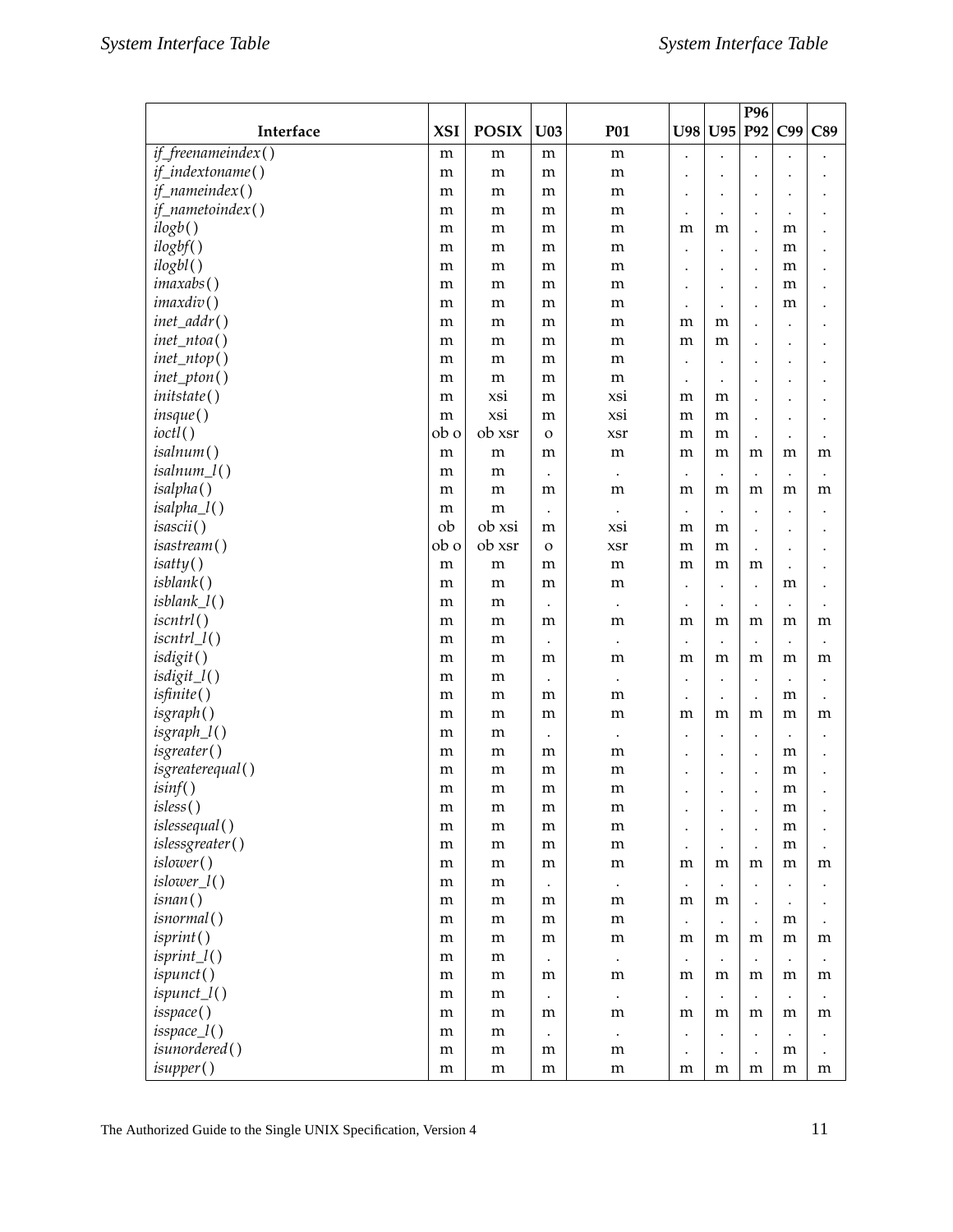|                        |            |              |                      |                      |                      |                      | P96                  |                      |                      |
|------------------------|------------|--------------|----------------------|----------------------|----------------------|----------------------|----------------------|----------------------|----------------------|
| Interface              | <b>XSI</b> | <b>POSIX</b> | U03                  | P01                  | U98                  | U95                  | P92                  | C99                  | <b>C89</b>           |
| $is upper_l()$         | m          | m            |                      |                      |                      |                      |                      |                      |                      |
| iswallnum()            | m          | m            | m                    | m                    | m                    | m                    | $\ddot{\phantom{0}}$ | m                    | $\mathbf{1}$         |
| $iswallnum_l()$        | m          | m            | $\ddot{\phantom{0}}$ | $\bullet$            |                      |                      | $\ddot{\phantom{0}}$ |                      | $\ddot{\phantom{0}}$ |
| iswalpha()             | m          | m            | m                    | m                    | m                    | m                    | $\ddot{\phantom{0}}$ | m                    | $\mathbf{1}$         |
| $iswallha_l()$         | m          | m            | $\bullet$            | $\bullet$            |                      | $\bullet$            | $\ddot{\phantom{0}}$ | $\ddot{\phantom{0}}$ | $\bullet$            |
| iswblank()             | m          | m            | m                    | m                    | $\cdot$              | $\ddot{\phantom{0}}$ | $\ddot{\phantom{0}}$ | m                    | $\ddot{\phantom{0}}$ |
| $iswblank_l()$         | m          | m            | $\ddot{\phantom{0}}$ | $\ddot{\phantom{0}}$ | $\ddot{\phantom{0}}$ |                      | $\ddot{\phantom{0}}$ | $\bullet$            | $\ddot{\phantom{0}}$ |
| is wortht()            | m          | m            | m                    | m                    | m                    | m                    | $\ddot{\phantom{0}}$ | m                    | $\mathbf{1}$         |
| $is worthrl_l()$       | m          | m            | $\bullet$            | $\ddot{\phantom{0}}$ | $\ddot{\phantom{0}}$ |                      | $\ddot{\phantom{0}}$ | $\bullet$            | $\ddot{\phantom{0}}$ |
| is wctype()            | m          | m            | m                    | m                    | m                    | m                    | $\ddot{\phantom{0}}$ | m                    | $\mathbf{1}$         |
| $iswctype_l()$         | m          | m            | $\ddot{\phantom{0}}$ | $\ddot{\phantom{0}}$ | $\ddot{\phantom{0}}$ |                      | $\ddot{\phantom{0}}$ | $\ddot{\phantom{0}}$ | $\ddot{\phantom{0}}$ |
| iswdigit()             | m          | m            | m                    | m                    | m                    | m                    | $\ddot{\phantom{0}}$ | m                    | $\mathbf{1}$         |
| iswdigit_l()           | m          | m            | $\ddot{\phantom{0}}$ | $\ddot{\phantom{0}}$ | $\ddot{\phantom{0}}$ |                      | $\ddot{\phantom{0}}$ | $\bullet$            | $\ddot{\phantom{0}}$ |
| iswgraph()             | m          | m            | m                    | m                    | m                    | m                    | $\ddot{\phantom{0}}$ | m                    | $\mathbf{1}$         |
| $iswgraph_l()$         | m          | m            | $\ddot{\phantom{0}}$ | $\ddot{\phantom{0}}$ | $\ddot{\phantom{0}}$ |                      | $\ddot{\phantom{0}}$ | $\ddot{\phantom{0}}$ | $\ddot{\phantom{0}}$ |
| iswlower()             | m          | m            | m                    | m                    | m                    | m                    | $\ddot{\phantom{0}}$ | m                    | $\mathbf{1}$         |
| $iswlower_l()$         | m          | m            | $\ddot{\phantom{0}}$ | $\ddot{\phantom{0}}$ | $\ddot{\phantom{0}}$ |                      | $\ddot{\phantom{0}}$ | $\ddot{\phantom{0}}$ | $\ddot{\phantom{0}}$ |
| <i>iswprint</i> ()     | m          | m            | m                    | m                    | m                    | m                    | $\ddot{\phantom{0}}$ | m                    | $\mathbf{1}$         |
| $iswprint_l()$         | m          | m            | $\bullet$            | $\ddot{\phantom{0}}$ | $\ddot{\phantom{0}}$ | $\ddot{\phantom{0}}$ | $\ddot{\phantom{0}}$ | $\bullet$            | $\ddot{\phantom{0}}$ |
| iswpunct()             | m          | m            | m                    | m                    | m                    | m                    | $\ddot{\phantom{0}}$ | m                    | $\mathbf{1}$         |
| $is {w punct_l()}$     | m          | m            | $\ddot{\phantom{0}}$ | $\ddot{\phantom{0}}$ | $\ddot{\phantom{0}}$ |                      | $\ddot{\phantom{0}}$ | $\ddot{\phantom{0}}$ | $\ddot{\phantom{0}}$ |
| iswspace()             | m          | m            | m                    | m                    | m                    | m                    | $\ddot{\phantom{0}}$ | m                    | $\mathbf{1}$         |
| $iswspace_l()$         | m          | m            | $\bullet$            | $\bullet$            | $\ddot{\phantom{0}}$ | $\ddot{\phantom{0}}$ | $\ddot{\phantom{0}}$ | $\bullet$            | $\ddot{\phantom{0}}$ |
| iswupper()             | m          | m            | m                    | m                    | m                    | m                    | $\ddot{\phantom{0}}$ | m                    | $\mathbf{1}$         |
| $iswupper_l()$         | m          | m            | $\ddot{\phantom{0}}$ | $\ddot{\phantom{0}}$ | $\ddot{\phantom{0}}$ | $\ddot{\phantom{0}}$ | $\ddot{\phantom{0}}$ | $\ddot{\phantom{0}}$ | $\ddot{\phantom{0}}$ |
| iswxdigit()            | m          | m            | m                    | m                    | m                    | m                    | $\cdot$              | m                    | $\mathbf{1}$         |
| iswxdigit_l()          | m          | m            | $\bullet$            | $\ddot{\phantom{0}}$ | $\ddot{\phantom{0}}$ | $\ddot{\phantom{0}}$ | $\ddot{\phantom{0}}$ | $\ddot{\phantom{0}}$ | $\ddot{\phantom{0}}$ |
| isxdigit()             | m          | m            | m                    | m                    | m                    | m                    | m                    | m                    | m                    |
| $isxdigit_l()$         | m          | m            | $\ddot{\phantom{0}}$ | $\ddot{\phantom{0}}$ | $\ddot{\phantom{0}}$ | $\ddot{\phantom{0}}$ | $\cdot$              |                      | $\ddot{\phantom{0}}$ |
| $j\theta()$            | m          | xsi          | m                    | xsi                  | m                    | m                    |                      | $\cdot$              | $\ddot{\phantom{0}}$ |
| j1()                   | m          | xsi          | m                    | xsi                  | m                    | m                    | $\ddot{\phantom{0}}$ | $\cdot$              | $\ddot{\phantom{0}}$ |
| jn()                   | m          | xsi          | m                    | xsi                  | m                    | m                    | $\ddot{\phantom{0}}$ | $\cdot$              | $\bullet$            |
| $\text{ir}$ and $48()$ | m          | xsi          | m                    | xsi                  | m                    | m                    | $\ddot{\phantom{0}}$ | $\cdot$              | $\bullet$            |
| kill()                 | m          | m            | m                    | m                    | m                    | m                    | m                    | $\cdot$              | $\ddot{\phantom{0}}$ |
| killpg()               | m          | xsi          | m                    | xsi                  | m                    | m                    | $\ddot{\phantom{0}}$ | $\ddot{\phantom{0}}$ | $\ddot{\phantom{0}}$ |
| l64a()                 | m          | xsi          | m                    | xsi                  | m                    | m                    | $\ddot{\phantom{0}}$ | $\bullet$            | $\cdot$              |
| $\textit{labels}( )$   | m          | m            | m                    | ${\bf m}$            | m                    | m                    | $\ddot{\phantom{0}}$ | m                    | m                    |
| lchown()               | m          | m            | m                    | xsi                  | m                    | m                    | $\bullet$            |                      |                      |
| lcong48()              | m          | xsi          | m                    | xsi                  | m                    | m                    | $\ddot{\phantom{a}}$ | $\ddot{\phantom{0}}$ |                      |
| ldexp()                | m          | ${\bf m}$    | m                    | m                    | m                    | m                    | m                    | m                    | m                    |
| ldexpf()               | m          | m            | m                    | m                    |                      | $\bullet$            | $\bullet$            | m                    | $\bullet$            |
| ldexpl()               | m          | m            | m                    | m                    | $\ddot{\phantom{0}}$ |                      | $\bullet$            | m                    | $\bullet$            |
| ldiv()                 | m          | m            | m                    | m                    | m                    | m                    | $\ddot{\phantom{a}}$ | m                    | m                    |
| $l$ find $()$          | m          | xsi          | m                    | xsi                  | m                    | m                    | $\ddot{\phantom{a}}$ |                      |                      |
| lgamma()               | m          | m            | m                    | m                    | m                    | m                    | $\bullet$            | m                    |                      |
| lgammaf()              | m          | m            | m                    | m                    |                      |                      | $\bullet$            | m                    |                      |
| lgammal()              | m          | m            | m                    | m                    | $\ddot{\phantom{0}}$ | $\ddot{\phantom{0}}$ | $\bullet$            | m                    |                      |
| link()                 | m          | m            | m                    | m                    | m                    | m                    | m                    |                      |                      |
| linkat()               | m          | m            |                      |                      |                      |                      |                      | $\ddot{\phantom{0}}$ |                      |
| lio_listio()           | m          | m            | $\mathbf O$          | aio                  | O                    |                      | r                    |                      |                      |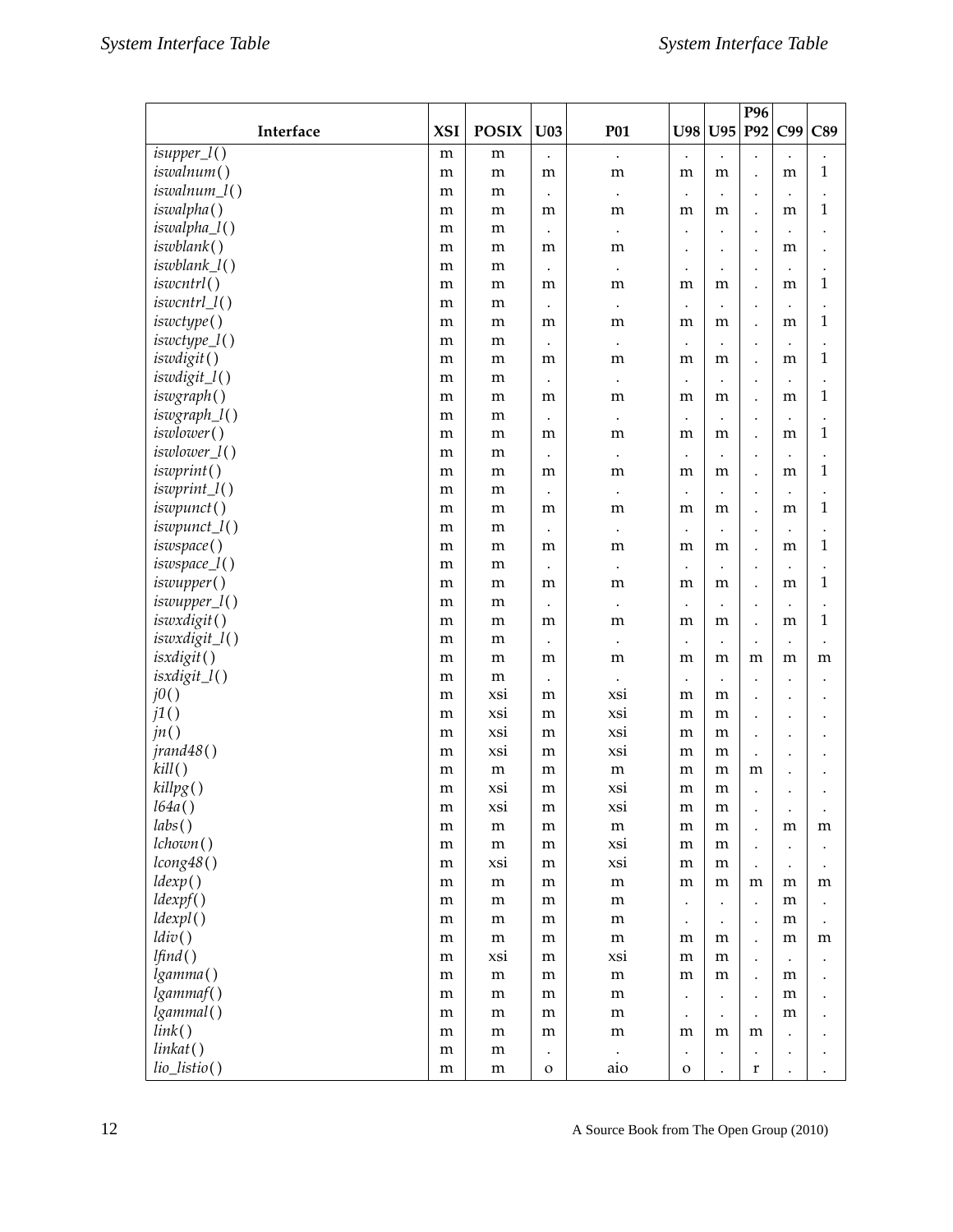|                  |            |              |                |           |           |                      | P96                  |                      |                      |
|------------------|------------|--------------|----------------|-----------|-----------|----------------------|----------------------|----------------------|----------------------|
| Interface        | <b>XSI</b> | <b>POSIX</b> | U03            | P01       | U98       | U95                  | P92                  | C99                  | C89                  |
| listen()         | m          | m            | m              | m         | m         | m                    |                      |                      |                      |
| llabs()          | m          | m            | m              | m         |           | $\bullet$            | $\ddot{\phantom{0}}$ | m                    | $\ddot{\phantom{0}}$ |
| lldiv()          | m          | m            | m              | m         | ٠         | $\bullet$            | $\ddot{\phantom{0}}$ | m                    | $\ddot{\phantom{0}}$ |
| llrint()         | m          | m            | m              | m         |           | $\bullet$            | $\ddot{\phantom{0}}$ | m                    | $\ddot{\phantom{0}}$ |
| llrint()         | m          | m            | m              | m         | ٠         | $\bullet$            | $\ddot{\phantom{0}}$ | m                    | $\ddot{\phantom{0}}$ |
| llrintl()        | m          | m            | m              | m         | ٠         | $\bullet$            | $\bullet$            | m                    | $\ddot{\phantom{0}}$ |
| llround()        | m          | m            | m              | m         | ٠         | $\bullet$            | $\ddot{\phantom{0}}$ | m                    | $\ddot{\phantom{0}}$ |
| llroundf()       | m          | m            | m              | m         | $\cdot$   | $\bullet$            | $\ddot{\phantom{0}}$ | m                    | $\ddot{\phantom{0}}$ |
| llroundl()       | m          | m            | m              | m         | $\cdot$   | $\bullet$            | $\bullet$            | m                    | $\ddot{\phantom{0}}$ |
| localeconv()     | m          | m            | m              | m         | m         | m                    | $\ddot{\phantom{0}}$ | m                    | m                    |
| localtime()      | m          | m            | m              | m         | m         | m                    | m                    | m                    | m                    |
| $local time_r()$ | m          | m            | m              | tsf       | m         | $\ddot{\phantom{0}}$ | t                    | $\ddot{\phantom{0}}$ | $\cdot$              |
| lockf()          | m          | xsi          | m              | xsi       | m         | m                    | $\cdot$              | $\ddot{\phantom{0}}$ | $\ddot{\phantom{0}}$ |
| log10()          | m          | m            | m              | m         | m         | m                    | m                    | m                    | m                    |
| log10f()         | m          | m            | m              | m         | $\bullet$ | $\bullet$            | $\bullet$            | m                    | $\ddot{\phantom{0}}$ |
| log101()         | m          | m            | m              | m         | $\cdot$   | $\bullet$            | $\bullet$            | m                    | $\ddot{\phantom{0}}$ |
| log1p()          | m          | m            | m              | m         | m         | m                    | $\ddot{\phantom{0}}$ | m                    | $\ddot{\phantom{0}}$ |
| log1pf()         | m          | m            | m              | m         | ٠         | $\bullet$            | $\cdot$              | m                    | $\ddot{\phantom{0}}$ |
| log1pl()         | m          | m            | m              | m         | ٠         | $\bullet$            | $\ddot{\phantom{0}}$ | m                    | $\ddot{\phantom{0}}$ |
| log2()           | m          | m            | m              | m         | ٠         | $\bullet$            | $\bullet$            | m                    | $\ddot{\phantom{0}}$ |
| log2f()          | m          | m            | m              | m         |           | $\bullet$            | $\cdot$              | m                    | $\ddot{\phantom{0}}$ |
| log2l()          | m          | m            | m              | m         | $\cdot$   | $\bullet$            | $\ddot{\phantom{0}}$ | m                    | $\ddot{\phantom{0}}$ |
| log()            | m          | m            | m              | m         | m         | m                    | m                    | m                    | m                    |
| logb()           | m          | m            | m              | m         | m         | m                    | $\ddot{\phantom{0}}$ | m                    | $\ddot{\phantom{0}}$ |
| logbf()          | m          | m            | m              | m         | ٠         | $\bullet$            | $\cdot$              | m                    | $\ddot{\phantom{0}}$ |
| logbl()          | m          | m            | m              | m         | ٠         | $\bullet$            | $\ddot{\phantom{0}}$ | m                    | $\ddot{\phantom{0}}$ |
| logf()           | m          | m            | m              | m         |           | $\bullet$            | $\cdot$              | m                    | $\ddot{\phantom{0}}$ |
| logl()           | m          | m            | m              | m         | $\cdot$   | $\bullet$            | $\ddot{\phantom{0}}$ | m                    | $\ddot{\phantom{0}}$ |
| longimp()        | m          | m            | m              | m         | m         | m                    | m                    | m                    | m                    |
| lrand48()        | m          | xsi          | m              | xsi       | m         | m                    | $\cdot$              | $\bullet$            | $\bullet$            |
| limit()          | m          | m            | m              | m         | ٠         | $\bullet$            | $\cdot$              | m                    | $\ddot{\phantom{0}}$ |
| limit()          | m          | m            | m              | m         | ٠         | $\bullet$            | $\ddot{\phantom{0}}$ | m                    | $\ddot{\phantom{0}}$ |
| lrintl()         | m          | m            | m              | m         | ٠         | $\bullet$            | $\ddot{\phantom{0}}$ | m                    | $\ddot{\phantom{0}}$ |
| lround()         | m          | m            | m              | m         |           |                      | $\ddot{\phantom{0}}$ | m                    | $\ddot{\phantom{0}}$ |
| lroundf()        | m          | m            | m              | m         | $\bullet$ | $\bullet$            | $\ddot{\phantom{0}}$ | m                    | $\ddot{\phantom{0}}$ |
| lroundl()        | m          | m            | m              | m         | $\cdot$   |                      | $\ddot{\phantom{0}}$ | m                    |                      |
| lsearch()        | m          | xsi          | m              | xsi       | m         | m                    | $\ddot{\phantom{0}}$ |                      |                      |
| lseek()          | m          | m            | m              | m         | m         | m                    | m                    | $\ddot{\phantom{0}}$ |                      |
| lstat()          | m          | m            | m              | m         | m         | m                    | $\bullet$            | $\bullet$            |                      |
| malloc()         | m          | m            | m              | m         | m         | m                    | m                    | m                    | m                    |
| mblen()          | m          | m            | m              | m         | m         | m                    | $\bullet$            | m                    | m                    |
| mblen()          | m          | m            | m              | m         | m         | $\ddot{\phantom{0}}$ | $\bullet$            | m                    | $\mathbf{1}$         |
| $m$ brtowc $()$  | m          | m            | m              | m         | m         | $\ddot{\phantom{0}}$ | $\bullet$            | m                    | 1                    |
| mbsinit()        | m          | m            | m              | m         | m         | $\bullet$            | $\bullet$            | m                    | 1                    |
| mbsnrtowcs()     | m          | m            | $\blacksquare$ | $\bullet$ |           | $\bullet$            | $\bullet$            | $\ddot{\phantom{0}}$ |                      |
| mbstowcs()       | m          | m            | m              | m         | m         |                      | $\bullet$            | m                    | $\mathbf{1}$         |
| mbstowcs()       | m          | m            | m              | m         | m         | m                    | $\cdot$              | m                    | m                    |
| mbtowc()         | m          | m            | m              | m         | m         | m                    | $\cdot$              | m                    | m                    |
| memory()         | m          | xsi          | m              | xsi       | m         | m                    | $\cdot$              | $\bullet$            | $\bullet$            |
| $m$ emchr $()$   | m          | m            | m              | m         | m         | m                    |                      | m                    | m                    |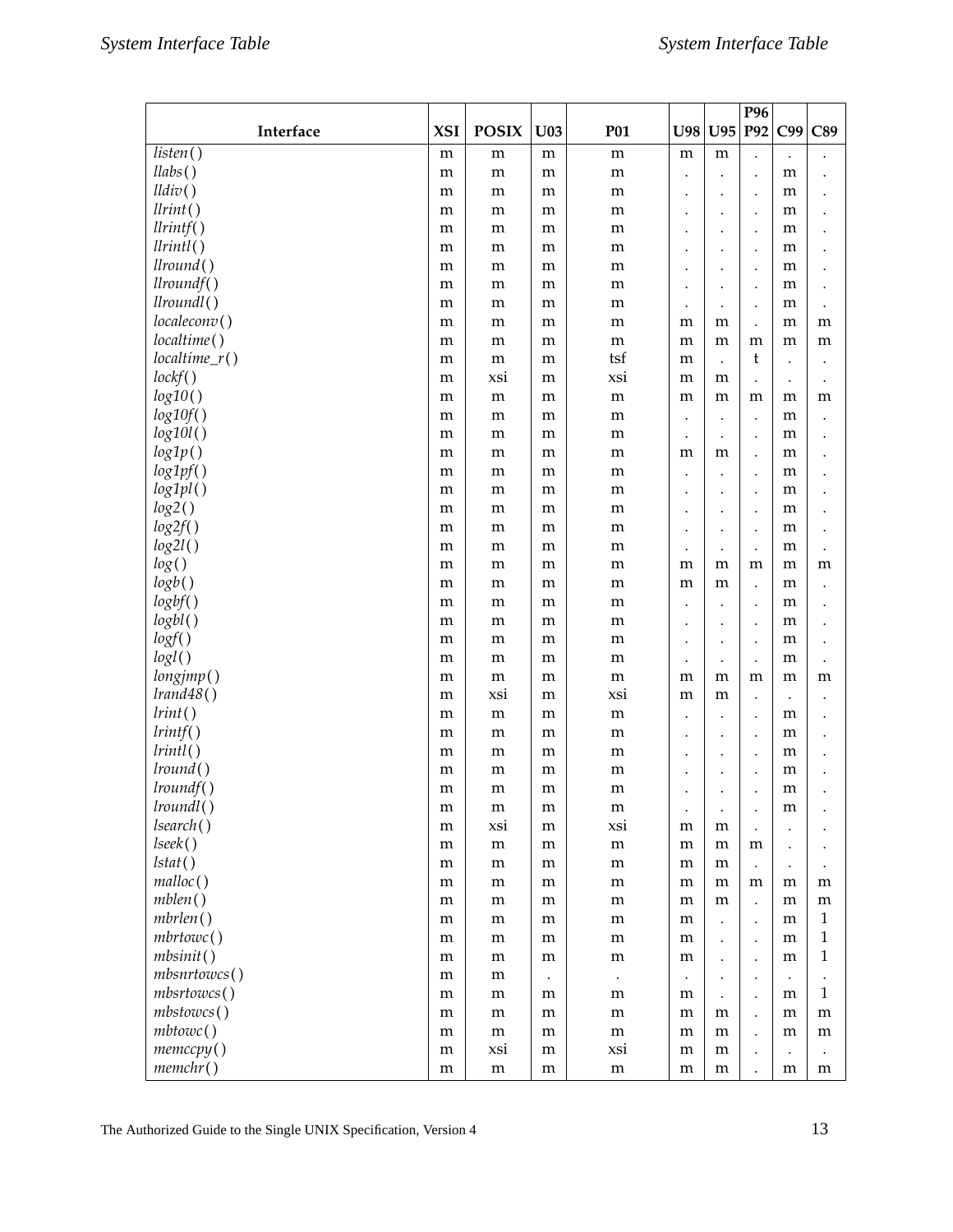|                       |              |              |                 |                |              |                      | P96                       |                      |                      |
|-----------------------|--------------|--------------|-----------------|----------------|--------------|----------------------|---------------------------|----------------------|----------------------|
| Interface             | <b>XSI</b>   | <b>POSIX</b> | U <sub>03</sub> | P01            | U98          | U95 P92              |                           | C99                  | C89                  |
| memcmp()              | m            | m            | m               | m              | m            | m                    | $\ddot{\phantom{0}}$      | m                    | m                    |
| memory()              | m            | m            | m               | m              | m            | m                    | $\ddot{\phantom{0}}$      | m                    | m                    |
| memmove()             | m            | m            | m               | m              | m            | m                    | $\ddot{\phantom{0}}$      | m                    | m                    |
| member()              | m            | m            | m               | m              | m            | m                    | $\ddot{\phantom{0}}$      | m                    | m                    |
| $m$ kdir $()$         | m            | m            | m               | m              | m            | m                    | m                         |                      |                      |
| $m$ kdirat $()$       | m            | m            |                 |                |              | $\ddot{\phantom{0}}$ | $\ddot{\phantom{0}}$      | $\ddot{\phantom{0}}$ | $\ddot{\phantom{0}}$ |
| mkdtemp()             | m            | m            |                 | $\bullet$      |              | $\cdot$              | $\ddot{\phantom{0}}$      | $\cdot$              | $\ddot{\phantom{0}}$ |
| mkfifo()              | m            | m            | m               | m              | m            | m                    | m                         | $\cdot$              | $\ddot{\phantom{0}}$ |
| $mk\hat{t}$ foat $()$ | m            | m            | $\bullet$       |                |              |                      | $\ddot{\phantom{0}}$      | $\cdot$              |                      |
| mknod()               | m            | xsi          | m               | xsi            | m            | m                    | $\ddot{\phantom{0}}$      | $\cdot$              |                      |
| mknodat()             | m            | xsi          | $\bullet$       |                |              |                      | $\ddot{\phantom{0}}$      | $\ddot{\phantom{a}}$ | $\ddot{\phantom{0}}$ |
| mkstemp()             | m            | m            | m               | xsi            | m            | m                    | $\ddot{\phantom{0}}$      | $\bullet$            | $\ddot{\phantom{0}}$ |
| $m$ ktime $()$        | m            | m            | m               | m              | m            | m                    | m                         | m                    | m                    |
| mlock()               | $\mathbf O$  | mlr          | $\mathbf O$     | mr             | $\mathbf O$  | $\ddot{\phantom{0}}$ | r                         | $\ddot{\phantom{0}}$ |                      |
| mlockall()            | $\mathbf{o}$ | ml           | $\mathbf O$     | ml             | $\mathbf O$  | $\ddot{\phantom{0}}$ | r                         | $\ddot{\phantom{0}}$ | $\ddot{\phantom{0}}$ |
| mmap()                | m            | m            | m               | mf   shm   tym | m            | m                    | $\ddot{\phantom{0}}$      | $\bullet$            | $\ddot{\phantom{0}}$ |
| modf()                | m            | m            | m               | m              | m            | m                    | m                         | m                    | m                    |
| modff()               | m            | m            | m               | m              |              | $\ddot{\phantom{0}}$ | $\ddot{\phantom{0}}$      | m                    | $\ddot{\phantom{0}}$ |
| modfl()               | m            | m            | m               | m              |              | $\ddot{\phantom{0}}$ | $\ddot{\phantom{a}}$      | m                    | $\ddot{\phantom{0}}$ |
| mprotect()            | m            | m            | m               | mpr            | m            | m                    | $\ddot{\phantom{0}}$      |                      | $\ddot{\phantom{0}}$ |
| $mq\_close()$         | O            | msg          | O               | msg            | $\mathbf O$  | $\ddot{\phantom{0}}$ | r                         | $\ddot{\phantom{0}}$ | $\ddot{\phantom{0}}$ |
| $mq$ getattr()        | $\mathbf O$  | msg          | o               | msg            | $\mathbf{o}$ | $\ddot{\phantom{0}}$ | r                         | $\ddot{\phantom{0}}$ |                      |
| $mq\_notify()$        | $\mathbf O$  | msg          | O               | msg            | $\mathbf{o}$ |                      | r                         | $\ddot{\phantom{0}}$ |                      |
| $mq\_open()$          | $\mathbf O$  | msg          | o               | msg            | $\mathbf{o}$ |                      | r                         | $\cdot$              |                      |
| mq_receive()          | $\mathbf O$  | msg          | o               | msg            | $\mathbf{o}$ |                      | r                         | $\cdot$              |                      |
| $mq\_send()$          | $\mathbf 0$  | msg          | o               | msg            | $\mathbf{o}$ |                      | r                         | $\cdot$              |                      |
| $mq\_setattr()$       | $\mathbf O$  | msg          | O               | msg            | $\mathbf{o}$ |                      | r                         | $\cdot$              |                      |
| mq_timedreceive()     | $\mathbf O$  | msg          | o               | msg            |              | $\bullet$            | $\cdot$                   | $\cdot$              |                      |
| mq_timedsend()        | $\mathbf 0$  | msg          | O               | msg            |              | $\bullet$            | $\ddot{\phantom{0}}$      | $\cdot$              |                      |
| $mq\_unlink()$        | $\mathbf 0$  | msg          | $\mathbf O$     | msg            | $\mathbf{O}$ | $\ddot{\phantom{0}}$ | r                         | $\cdot$              |                      |
| mrand48()             | m            | xsi          | m               | xsi            | m            | m                    | $\ddot{\phantom{0}}$      | $\cdot$              |                      |
| msgctl()              | m            | xsi          | m               | xsi            | m            | m                    | $\ddot{\phantom{0}}$      | $\cdot$              | $\ddot{\phantom{0}}$ |
| msgget()              | m            | xsi          | m               | xsi            | m            | m                    | $\ddot{\phantom{0}}$      | $\cdot$              | $\ddot{\phantom{0}}$ |
| msgrcv()              | m            | xsi          | m               | xsi            | m            | m                    |                           |                      |                      |
| msgsnd()              | m            | xsi          | m               | xsi            | m            | m                    |                           | $\cdot$              |                      |
| msync()               | m            | xsi sio      | m               | mf sio         | m            | m                    |                           |                      |                      |
| $m$ unlock $()$       | $\mathbf O$  | mlr          | $\mathbf{O}$    | mr             | $\mathbf O$  | $\ddot{\phantom{0}}$ | r                         |                      |                      |
| munlockall()          | $\mathbf{O}$ | ml           | $\mathbf{O}$    | ml             | $\Omega$     |                      | r                         |                      |                      |
| munnap()              | m            | ${\bf m}$    | m               | mf   shm   tym | m            | m                    | $\ddot{\phantom{0}}$      |                      |                      |
| nan()                 | m            | m            | m               | m              |              |                      | $\ddot{\phantom{a}}$      | m                    |                      |
| nanf()                | m            | m            | m               | ${\bf m}$      |              |                      |                           | m                    |                      |
| nanl()                | m            | m            | m               | ${\bf m}$      |              |                      | $\bullet$                 | m                    |                      |
| nanosleep()           | m            | m            | $\mathbf{o}$    | tmr            | $\mathbf{o}$ |                      | $\ddot{\phantom{0}}$<br>r |                      |                      |
| nearby int()          | m            | m            | m               | m              |              |                      |                           | m                    |                      |
| nearby inf()          | m            | m            | m               | m              |              |                      | $\ddot{\phantom{0}}$      | m                    |                      |
| nearby intl()         | m            | m            | m               | m              |              |                      | $\ddot{\phantom{0}}$      | m                    |                      |
| newlocale()           | m            | m            |                 |                |              |                      | $\bullet$                 |                      |                      |
| nextafter()           | m            | m            | $\bullet$<br>m  | $\cdot$<br>m   | m            | m                    | $\ddot{\phantom{0}}$      | m                    |                      |
| nextafterf()          | m            | m            | m               | m              |              |                      | $\cdot$                   | m                    |                      |
| nextafterl()          |              |              |                 |                |              |                      | $\bullet$                 |                      |                      |
|                       | m            | m            | m               | m              |              |                      |                           | m                    |                      |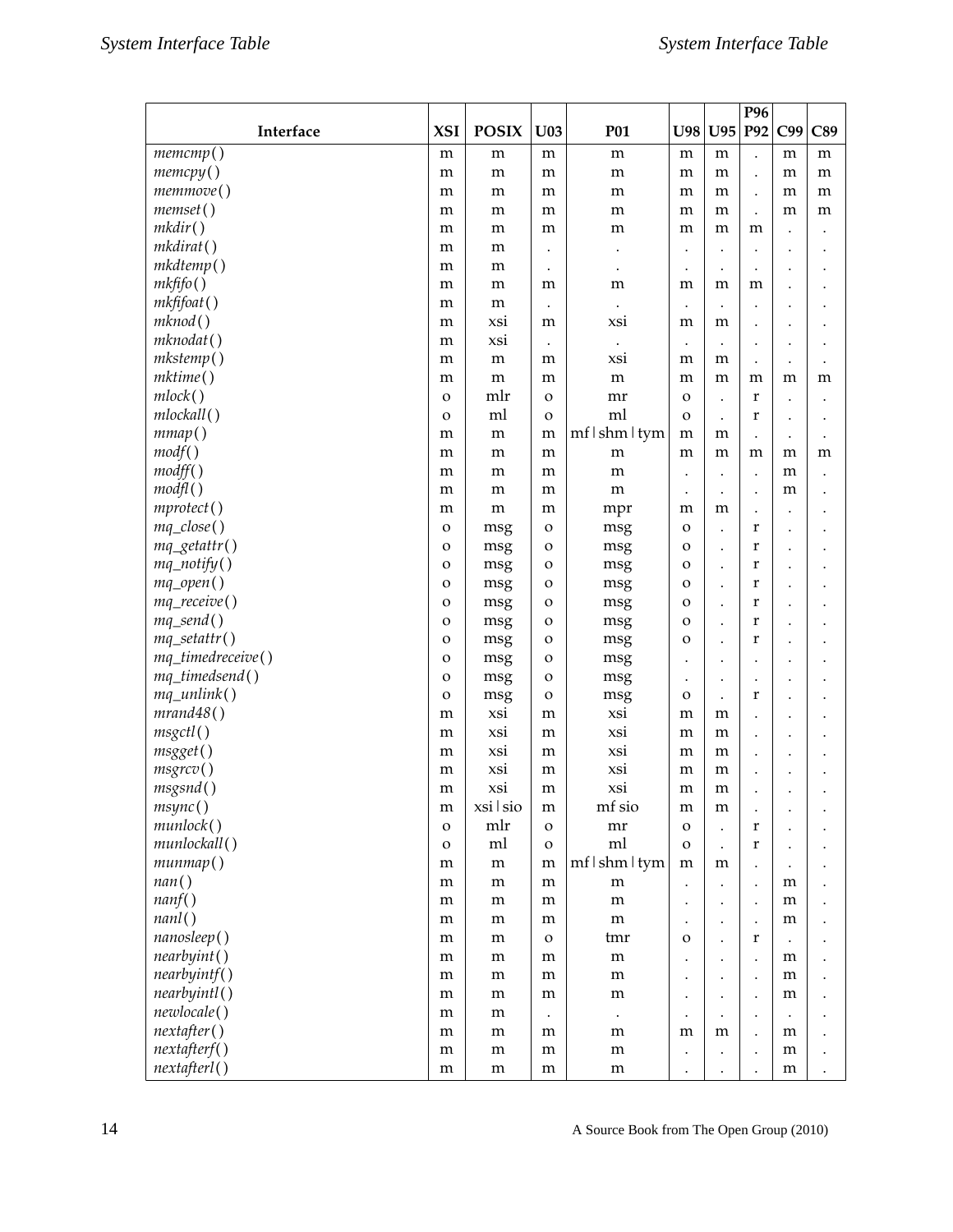|                                     |             |              |                      |        |     |           | P96                  |                      |     |
|-------------------------------------|-------------|--------------|----------------------|--------|-----|-----------|----------------------|----------------------|-----|
| Interface                           | <b>XSI</b>  | <b>POSIX</b> | U <sub>03</sub>      | P01    | U98 | $U95$ P92 |                      | C99                  | C89 |
| next toward()                       | m           | m            | m                    | m      |     |           |                      | m                    |     |
| next toward f()                     | m           | m            | m                    | m      |     |           | $\bullet$            | m                    |     |
| next toward()                       | m           | m            | m                    | m      |     |           | $\bullet$            | m                    |     |
| nftw()                              | m           | xsi          | m                    | xsi    | m   | m         | $\ddot{\phantom{0}}$ |                      |     |
| nice()                              | m           | xsi          | m                    | xsi    | m   | m         | $\ddot{\phantom{0}}$ |                      |     |
| nl_langinfo()                       | m           | m            | m                    | xsi    | m   | m         | $\ddot{\phantom{0}}$ |                      |     |
| nl_langinfo_l()                     | m           | m            |                      |        |     |           | $\cdot$              |                      |     |
| nrand48()                           | m           | xsi          | m                    | xsi    | m   | m         | $\ddot{\phantom{0}}$ |                      |     |
| ntohl()                             | m           | m            | m                    | m      | m   | m         | $\ddot{\phantom{0}}$ |                      |     |
| ntohs()                             | m           | m            | m                    | m      | m   | m         | $\ddot{\phantom{0}}$ |                      |     |
| open()                              | m           | m            | m                    | m      | m   | m         | m                    | $\cdot$              |     |
| open_memstream()                    | m           | m            |                      |        |     |           | $\ddot{\phantom{0}}$ |                      |     |
| open_wmemstream()                   | m           | m            |                      |        |     | $\bullet$ | $\bullet$            |                      |     |
| openat()                            | m           | m            | $\ddot{\phantom{0}}$ |        |     | $\cdot$   | $\ddot{\phantom{0}}$ |                      |     |
| operator()                          | m           | m            | m                    | m      | m   | m         | m                    |                      |     |
| openlog()                           | m           | xsi          | m                    | xsi    | m   | m         | $\cdot$              |                      |     |
| optarg                              | m           | m            | m                    | m      | m   | m         | m                    |                      |     |
| opterr                              | m           | m            | m                    | m      | m   | m         | m                    |                      |     |
| optind                              | m           | m            | m                    | m      | m   | m         | m                    |                      |     |
| optopt                              | m           | m            | m                    | m      | m   | m         | m                    |                      |     |
| pathconf()                          | m           | m            | m                    | m      | m   | m         | m                    | $\cdot$              |     |
| pause()                             | m           | m            | m                    | m      | m   | m         | m                    | $\cdot$              |     |
| pclose()                            | m           | m            | m                    | m      | m   | m         | m                    | $\ddot{\phantom{0}}$ |     |
| perror()                            | m           | m            | m                    | m      | m   | m         | m                    | m                    | m   |
| pipe()                              | m           | m            | m                    | m      | m   | m         | m                    |                      |     |
| poll()                              | m           | m            | m                    | xsi    | m   | m         | $\cdot$              | $\cdot$              |     |
| popen()                             | m           | m            | m                    | m      | m   | m         | m                    | $\cdot$              |     |
| posix_fadvise()                     | $\mathbf O$ | adv          | $\mathbf O$          | adv    |     |           | $\ddot{\phantom{0}}$ |                      |     |
| posix_fallocate()                   | $\mathbf O$ | adv          | $\mathbf O$          | adv    |     | $\bullet$ | $\bullet$            |                      |     |
| posix_madvise()                     | $\mathbf O$ | adv          | $\mathbf O$          | adv    |     | $\cdot$   | $\cdot$              |                      |     |
| posix_mem_offset()                  | O           | tym          | O                    | tym    |     | $\cdot$   | $\cdot$              |                      |     |
| posix_memalign()                    | O           | adv          | $\mathbf O$          | adv    |     | $\cdot$   | $\bullet$            |                      |     |
| posix_openpt()                      | m           | xsi          | m                    | xsi    |     | $\cdot$   | $\cdot$              |                      |     |
| posix_spawn()                       | $\mathbf O$ | spn          | o                    | spn    |     |           | $\bullet$            |                      |     |
| posix_spawn_file_actions_addclose() | $\mathbf O$ | spn          | O                    | spn    |     |           | $\bullet$            |                      |     |
| posix_spawn_file_actions_adddup2()  | о           | spn          | o                    | spn    |     |           |                      |                      |     |
| posix_spawn_file_actions_addopen()  | o           | spn          | o                    | spn    |     |           |                      |                      |     |
| posix_spawn_file_actions_destroy()  | o           | spn          | o                    | spn    |     |           |                      |                      |     |
| posix_spawn_file_actions_init()     | o           | spn          | o                    | spn    |     |           |                      |                      |     |
| posix_spawnattr_destroy()           | o           | spn          | o                    | spn    |     |           |                      |                      |     |
| posix_spawnattr_getflags()          | o           | spn          | o                    | spn    |     |           |                      |                      |     |
| posix_spawnattr_getpgroup()         | o           | spn          | o                    | spn    |     |           |                      |                      |     |
| posix_spawnattr_getschedparam()     | o           | spn ps       | o                    | spn ps |     |           |                      |                      |     |
| posix_spawnattr_getschedpolicy()    | о           | spn ps       | o                    | spn ps |     |           |                      |                      |     |
| posix_spawnattr_getsigdefault()     | о           | spn          | o                    | spn    |     |           |                      |                      |     |
| posix_spawnattr_getsigmask()        | о           | spn          | o                    | spn    |     |           |                      |                      |     |
| posix_spawnattr_init()              | o           | spn          | o                    | spn    |     |           |                      |                      |     |
| posix_spawnattr_setflags()          | o           | spn          | o                    | spn    |     |           |                      |                      |     |
| posix_spawnattr_setpgroup()         | о           | spn          | o                    | spn    |     |           |                      | $\bullet$            |     |
| posix_spawnattr_setschedparam()     | o           | spn ps       | o                    | spn ps |     |           |                      |                      |     |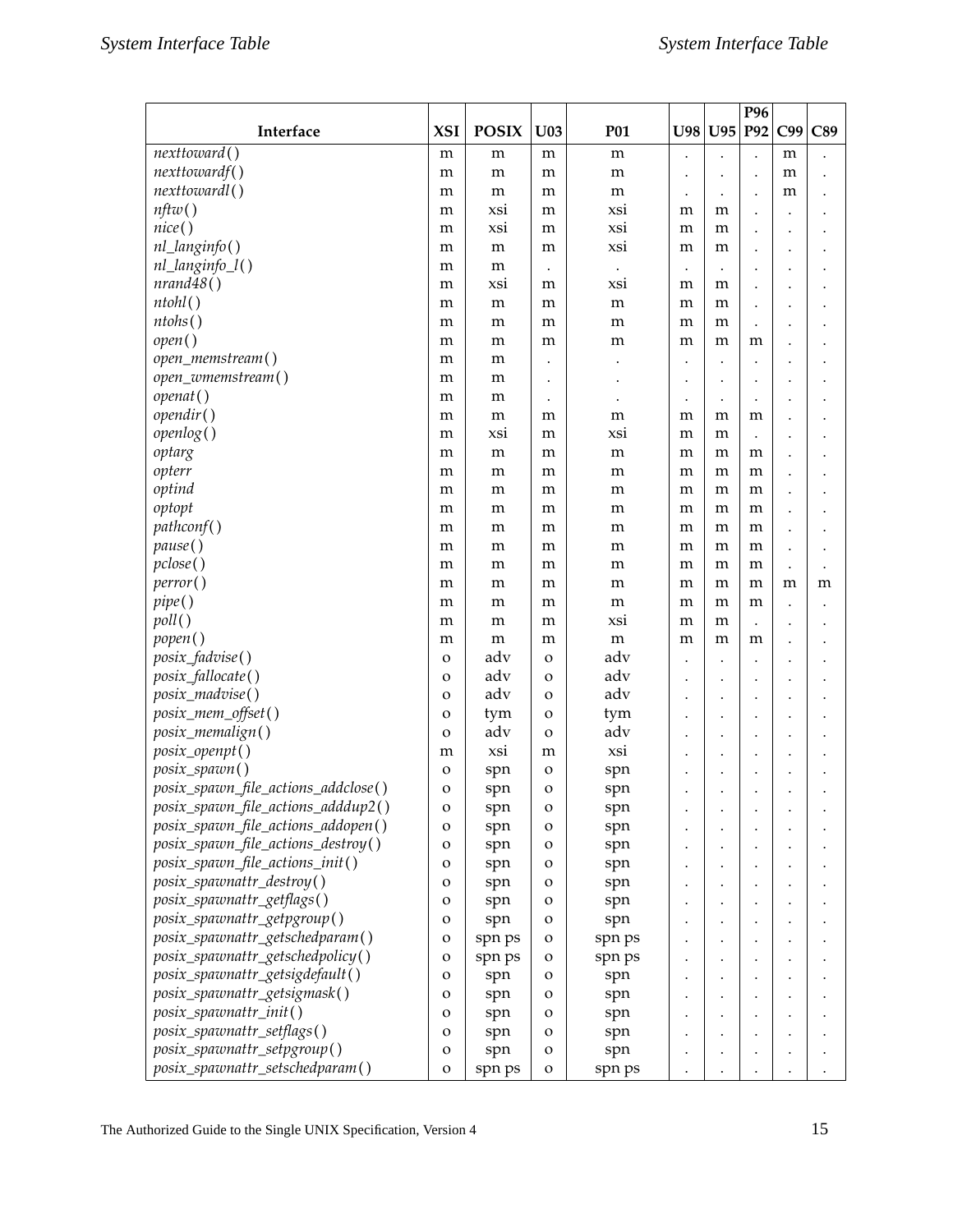| U95 P92 <br>Interface<br><b>XSI</b><br><b>POSIX</b><br>$U$ 03<br>P01<br>U98<br>C99<br>C89<br>posix_spawnattr_setschedpolicy()<br>spn ps<br>spn ps<br>$\mathbf O$<br>O<br>posix_spawnattr_setsigdefault()<br>spn<br>spn<br>$\mathbf O$<br>o<br>posix_spawnattr_setsigmask()<br>spn<br>spn<br>O<br>о<br>posix_spawnp()<br>spn<br>$\mathbf O$<br>spn<br>O<br>posix_trace_attr_destroy()<br>ob trc<br>ob o<br>trc<br>O<br>posix_trace_attr_getclockres()<br>ob trc<br>ob o<br>trc<br>O<br>posix_trace_attr_getcreatetime()<br>ob <sub>o</sub><br>ob trc<br>trc<br>O<br>posix_trace_attr_getgenversion()<br>ob o<br>ob trc<br>trc<br>O<br>posix_trace_attr_getinherited()<br>tri<br>trc tri<br>$\mathbf{o}$<br>$\Omega$<br>posix_trace_attr_getlogfullpolicy()<br>trl<br>trc trl<br>$\mathbf O$<br>$\Omega$<br>posix_trace_attr_getlogsize()<br>trl<br>trc trl<br>$\mathbf O$<br>$\Omega$<br>posix_trace_attr_getmaxdatasize()<br>trc<br>m<br>m<br>O<br>posix_trace_attr_getmaxsystemeventsize()<br>trc<br>m<br>m<br>$\Omega$<br>posix_trace_attr_getmaxusereventsize()<br>trc<br>m<br>m<br>$\Omega$<br>posix_trace_attr_getname()<br>ob o<br>ob trc<br>trc<br>$\Omega$<br>posix_trace_attr_getstreamfullpolicy()<br>ob o<br>ob trc<br>trc<br>$\Omega$<br>posix_trace_attr_getstreamsize()<br>ob o<br>ob trc<br>trc<br>$\Omega$<br>posix_trace_attr_init()<br>ob o<br>ob trc<br>trc<br>$\mathbf O$<br>posix_trace_attr_setinherited()<br>tri<br>trc tri<br>$\mathbf{o}$<br>$\Omega$<br>posix_trace_attr_setlogfullpolicy()<br>trl<br>trc trl<br>$\mathbf O$<br>$\Omega$<br>posix_trace_attr_setlogsize()<br>trl<br>trc trl<br>$\mathbf O$<br>$\Omega$<br>posix_trace_attr_setmaxdatasize()<br>ob o<br>ob trc<br>trc<br>$\Omega$<br>posix_trace_attr_setname()<br>ob trc<br>ob o<br>trc<br>O<br>posix_trace_attr_setstreamfullpolicy()<br>ob o<br>ob trc<br>trc<br>O<br>posix_trace_attr_setstreamsize()<br>ob o<br>ob trc<br>trc<br>$\Omega$<br>posix_trace_clear()<br>ob o<br>ob trc<br>trc<br>O<br>posix_trace_close()<br>trl<br>trc trl<br>$\mathbf{o}$<br>$\Omega$<br>posix_trace_create()<br>ob trc<br>ob o<br>trc<br>$\Omega$<br>posix_trace_create_withlog()<br>trl<br>trc trl<br>$\mathbf O$<br>$\Omega$<br>posix_trace_event()<br>ob trc<br>ob o<br>trc<br>$\Omega$<br>posix_trace_eventid_equal()<br>ob trc<br>ob o<br>trc<br>$\Omega$<br>$\cdot$<br>posix_trace_eventid_get_name()<br>ob o<br>ob trc<br>trc<br>O<br>$\cdot$<br>posix_trace_eventid_open()<br>ob trc<br>ob o<br>trc<br>$\mathbf O$<br>posix_trace_eventset_add()<br>tef<br>trc tef<br>$\mathbf{o}$<br>$\Omega$<br>posix_trace_eventset_del()<br>tef<br>trc tef<br>$\mathbf O$<br>O<br>posix_trace_eventset_empty()<br>tef<br>trc tef<br>O<br>O<br>posix_trace_eventset_fill()<br>tef<br>trc tef<br>O<br>O<br>posix_trace_eventset_ismember()<br>tef<br>trc tef<br>$\mathbf O$<br>O<br>posix_trace_eventtypelist_getnext_id()<br>ob o<br>ob trc<br>trc<br>O<br>posix_trace_eventtypelist_rewind()<br>ob trc<br>ob o<br>trc<br>O<br>posix_trace_flush()<br>trl<br>trc trl<br>$\mathbf{o}$<br>O<br>posix_trace_get_attr()<br>ob trc<br>ob o<br>trc<br>O<br>posix_trace_get_filter()<br>tef<br>trc tef<br>$\mathbf{o}$<br>O<br>posix_trace_get_status()<br>ob o<br>ob trc<br>trc<br>O<br>posix_trace_getnext_event()<br>ob trc<br>ob o<br>trc<br>O<br>posix_trace_open()<br>trl<br>trc trl<br>$\mathbf O$<br>O<br>posix_trace_rewind()<br>trl<br>trc trl<br>O<br>O<br>posix_trace_set_filter()<br>tef<br>trc tef<br>$\mathbf O$<br>O<br>posix_trace_shutdown()<br>ob trc<br>ob o<br>trc<br>O |  |  |  | P96 |  |
|---------------------------------------------------------------------------------------------------------------------------------------------------------------------------------------------------------------------------------------------------------------------------------------------------------------------------------------------------------------------------------------------------------------------------------------------------------------------------------------------------------------------------------------------------------------------------------------------------------------------------------------------------------------------------------------------------------------------------------------------------------------------------------------------------------------------------------------------------------------------------------------------------------------------------------------------------------------------------------------------------------------------------------------------------------------------------------------------------------------------------------------------------------------------------------------------------------------------------------------------------------------------------------------------------------------------------------------------------------------------------------------------------------------------------------------------------------------------------------------------------------------------------------------------------------------------------------------------------------------------------------------------------------------------------------------------------------------------------------------------------------------------------------------------------------------------------------------------------------------------------------------------------------------------------------------------------------------------------------------------------------------------------------------------------------------------------------------------------------------------------------------------------------------------------------------------------------------------------------------------------------------------------------------------------------------------------------------------------------------------------------------------------------------------------------------------------------------------------------------------------------------------------------------------------------------------------------------------------------------------------------------------------------------------------------------------------------------------------------------------------------------------------------------------------------------------------------------------------------------------------------------------------------------------------------------------------------------------------------------------------------------------------------------------------------------------------------------------------------------------------------------------------------------------------------------------------------------------------------------------------------------------------------------------------------------------------------------------------------------------------------------------------------------------------------------------------------------------------------------------------------------------------------------------------------------|--|--|--|-----|--|
|                                                                                                                                                                                                                                                                                                                                                                                                                                                                                                                                                                                                                                                                                                                                                                                                                                                                                                                                                                                                                                                                                                                                                                                                                                                                                                                                                                                                                                                                                                                                                                                                                                                                                                                                                                                                                                                                                                                                                                                                                                                                                                                                                                                                                                                                                                                                                                                                                                                                                                                                                                                                                                                                                                                                                                                                                                                                                                                                                                                                                                                                                                                                                                                                                                                                                                                                                                                                                                                                                                                                                               |  |  |  |     |  |
|                                                                                                                                                                                                                                                                                                                                                                                                                                                                                                                                                                                                                                                                                                                                                                                                                                                                                                                                                                                                                                                                                                                                                                                                                                                                                                                                                                                                                                                                                                                                                                                                                                                                                                                                                                                                                                                                                                                                                                                                                                                                                                                                                                                                                                                                                                                                                                                                                                                                                                                                                                                                                                                                                                                                                                                                                                                                                                                                                                                                                                                                                                                                                                                                                                                                                                                                                                                                                                                                                                                                                               |  |  |  |     |  |
|                                                                                                                                                                                                                                                                                                                                                                                                                                                                                                                                                                                                                                                                                                                                                                                                                                                                                                                                                                                                                                                                                                                                                                                                                                                                                                                                                                                                                                                                                                                                                                                                                                                                                                                                                                                                                                                                                                                                                                                                                                                                                                                                                                                                                                                                                                                                                                                                                                                                                                                                                                                                                                                                                                                                                                                                                                                                                                                                                                                                                                                                                                                                                                                                                                                                                                                                                                                                                                                                                                                                                               |  |  |  |     |  |
|                                                                                                                                                                                                                                                                                                                                                                                                                                                                                                                                                                                                                                                                                                                                                                                                                                                                                                                                                                                                                                                                                                                                                                                                                                                                                                                                                                                                                                                                                                                                                                                                                                                                                                                                                                                                                                                                                                                                                                                                                                                                                                                                                                                                                                                                                                                                                                                                                                                                                                                                                                                                                                                                                                                                                                                                                                                                                                                                                                                                                                                                                                                                                                                                                                                                                                                                                                                                                                                                                                                                                               |  |  |  |     |  |
|                                                                                                                                                                                                                                                                                                                                                                                                                                                                                                                                                                                                                                                                                                                                                                                                                                                                                                                                                                                                                                                                                                                                                                                                                                                                                                                                                                                                                                                                                                                                                                                                                                                                                                                                                                                                                                                                                                                                                                                                                                                                                                                                                                                                                                                                                                                                                                                                                                                                                                                                                                                                                                                                                                                                                                                                                                                                                                                                                                                                                                                                                                                                                                                                                                                                                                                                                                                                                                                                                                                                                               |  |  |  |     |  |
|                                                                                                                                                                                                                                                                                                                                                                                                                                                                                                                                                                                                                                                                                                                                                                                                                                                                                                                                                                                                                                                                                                                                                                                                                                                                                                                                                                                                                                                                                                                                                                                                                                                                                                                                                                                                                                                                                                                                                                                                                                                                                                                                                                                                                                                                                                                                                                                                                                                                                                                                                                                                                                                                                                                                                                                                                                                                                                                                                                                                                                                                                                                                                                                                                                                                                                                                                                                                                                                                                                                                                               |  |  |  |     |  |
|                                                                                                                                                                                                                                                                                                                                                                                                                                                                                                                                                                                                                                                                                                                                                                                                                                                                                                                                                                                                                                                                                                                                                                                                                                                                                                                                                                                                                                                                                                                                                                                                                                                                                                                                                                                                                                                                                                                                                                                                                                                                                                                                                                                                                                                                                                                                                                                                                                                                                                                                                                                                                                                                                                                                                                                                                                                                                                                                                                                                                                                                                                                                                                                                                                                                                                                                                                                                                                                                                                                                                               |  |  |  |     |  |
|                                                                                                                                                                                                                                                                                                                                                                                                                                                                                                                                                                                                                                                                                                                                                                                                                                                                                                                                                                                                                                                                                                                                                                                                                                                                                                                                                                                                                                                                                                                                                                                                                                                                                                                                                                                                                                                                                                                                                                                                                                                                                                                                                                                                                                                                                                                                                                                                                                                                                                                                                                                                                                                                                                                                                                                                                                                                                                                                                                                                                                                                                                                                                                                                                                                                                                                                                                                                                                                                                                                                                               |  |  |  |     |  |
|                                                                                                                                                                                                                                                                                                                                                                                                                                                                                                                                                                                                                                                                                                                                                                                                                                                                                                                                                                                                                                                                                                                                                                                                                                                                                                                                                                                                                                                                                                                                                                                                                                                                                                                                                                                                                                                                                                                                                                                                                                                                                                                                                                                                                                                                                                                                                                                                                                                                                                                                                                                                                                                                                                                                                                                                                                                                                                                                                                                                                                                                                                                                                                                                                                                                                                                                                                                                                                                                                                                                                               |  |  |  |     |  |
|                                                                                                                                                                                                                                                                                                                                                                                                                                                                                                                                                                                                                                                                                                                                                                                                                                                                                                                                                                                                                                                                                                                                                                                                                                                                                                                                                                                                                                                                                                                                                                                                                                                                                                                                                                                                                                                                                                                                                                                                                                                                                                                                                                                                                                                                                                                                                                                                                                                                                                                                                                                                                                                                                                                                                                                                                                                                                                                                                                                                                                                                                                                                                                                                                                                                                                                                                                                                                                                                                                                                                               |  |  |  |     |  |
|                                                                                                                                                                                                                                                                                                                                                                                                                                                                                                                                                                                                                                                                                                                                                                                                                                                                                                                                                                                                                                                                                                                                                                                                                                                                                                                                                                                                                                                                                                                                                                                                                                                                                                                                                                                                                                                                                                                                                                                                                                                                                                                                                                                                                                                                                                                                                                                                                                                                                                                                                                                                                                                                                                                                                                                                                                                                                                                                                                                                                                                                                                                                                                                                                                                                                                                                                                                                                                                                                                                                                               |  |  |  |     |  |
|                                                                                                                                                                                                                                                                                                                                                                                                                                                                                                                                                                                                                                                                                                                                                                                                                                                                                                                                                                                                                                                                                                                                                                                                                                                                                                                                                                                                                                                                                                                                                                                                                                                                                                                                                                                                                                                                                                                                                                                                                                                                                                                                                                                                                                                                                                                                                                                                                                                                                                                                                                                                                                                                                                                                                                                                                                                                                                                                                                                                                                                                                                                                                                                                                                                                                                                                                                                                                                                                                                                                                               |  |  |  |     |  |
|                                                                                                                                                                                                                                                                                                                                                                                                                                                                                                                                                                                                                                                                                                                                                                                                                                                                                                                                                                                                                                                                                                                                                                                                                                                                                                                                                                                                                                                                                                                                                                                                                                                                                                                                                                                                                                                                                                                                                                                                                                                                                                                                                                                                                                                                                                                                                                                                                                                                                                                                                                                                                                                                                                                                                                                                                                                                                                                                                                                                                                                                                                                                                                                                                                                                                                                                                                                                                                                                                                                                                               |  |  |  |     |  |
|                                                                                                                                                                                                                                                                                                                                                                                                                                                                                                                                                                                                                                                                                                                                                                                                                                                                                                                                                                                                                                                                                                                                                                                                                                                                                                                                                                                                                                                                                                                                                                                                                                                                                                                                                                                                                                                                                                                                                                                                                                                                                                                                                                                                                                                                                                                                                                                                                                                                                                                                                                                                                                                                                                                                                                                                                                                                                                                                                                                                                                                                                                                                                                                                                                                                                                                                                                                                                                                                                                                                                               |  |  |  |     |  |
|                                                                                                                                                                                                                                                                                                                                                                                                                                                                                                                                                                                                                                                                                                                                                                                                                                                                                                                                                                                                                                                                                                                                                                                                                                                                                                                                                                                                                                                                                                                                                                                                                                                                                                                                                                                                                                                                                                                                                                                                                                                                                                                                                                                                                                                                                                                                                                                                                                                                                                                                                                                                                                                                                                                                                                                                                                                                                                                                                                                                                                                                                                                                                                                                                                                                                                                                                                                                                                                                                                                                                               |  |  |  |     |  |
|                                                                                                                                                                                                                                                                                                                                                                                                                                                                                                                                                                                                                                                                                                                                                                                                                                                                                                                                                                                                                                                                                                                                                                                                                                                                                                                                                                                                                                                                                                                                                                                                                                                                                                                                                                                                                                                                                                                                                                                                                                                                                                                                                                                                                                                                                                                                                                                                                                                                                                                                                                                                                                                                                                                                                                                                                                                                                                                                                                                                                                                                                                                                                                                                                                                                                                                                                                                                                                                                                                                                                               |  |  |  |     |  |
|                                                                                                                                                                                                                                                                                                                                                                                                                                                                                                                                                                                                                                                                                                                                                                                                                                                                                                                                                                                                                                                                                                                                                                                                                                                                                                                                                                                                                                                                                                                                                                                                                                                                                                                                                                                                                                                                                                                                                                                                                                                                                                                                                                                                                                                                                                                                                                                                                                                                                                                                                                                                                                                                                                                                                                                                                                                                                                                                                                                                                                                                                                                                                                                                                                                                                                                                                                                                                                                                                                                                                               |  |  |  |     |  |
|                                                                                                                                                                                                                                                                                                                                                                                                                                                                                                                                                                                                                                                                                                                                                                                                                                                                                                                                                                                                                                                                                                                                                                                                                                                                                                                                                                                                                                                                                                                                                                                                                                                                                                                                                                                                                                                                                                                                                                                                                                                                                                                                                                                                                                                                                                                                                                                                                                                                                                                                                                                                                                                                                                                                                                                                                                                                                                                                                                                                                                                                                                                                                                                                                                                                                                                                                                                                                                                                                                                                                               |  |  |  |     |  |
|                                                                                                                                                                                                                                                                                                                                                                                                                                                                                                                                                                                                                                                                                                                                                                                                                                                                                                                                                                                                                                                                                                                                                                                                                                                                                                                                                                                                                                                                                                                                                                                                                                                                                                                                                                                                                                                                                                                                                                                                                                                                                                                                                                                                                                                                                                                                                                                                                                                                                                                                                                                                                                                                                                                                                                                                                                                                                                                                                                                                                                                                                                                                                                                                                                                                                                                                                                                                                                                                                                                                                               |  |  |  |     |  |
|                                                                                                                                                                                                                                                                                                                                                                                                                                                                                                                                                                                                                                                                                                                                                                                                                                                                                                                                                                                                                                                                                                                                                                                                                                                                                                                                                                                                                                                                                                                                                                                                                                                                                                                                                                                                                                                                                                                                                                                                                                                                                                                                                                                                                                                                                                                                                                                                                                                                                                                                                                                                                                                                                                                                                                                                                                                                                                                                                                                                                                                                                                                                                                                                                                                                                                                                                                                                                                                                                                                                                               |  |  |  |     |  |
|                                                                                                                                                                                                                                                                                                                                                                                                                                                                                                                                                                                                                                                                                                                                                                                                                                                                                                                                                                                                                                                                                                                                                                                                                                                                                                                                                                                                                                                                                                                                                                                                                                                                                                                                                                                                                                                                                                                                                                                                                                                                                                                                                                                                                                                                                                                                                                                                                                                                                                                                                                                                                                                                                                                                                                                                                                                                                                                                                                                                                                                                                                                                                                                                                                                                                                                                                                                                                                                                                                                                                               |  |  |  |     |  |
|                                                                                                                                                                                                                                                                                                                                                                                                                                                                                                                                                                                                                                                                                                                                                                                                                                                                                                                                                                                                                                                                                                                                                                                                                                                                                                                                                                                                                                                                                                                                                                                                                                                                                                                                                                                                                                                                                                                                                                                                                                                                                                                                                                                                                                                                                                                                                                                                                                                                                                                                                                                                                                                                                                                                                                                                                                                                                                                                                                                                                                                                                                                                                                                                                                                                                                                                                                                                                                                                                                                                                               |  |  |  |     |  |
|                                                                                                                                                                                                                                                                                                                                                                                                                                                                                                                                                                                                                                                                                                                                                                                                                                                                                                                                                                                                                                                                                                                                                                                                                                                                                                                                                                                                                                                                                                                                                                                                                                                                                                                                                                                                                                                                                                                                                                                                                                                                                                                                                                                                                                                                                                                                                                                                                                                                                                                                                                                                                                                                                                                                                                                                                                                                                                                                                                                                                                                                                                                                                                                                                                                                                                                                                                                                                                                                                                                                                               |  |  |  |     |  |
|                                                                                                                                                                                                                                                                                                                                                                                                                                                                                                                                                                                                                                                                                                                                                                                                                                                                                                                                                                                                                                                                                                                                                                                                                                                                                                                                                                                                                                                                                                                                                                                                                                                                                                                                                                                                                                                                                                                                                                                                                                                                                                                                                                                                                                                                                                                                                                                                                                                                                                                                                                                                                                                                                                                                                                                                                                                                                                                                                                                                                                                                                                                                                                                                                                                                                                                                                                                                                                                                                                                                                               |  |  |  |     |  |
|                                                                                                                                                                                                                                                                                                                                                                                                                                                                                                                                                                                                                                                                                                                                                                                                                                                                                                                                                                                                                                                                                                                                                                                                                                                                                                                                                                                                                                                                                                                                                                                                                                                                                                                                                                                                                                                                                                                                                                                                                                                                                                                                                                                                                                                                                                                                                                                                                                                                                                                                                                                                                                                                                                                                                                                                                                                                                                                                                                                                                                                                                                                                                                                                                                                                                                                                                                                                                                                                                                                                                               |  |  |  |     |  |
|                                                                                                                                                                                                                                                                                                                                                                                                                                                                                                                                                                                                                                                                                                                                                                                                                                                                                                                                                                                                                                                                                                                                                                                                                                                                                                                                                                                                                                                                                                                                                                                                                                                                                                                                                                                                                                                                                                                                                                                                                                                                                                                                                                                                                                                                                                                                                                                                                                                                                                                                                                                                                                                                                                                                                                                                                                                                                                                                                                                                                                                                                                                                                                                                                                                                                                                                                                                                                                                                                                                                                               |  |  |  |     |  |
|                                                                                                                                                                                                                                                                                                                                                                                                                                                                                                                                                                                                                                                                                                                                                                                                                                                                                                                                                                                                                                                                                                                                                                                                                                                                                                                                                                                                                                                                                                                                                                                                                                                                                                                                                                                                                                                                                                                                                                                                                                                                                                                                                                                                                                                                                                                                                                                                                                                                                                                                                                                                                                                                                                                                                                                                                                                                                                                                                                                                                                                                                                                                                                                                                                                                                                                                                                                                                                                                                                                                                               |  |  |  |     |  |
|                                                                                                                                                                                                                                                                                                                                                                                                                                                                                                                                                                                                                                                                                                                                                                                                                                                                                                                                                                                                                                                                                                                                                                                                                                                                                                                                                                                                                                                                                                                                                                                                                                                                                                                                                                                                                                                                                                                                                                                                                                                                                                                                                                                                                                                                                                                                                                                                                                                                                                                                                                                                                                                                                                                                                                                                                                                                                                                                                                                                                                                                                                                                                                                                                                                                                                                                                                                                                                                                                                                                                               |  |  |  |     |  |
|                                                                                                                                                                                                                                                                                                                                                                                                                                                                                                                                                                                                                                                                                                                                                                                                                                                                                                                                                                                                                                                                                                                                                                                                                                                                                                                                                                                                                                                                                                                                                                                                                                                                                                                                                                                                                                                                                                                                                                                                                                                                                                                                                                                                                                                                                                                                                                                                                                                                                                                                                                                                                                                                                                                                                                                                                                                                                                                                                                                                                                                                                                                                                                                                                                                                                                                                                                                                                                                                                                                                                               |  |  |  |     |  |
|                                                                                                                                                                                                                                                                                                                                                                                                                                                                                                                                                                                                                                                                                                                                                                                                                                                                                                                                                                                                                                                                                                                                                                                                                                                                                                                                                                                                                                                                                                                                                                                                                                                                                                                                                                                                                                                                                                                                                                                                                                                                                                                                                                                                                                                                                                                                                                                                                                                                                                                                                                                                                                                                                                                                                                                                                                                                                                                                                                                                                                                                                                                                                                                                                                                                                                                                                                                                                                                                                                                                                               |  |  |  |     |  |
|                                                                                                                                                                                                                                                                                                                                                                                                                                                                                                                                                                                                                                                                                                                                                                                                                                                                                                                                                                                                                                                                                                                                                                                                                                                                                                                                                                                                                                                                                                                                                                                                                                                                                                                                                                                                                                                                                                                                                                                                                                                                                                                                                                                                                                                                                                                                                                                                                                                                                                                                                                                                                                                                                                                                                                                                                                                                                                                                                                                                                                                                                                                                                                                                                                                                                                                                                                                                                                                                                                                                                               |  |  |  |     |  |
|                                                                                                                                                                                                                                                                                                                                                                                                                                                                                                                                                                                                                                                                                                                                                                                                                                                                                                                                                                                                                                                                                                                                                                                                                                                                                                                                                                                                                                                                                                                                                                                                                                                                                                                                                                                                                                                                                                                                                                                                                                                                                                                                                                                                                                                                                                                                                                                                                                                                                                                                                                                                                                                                                                                                                                                                                                                                                                                                                                                                                                                                                                                                                                                                                                                                                                                                                                                                                                                                                                                                                               |  |  |  |     |  |
|                                                                                                                                                                                                                                                                                                                                                                                                                                                                                                                                                                                                                                                                                                                                                                                                                                                                                                                                                                                                                                                                                                                                                                                                                                                                                                                                                                                                                                                                                                                                                                                                                                                                                                                                                                                                                                                                                                                                                                                                                                                                                                                                                                                                                                                                                                                                                                                                                                                                                                                                                                                                                                                                                                                                                                                                                                                                                                                                                                                                                                                                                                                                                                                                                                                                                                                                                                                                                                                                                                                                                               |  |  |  |     |  |
|                                                                                                                                                                                                                                                                                                                                                                                                                                                                                                                                                                                                                                                                                                                                                                                                                                                                                                                                                                                                                                                                                                                                                                                                                                                                                                                                                                                                                                                                                                                                                                                                                                                                                                                                                                                                                                                                                                                                                                                                                                                                                                                                                                                                                                                                                                                                                                                                                                                                                                                                                                                                                                                                                                                                                                                                                                                                                                                                                                                                                                                                                                                                                                                                                                                                                                                                                                                                                                                                                                                                                               |  |  |  |     |  |
|                                                                                                                                                                                                                                                                                                                                                                                                                                                                                                                                                                                                                                                                                                                                                                                                                                                                                                                                                                                                                                                                                                                                                                                                                                                                                                                                                                                                                                                                                                                                                                                                                                                                                                                                                                                                                                                                                                                                                                                                                                                                                                                                                                                                                                                                                                                                                                                                                                                                                                                                                                                                                                                                                                                                                                                                                                                                                                                                                                                                                                                                                                                                                                                                                                                                                                                                                                                                                                                                                                                                                               |  |  |  |     |  |
|                                                                                                                                                                                                                                                                                                                                                                                                                                                                                                                                                                                                                                                                                                                                                                                                                                                                                                                                                                                                                                                                                                                                                                                                                                                                                                                                                                                                                                                                                                                                                                                                                                                                                                                                                                                                                                                                                                                                                                                                                                                                                                                                                                                                                                                                                                                                                                                                                                                                                                                                                                                                                                                                                                                                                                                                                                                                                                                                                                                                                                                                                                                                                                                                                                                                                                                                                                                                                                                                                                                                                               |  |  |  |     |  |
|                                                                                                                                                                                                                                                                                                                                                                                                                                                                                                                                                                                                                                                                                                                                                                                                                                                                                                                                                                                                                                                                                                                                                                                                                                                                                                                                                                                                                                                                                                                                                                                                                                                                                                                                                                                                                                                                                                                                                                                                                                                                                                                                                                                                                                                                                                                                                                                                                                                                                                                                                                                                                                                                                                                                                                                                                                                                                                                                                                                                                                                                                                                                                                                                                                                                                                                                                                                                                                                                                                                                                               |  |  |  |     |  |
|                                                                                                                                                                                                                                                                                                                                                                                                                                                                                                                                                                                                                                                                                                                                                                                                                                                                                                                                                                                                                                                                                                                                                                                                                                                                                                                                                                                                                                                                                                                                                                                                                                                                                                                                                                                                                                                                                                                                                                                                                                                                                                                                                                                                                                                                                                                                                                                                                                                                                                                                                                                                                                                                                                                                                                                                                                                                                                                                                                                                                                                                                                                                                                                                                                                                                                                                                                                                                                                                                                                                                               |  |  |  |     |  |
|                                                                                                                                                                                                                                                                                                                                                                                                                                                                                                                                                                                                                                                                                                                                                                                                                                                                                                                                                                                                                                                                                                                                                                                                                                                                                                                                                                                                                                                                                                                                                                                                                                                                                                                                                                                                                                                                                                                                                                                                                                                                                                                                                                                                                                                                                                                                                                                                                                                                                                                                                                                                                                                                                                                                                                                                                                                                                                                                                                                                                                                                                                                                                                                                                                                                                                                                                                                                                                                                                                                                                               |  |  |  |     |  |
|                                                                                                                                                                                                                                                                                                                                                                                                                                                                                                                                                                                                                                                                                                                                                                                                                                                                                                                                                                                                                                                                                                                                                                                                                                                                                                                                                                                                                                                                                                                                                                                                                                                                                                                                                                                                                                                                                                                                                                                                                                                                                                                                                                                                                                                                                                                                                                                                                                                                                                                                                                                                                                                                                                                                                                                                                                                                                                                                                                                                                                                                                                                                                                                                                                                                                                                                                                                                                                                                                                                                                               |  |  |  |     |  |
|                                                                                                                                                                                                                                                                                                                                                                                                                                                                                                                                                                                                                                                                                                                                                                                                                                                                                                                                                                                                                                                                                                                                                                                                                                                                                                                                                                                                                                                                                                                                                                                                                                                                                                                                                                                                                                                                                                                                                                                                                                                                                                                                                                                                                                                                                                                                                                                                                                                                                                                                                                                                                                                                                                                                                                                                                                                                                                                                                                                                                                                                                                                                                                                                                                                                                                                                                                                                                                                                                                                                                               |  |  |  |     |  |
|                                                                                                                                                                                                                                                                                                                                                                                                                                                                                                                                                                                                                                                                                                                                                                                                                                                                                                                                                                                                                                                                                                                                                                                                                                                                                                                                                                                                                                                                                                                                                                                                                                                                                                                                                                                                                                                                                                                                                                                                                                                                                                                                                                                                                                                                                                                                                                                                                                                                                                                                                                                                                                                                                                                                                                                                                                                                                                                                                                                                                                                                                                                                                                                                                                                                                                                                                                                                                                                                                                                                                               |  |  |  |     |  |
|                                                                                                                                                                                                                                                                                                                                                                                                                                                                                                                                                                                                                                                                                                                                                                                                                                                                                                                                                                                                                                                                                                                                                                                                                                                                                                                                                                                                                                                                                                                                                                                                                                                                                                                                                                                                                                                                                                                                                                                                                                                                                                                                                                                                                                                                                                                                                                                                                                                                                                                                                                                                                                                                                                                                                                                                                                                                                                                                                                                                                                                                                                                                                                                                                                                                                                                                                                                                                                                                                                                                                               |  |  |  |     |  |
|                                                                                                                                                                                                                                                                                                                                                                                                                                                                                                                                                                                                                                                                                                                                                                                                                                                                                                                                                                                                                                                                                                                                                                                                                                                                                                                                                                                                                                                                                                                                                                                                                                                                                                                                                                                                                                                                                                                                                                                                                                                                                                                                                                                                                                                                                                                                                                                                                                                                                                                                                                                                                                                                                                                                                                                                                                                                                                                                                                                                                                                                                                                                                                                                                                                                                                                                                                                                                                                                                                                                                               |  |  |  |     |  |
|                                                                                                                                                                                                                                                                                                                                                                                                                                                                                                                                                                                                                                                                                                                                                                                                                                                                                                                                                                                                                                                                                                                                                                                                                                                                                                                                                                                                                                                                                                                                                                                                                                                                                                                                                                                                                                                                                                                                                                                                                                                                                                                                                                                                                                                                                                                                                                                                                                                                                                                                                                                                                                                                                                                                                                                                                                                                                                                                                                                                                                                                                                                                                                                                                                                                                                                                                                                                                                                                                                                                                               |  |  |  |     |  |
|                                                                                                                                                                                                                                                                                                                                                                                                                                                                                                                                                                                                                                                                                                                                                                                                                                                                                                                                                                                                                                                                                                                                                                                                                                                                                                                                                                                                                                                                                                                                                                                                                                                                                                                                                                                                                                                                                                                                                                                                                                                                                                                                                                                                                                                                                                                                                                                                                                                                                                                                                                                                                                                                                                                                                                                                                                                                                                                                                                                                                                                                                                                                                                                                                                                                                                                                                                                                                                                                                                                                                               |  |  |  |     |  |
|                                                                                                                                                                                                                                                                                                                                                                                                                                                                                                                                                                                                                                                                                                                                                                                                                                                                                                                                                                                                                                                                                                                                                                                                                                                                                                                                                                                                                                                                                                                                                                                                                                                                                                                                                                                                                                                                                                                                                                                                                                                                                                                                                                                                                                                                                                                                                                                                                                                                                                                                                                                                                                                                                                                                                                                                                                                                                                                                                                                                                                                                                                                                                                                                                                                                                                                                                                                                                                                                                                                                                               |  |  |  |     |  |
|                                                                                                                                                                                                                                                                                                                                                                                                                                                                                                                                                                                                                                                                                                                                                                                                                                                                                                                                                                                                                                                                                                                                                                                                                                                                                                                                                                                                                                                                                                                                                                                                                                                                                                                                                                                                                                                                                                                                                                                                                                                                                                                                                                                                                                                                                                                                                                                                                                                                                                                                                                                                                                                                                                                                                                                                                                                                                                                                                                                                                                                                                                                                                                                                                                                                                                                                                                                                                                                                                                                                                               |  |  |  |     |  |
|                                                                                                                                                                                                                                                                                                                                                                                                                                                                                                                                                                                                                                                                                                                                                                                                                                                                                                                                                                                                                                                                                                                                                                                                                                                                                                                                                                                                                                                                                                                                                                                                                                                                                                                                                                                                                                                                                                                                                                                                                                                                                                                                                                                                                                                                                                                                                                                                                                                                                                                                                                                                                                                                                                                                                                                                                                                                                                                                                                                                                                                                                                                                                                                                                                                                                                                                                                                                                                                                                                                                                               |  |  |  |     |  |
|                                                                                                                                                                                                                                                                                                                                                                                                                                                                                                                                                                                                                                                                                                                                                                                                                                                                                                                                                                                                                                                                                                                                                                                                                                                                                                                                                                                                                                                                                                                                                                                                                                                                                                                                                                                                                                                                                                                                                                                                                                                                                                                                                                                                                                                                                                                                                                                                                                                                                                                                                                                                                                                                                                                                                                                                                                                                                                                                                                                                                                                                                                                                                                                                                                                                                                                                                                                                                                                                                                                                                               |  |  |  |     |  |
| posix_trace_start()<br>ob trc<br>ob o<br>trc<br>$\mathbf{O}$                                                                                                                                                                                                                                                                                                                                                                                                                                                                                                                                                                                                                                                                                                                                                                                                                                                                                                                                                                                                                                                                                                                                                                                                                                                                                                                                                                                                                                                                                                                                                                                                                                                                                                                                                                                                                                                                                                                                                                                                                                                                                                                                                                                                                                                                                                                                                                                                                                                                                                                                                                                                                                                                                                                                                                                                                                                                                                                                                                                                                                                                                                                                                                                                                                                                                                                                                                                                                                                                                                  |  |  |  |     |  |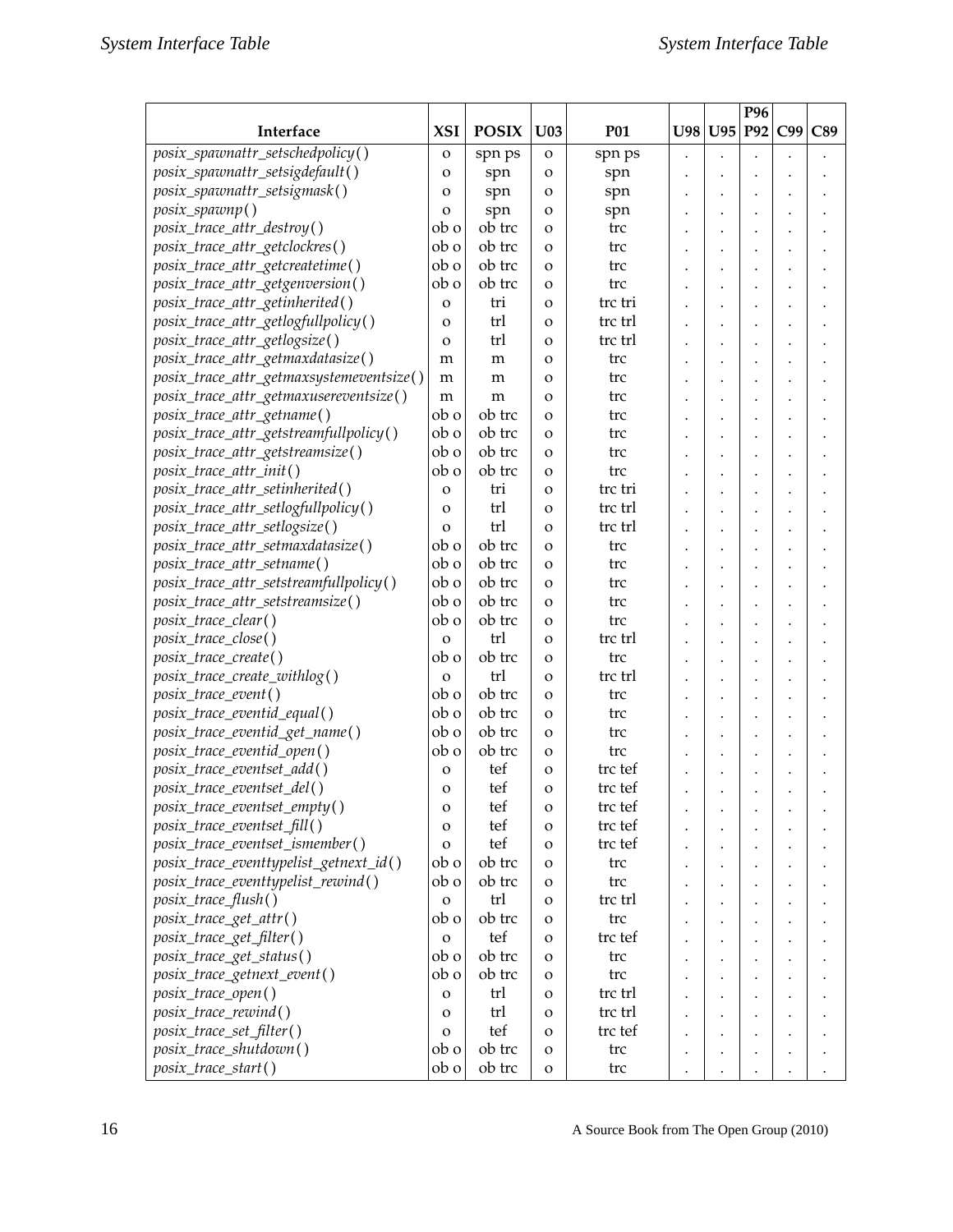|                                  |              |              |                 |             |                      |           | P96                  |           |     |
|----------------------------------|--------------|--------------|-----------------|-------------|----------------------|-----------|----------------------|-----------|-----|
| Interface                        | <b>XSI</b>   | <b>POSIX</b> | U <sub>03</sub> | P01         | U98                  | U95   P92 |                      | C99       | C89 |
| posix_trace_stop()               | ob o         | ob trc       | $\mathbf O$     | trc         |                      |           |                      |           |     |
| posix_trace_timedgetnext_event() | ob o         | ob trc       | $\mathbf O$     | trc tmo     |                      |           |                      |           |     |
| posix_trace_trid_eventid_open()  | $\mathbf{o}$ | tef          | $\mathbf O$     | trc tef     |                      |           |                      |           |     |
| posix_trace_trygetnext_event()   | ob o         | ob trc       | O               | trc         | $\cdot$              |           |                      |           |     |
| posix_typed_mem_get_info()       | $\mathbf O$  | tym          | O               | tym         |                      |           |                      |           |     |
| posix_typed_mem_open()           | O            | tym          | o               | tym         | $\ddot{\phantom{0}}$ |           | $\ddot{\phantom{0}}$ | $\bullet$ |     |
| pow()                            | m            | m            | m               | m           | m                    | m         | m                    | m         | m   |
| powf()                           | m            | m            | m               | m           |                      |           | $\ddot{\phantom{0}}$ | m         |     |
| powl()                           | m            | m            | m               | m           |                      |           | $\ddot{\phantom{0}}$ | m         |     |
| pred()                           | m            | m            | m               | xsi         | m                    |           | $\ddot{\phantom{0}}$ |           |     |
| printf()                         | m            | m            | m               | m           | m                    | m         | m                    | m         | m   |
| pselect()                        | m            | m            | m               | m           |                      |           |                      |           |     |
| psiginfo()                       | m            | m            |                 |             | $\ddot{\phantom{0}}$ |           |                      |           |     |
| psignal()                        | m            | m            |                 |             |                      |           |                      |           |     |
| pthread_atfork()                 | m            | m            | m               | thr         | m                    |           | t                    |           |     |
| pthread_attr_destroy()           | m            | m            | m               | thr         | m                    |           | t                    |           |     |
| pthread_attr_getdetachstate()    | m            | m            | m               | thr         | m                    |           | t                    |           |     |
| pthread_attr_getguardsize()      | m            | m            | m               | xsi         | m                    |           |                      |           |     |
| pthread_attr_getinheritsched()   | O            | tps          | O               | thr tps     | $\mathbf{o}$         |           | t                    |           |     |
| pthread_attr_getschedparam()     | m            | m            | m               | thr         | m                    |           | t                    |           |     |
| pthread_attr_getschedpolicy()    | $\mathbf O$  | tps          | O               | thr tps     | $\mathbf{o}$         |           | t                    |           |     |
| pthread_attr_getscope()          | $\mathbf O$  | tps          | O               | thr tps     | O                    |           | t                    |           |     |
| pthread_attr_getstack()          | m            | tsa tss      | m               | thr tsa tss |                      |           |                      |           |     |
| pthread_attr_getstacksize()      | m            | tss          | m               | thr tss     | m                    |           | t                    |           |     |
| pthread_attr_init()              | m            | m            | m               | thr         | m                    |           | t                    |           |     |
| pthread_attr_setdetachstate()    | m            | m            | m               | thr         | m                    |           | t                    |           |     |
| pthread_attr_setguardsize()      | m            | m            | m               | xsi         | m                    |           |                      |           |     |
| pthread_attr_setinheritsched()   | O            | tps          | O               | thr tps     | $\mathbf{o}$         |           | t                    |           |     |
| pthread_attr_setschedparam()     | m            | m            | m               | thr         | m                    |           | t                    |           |     |
| pthread_attr_setschedpolicy()    | O            | tps          | $\mathbf O$     | thr tps     | $\mathbf{o}$         |           | t                    |           |     |
| pthread_attr_setscope()          | $\mathbf O$  | tps          | O               | thr tps     | $\mathbf{o}$         |           | t                    |           |     |
| pthread_attr_setstack()          | m            | tsa tss      | m               | thr tsa tss |                      |           |                      |           |     |
| pthread_attr_setstacksize()      | m            | tss          | m               | thr tss     | m                    |           | t                    |           |     |
| pthread_barrier_destroy()        | m            | m            | O               | thr bar     |                      |           |                      |           |     |
| pthread_barrier_init()           | m            | m            | $\mathbf O$     | thr bar     | $\ddot{\phantom{0}}$ |           |                      |           |     |
| pthread_barrier_wait()           | m            | m            | O               | thr bar     |                      |           |                      |           |     |
| pthread_barrierattr_destroy()    | m            | m            | $\mathbf O$     | thr bar     |                      |           |                      |           |     |
| pthread_barrierattr_getpshared() | m            | tsh          | $\mathbf O$     | thr bar tsh |                      |           |                      |           |     |
| pthread_barrierattr_init()       | m            | ${\bf m}$    | $\mathbf O$     | thr bar     |                      |           |                      |           |     |
| pthread_barrierattr_setpshared() | m            | tsh          | $\mathbf O$     | thr bar tsh |                      |           |                      |           |     |
| pthread_cancel()                 | m            | m            | m               | thr         | m                    |           | $\cdot$<br>t         |           |     |
| pthread_cleanup_pop()            | m            | m            | m               | thr         | m                    |           | t                    |           |     |
| pthread_cleanup_push()           | m            | m            | m               | thr         | m                    |           | t                    |           |     |
| pthread_cond_broadcast()         | m            | m            | m               | thr         | m                    |           | t                    |           |     |
| pthread_cond_destroy()           | m            | m            | m               | thr         | m                    |           | t                    |           |     |
| pthread_cond_init()              | m            | m            | m               | thr         | m                    |           | t                    |           |     |
| pthread_cond_signal()            | m            | m            | m               | thr         | m                    |           | t                    |           |     |
| pthread_cond_timedwait()         | m            | m            | m               | thr         | m                    |           | t                    |           |     |
| pthread_cond_wait()              | m            | m            | m               | thr         | m                    |           | t                    |           |     |
| pthread_condattr_destroy()       | m            | m            | m               | thr         | m                    |           | t                    |           |     |
|                                  |              |              |                 |             |                      |           |                      |           |     |

The Authorized Guide to the Single UNIX Specification, Version 4 17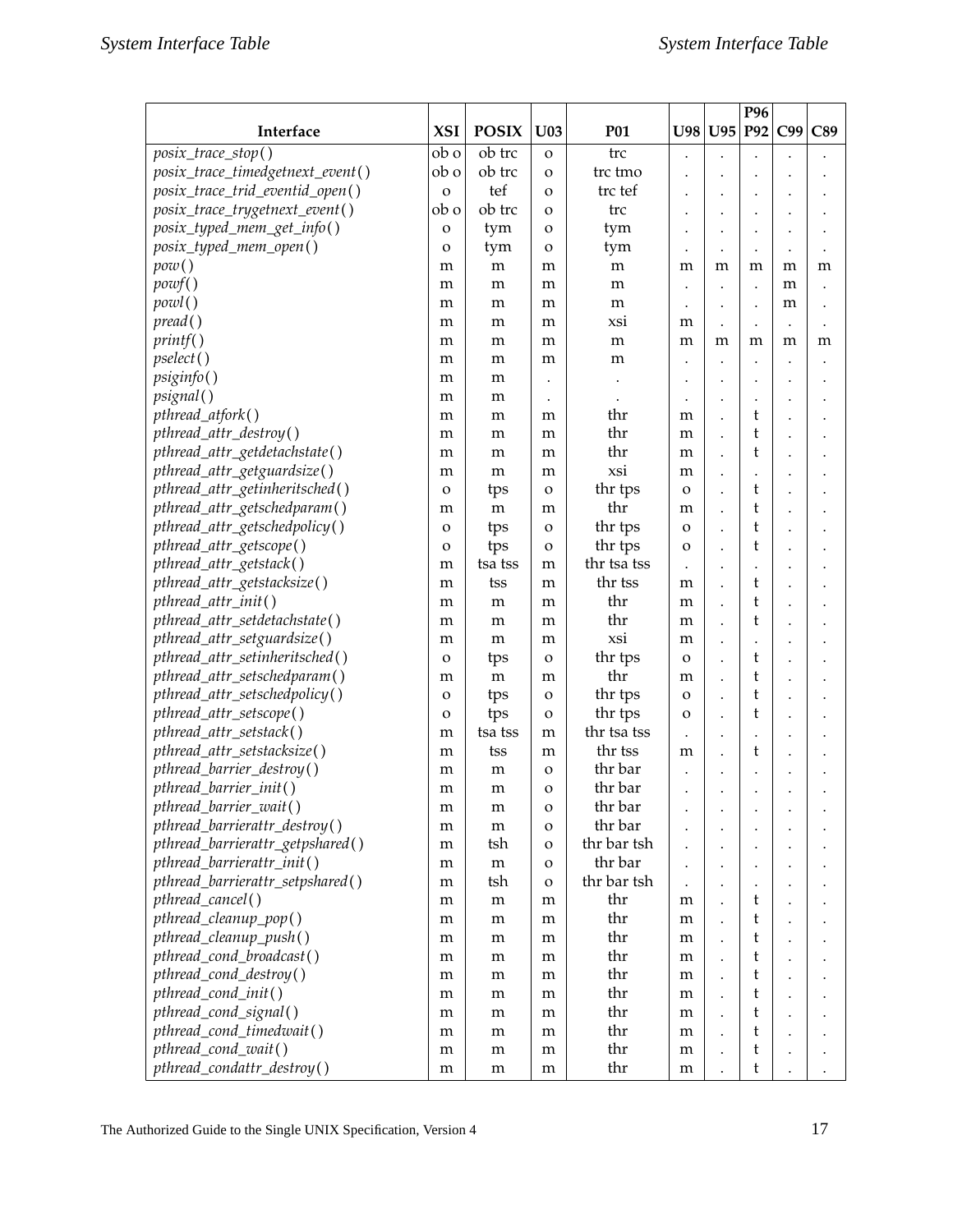|                                    |             |              |                 |               |              |                      | P96                  |     |     |
|------------------------------------|-------------|--------------|-----------------|---------------|--------------|----------------------|----------------------|-----|-----|
| Interface                          | <b>XSI</b>  | <b>POSIX</b> | U <sub>03</sub> | P01           | U98          | U95 P92              |                      | C99 | C89 |
| pthread_condattr_getclock()        | m           | m            | $\mathbf{O}$    | thr cs        |              |                      |                      |     |     |
| pthread_condattr_getpshared()      | m           | tsh          | m               | thr tsh       | m            |                      | t                    |     |     |
| pthread_condattr_init()            | m           | m            | m               | thr           | m            |                      | t                    |     |     |
| pthread_condattr_setclock()        | m           | m            | $\mathbf O$     | thr cs        |              | $\bullet$            |                      |     |     |
| pthread_condattr_setpshared()      | m           | tsh          | m               | thr tsh       | m            | $\cdot$              | t                    |     |     |
| $pthread\_create()$                | m           | m            | m               | thr           | m            | $\cdot$              | t                    |     |     |
| pthread_detach()                   | m           | m            | m               | thr           | m            |                      | t                    |     |     |
| $pthread\_equal()$                 | m           | m            | m               | thr           | m            |                      | t                    |     |     |
| $pthread\_exit()$                  | m           | m            | m               | thr           | m            |                      | t                    |     |     |
| pthread_getconcurrency()           | ob          | ob xsi       | m               | xsi           | m            | $\ddot{\phantom{0}}$ |                      |     |     |
| pthread_getcpuclockid()            | $\mathbf O$ | tct          | $\mathbf O$     | thr tct       |              | $\bullet$            |                      |     |     |
| pthread_getschedparam()            | O           | tps          | $\mathbf O$     | thr tps       | $\mathbf o$  | $\cdot$              | t                    |     |     |
| pthread_getspecific()              | m           | m            | m               | thr           | m            |                      | t                    |     |     |
| $pthread\_join()$                  | m           | m            | m               | thr           | m            | $\cdot$              | t                    |     |     |
| pthread_key_create()               | m           | m            | m               | thr           | m            |                      | t                    |     |     |
| pthread_key_delete()               | m           | m            | m               | thr           | m            |                      | t                    |     |     |
| pthread_kill()                     | m           | m            | m               | thr           | m            |                      | t                    |     |     |
| pthread_mutex_consistent()         | m           | m            |                 |               |              | $\bullet$            |                      |     |     |
| pthread_mutex_destroy()            | m           | m            | m               | thr           | m            | $\cdot$              | t                    |     |     |
| pthread_mutex_getprioceiling()     | O           | rpp   tpp    | $\mathbf{O}$    | thr tpp       | $\mathbf{o}$ | $\cdot$              | t                    |     |     |
| $\textit{pthread\_mutex\_init}()$  | m           | m            | m               | thr           | m            |                      | t                    |     |     |
| pthread_mutex_lock()               | m           | m            | m               | thr           | m            |                      | t                    |     |     |
| pthread_mutex_setprioceiling()     | O           | rppltpp      | $\mathbf o$     | thr tpp       | $\mathbf O$  | $\ddot{\phantom{0}}$ | t                    |     |     |
| pthread_mutex_timedlock()          | m           | m            | $\mathbf O$     | thr tmo       |              | $\ddot{\phantom{0}}$ |                      |     |     |
| pthread_mutex_trylock()            | m           | m            | m               | thr           | m            |                      | t                    |     |     |
| pthread_mutex_unlock()             | m           | m            | m               | thr           | m            |                      | t                    |     |     |
| pthread_mutexattr_destroy()        | m           | m            | m               | thr           | m            | $\ddot{\phantom{0}}$ | t                    |     |     |
| pthread_mutexattr_getprioceiling() | O           | rppltpp      | $\mathbf O$     | thr tpp       | $\mathbf O$  | $\ddot{\phantom{0}}$ | t                    |     |     |
| pthread_mutexattr_getprotocol()    | $\mathbf O$ | mc1          | $\mathbf O$     | thr tpp   tpi | $\mathbf o$  |                      | t                    |     |     |
| pthread_mutexattr_getpshared()     | m           | tsh          | m               | thr tsh       | m            | $\cdot$              | t                    |     |     |
| pthread_mutexattr_getrobust()      | m           | m            | $\bullet$       |               |              | $\bullet$            |                      |     |     |
| pthread_mutexattr_gettype()        | m           | m            | m               | XS1           | m            | $\ddot{\phantom{0}}$ | $\ddot{\phantom{0}}$ |     |     |
| pthread_mutexattr_init()           | m           | m            | m               | thr           | m            | $\cdot$              | t                    |     |     |
| pthread_mutexattr_setprioceiling() | O           | rpp   tpp    | $\mathbf{O}$    | thr tpp       | $\mathbf O$  |                      | t                    |     |     |
| pthread_mutexattr_setprotocol()    | $\mathbf O$ | mc1          | $\mathbf O$     | thr tpp   tpi | $\mathbf{o}$ |                      | t                    |     |     |
| pthread_mutexattr_setpshared()     | m           | tsh          | m               | thr tsh       | m            |                      | t                    |     |     |
| pthread_mutexattr_setrobust()      | m           | m            |                 |               |              |                      |                      |     |     |
| pthread_mutexattr_settype()        | m           | m            | m               | xsi           | m            | $\ddot{\phantom{0}}$ | $\cdot$              |     |     |
| pthread_once()                     | m           | m            | m               | thr           | m            |                      | t                    |     |     |
| pthread_rwlock_destroy()           | m           | m            | m               | thr           | m            | $\ddot{\phantom{0}}$ |                      |     |     |
| pthread_rwlock_init()              | m           | m            | m               | thr           | m            |                      |                      |     |     |
| pthread_rwlock_rdlock()            | m           | m            | m               | thr           | m            |                      |                      |     |     |
| pthread_rwlock_timedrdlock()       | m           | m            | $\mathbf O$     | thr tmo       |              |                      |                      |     |     |
| pthread_rwlock_timedwrlock()       | m           | m            | $\mathbf O$     | thr tmo       |              | $\bullet$            |                      |     |     |
| pthread_rwlock_tryrdlock()         | m           | m            | m               | thr           | m            | $\ddot{\phantom{0}}$ |                      |     |     |
| pthread_rwlock_trywrlock()         | m           | m            | m               | thr           | m            | $\ddot{\phantom{0}}$ |                      |     |     |
| pthread_rwlock_unlock()            | m           | m            | m               | thr           | m            | $\cdot$              |                      |     |     |
| pthread_rwlock_wrlock()            | m           | m            | m               | thr           | m            |                      |                      |     |     |
| pthread_rwlockattr_destroy()       | m           | m            | m               | thr           | m            |                      |                      |     |     |
| pthread_rwlockattr_getpshared()    | m           | tsh          | m               | thr tsh       | m            |                      |                      |     |     |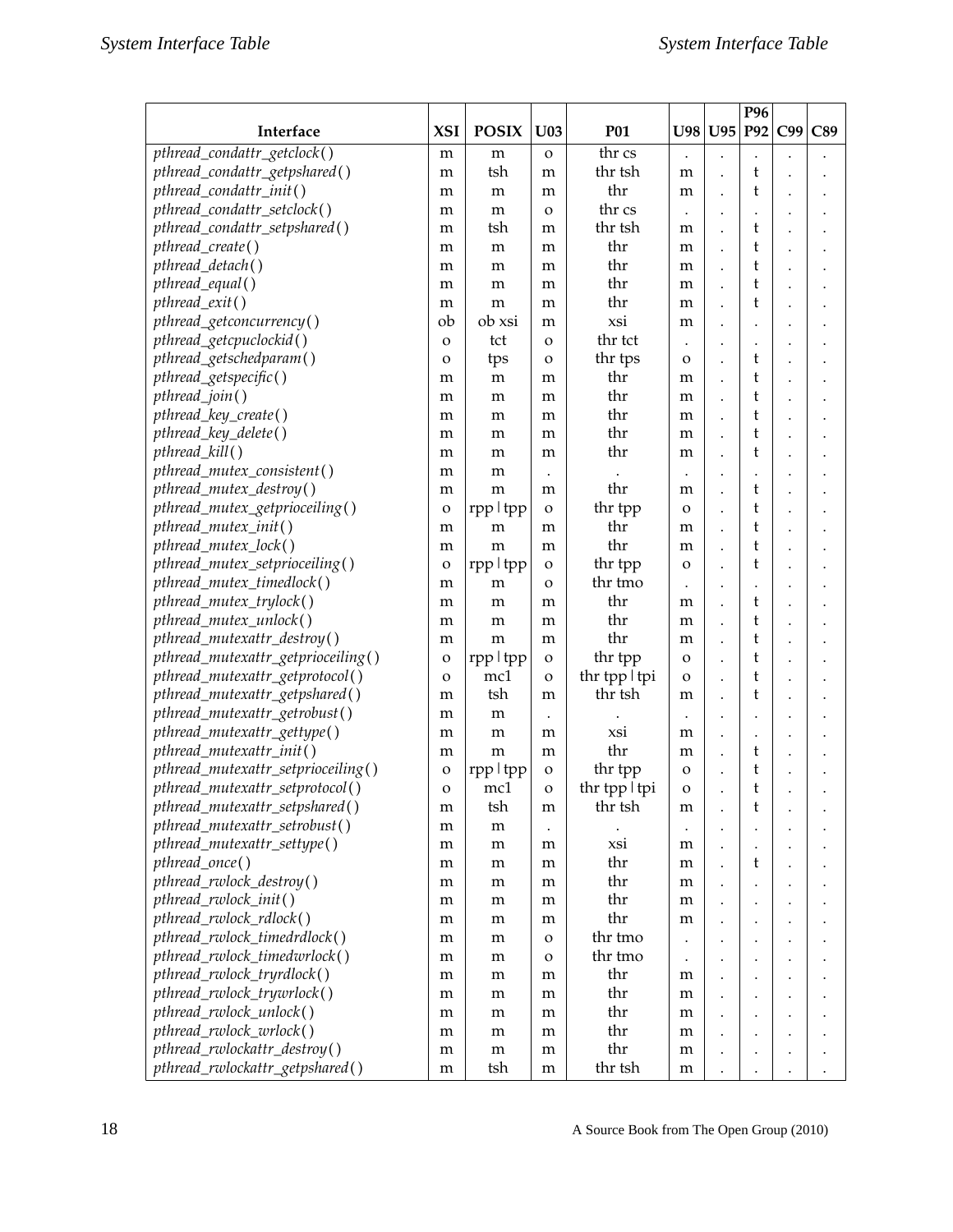|                                 |             |              |             |         |                      |                      | P96                  |                      |     |
|---------------------------------|-------------|--------------|-------------|---------|----------------------|----------------------|----------------------|----------------------|-----|
| Interface                       | <b>XSI</b>  | <b>POSIX</b> | U03         | P01     | U98                  | U95 P92              |                      | C99                  | C89 |
| pthread_rwlockattr_init()       | m           | m            | m           | thr     | m                    |                      |                      |                      |     |
| pthread_rwlockattr_setpshared() | m           | tsh          | m           | thr tsh | m                    |                      |                      |                      |     |
| pthread_self()                  | m           | m            | m           | thr     | m                    |                      | t                    |                      |     |
| pthread_setcancelstate()        | m           | m            | m           | thr     | m                    |                      | t                    |                      |     |
| pthread_setcanceltype()         | m           | m            | m           | thr     | m                    |                      | t                    |                      |     |
| pthread_setconcurrency()        | ob          | ob xsi       | m           | xsi     | m                    |                      | $\ddot{\phantom{0}}$ |                      |     |
| pthread_setschedparam()         | $\mathbf O$ | tps          | $\mathbf O$ | thr tps | $\mathbf{o}$         |                      | t                    |                      |     |
| pthread_setschedprio()          | $\mathbf O$ | tps          | $\mathbf O$ | thr tps |                      |                      | $\ddot{\phantom{0}}$ |                      |     |
| pthread_setspecific()           | m           | m            | m           | thr     | m                    |                      | t                    |                      |     |
| pthread_sigmask()               | m           | m            | m           | thr     | m                    |                      | t                    |                      |     |
| pthread_spin_destroy()          | m           | m            | O           | thr spi |                      |                      | $\ddot{\phantom{0}}$ |                      |     |
| pthread_spin_init()             | m           | m            | $\mathbf O$ | thr spi | $\cdot$              |                      | $\ddot{\phantom{0}}$ |                      |     |
| pthread_spin_lock()             | m           | m            | $\mathbf O$ | thr spi | $\cdot$              | $\ddot{\phantom{0}}$ | $\ddot{\phantom{0}}$ |                      |     |
| pthread_spin_trylock()          | m           | m            | $\mathbf O$ | thr spi | $\ddot{\phantom{0}}$ | $\ddot{\phantom{0}}$ | $\ddot{\phantom{0}}$ |                      |     |
| pthread_spin_unlock()           | m           | m            | $\mathbf O$ | thr spi | $\ddot{\phantom{0}}$ | $\ddot{\phantom{0}}$ | $\ddot{\phantom{0}}$ |                      |     |
| pthread_testcancel()            | m           | m            | m           | thr     | m                    |                      | t                    |                      |     |
| ptsname()                       | m           | xsi          | m           | xsi     | m                    | m                    | $\ddot{\phantom{0}}$ | $\ddot{\phantom{0}}$ |     |
| putc()                          | m           | m            | m           | m       | m                    | m                    | m                    | m                    | m   |
| putc_unlocked()                 | m           | m            | m           | tsf     | m                    | $\ddot{\phantom{0}}$ | t                    | $\ddot{\phantom{0}}$ |     |
| putchar()                       | m           | m            | m           | m       | m                    | m                    | m                    | m                    | m   |
| putchar_unlocked()              | m           | m            | m           | tsf     | m                    |                      | t                    |                      |     |
| putenv()                        | m           | xsi          | m           | xsi     | m                    | m                    | $\ddot{\phantom{0}}$ |                      |     |
| putmsg()                        | ob o        | ob xsr       | $\mathbf O$ | xsr     | m                    | m                    | $\ddot{\phantom{0}}$ |                      |     |
| putpmsg()                       | ob o        | ob xsr       | $\mathbf O$ | xsr     | m                    | m                    | $\ddot{\phantom{0}}$ | $\ddot{\phantom{0}}$ |     |
| puts()                          | m           | m            | m           | m       | m                    | m                    | m                    | m                    | m   |
| pututxline()                    | m           | xsi          | m           | xsi     | m                    | m                    | $\ddot{\phantom{0}}$ |                      |     |
| putwc()                         | m           | m            | m           | m       | m                    | m                    | $\ddot{\phantom{0}}$ | m                    | 1   |
| putwchar()                      | m           | m            | m           | m       | m                    | m                    | $\ddot{\phantom{0}}$ | m                    | 1   |
| pwrite()                        | m           | m            | m           | xsi     | m                    | $\bullet$            | $\ddot{\phantom{0}}$ | $\bullet$            |     |
| qsort()                         | m           | m            | m           | m       | m                    | m                    | m                    | m                    | m   |
| raise()                         | m           | m            | m           | m       | m                    | m                    | $\ddot{\phantom{0}}$ | m                    | m   |
| rand()                          | m           | m            | m           | m       | m                    | m                    | m                    | m                    | m   |
| $rand_r()$                      | ob          | ob           | m           | tsf     | m                    | $\ddot{\phantom{0}}$ | t                    |                      |     |
| random()                        | m           | xsi          | m           | xsi     | m                    | m                    |                      |                      |     |
| read()                          | m           | m            | m           | xsi     | m                    | m                    | m                    |                      |     |
| readdir()                       | m           | m            | m           | m       | m                    | m                    | m                    |                      |     |
| $readdir_r()$                   | m           | m            | m           | tsf     | m                    | $\ddot{\phantom{a}}$ | t                    |                      |     |
| readlink()                      | m           | m            | m           | m       | m                    | m                    |                      |                      |     |
| readlinkat()                    | m           | m            | $\bullet$   |         | $\bullet$            |                      | $\ddot{\phantom{0}}$ |                      |     |
| readv()                         | m           | xsi          | m           | xsi     | m                    | m                    | $\ddot{\phantom{0}}$ |                      |     |
| realloc()                       | m           | m            | m           | m       | m                    | m                    | m                    | m                    | m   |
| realpath()                      | m           | xsi          | m           | xsi     | m                    | m                    | $\bullet$            |                      |     |
| recv()                          | m           | m            | m           | m       | m                    | m                    | $\bullet$            |                      |     |
| recv from()                     | m           | m            | m           | m       | m                    | m                    | $\ddot{\phantom{0}}$ |                      |     |
| recvmsg()                       | m           | m            | m           | m       | m                    | m                    |                      |                      |     |
| regcomp()                       | m           | m            | m           | m       | m                    | $\mathbf O$          | m                    |                      |     |
| regerror()                      | m           | m            | m           | m       | m                    | O                    | m                    |                      |     |
| regexec()                       | m           | m            | m           | m       | m                    | O                    | m                    |                      |     |
| regfree()                       | m           | m            | m           | m       | m                    | O                    | m                    |                      |     |
| remainder()                     | m           | m            | m           | m       | m                    | m                    |                      | m                    |     |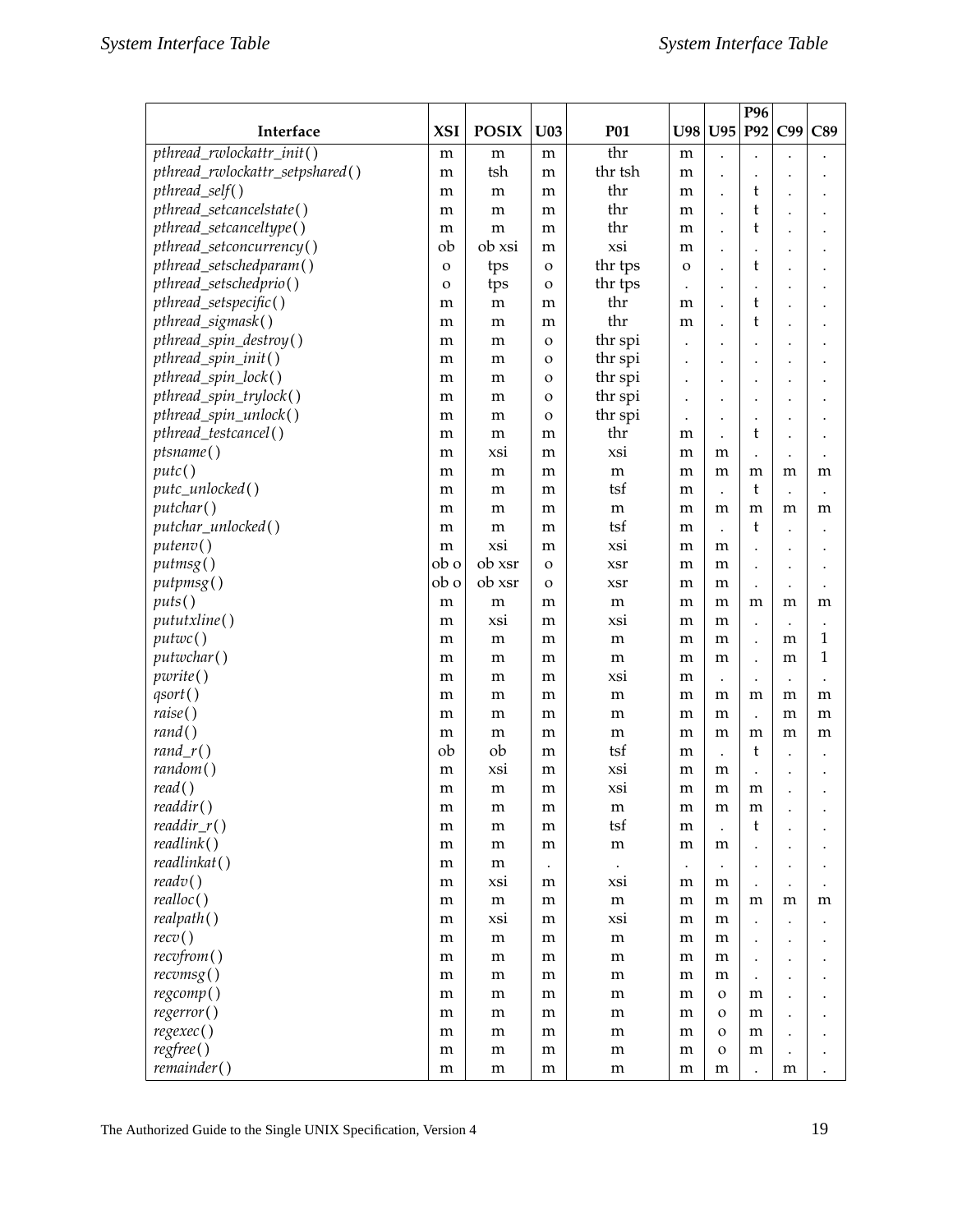|                          |             |              |             |                      |                      |                      | P96                  |                      |                      |
|--------------------------|-------------|--------------|-------------|----------------------|----------------------|----------------------|----------------------|----------------------|----------------------|
| Interface                | <b>XSI</b>  | <b>POSIX</b> | $U$ 03      | P01                  | U98                  |                      | U95 P92              | C99                  | C89                  |
| remainderf()             | m           | m            | m           | m                    |                      |                      |                      | m                    | $\ddot{\phantom{0}}$ |
| remainderl()             | m           | m            | m           | m                    | $\ddot{\phantom{0}}$ |                      | $\ddot{\phantom{0}}$ | m                    | $\ddot{\phantom{0}}$ |
| remove()                 | m           | m            | m           | m                    | m                    | m                    | m                    | m                    | m                    |
| remque()                 | m           | xsi          | m           | xsi                  | m                    | m                    | $\bullet$            |                      | $\ddot{\phantom{0}}$ |
| remquo()                 | m           | m            | m           | m                    | $\cdot$              | $\bullet$            | $\ddot{\phantom{0}}$ | m                    | $\ddot{\phantom{0}}$ |
| remquot()                | m           | m            | m           | m                    | $\cdot$              | $\ddot{\phantom{0}}$ | $\cdot$              | m                    | $\cdot$              |
| remquol()                | m           | m            | m           | m                    | $\ddot{\phantom{0}}$ | $\ddot{\phantom{0}}$ | $\ddot{\phantom{0}}$ | m                    | $\ddot{\phantom{0}}$ |
| rename()                 | m           | m            | m           | m                    | m                    | m                    | m                    | m                    | m                    |
| renameat()               | m           | m            | $\bullet$   | $\ddot{\phantom{0}}$ | $\bullet$            | $\ddot{\phantom{0}}$ | $\bullet$            | $\bullet$            | $\ddot{\phantom{0}}$ |
| rewind()                 | m           | m            | m           | m                    | m                    | m                    | m                    | m                    | m                    |
| rewinddir()              | m           | m            | m           | m                    | m                    | m                    | m                    | $\ddot{\phantom{0}}$ | $\ddot{\phantom{0}}$ |
| rint()                   | m           | m            | m           | m                    | m                    | m                    | $\bullet$            | m                    | $\ddot{\phantom{0}}$ |
| rint()                   | m           | m            | m           | m                    | $\ddot{\phantom{0}}$ | $\bullet$            | $\ddot{\phantom{0}}$ | m                    | $\ddot{\phantom{0}}$ |
| rintl()                  | m           | m            | m           | m                    | $\ddot{\phantom{0}}$ |                      | $\ddot{\phantom{0}}$ | m                    | $\ddot{\phantom{0}}$ |
| rmdir()                  | m           | m            | m           | m                    | m                    | m                    | m                    | $\ddot{\phantom{0}}$ | $\ddot{\phantom{0}}$ |
| round()                  | m           | m            | m           | m                    | $\cdot$              | $\bullet$            | $\ddot{\phantom{0}}$ | m                    | $\ddot{\phantom{0}}$ |
| roundf()                 | m           | m            | m           | m                    | $\cdot$              | $\bullet$            | $\ddot{\phantom{0}}$ | m                    | $\ddot{\phantom{0}}$ |
| round( )                 | m           | m            | m           | m                    | $\cdot$              | $\bullet$            | $\ddot{\phantom{0}}$ | m                    | $\ddot{\phantom{0}}$ |
| scalbln()                | m           | m            | m           | m                    | $\cdot$              | $\bullet$            | $\ddot{\phantom{0}}$ | m                    | $\ddot{\phantom{0}}$ |
| scalblnf()               | m           | m            | m           | m                    | $\cdot$              |                      | $\ddot{\phantom{0}}$ | m                    | $\ddot{\phantom{0}}$ |
| scalblnl()               | m           | m            | m           | m                    | $\cdot$              | $\bullet$            | $\ddot{\phantom{0}}$ | m                    | $\ddot{\phantom{0}}$ |
| scalbn()                 | m           | m            | m           | m                    | $\cdot$              | $\bullet$            | $\ddot{\phantom{0}}$ | m                    | $\ddot{\phantom{0}}$ |
| scalbnf()                | m           | m            | m           | m                    | $\cdot$              | $\bullet$            | $\ddot{\phantom{0}}$ | m                    | $\ddot{\phantom{0}}$ |
| scalbnl()                | m           | m            | m           | m                    | $\cdot$              | $\bullet$            | $\ddot{\phantom{0}}$ | m                    | $\ddot{\phantom{0}}$ |
| scandir()                | m           | m            | $\bullet$   | $\ddot{\phantom{0}}$ | $\cdot$              |                      | $\ddot{\phantom{0}}$ | $\bullet$            | $\ddot{\phantom{0}}$ |
| scan f()                 | m           | m            | m           | m                    | m                    | m                    | m                    | m                    | m                    |
| sched_get_priority_max() | $\mathbf O$ | psltps       | $\mathbf O$ | ps                   | $\mathbf{o}$         | $\cdot$              | r                    | $\cdot$              | $\bullet$            |
| sched_get_priority_min() | $\mathbf O$ | ps ltps      | o           | ps                   | $\mathbf{o}$         | $\cdot$              | r                    | $\cdot$              |                      |
| sched_getparam()         | $\mathbf O$ | ps           | O           | ps                   | $\mathbf O$          | $\cdot$              | r                    | $\cdot$              | $\ddot{\phantom{0}}$ |
| sched_getscheduler()     | $\mathbf O$ | ps           | O           | ps                   | $\mathbf O$          | $\cdot$              | r                    | $\cdot$              | $\ddot{\phantom{0}}$ |
| sched_rr_get_interval()  | $\mathbf O$ | ps ltps      | o           | ps                   | $\mathbf O$          |                      | r                    | $\cdot$              | $\ddot{\phantom{0}}$ |
| sched_setparam()         | O           | ps           | O           | ps                   | $\mathbf O$          | $\ddot{\phantom{0}}$ | r                    | $\cdot$              | $\bullet$            |
| sched_setscheduler()     | O           | ps           | O           | ps                   | $\mathbf O$          | $\cdot$              | r                    | $\cdot$              | $\ddot{\phantom{0}}$ |
| sched_yield()            | m           | m            | m           | ps   thr             | m                    |                      | r                    | $\cdot$              |                      |
| seed $48()$              | m           | xsi          | m           | xsi                  | m                    | m                    |                      | $\ddot{\phantom{0}}$ |                      |
| seekdir()                | m           | xsi          | m           | xsi                  | m                    | m                    |                      |                      |                      |
| select()                 | m           | m            | m           | m                    | m                    | m                    | $\ddot{\phantom{0}}$ |                      |                      |
| sem_close()              | m           | m            | $\mathbf O$ | sem                  | $\mathbf O$          | $\ddot{\phantom{0}}$ | r                    |                      |                      |
| sem_destroy()            | m           | m            | O           | sem                  | O                    |                      | r                    |                      |                      |
| sem_getvalue()           | m           | m            | O           | sem                  | $\mathbf{O}$         |                      | r                    |                      |                      |
| $sem\_init()$            | m           | m            | O           | sem                  | O                    |                      | r                    |                      |                      |
| sem_open()               | m           | m            | O           | sem                  | O                    |                      | r                    |                      |                      |
| sem_post()               | m           | m            | O           | sem                  | $\mathbf{O}$         | $\cdot$              | r                    |                      |                      |
| sem_timedwait()          | m           | m            | O           | sem tmo              |                      | $\bullet$            |                      |                      |                      |
| sem_trywait()            | m           | m            | O           | sem                  | O                    | $\ddot{\phantom{0}}$ | r                    |                      |                      |
| $sem\_unlink()$          | m           | m            | O           | sem                  | $\mathbf{O}$         | $\ddot{\phantom{0}}$ | r                    |                      |                      |
| $sem\_wait()$            | m           | m            | O           | sem                  | $\mathbf{O}$         |                      | r                    |                      |                      |
| semctl()                 | m           | xsi          | m           | xsi                  | m                    | m                    |                      |                      |                      |
| semget()                 | m           | xsi          | m           | xsi                  | m                    | m                    | $\ddot{\phantom{a}}$ | $\cdot$              |                      |
| semp()                   | m           | xsi          | m           | xsi                  | m                    | m                    |                      |                      |                      |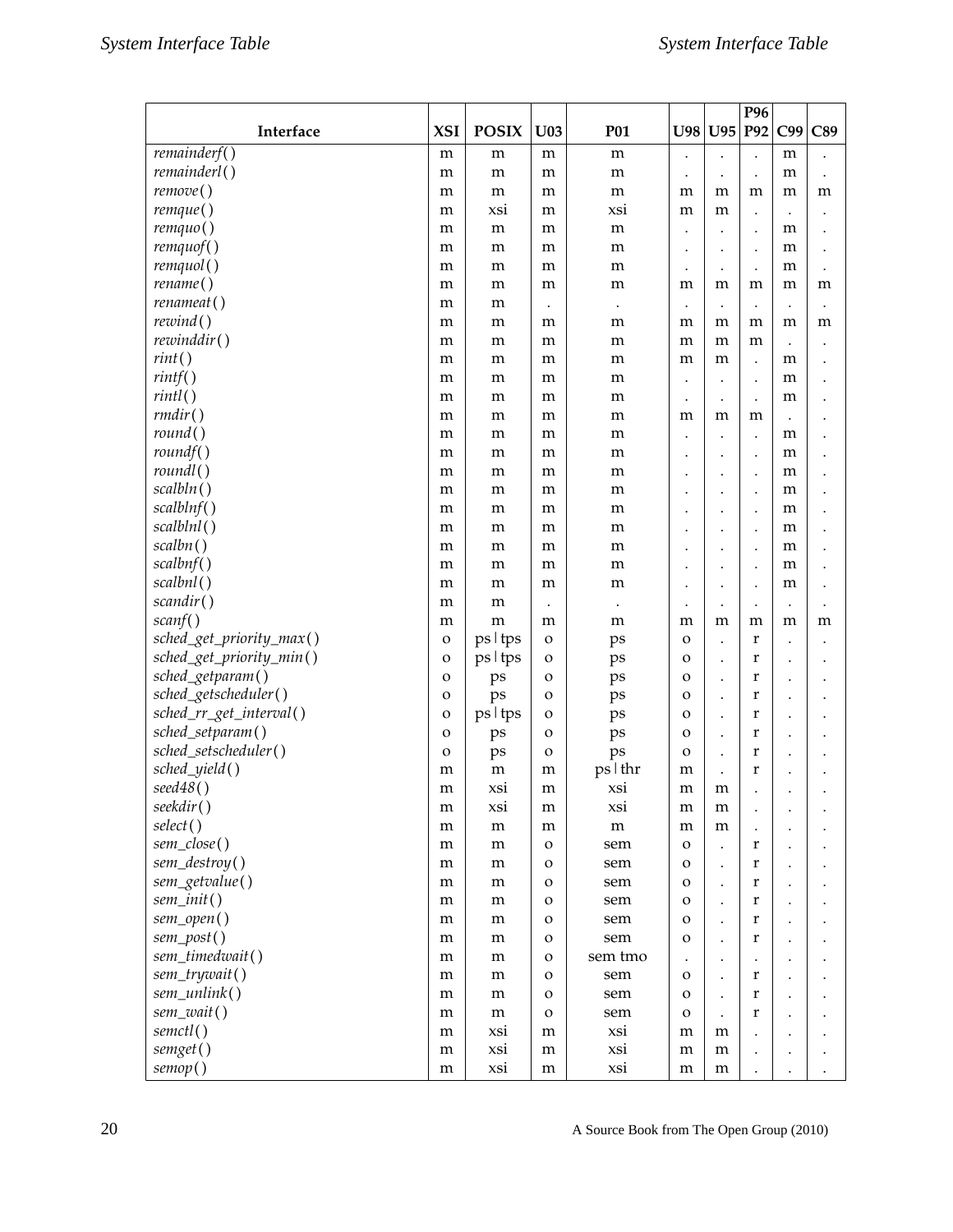|                         |             |              |                 |     |                      |                      | P96                  |                      |                      |
|-------------------------|-------------|--------------|-----------------|-----|----------------------|----------------------|----------------------|----------------------|----------------------|
| Interface               | <b>XSI</b>  | <b>POSIX</b> | U <sub>03</sub> | P01 | U98                  | U95                  | P92                  | C99                  | C89                  |
| send()                  | m           | m            | m               | m   | m                    | m                    |                      |                      |                      |
| sendmsg()               | m           | m            | m               | m   | m                    | m                    |                      | $\cdot$              |                      |
| sendto()                | m           | m            | m               | m   | m                    | m                    | $\ddot{\phantom{0}}$ | $\ddot{\phantom{0}}$ | $\ddot{\phantom{0}}$ |
| setbuf()                | m           | m            | m               | m   | m                    | m                    | m                    | m                    | m                    |
| setegid()               | m           | m            | m               | m   |                      | $\bullet$            |                      |                      |                      |
| setenv()                | m           | m            | m               | m   | $\cdot$              |                      | $\cdot$              | $\cdot$              |                      |
| seteuid()               | m           | m            | m               | m   | $\ddot{\phantom{0}}$ |                      |                      | $\cdot$              | $\cdot$              |
| setgid()                | m           | m            | m               | m   | m                    | m                    | m                    | $\cdot$              | $\ddot{\phantom{0}}$ |
| setgrent()              | m           | xsi          | m               | xsi | m                    | m                    | $\ddot{\phantom{0}}$ | $\cdot$              | $\bullet$            |
| sethostent()            | m           | m            | m               | m   | m                    | m                    | $\ddot{\phantom{0}}$ | $\ddot{\phantom{0}}$ | $\ddot{\phantom{0}}$ |
| setitimer()             | ob          | ob xsi       | m               | xsi | m                    | m                    | $\ddot{\phantom{0}}$ | $\ddot{\phantom{0}}$ | $\ddot{\phantom{0}}$ |
| setimp()                | m           | m            | m               | m   | m                    | m                    | m                    | m                    | m                    |
| setkey()                | m           | xsi          | $\mathbf O$     | xsi | $\mathbf O$          | $\mathbf{O}$         | $\ddot{\phantom{0}}$ | $\ddot{\phantom{0}}$ | $\ddot{\phantom{0}}$ |
| setlocale()             | m           | ${\bf m}$    | m               | m   | m                    | m                    | m                    | m                    | m                    |
| setlogmask()            | m           | xsi          | m               | xsi | m                    | m                    | $\ddot{\phantom{0}}$ |                      |                      |
| setnetent()             | m           | m            | m               | m   | m                    | m                    | $\ddot{\phantom{0}}$ | $\cdot$              | $\cdot$              |
| setpgid()               | m           | m            | m               | m   | m                    | m                    | m                    | $\cdot$              | $\ddot{\phantom{0}}$ |
| $setp_{\mathcal{S}}(x)$ | ob          | ob xsi       | m               | xsi | m                    | m                    | $\ddot{\phantom{0}}$ | $\cdot$              | $\ddot{\phantom{0}}$ |
| set priority()          | m           | xsi          | m               | xsi | m                    | m                    |                      | $\cdot$              | $\ddot{\phantom{0}}$ |
| setprotoent()           | m           | m            | m               | m   | m                    | m                    |                      | $\cdot$              | $\ddot{\phantom{0}}$ |
| setpwent()              | m           | xsi          | m               | xsi | m                    | m                    |                      | $\cdot$              | $\ddot{\phantom{0}}$ |
| setregid()              | m           | xsi          | m               | xsi | m                    | m                    |                      | $\cdot$              | $\ddot{\phantom{0}}$ |
| setreuid()              | m           | xsi          | m               | xsi | m                    | m                    | $\ddot{\phantom{0}}$ | $\cdot$              | $\bullet$            |
| setrlimit()             | m           | xsi          | m               | xsi | m                    | m                    |                      |                      | $\cdot$              |
| setservent()            | m           | m            | m               | m   | m                    | m                    |                      | $\cdot$              | $\cdot$              |
| setsid()                | m           | m            | m               | m   | m                    | m                    | m                    | $\cdot$              | $\cdot$              |
| setsockopt()            | m           | m            | m               | m   | m                    | m                    | $\ddot{\phantom{0}}$ | $\cdot$              | $\cdot$              |
| setstate()              | m           | xsi          | m               | xsi | m                    | m                    | $\ddot{\phantom{0}}$ | $\cdot$              | $\bullet$            |
| setuid()                | m           | m            | m               | m   | m                    | m                    | m                    | $\ddot{\phantom{0}}$ | $\ddot{\phantom{0}}$ |
| setutxent()             | m           | xsi          | m               | xsi | m                    | m                    | $\ddot{\phantom{a}}$ | $\ddot{\phantom{0}}$ | $\ddot{\phantom{0}}$ |
| setvbuf()               | m           | m            | m               | m   | m                    | m                    | $\ddot{\phantom{0}}$ | m                    | m                    |
| $shm\_open()$           | $\mathbf O$ | shm          | $\mathbf O$     | shm | $\mathbf{o}$         |                      | r                    |                      |                      |
| $shm\_unlink()$         | $\mathbf O$ | shm          | $\mathbf O$     | shm | $\mathbf{o}$         | $\ddot{\phantom{0}}$ | r                    | $\cdot$              | $\bullet$            |
| shmat()                 | m           | xsi          | m               | xsi | m                    | $\mathbf O$          |                      | $\cdot$              | $\ddot{\phantom{0}}$ |
| shmctl()                | m           | xsi          | m               | xsi | m                    | $\mathbf O$          |                      | $\ddot{\phantom{0}}$ | $\ddot{\phantom{0}}$ |
| shmdt()                 | m           | xsi          | m               | xsi | m                    | $\mathbf O$          |                      |                      |                      |
| shmget()                | m           | xsi          | m               | xsi | m                    | $\mathbf O$          |                      |                      |                      |
| shutdown()              | m           | ${\bf m}$    | m               | m   | m                    | m                    |                      |                      |                      |
| sigaction()             | m           | m            | m               | m   | m                    | m                    | m                    |                      |                      |
| sigaddset()             | m           | m            | m               | m   | m                    | m                    | m                    |                      |                      |
| sigaltstack()           | m           | xsi          | m               | xsi | m                    | m                    | $\ddot{\phantom{0}}$ |                      |                      |
| sigdelset()             | m           | m            | m               | m   | m                    | m                    | m                    |                      |                      |
| sigemptyset()           | m           | m            | m               | m   | m                    | m                    | m                    |                      |                      |
| sigfillset()            | m           | ${\bf m}$    | m               | m   | m                    | m                    | m                    |                      |                      |
| sighold()               | ob          | ob xsi       | m               | xsi | m                    | m                    | $\ddot{\phantom{0}}$ |                      |                      |
| sigignore()             | ob          | ob xsi       | m               | xsi | m                    | m                    |                      |                      |                      |
| siginterrupt()          | ob          | ob xsi       | m               | xsi | m                    | m                    |                      |                      |                      |
| sigismember()           | m           | ${\bf m}$    | m               | m   | m                    | m                    | m                    |                      |                      |
| siglongjmp()            | m           | m            | m               | m   | m                    | m                    | m                    |                      |                      |
| signal()                | m           | m            | m               | m   | m                    | m                    | $\bullet$            | m                    | m                    |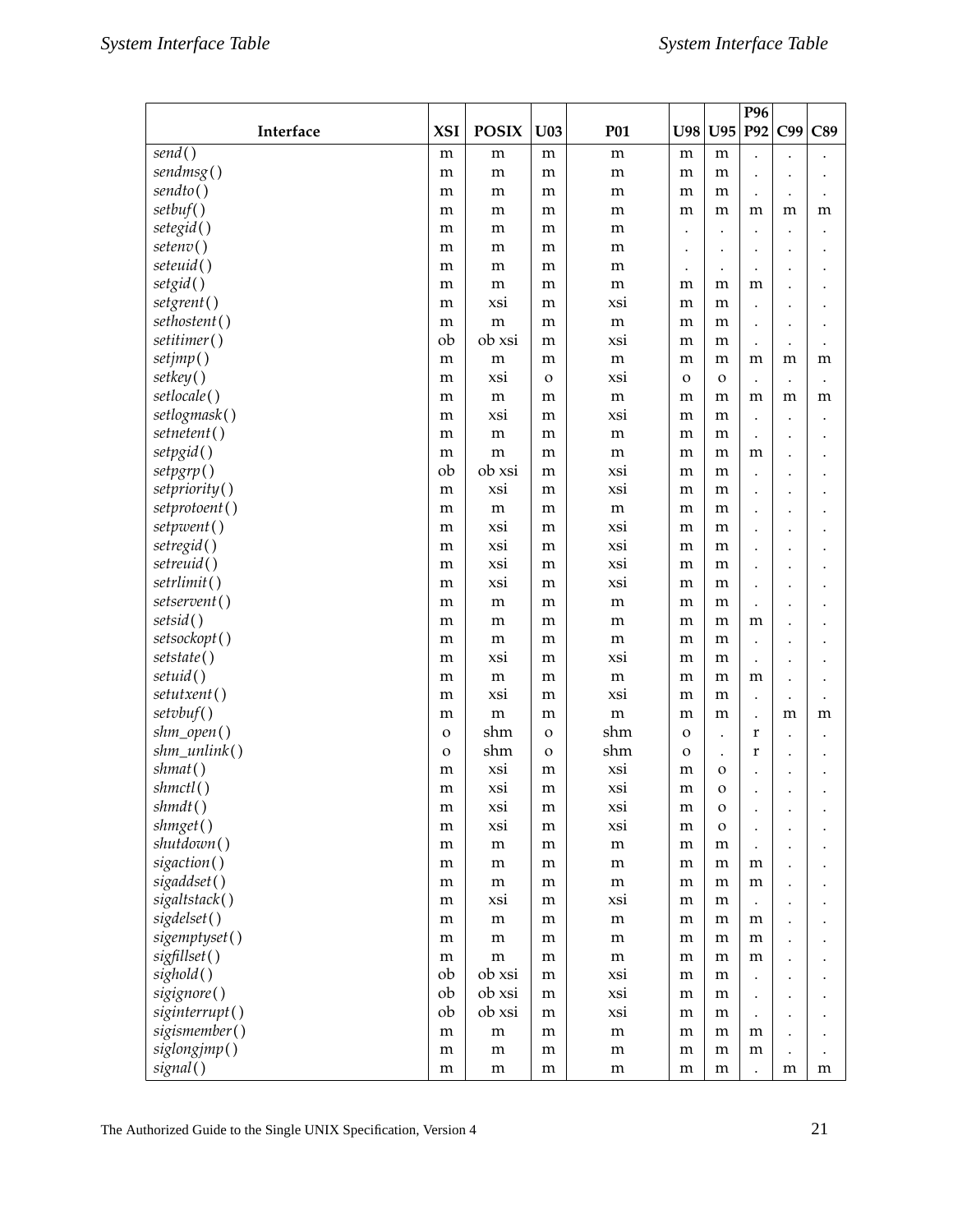|                |            |              |              |                      |              |                      | P96                  |                      |                      |
|----------------|------------|--------------|--------------|----------------------|--------------|----------------------|----------------------|----------------------|----------------------|
| Interface      | <b>XSI</b> | <b>POSIX</b> | $U$ 03       | P01                  | U98          | U95                  | P92                  | C99                  | C89                  |
| signbit()      | m          | m            | m            | m                    |              |                      |                      | m                    |                      |
| signgam        | m          | xsi          | m            | xsi                  | $\cdot$      | $\ddot{\phantom{0}}$ |                      |                      | $\cdot$              |
| sigpause()     | ob         | ob xsi       | m            | xsi                  | m            | m                    | $\ddot{\phantom{0}}$ | $\cdot$              | $\ddot{\phantom{0}}$ |
| sigpending()   | m          | m            | m            | m                    | m            | m                    | m                    | $\cdot$              | $\ddot{\phantom{0}}$ |
| sigprocmask()  | m          | m            | m            | thr                  | m            | m                    | m                    | $\cdot$              | $\ddot{\phantom{0}}$ |
| sigqueue()     | m          | m            | $\mathbf O$  | rts                  | $\mathbf{o}$ | $\ddot{\phantom{0}}$ | r                    | $\cdot$              | $\ddot{\phantom{0}}$ |
| sigrelse()     | ob         | ob xsi       | m            | xsi                  | m            | m                    | $\ddot{\phantom{0}}$ | $\cdot$              | $\ddot{\phantom{0}}$ |
| sigset()       | ob         | ob xsi       | m            | xsi                  | m            | m                    | $\cdot$              | $\cdot$              | $\ddot{\phantom{0}}$ |
| sigsetjmp()    | m          | m            | m            | m                    | m            | m                    | m                    | $\cdot$              | $\ddot{\phantom{0}}$ |
| sigsuspend()   | m          | m            | m            | m                    | m            | m                    | m                    | $\cdot$              | $\ddot{\phantom{0}}$ |
| sigtimedwait() | m          | m            | $\mathbf{o}$ | rts                  | $\mathbf{o}$ | $\ddot{\phantom{0}}$ | r                    | $\cdot$              | $\ddot{\phantom{0}}$ |
| sigwait()      | m          | m            | m            | m                    | m            | $\ddot{\phantom{0}}$ | t                    | $\cdot$              | $\ddot{\phantom{0}}$ |
| sigwaitinfo()  | m          | m            | $\mathbf{o}$ | rts                  | $\mathbf{o}$ | $\ddot{\phantom{0}}$ | r                    | $\ddot{\phantom{0}}$ | $\ddot{\phantom{0}}$ |
| sin()          | m          | m            | m            | m                    | m            | m                    | m                    | m                    | m                    |
| sin f()        | m          | m            | m            | m                    | $\cdot$      | $\ddot{\phantom{0}}$ | $\cdot$              | m                    | $\ddot{\phantom{0}}$ |
| sinh()         | m          | m            | m            | m                    | m            | m                    | m                    | m                    | m                    |
| sinh(f)        | m          | m            | m            | m                    |              | $\bullet$            | $\bullet$            | m                    | $\ddot{\phantom{0}}$ |
| sinhl()        | m          | m            | m            | m                    | $\cdot$      | $\cdot$              | $\cdot$              | m                    | $\ddot{\phantom{0}}$ |
| sinl()         | m          | m            | m            | m                    |              | $\ddot{\phantom{0}}$ | $\ddot{\phantom{0}}$ | m                    | $\ddot{\phantom{0}}$ |
| sleep()        | m          | m            | m            | m                    | m            | m                    | m                    |                      | $\ddot{\phantom{0}}$ |
| snprintf()     | m          | m            | m            | m                    | m            | $\ddot{\phantom{0}}$ | $\ddot{\phantom{0}}$ | m                    | $\ddot{\phantom{0}}$ |
| sockatmark()   | m          | m            | m            | m                    | $\cdot$      | $\ddot{\phantom{0}}$ | $\ddot{\phantom{0}}$ |                      | $\ddot{\phantom{0}}$ |
| socket()       | m          | m            | m            | m                    | m            | m                    | $\cdot$              | $\cdot$              | $\bullet$            |
| socketpair()   | m          | m            | m            | m                    | m            | m                    | $\cdot$              | $\bullet$            | $\ddot{\phantom{0}}$ |
| sprintf()      | m          | m            | m            | m                    | m            | m                    | m                    | m                    | m                    |
| sqrt()         | m          | m            | m            | m                    | m            | m                    | m                    | m                    | m                    |
| sqrt()         | m          | m            | m            | m                    | $\cdot$      | $\ddot{\phantom{0}}$ | $\bullet$            | m                    | $\ddot{\phantom{0}}$ |
| sqrt()         | m          | m            | m            | m                    | $\cdot$      | $\ddot{\phantom{0}}$ | $\cdot$              | m                    | $\ddot{\phantom{0}}$ |
| srand48()      | m          | xsi          | m            | xsi                  | m            | m                    | $\ddot{\phantom{0}}$ | $\bullet$            | $\ddot{\phantom{0}}$ |
| srand()        | m          | m            | m            | m                    | m            | m                    | m                    | m                    | m                    |
| srandom()      | m          | xsi          | m            | xsi                  | m            | m                    | $\cdot$              | $\ddot{\phantom{0}}$ | $\ddot{\phantom{0}}$ |
| sscanf()       | m          | ${\bf m}$    | m            | m                    | m            | m                    | m                    | m                    | m                    |
| stat()         | m          | m            | m            | m                    | m            | m                    | m                    | $\cdot$              | $\ddot{\phantom{0}}$ |
| statvfs()      | m          | m            | m            | xsi                  | m            | m                    | $\ddot{\phantom{0}}$ |                      | $\ddot{\phantom{0}}$ |
| stderr         | m          | m            | m            | m                    | m            | m                    | m                    | m                    | m                    |
| stdin          | m          | m            | m            | m                    | m            | m                    | m                    | m                    | m                    |
| stdout         | m          | m            | m            | m                    | m            | m                    | m                    | m                    | m                    |
| stpcpy()       | m          | m            | $\bullet$    | $\bullet$            | $\bullet$    | $\bullet$            | $\bullet$            |                      |                      |
| stpncpy()      | m          | m            | $\bullet$    |                      |              | $\ddot{\phantom{0}}$ |                      |                      |                      |
| strcasecmp()   | m          | m            | m            | xsi                  | m            | m                    | $\cdot$              |                      |                      |
| $stream_1()$   | m          | m            | $\bullet$    | $\ddot{\phantom{0}}$ | $\bullet$    | $\bullet$            | $\cdot$              | $\bullet$            | $\bullet$            |
| strcat()       | m          | m            | m            | m                    | m            | m                    | m                    | m                    | m                    |
| strchr()       | m          | m            | m            | m                    | m            | m                    | m                    | m                    | m                    |
| strcmp()       | m          | m            | m            | m                    | m            | m                    | m                    | m                    | m                    |
| strcoll()      | m          | m            | m            | m                    | m            | m                    | $\ddot{\phantom{a}}$ | m                    | m                    |
| $stroll_l()$   | m          | m            | $\bullet$    | $\bullet$            | $\bullet$    | $\bullet$            | $\bullet$            | $\bullet$            | $\bullet$            |
| strcpy()       | m          | m            | m            | m                    | m            | m                    | m                    | m                    | m                    |
| strcspn()      | m          | m            | m            | m                    | m            | m                    | m                    | m                    | m                    |
| strdup()       | m          | m            | m            | xsi                  | m            | m                    | $\bullet$            |                      | $\bullet$            |
| strerror()     | m          | m            | m            | m                    | m            | m                    | $\ddot{\phantom{0}}$ | m                    | m                    |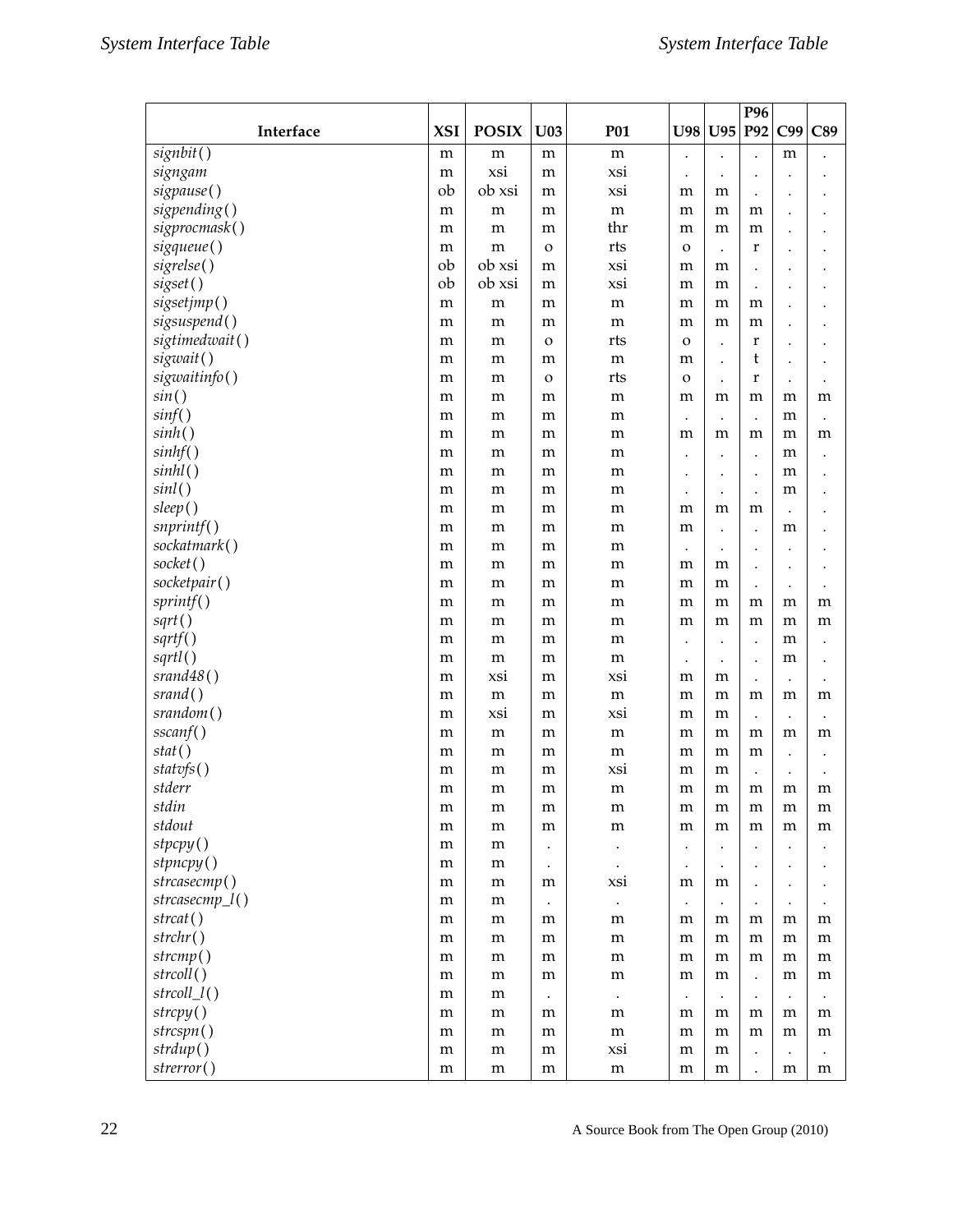|                   |            |              |                           |                  |                      |                      | P96                               |                           |                           |
|-------------------|------------|--------------|---------------------------|------------------|----------------------|----------------------|-----------------------------------|---------------------------|---------------------------|
| Interface         | <b>XSI</b> | <b>POSIX</b> | U03                       | P01              | U98                  | U95                  | P92                               | C99                       | C89                       |
| $strerror_l()$    | m          | m            | $\ddot{\phantom{0}}$      |                  |                      |                      |                                   |                           |                           |
| strerror $_r()$   | m          | m            | m                         | tsf              | $\ddot{\phantom{0}}$ |                      |                                   |                           |                           |
| strfmon()         | m          | m            | m                         | xsi              | m                    | $\mathbf O$          | $\ddot{\phantom{0}}$              | $\cdot$                   |                           |
| $strfmon_l()$     | m          | m            | $\bullet$                 | $\bullet$        | $\bullet$            |                      | $\ddot{\phantom{0}}$              | $\cdot$                   |                           |
| strftime()        | m          | m            | m                         | m                | m                    | m                    | m                                 | m                         | m                         |
| $strtime_l()$     | m          | m            | $\ddot{\phantom{0}}$      | $\bullet$        | $\bullet$            |                      | $\cdot$                           | $\ddot{\phantom{0}}$      | $\ddot{\phantom{0}}$      |
| strlen()          | m          | m            | m                         | m                | m                    | m                    | m                                 | m                         | m                         |
| strncasecmp()     | m          | m            | m                         | xsi              | m                    | m                    | $\bullet$                         |                           |                           |
| strncasecmp_l()   | m          | m            | $\ddot{\phantom{0}}$      | $\bullet$        | $\bullet$            | $\bullet$            | $\bullet$                         | $\bullet$                 |                           |
| strncat()         | m          | m            | m                         | m                | m                    | m                    | m                                 | m                         | m                         |
| strncmp()         | m          | m            | m                         | m                | m                    | m                    | m                                 | m                         | m                         |
| strncpy()         | m          | m            | m                         | m                | m                    | m                    | m                                 | m                         | m                         |
| strndup()         | m          | m            | $\cdot$                   |                  |                      |                      |                                   |                           |                           |
| strnlen()         | m          | m            | $\ddot{\phantom{0}}$      |                  | $\bullet$            | $\ddot{\phantom{0}}$ | $\bullet$<br>$\ddot{\phantom{0}}$ |                           |                           |
| strpbrk()         | m          | m            | m                         | m                | $\bullet$<br>m       | m                    | m                                 | $\bullet$<br>m            | m                         |
| strptime()        | m          | xsi          | m                         | xsi              | m                    | $\mathbf O$          | $\ddot{\phantom{a}}$              | $\ddot{\phantom{0}}$      |                           |
| strrchr()         | m          | m            | m                         | m                | m                    | m                    | m                                 | m                         | $\ddot{\phantom{0}}$<br>m |
| strsignal()       | m          | m            |                           |                  |                      |                      |                                   |                           |                           |
| strspn()          | m          | m            | $\ddot{\phantom{0}}$<br>m | $\bullet$<br>m   | $\bullet$<br>m       | $\cdot$<br>m         | $\bullet$<br>m                    | $\bullet$<br>m            | $\ddot{\phantom{0}}$<br>m |
| strstr()          | m          | m            | m                         | m                | m                    | m                    | m                                 | m                         | m                         |
| strtod()          | m          | m            | m                         | m                | m                    | m                    |                                   | m                         | m                         |
| strtof()          | m          | m            | m                         | m                |                      |                      | $\ddot{\phantom{a}}$              | m                         |                           |
| strtoimax()       | m          | m            | m                         | m                | $\ddot{\phantom{0}}$ |                      | $\bullet$                         | m                         | $\ddot{\phantom{0}}$      |
| strtok()          | m          | m            | m                         | m                | $\bullet$<br>m       | m                    | $\bullet$<br>m                    | m                         | $\ddot{\phantom{0}}$<br>m |
| $strtok_r()$      | m          | m            | m                         | tsf              | m                    |                      | t                                 |                           |                           |
| strtol()          | m          | m            | m                         | m                | m                    | m                    |                                   | $\ddot{\phantom{0}}$<br>m | $\ddot{\phantom{0}}$<br>m |
| strfold()         | m          | m            | m                         | m                |                      |                      | $\ddot{\phantom{0}}$              | m                         |                           |
| strtoll()         | m          | m            | m                         | m                | $\ddot{\phantom{0}}$ |                      | $\bullet$                         | m                         | $\ddot{\phantom{0}}$      |
| strtoul()         | m          | m            | m                         | m                | $\bullet$<br>m       | m                    | $\bullet$                         | m                         | $\ddot{\phantom{0}}$<br>m |
| strtoull()        | m          | m            | m                         | m                |                      |                      | $\bullet$                         | m                         |                           |
| strtoumax()       | m          | m            | m                         | m                | $\ddot{\phantom{0}}$ |                      | $\bullet$                         | m                         | $\ddot{\phantom{0}}$      |
| $strx$ frm $()$   | m          | m            | m                         | m                | $\bullet$<br>m       | m                    | $\cdot$                           | m                         | $\ddot{\phantom{0}}$<br>m |
| $strx$ frm $_l()$ | m          | m            |                           |                  |                      |                      | $\bullet$                         |                           |                           |
| swab()            | m          | xsi          | $\bullet$<br>m            | $\bullet$<br>xsi | $\bullet$<br>m       | $\bullet$<br>m       | $\bullet$                         |                           |                           |
| swprintf()        | m          | m            | m                         | m                | m                    |                      | $\ddot{\phantom{0}}$              | m                         | $\mathbf{1}$              |
| swscanf()         | m          | m            | m                         | m                | m                    |                      |                                   | m                         | 1                         |
| symlink()         | m          | m            | m                         | m                | m                    | m                    |                                   |                           |                           |
| symlinkat()       |            |              |                           |                  |                      |                      |                                   |                           |                           |
| sync()            | m          | m<br>xsi     | $\bullet$                 | xsi              |                      |                      | $\ddot{\phantom{0}}$              |                           |                           |
| systemf()         | m          | ${\bf m}$    | m                         | ${\bf m}$        | m                    | m<br>m               |                                   |                           |                           |
| syslog()          | m          |              | m                         |                  | m                    |                      | m                                 |                           |                           |
| system()          | m          | xsi          | m                         | xsi              | m                    | m                    | $\bullet$                         |                           |                           |
|                   | m          | m            | m                         | ${\bf m}$        | m                    | m                    | $\bullet$                         | m                         | m                         |
| tan()             | m          | m            | m                         | m                | m                    | m                    | m                                 | m                         | m                         |
| tan f()           | m          | m            | m                         | m                | $\bullet$            | $\ddot{\phantom{0}}$ | $\bullet$                         | m                         | $\ddot{\phantom{0}}$      |
| tanh()            | m          | m            | m                         | m                | m                    | m                    | m                                 | m                         | m                         |
| tanhf()           | m          | m            | m                         | m                |                      |                      | $\bullet$                         | m                         |                           |
| tanh()            | m          | m            | m                         | m                | $\bullet$            | $\bullet$            | $\bullet$                         | m                         |                           |
| tanl()            | m          | m            | m                         | m                | $\bullet$            |                      | $\bullet$                         | m                         |                           |
| tcdrain()         | m          | m            | m                         | m                | m                    | m                    | m                                 |                           |                           |
| tcflow()          | m          | m            | m                         | m                | m                    | m                    | m                                 |                           |                           |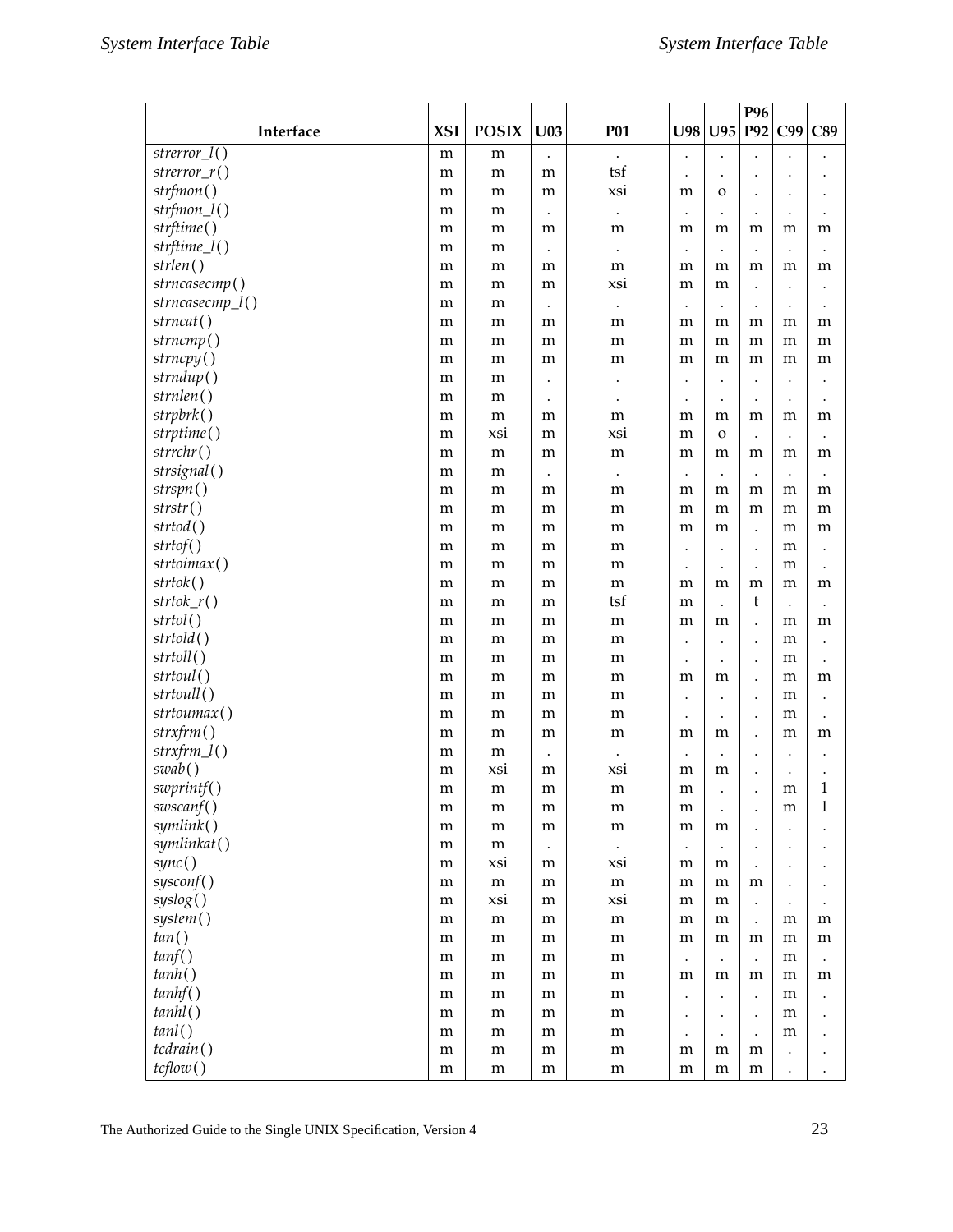|                                          |            |              |                      |                      |              |                      | P96                  |                           |                           |
|------------------------------------------|------------|--------------|----------------------|----------------------|--------------|----------------------|----------------------|---------------------------|---------------------------|
| Interface                                | <b>XSI</b> | <b>POSIX</b> | U <sub>03</sub>      | P01                  | U98          | U95                  | P92                  | C99                       | C89                       |
| $t$ cflush $()$                          | m          | m            | m                    | m                    | m            | m                    | m                    |                           |                           |
| tcgetattr()                              | m          | m            | m                    | m                    | m            | m                    | m                    | $\cdot$                   | ٠                         |
| tcgetpgrp()                              | m          | m            | m                    | m                    | m            | m                    | m                    |                           |                           |
| tcgetsid()                               | m          | m            | m                    | XS1                  | m            | m                    | $\bullet$            | $\cdot$                   |                           |
| tcsendbreak()                            | m          | m            | m                    | m                    | m            | m                    | m                    | $\ddot{\phantom{0}}$      |                           |
| $t \text{c} set \text{attr}()$           | m          | m            | m                    | m                    | m            | m                    | m                    | $\ddot{\phantom{a}}$      |                           |
| $t \csc p \sin(\theta)$                  | m          | m            | m                    | m                    | m            | m                    | m                    | $\ddot{\phantom{a}}$      |                           |
| tdelete()                                | m          | xsi          | m                    | XSI                  | m            | m                    | $\ddot{\phantom{0}}$ |                           |                           |
| telldir()                                | m          | xsi          | m                    | XSI                  | m            | m                    | $\ddot{\phantom{0}}$ | $\ddot{\phantom{0}}$      |                           |
| tempnam()                                | ob         | ob xsi       | m                    | xsi                  | m            | m                    | $\ddot{\phantom{0}}$ | $\cdot$                   |                           |
| tfind()                                  | m          | xsi          | m                    | xsi                  | m            | m                    | $\ddot{\phantom{0}}$ | $\ddot{\phantom{a}}$      |                           |
| tgamma()                                 | m          | m            | m                    | m                    |              |                      | $\ddot{\phantom{0}}$ | m                         | $\cdot$                   |
| tgammaf()                                | m          | m            | m                    | m                    |              | $\bullet$            | $\ddot{\phantom{0}}$ | m                         | $\bullet$                 |
| tgammal()                                | m          | m            | m                    | m                    |              | $\cdot$              | $\cdot$              | m                         |                           |
| time()                                   | m          | m            | m                    | m                    | m            | m                    | m                    | m                         | m                         |
| $timer\_create()$                        | m          | m            | $\mathbf O$          | tmr                  | $\mathbf{o}$ | $\ddot{\phantom{0}}$ | r                    |                           |                           |
| timer_delete()                           | m          | m            | $\mathbf O$          | tmr                  | $\mathbf O$  | $\ddot{\phantom{0}}$ | r                    |                           |                           |
| timer_getoverrun()                       | m          | m            | $\mathbf O$          | tmr                  | $\mathbf O$  | $\ddot{\phantom{0}}$ | r                    | $\cdot$                   |                           |
| timer_gettime()                          | m          | m            | $\mathbf O$          | tmr                  | $\mathbf O$  | $\ddot{\phantom{0}}$ | r                    | $\ddot{\phantom{a}}$      |                           |
| timer_settime()                          | m          | m            | $\mathbf O$          | tmr                  | $\mathbf{O}$ | $\ddot{\phantom{0}}$ | r                    | $\cdot$                   |                           |
| times()                                  | m          | m            | m                    | m                    | m            | m                    | m                    | $\cdot$                   |                           |
| timezone                                 | m          | xsi          | m                    | XS1                  | m            | m                    |                      | $\ddot{\phantom{a}}$      | $\bullet$                 |
| tmpfile()                                | m          | m            | m                    | m                    | m            | m                    | $\bullet$<br>m       | $\ddot{\phantom{0}}$<br>m | $\ddot{\phantom{0}}$<br>m |
| tmpnam()                                 | ob         | ob           | m                    | m                    | m            | m                    | m                    | m                         | m                         |
| toascii()                                | ob         | ob xsi       | m                    | XS1                  | m            | m                    |                      |                           |                           |
| tolower()                                |            | m            |                      |                      |              | m                    | $\ddot{\phantom{0}}$ | $\ddot{\phantom{0}}$      | $\bullet$                 |
| $tolower_l()$                            | m          |              | m                    | m                    | m            |                      | m                    | m                         | m                         |
|                                          | m          | m            | $\ddot{\phantom{0}}$ | $\bullet$            |              | $\ddot{\phantom{0}}$ | $\cdot$              | $\ddot{\phantom{0}}$      | $\bullet$                 |
| to upper()                               | m          | m            | m                    | m                    | m            | m                    | m                    | m                         | m                         |
| $toupper_l()$                            | m          | m            | $\bullet$            | $\ddot{\phantom{0}}$ |              | $\bullet$            | $\ddot{\phantom{0}}$ | $\ddot{\phantom{a}}$      | $\bullet$<br>1            |
| $t$ owctrans $()$<br>$t$ owctrans $_l()$ | m          | m            | m                    | m                    | m            | $\ddot{\phantom{0}}$ | $\ddot{\phantom{0}}$ | m                         |                           |
| towlower()                               | m          | m            | $\bullet$            | $\bullet$            |              | $\bullet$            | $\bullet$            | $\ddot{\phantom{0}}$      | $\bullet$<br>1            |
| $towlower_l()$                           | m          | m            | m                    | m                    | m            | m                    | $\ddot{\phantom{0}}$ | m                         |                           |
|                                          | m          | m            | $\bullet$            | $\bullet$            | $\cdot$      | $\bullet$            | $\ddot{\phantom{0}}$ | $\ddot{\phantom{0}}$      | $\bullet$<br>1            |
| towupper()<br>$towupper_l()$             | m          | m            | m                    | m                    | m            | m                    | $\cdot$              | m                         |                           |
|                                          | m          | m            | $\cdot$              | $\bullet$            |              |                      | $\ddot{\phantom{0}}$ |                           |                           |
| trunc()<br>truncated()                   | m          | m            | m                    | m                    |              |                      |                      | m                         |                           |
| truncf()                                 | m          | m            | m                    | xsi                  | m            | m                    | $\ddot{\phantom{0}}$ |                           |                           |
| truncl()                                 | m          | m            | m                    | m                    |              |                      | $\ddot{\phantom{0}}$ | m                         |                           |
| tsearch()                                | m          | m            | m                    | m                    |              |                      | $\ddot{\phantom{0}}$ | m                         |                           |
|                                          | m          | xsi          | m                    | xsi                  | m            | m                    | $\ddot{\phantom{a}}$ |                           |                           |
| ttyname()                                | m          | m            | m                    | tsf                  | m            | m                    | m                    |                           |                           |
| $ttyname_r()$                            | m          | m            | m                    | tsf                  | m            |                      | t                    |                           |                           |
| twalk()                                  | m          | xsi          | m                    | xsi                  | m            | m                    |                      |                           |                           |
| tzname                                   | m          | m            | m                    | xsi                  | m            | m                    | m                    |                           |                           |
| tzset()                                  | m          | ${\bf m}$    | m                    | xsi                  | m            | m                    | m                    |                           |                           |
| $ulimit)$                                | ob         | ob xsi       | m                    | xsi                  | m            | m                    | $\ddot{\phantom{a}}$ |                           |                           |
| umask()                                  | m          | m            | m                    | m                    | m            | m                    | m                    |                           |                           |
| uname()                                  | m          | m            | m                    | m                    | m            | m                    | m                    | $\ddot{\phantom{0}}$      | $\bullet$                 |
| ungetc()                                 | m          | m            | m                    | m                    | m            | m                    | m                    | m                         | m                         |
| ungetwc()                                | m          | m            | m                    | m                    | m            | m                    | $\ddot{\phantom{0}}$ | m                         | $\mathbf{1}$              |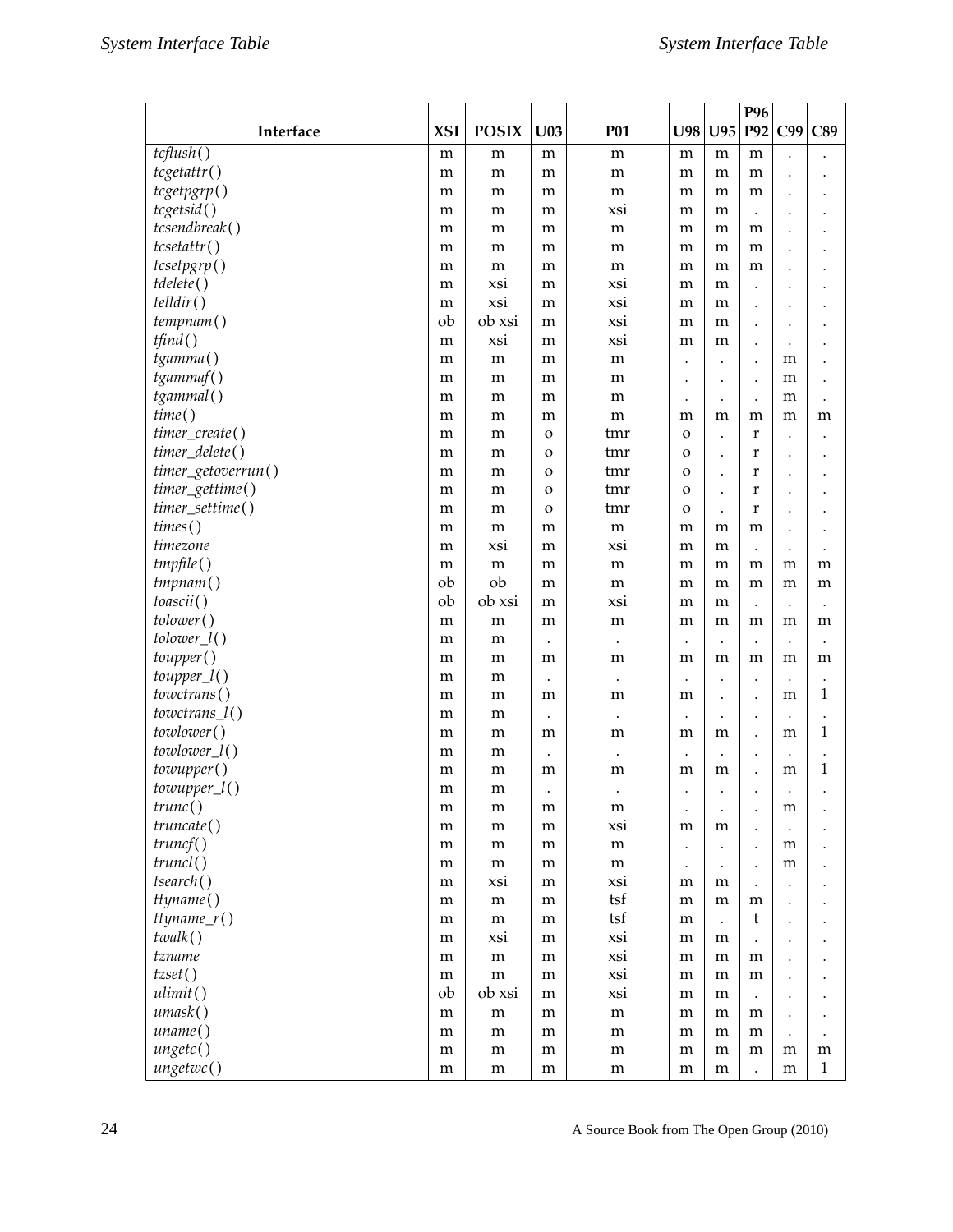|                        |            |              |                      |           |     |                      | P96                  |           |              |
|------------------------|------------|--------------|----------------------|-----------|-----|----------------------|----------------------|-----------|--------------|
| Interface              | <b>XSI</b> | <b>POSIX</b> | U03                  | P01       | U98 | U95                  | P92                  | C99       | C89          |
| $\overline{unlink}()$  | m          | m            | m                    | m         | m   | m                    | m                    |           |              |
| unlinkat()             | m          | m            | $\bullet$            |           |     |                      |                      |           |              |
| unlockpt()             | m          | xsi          | m                    | xsi       | m   | m                    |                      |           |              |
| unsetenv()             | m          | m            | m                    | m         |     |                      |                      |           |              |
| use locale()           | m          | m            | $\bullet$            | $\bullet$ |     |                      |                      |           |              |
| utime()                | ob         | ob           | m                    | m         | m   | m                    | m                    |           |              |
| utimensat()            | m          | m            |                      | $\bullet$ |     |                      |                      |           |              |
| utimes()               | m          | xsi          | $\bullet$<br>1       | xsi       | m   | m                    |                      |           |              |
| $va_{arg()}$           | m          | m            | m                    | m         |     |                      |                      |           |              |
| $va\_copy()$           | m          | m            | m                    | m         |     |                      |                      |           |              |
| $va\_end()$            | m          | m            | m                    | m         |     |                      |                      |           |              |
| $va\_start()$          | m          | m            | m                    | m         |     |                      |                      |           |              |
| vdprintf()             | m          | m            |                      |           |     |                      |                      |           |              |
| $v$ fprintf $()$       |            |              | $\bullet$            | $\bullet$ |     |                      |                      |           |              |
| vfscanf()              | m          | m            | m                    | m         | m   | m                    | $\ddot{\phantom{0}}$ |           |              |
| $v$ fwprintf $()$      | m          | m            | m                    | m         |     |                      | $\cdot$              | m         | 1            |
|                        | m          | m            | m                    | m         | m   |                      | $\bullet$            | m         |              |
| v f w scan f()         | m          | m            | m                    | m         |     |                      | $\bullet$            | m         |              |
| vprintf()              | m          | m            | m                    | m         | m   | m                    | $\ddot{\phantom{0}}$ | m         | m            |
| vscanf()               | m          | m            | m                    | m         |     |                      | $\bullet$            | m         |              |
| vsnprintf()            | m          | m            | m                    | m         | m   |                      | $\bullet$            | m         |              |
| vsprintf()             | m          | m            | m                    | m         | m   | m                    | $\ddot{\phantom{0}}$ | m         | m            |
| vsscanf()              | m          | m            | m                    | m         |     |                      | $\bullet$            | m         |              |
| vswprintf()            | m          | m            | m                    | m         | m   |                      | $\ddot{\phantom{0}}$ | m         | 1            |
| vswscanf()             | m          | m            | m                    | m         |     |                      | $\ddot{\phantom{0}}$ | m         |              |
| vwprintf()             | m          | m            | m                    | m         | m   |                      | $\ddot{\phantom{0}}$ | m         | 1            |
| vwscanf()              | m          | m            | m                    | m         |     |                      | $\ddot{\phantom{0}}$ | m         |              |
| wait()                 | m          | m            | m                    | m         | m   | m                    | m                    |           |              |
| waitid()               | m          | m            | m                    | xsi       | m   | m                    | $\ddot{\phantom{0}}$ |           |              |
| waitpid()              | m          | m            | m                    | m         | m   | m                    | m                    |           |              |
| $w$ c $p$ c $p$ y $()$ | m          | m            | $\ddot{\phantom{0}}$ | $\cdot$   |     |                      | $\ddot{\phantom{0}}$ |           |              |
| $w$ cpncpy $()$        | m          | m            | $\bullet$            | $\cdot$   |     | $\ddot{\phantom{0}}$ | $\ddot{\phantom{0}}$ | $\bullet$ |              |
| wcrtomb()              | m          | m            | m                    | m         | m   |                      | $\ddot{\phantom{0}}$ | m         | 1            |
| $w$ cscasecmp $()$     | m          | m            | $\bullet$            |           |     |                      | $\bullet$            |           |              |
| $w$ cscasecmp $_l()$   | m          | m            | $\ddot{\phantom{0}}$ |           |     |                      |                      |           |              |
| wcscat()               | m          | m            | m                    | m         | m   | m                    |                      | m         | $\mathbf{1}$ |
| wcschr()               | m          | ${\bf m}$    | m                    | m         | m   | m                    | $\ddot{\phantom{0}}$ | m         | 1            |
| wcscmp()               | m          | m            | m                    | m         | m   | m                    | $\ddot{\phantom{0}}$ | m         | 1            |
| wcscoll()              | m          | m            | m                    | m         | m   | $\mathbf{O}$         | $\bullet$            | m         | 1            |
| $wcscoll_l()$          | m          | m            | $\ddot{\phantom{0}}$ | $\cdot$   |     |                      | $\bullet$            |           |              |
| wcscpy()               | m          | m            | m                    | m         | m   | m                    | $\ddot{\phantom{0}}$ | m         | 1            |
| wcscspn()              | m          | m            | m                    | m         | m   | m                    | $\ddot{\phantom{0}}$ | m         | 1            |
| $wc \cdot \cdot \cdot$ | m          | m            | $\bullet$            |           |     |                      | $\bullet$            |           |              |
| wcsffime()             | m          | m            | m                    | m         | m   | $\Omega$             | $\ddot{\phantom{0}}$ | m         | 1            |
| wcslen()               | m          | m            | m                    | m         | m   | m                    | $\ddot{\phantom{0}}$ | m         | 1            |
| wcsncasecmp()          | m          | m            | $\bullet$            |           |     |                      | $\bullet$            |           |              |
| $wcsncasecmp_l()$      | m          | m            | $\bullet$            |           |     |                      | $\ddot{\phantom{0}}$ |           |              |
| wcsncat()              | m          | m            | m                    | m         | m   | m                    | $\ddot{\phantom{0}}$ | m         | 1            |
| wcsncmp()              | m          | m            | m                    | m         | m   | m                    | $\ddot{\phantom{0}}$ | m         | 1            |
| $wc$ sncpy $()$        | m          | m            | m                    | m         | m   | m                    | $\ddot{\phantom{0}}$ | m         | 1            |
| wcsnlen()              | m          | m            | $\bullet$            | $\cdot$   |     |                      |                      |           |              |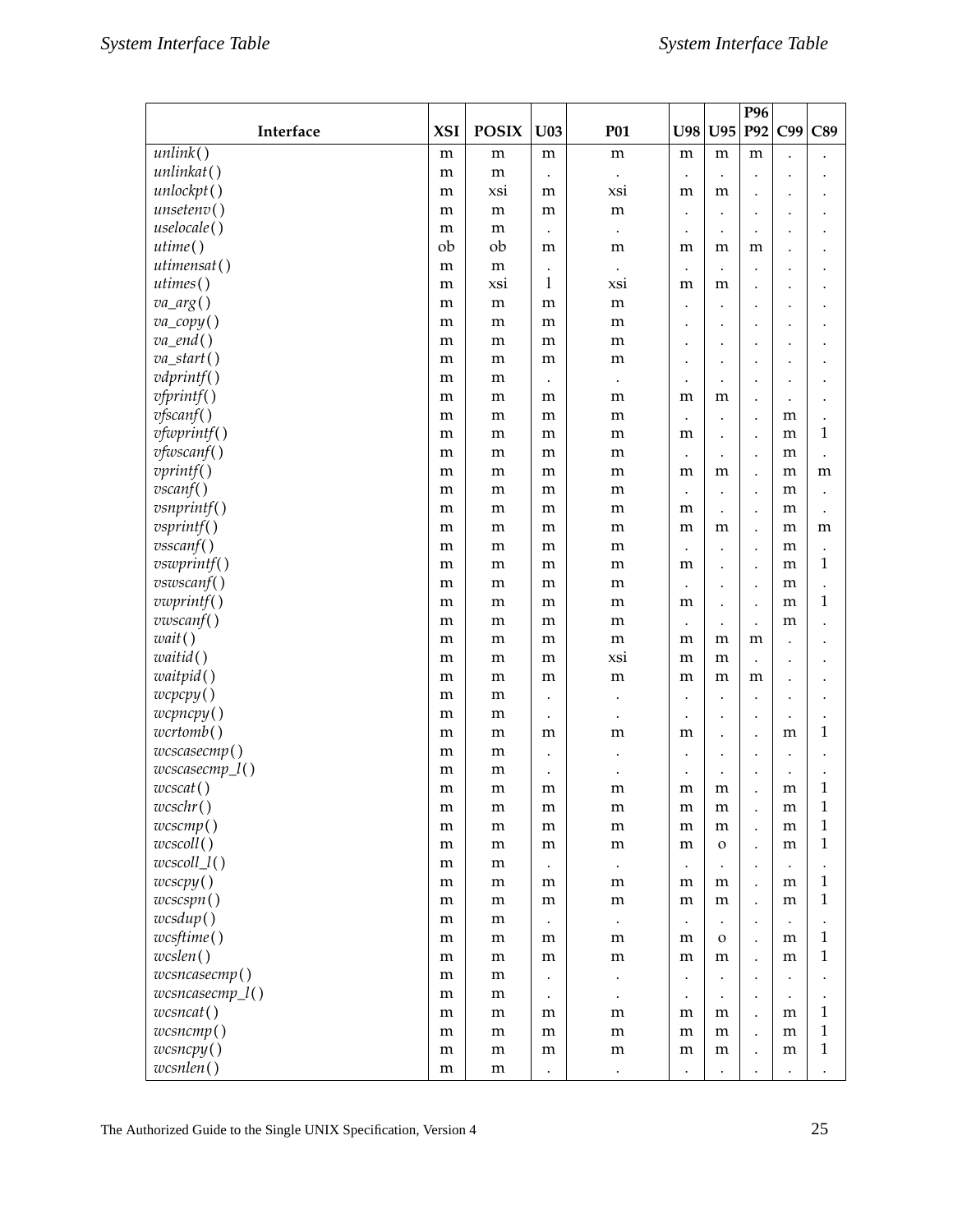|                        |            |              |                      |                      |         |                      | P96                  |                      |                      |
|------------------------|------------|--------------|----------------------|----------------------|---------|----------------------|----------------------|----------------------|----------------------|
| Interface              | <b>XSI</b> | <b>POSIX</b> | U03                  | P01                  | U98     | U95 P92              |                      | C99                  | C89                  |
| wcsnrtombs()           | m          | m            | $\ddot{\phantom{0}}$ |                      |         |                      |                      |                      |                      |
| $wc$ spbr $k()$        | m          | m            | m                    | m                    | m       | m                    | $\ddot{\phantom{0}}$ | m                    | $\mathbf{1}$         |
| wcsrchr()              | m          | m            | m                    | m                    | m       | m                    | $\ddot{\phantom{0}}$ | m                    | $\mathbf{1}$         |
| $wc$ srtombs $()$      | m          | m            | m                    | m                    | m       |                      | $\ddot{\phantom{a}}$ | m                    | $\mathbf{1}$         |
| wcsspn()               | m          | m            | m                    | m                    | m       | m                    | $\ddot{\phantom{0}}$ | m                    | $\mathbf{1}$         |
| wcsstr()               | m          | m            | m                    | m                    | m       | $\ddot{\phantom{0}}$ | $\ddot{\phantom{0}}$ | m                    | $\mathbf{1}$         |
| wcstod()               | m          | m            | m                    | m                    | m       | m                    | $\ddot{\phantom{0}}$ | m                    | 1                    |
| wcstof()               | m          | m            | m                    | m                    |         |                      | $\ddot{\phantom{0}}$ | m                    | $\ddot{\phantom{0}}$ |
| wcstoimax()            | m          | m            | m                    | m                    |         |                      | $\ddot{\phantom{0}}$ | m                    | $\ddot{\phantom{0}}$ |
| wcstok()               | m          | m            | m                    | m                    | m       | m                    | $\ddot{\phantom{a}}$ | m                    | $\mathbf{1}$         |
| westol()               | m          | m            | m                    | m                    | m       | m                    | $\ddot{\phantom{0}}$ | m                    | $\mathbf{1}$         |
| wcstold()              | m          | m            | m                    | m                    |         | $\ddot{\phantom{0}}$ | $\bullet$            | m                    | $\ddot{\phantom{0}}$ |
| westoll()              | m          | m            | m                    | m                    | $\cdot$ | $\cdot$              | $\ddot{\phantom{0}}$ | m                    | $\ddot{\phantom{a}}$ |
| wcstombs()             | m          | m            | m                    | m                    | m       | m                    | $\bullet$            | m                    | m                    |
| $wcs$ <i>toul</i> $()$ | m          | m            | m                    | m                    | m       | m                    | $\ddot{\phantom{0}}$ | m                    | $\mathbf{1}$         |
| $\textit{wcstoull}()$  | m          | m            | m                    | m                    |         |                      | $\ddot{\phantom{0}}$ | m                    | $\cdot$              |
| $wcs$ toumax $()$      | m          | m            | m                    | m                    |         | $\cdot$              | $\ddot{\phantom{0}}$ | m                    | $\ddot{\phantom{0}}$ |
| wcswidth()             | m          | xsi          | m                    | xsi                  | m       | m                    | $\ddot{\phantom{0}}$ | $\ddot{\phantom{0}}$ | $\ddot{\phantom{0}}$ |
| $wcsx$ frm $()$        | m          | m            | m                    | m                    | m       | $\mathbf O$          | $\ddot{\phantom{0}}$ | m                    | $\mathbf{1}$         |
| $wcs$ xfrm_l()         | m          | m            |                      |                      |         |                      | $\ddot{\phantom{0}}$ |                      | $\ddot{\phantom{0}}$ |
| wctob()                | m          | m            | m                    | m                    | m       | $\ddot{\phantom{0}}$ | $\blacksquare$       | m                    | $\mathbf{1}$         |
| wctomb()               | m          | m            | m                    | m                    | m       | m                    | $\ddot{\phantom{0}}$ | m                    | m                    |
| wctrans()              | m          | m            | m                    | m                    | m       | $\ddot{\phantom{a}}$ | $\cdot$              | m                    | $\mathbf{1}$         |
| $wctrans_l()$          | m          | m            | $\ddot{\phantom{0}}$ | $\ddot{\phantom{a}}$ |         | $\ddot{\phantom{0}}$ | $\cdot$              |                      |                      |
| wctype()               | m          | m            | m                    | m                    | m       | m                    | $\ddot{\phantom{0}}$ | m                    | $\mathbf{1}$         |
| $wctype_l()$           | m          | m            | $\ddot{\phantom{0}}$ |                      |         | $\ddot{\phantom{0}}$ | $\ddot{\phantom{0}}$ | $\ddot{\phantom{0}}$ | $\ddot{\phantom{0}}$ |
| $w$ cwidth $()$        | m          | xsi          | m                    | xsi                  | m       | m                    | $\ddot{\phantom{0}}$ |                      | $\ddot{\phantom{0}}$ |
| $w$ memchr $()$        | m          | m            | m                    | m                    | m       | $\ddot{\phantom{0}}$ | $\blacksquare$       | m                    | $\mathbf{1}$         |
| $v$ memcmp $()$        | m          | m            | m                    | m                    | m       | $\ddot{\phantom{0}}$ | $\ddot{\phantom{0}}$ | m                    | $\mathbf{1}$         |
| $w$ memcp $y()$        | m          | m            | m                    | m                    | m       |                      | $\ddot{\phantom{0}}$ | m                    | $\mathbf{1}$         |
| $w$ memmove $()$       | m          | m            | m                    | m                    | m       | $\ddot{\phantom{0}}$ | $\blacksquare$       | m                    | $\mathbf{1}$         |
| $w$ memset $()$        | m          | m            | m                    | m                    | m       | $\ddot{\phantom{0}}$ | $\ddot{\phantom{a}}$ | m                    | $\mathbf{1}$         |
| wordexp()              | m          | m            | m                    | m                    | m       | $\Omega$             | m                    | $\ddot{\phantom{0}}$ | $\ddot{\phantom{0}}$ |
| wordfree()             | m          | m            | m                    | m                    | m       | $\mathbf O$          | m                    | $\ddot{\phantom{0}}$ | $\ddot{\phantom{0}}$ |
| wprintf()              | m          | m            | m                    | m                    | m       | $\cdot$              | $\ddot{\phantom{a}}$ | m                    | $\mathbf{1}$         |
| write()                | m          | m            | m                    | xsi                  | m       | m                    | m                    | $\cdot$              | $\ddot{\phantom{0}}$ |
| writev()               | m          | xsi          | m                    | xsi                  | m       | m                    | $\ddot{\phantom{a}}$ |                      | $\ddot{\phantom{0}}$ |
| wscanf()               | m          | m            | m                    | m                    | m       |                      | $\ddot{\phantom{0}}$ | m                    | 1                    |
| $\psi(0)$              | m          | xsi          | m                    | xsi                  | m       | m                    | $\ddot{\phantom{0}}$ |                      |                      |
| y1()                   | m          | xsi          | m                    | xsi                  | m       | m                    | $\ddot{\phantom{0}}$ | $\ddot{\phantom{0}}$ |                      |
| yn()                   | m          | xsi          | m                    | xsi                  | m       | m                    | $\ddot{\phantom{0}}$ |                      |                      |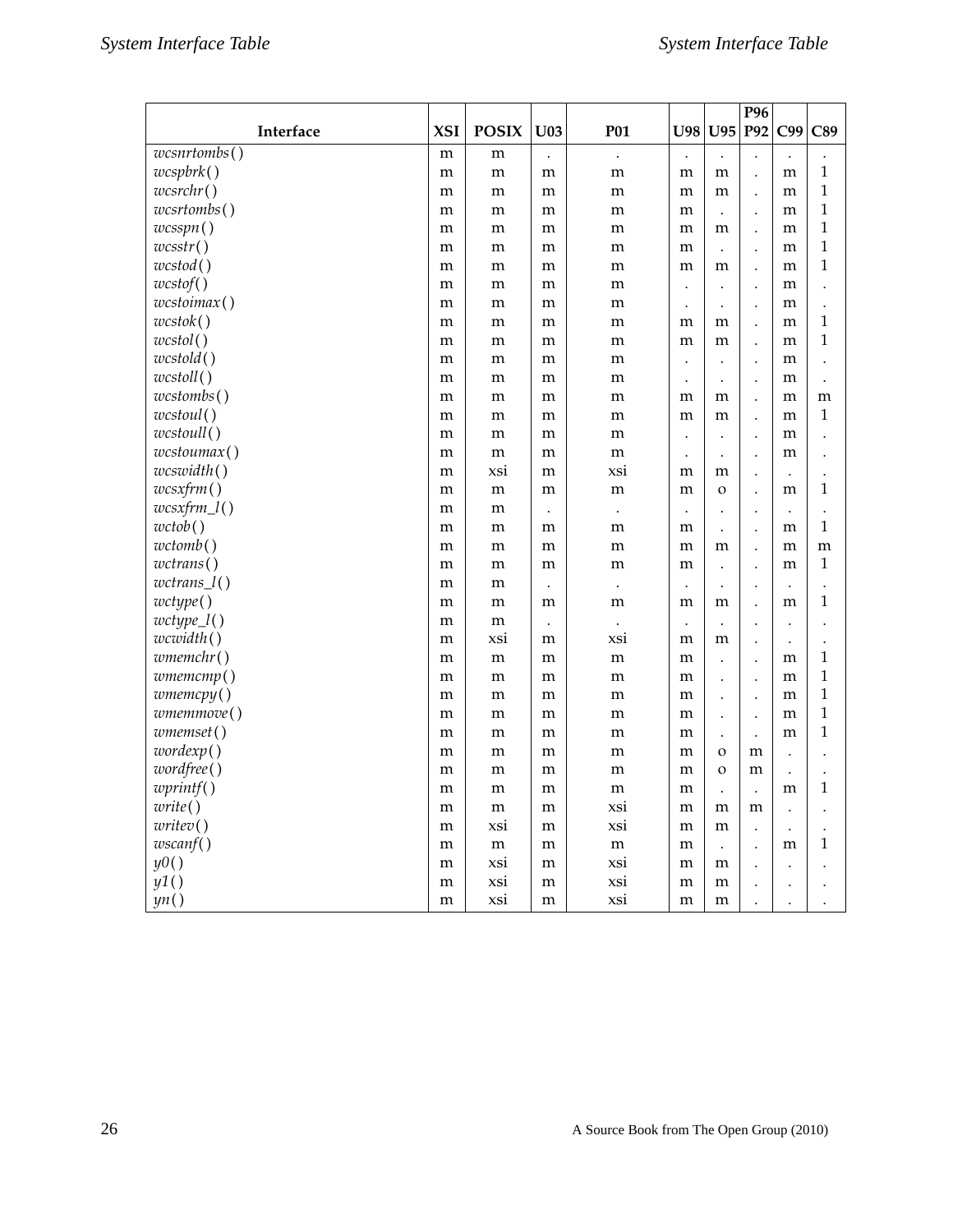# <span id="page-28-0"></span>*Chapter 8 Utility Interface Table*

#### **8.1 Introduction**

This chapter lists all the utilities described in XCU, Issue 7, complete with an indication of their status for XSI-conforming and POSIX-conforming systems, and indicates what other specifications support the interfaces.

The following conventions are used in columns 2 through 8:

- **m** Indicates that the interface is defined as mandatory.
- **d** Indicates that the interface is part of the DEVELOPMENT Option or Feature Group.
- **f** Indicates that the interface is part of the FORTRAN Option or Feature Group.
- **2d** Indicates that the interface is part of IEEE Std 1003.2d-1994 (Batch Environment).
- **o** Indicates that the interface is optional.
- **ob** Indicates that the interface is Obsolescent, and although mandatory for the implementation, applications are discouraged from its use.
- **ob o** In the XSI column, indicates that the interface is Obsolescent, and is optional. Applications are discouraged from its use.
- *opt* In the POSIX and POSIX 01 columns, two or three letter option codes are used as described in Portability Codes denoting the option to which the interface belongs.
- **ob** *opt* Same as *opt*, but the interface is also obsolescent.
- **.** Indicates that the interface is not specified.

It should be noted that while another specification may support the interface, some of the interface semantics may have changed with evolution and standardization. A developer should not assume that because the interface appears in other specifications, it will behave exactly as described in the Single UNIX Specification, Version 4.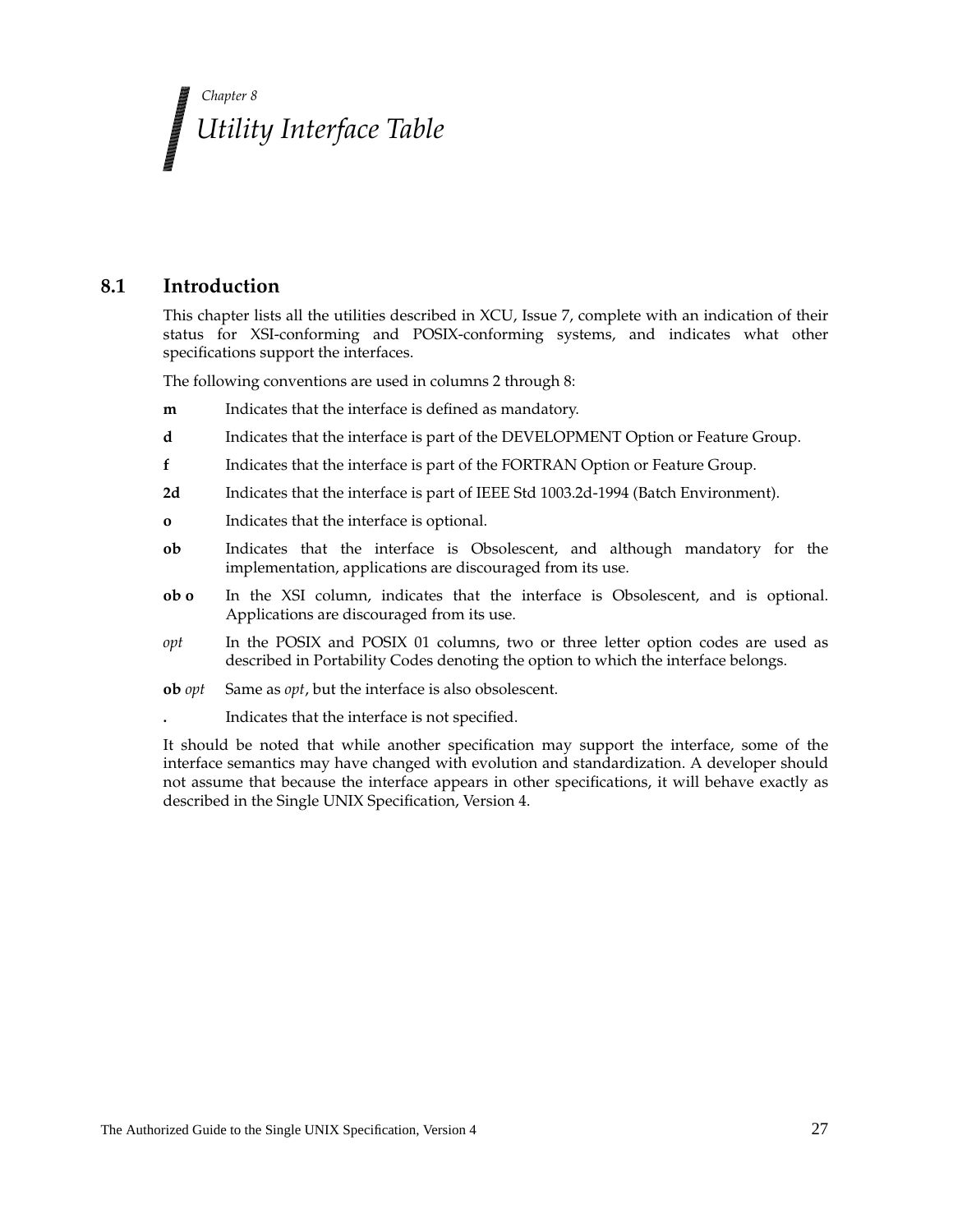### **8.2 Utility Interface Table**

There are 160 utilities listed.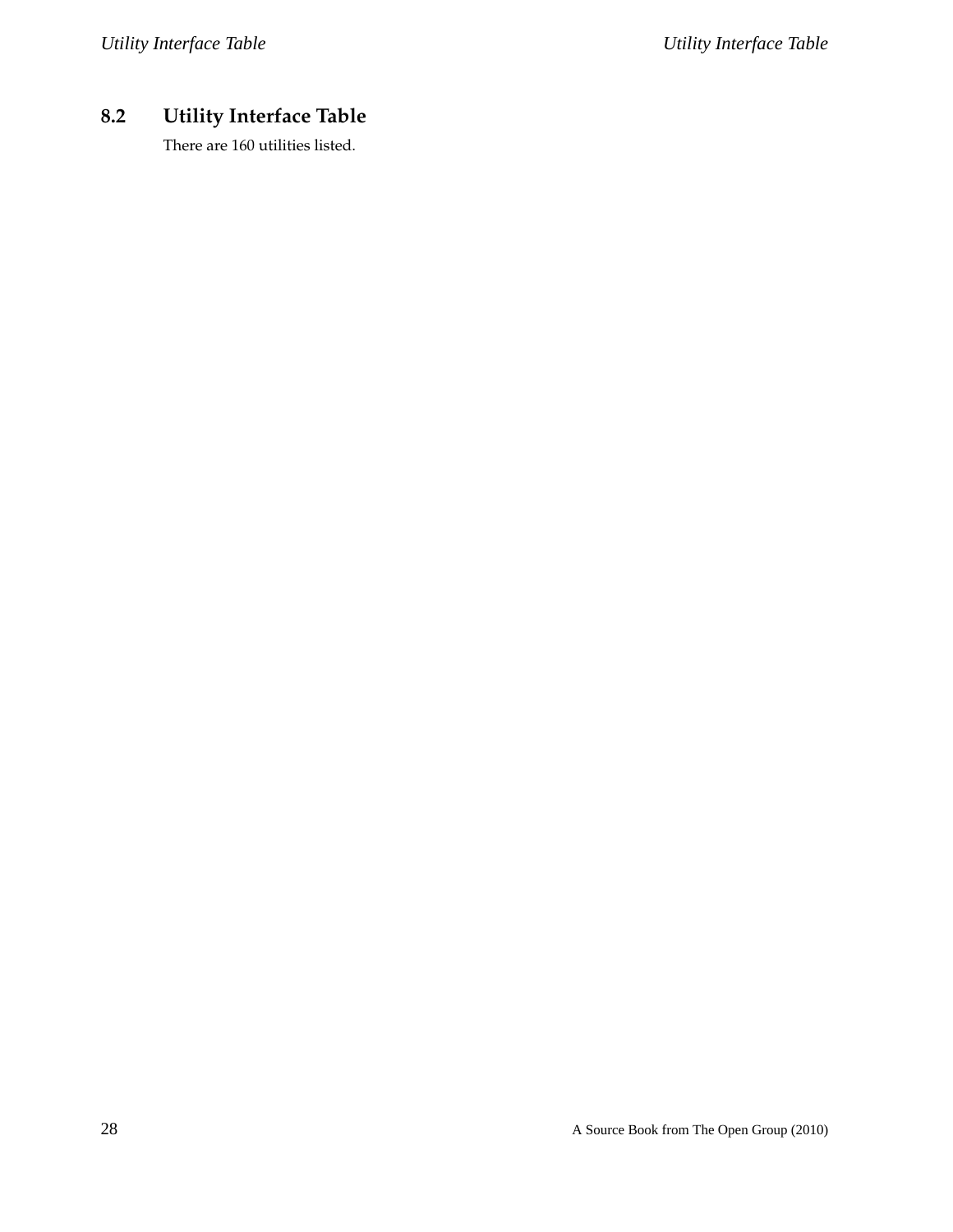| Interface  | <b>XSI</b>   | <b>POSIX</b> | <b>UNIX 03</b> | POSIX 01    | <b>UNIX 98</b> | <b>UNIX 95</b> | POSIX.2-92   |
|------------|--------------|--------------|----------------|-------------|----------------|----------------|--------------|
| admin      | $\mathbf d$  | xsi          | $\mathbf d$    | xsi         | $\mathbf d$    | $\mathbf d$    |              |
| alias      | m            | m            | m              | up          | m              | m              | O            |
| ar         | m            | m            | m              | sd          | m              | m              | O            |
| asa        | $\mathbf{o}$ | $_{\rm fr}$  | $\mathbf O$    | $_{\rm fr}$ | m              | m              | $\mathbf{O}$ |
| at         | m            | m            | m              | up          | m              | m              | $\mathbf{O}$ |
| awk        | m            | m            | m              | ${\bf m}$   | m              | m              | m            |
| basename   | m            | m            | m              | m           | m              | m              | m            |
| batch      | m            | m            | m              | up          | m              | m              | $\mathbf O$  |
| bc         | m            | m            | m              | m           | m              | m              | m            |
| bg         | m            | up           | m              | up          | m              | m              | O            |
| c99        | m            | cd           | m              | cd          | $\bullet$      | $\bullet$      |              |
| cal        | m            | xsi          | m              | xsi         | m              | m              | $\bullet$    |
| cat        | m            | m            | m              | ${\bf m}$   | m              | m              | m            |
| cd         | m            | m            | m              | m           | m              | m              | m            |
| cflow      | $\mathbf d$  | xsi          | d              | xsi         | $\mathbf d$    | $\mathbf d$    | $\bullet$    |
| chgrp      | m            | m            | m              | m           | m              | m              | m            |
| chmod      | m            | m            | m              | m           | m              | m              | m            |
| chown      | m            | m            | m              | m           | m              | m              | m            |
| cksum      | m            | m            | m              | m           | m              | m              | m            |
| cmp        | m            | m            | m              | m           | m              | m              | m            |
| comm       | m            | m            | m              | m           | m              | m              | m            |
| command    | m            | m            | m              | up          | m              | m              | m            |
| compress   | m            | xsi          | m              | xsi         | m              | m              | $\bullet$    |
| cp         | m            | m            | m              | m           | m              | m              | m            |
| crontab    | m            | m            | m              | up          | m              | m              | O            |
| csplit     | m            | m            | m              | up          | m              | m              | $\mathbf{O}$ |
| ctags      | d f          | sd           | d f            | sd up       | d f            | d f            | $\mathbf{O}$ |
| cut        | ${\bf m}$    | m            | m              | m           | m              | m              | m            |
| cxref      | d            | xsi          | d              | xsi         | $\mathbf d$    | $\mathbf d$    | $\bullet$    |
| date       | m            | m            | m              | ${\bf m}$   | m              | m              | m            |
| dd         | m            | m            | m              | m           | m              | m              | m            |
| delta      | d            | xsi          | d              | xsi         | $\mathbf d$    | $\mathbf d$    | $\bullet$    |
| df         | m            | m            | m              | up          | m              | m              | $\mathbf{O}$ |
| diff       | m            | m            | m              | ${\bf m}$   | m              | m              | m            |
| dirname    | m            | m            | m              | m           | m              | m              | m            |
| du         | m            | m            | m              | up          | m              | m              | O            |
| echo       | m            | ${\bf m}$    | m              | m           | m              | m              | m            |
| ed         | m            | m            | m              | m           | m              | m              | m            |
| $env$      | m            | ${\bf m}$    | ${\bf m}$      | m           | m              | ${\bf m}$      | m            |
| $ex$       | m            | up           | m              | up          | m              | m              | $\mathbf O$  |
| expand     | m            | ${\bf m}$    | m              | up          | m              | m              | $\mathbf O$  |
| expr       | m            | ${\bf m}$    | m              | ${\bf m}$   | m              | m              | m            |
| false      | m            | ${\bf m}$    | m              | m           | m              | m              | m            |
| $\it{fc}$  | m            | up           | ${\bf m}$      | up          | m              | m              | $\mathbf O$  |
| fg<br>file | m            | up           | m              | up          | m              | m              | O            |
|            | m            | ${\bf m}$    | m              | up          | m              | m              | $\mathbf O$  |
| find       | m            | ${\bf m}$    | m              | ${\bf m}$   | m              | m              | m            |
| fold       | m            | ${\bf m}$    | m              | ${\bf m}$   | m              | ${\bf m}$      | m            |
| fort77     | $\mathbf f$  | fd           | $\mathbf f$    | fd          | $f_{\rm}$      | $\mathbf f$    | $\mathbf O$  |
| fuser      | ${\bf m}$    | xsi          | ${\bf m}$      | xsi         | ${\bf m}$      |                |              |
| gencat     | m            | ${\bf m}$    | m              | xsi         | m              | m              | $\cdot$      |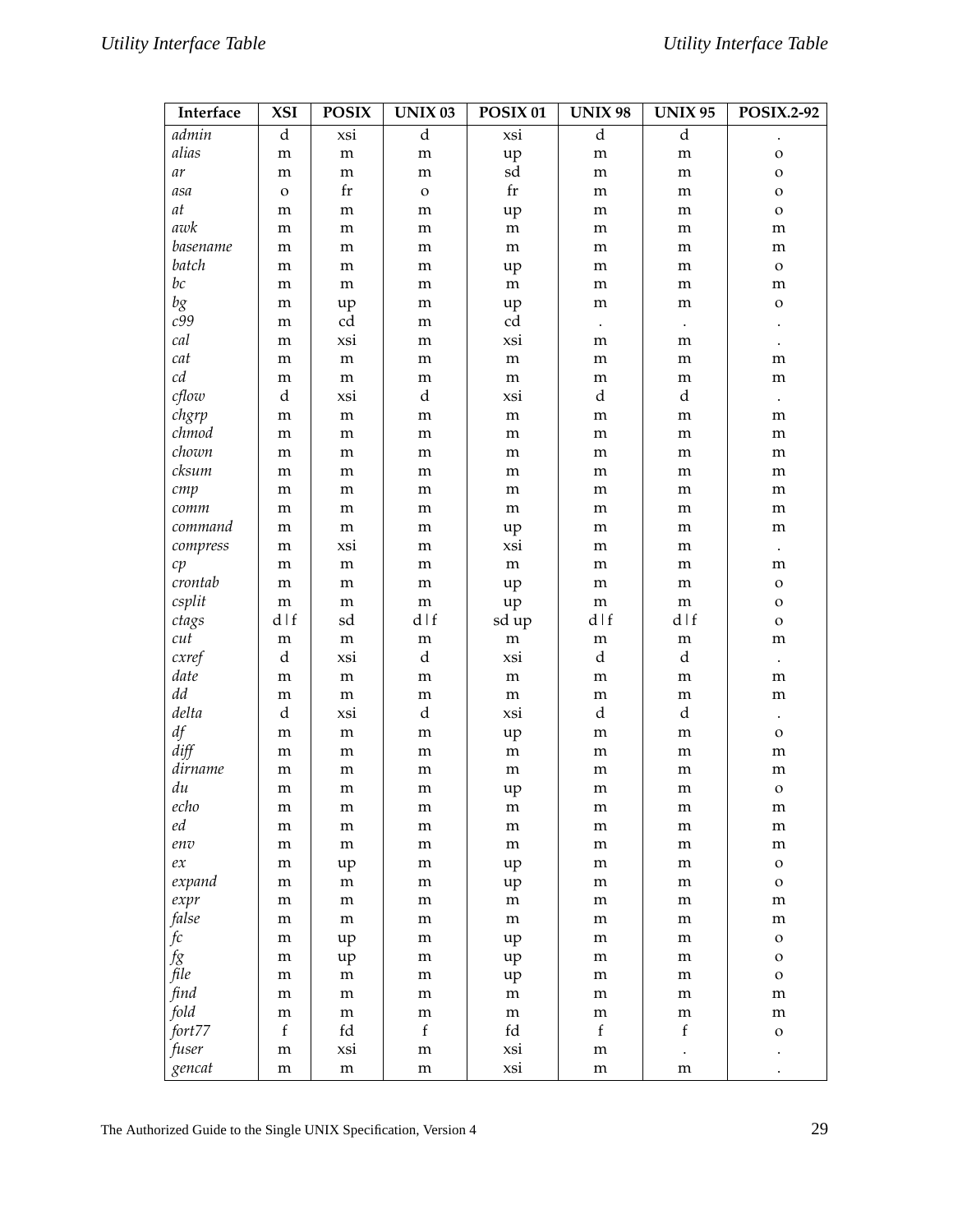| Interface        | <b>XSI</b>  | <b>POSIX</b> | <b>UNIX 03</b> | POSIX 01  | <b>UNIX 98</b> | <b>UNIX 95</b> | POSIX.2-92   |
|------------------|-------------|--------------|----------------|-----------|----------------|----------------|--------------|
| $\mathfrak{g}et$ | $\mathbf d$ | xsi          | $\rm d$        | xsi       | $\mathbf d$    | $\rm d$        |              |
| getconf          | m           | m            | m              | ${\bf m}$ | m              | m              |              |
| getopts          | m           | m            | m              | m         | m              | m              |              |
| grep             | m           | m            | m              | m         | m              | m              | m            |
| hash             | m           | m            | m              | xsi       | m              | m              | $\bullet$    |
| head             | m           | m            | m              | m         | m              | m              | m            |
| iconv            | m           | m            | m              | m         | m              | m              | $\bullet$    |
| id               | m           | m            | m              | m         | m              | m              | m            |
| ipcrm            | m           | xsi          | m              | xsi       | m              |                |              |
| ipcs             | m           | xsi          | m              | xsi       | m              |                | $\bullet$    |
| jobs             | m           | up           | m              | up        | m              | m              | $\mathbf{O}$ |
| join             | m           | ${\bf m}$    | m              | m         | m              | m              | m            |
| kill             | m           | m            | m              | m         | m              | m              | m            |
| lex              | d           | cd           | $\rm d$        | cd        | $\mathbf d$    | $\rm d$        | O            |
| link             | m           | xsi          | m              | xsi       | m              |                | $\bullet$    |
| ln               | m           | m            | m              | ${\bf m}$ | m              | m              | m            |
| locale           | m           | m            | m              | m         | m              | m              | m            |
| localedef        | m           | m            | m              | m         | m              | m              | m            |
| logger           | m           | m            | m              | m         | m              | m              | m            |
| logname          | m           | m            | m              | m         | m              | m              | m            |
| lp               | m           | m            | m              | m         | m              | m              | m            |
| ls               | m           | m            | m              | m         | m              | m              | m            |
| m4               | m           | m            | $\rm d$        | xsi       | $\mathbf d$    | $\mathbf d$    | $\bullet$    |
| mailx            | m           | m            | m              | ${\bf m}$ | m              | m              | m            |
| make             | d           | sd           | $\rm d$        | sd        | $\mathbf d$    | $\mathbf d$    | O            |
| man              | m           | m            | m              | ${\bf m}$ | m              | m              | O            |
| mesg             | m           | m            | m              | up        | m              | m              | $\mathbf{O}$ |
| mkdir            | m           | m            | m              | ${\bf m}$ | m              | m              | m            |
| mkfifo           | m           | m            | m              | m         | m              | m              | m            |
| more             | m           | up           | m              | up        | m              | m              | $\mathbf O$  |
| m v              | m           | ${\bf m}$    | m              | ${\bf m}$ | m              | m              | m            |
| newgrp           | m           | m            | m              | up        | m              | m              | O            |
| nice             | m           | m            | m              | up        | m              | m              | O            |
| nl               | m           | xsi          | m              | xsi       | m              | m              |              |
| nm               | d           | xsi   sd     | $\rm d$        | sd up     | d              | d              | O            |
| nohup            | m           | m            | m              | ${\bf m}$ | m              | m              | m            |
| od               | m           | m            | m              | m         | m              | m              | m            |
| paste            | m           | m            | m              | m         | m              | m              | m            |
| patch            | m           | m            | m              | up        | m              | m              | $\mathbf O$  |
| pathchk          | m           | m            | m              | ${\bf m}$ | m              | m              | m            |
| pax              | m           | m            | m              | ${\bf m}$ | m              | m              | m            |
| pr               | m           | m            | m              | m         | m              | m              | m            |
| printf           | m           | m            | m              | m         | m              | ${\bf m}$      | m            |
| prs              | $\mathbf d$ | xsi          | d              | xsi       | d              | $\mathbf d$    | $\bullet$    |
| ps               | m           | ${\bf m}$    | ${\bf m}$      | up        | ${\bf m}$      | m              | $\mathbf O$  |
| pwd              | ${\bf m}$   | ${\bf m}$    | m              | m         | m              | ${\bf m}$      | m            |
| qalter           | ob o        | ob be        | ${\mathbf O}$  | be        |                |                | 2d           |
| qdel             | ob o        | ob be        | $\mathbf O$    | be        |                |                | 2d           |
| qhold            | ob o        | ob be        | $\mathbf O$    | be        |                |                | 2d           |
| qmove            | ob o        | ob be        | $\mathbf O$    | be        |                |                | 2d           |
| qmsg             | ob o        | ob be        | $\mathbf O$    | be        |                |                | 2d           |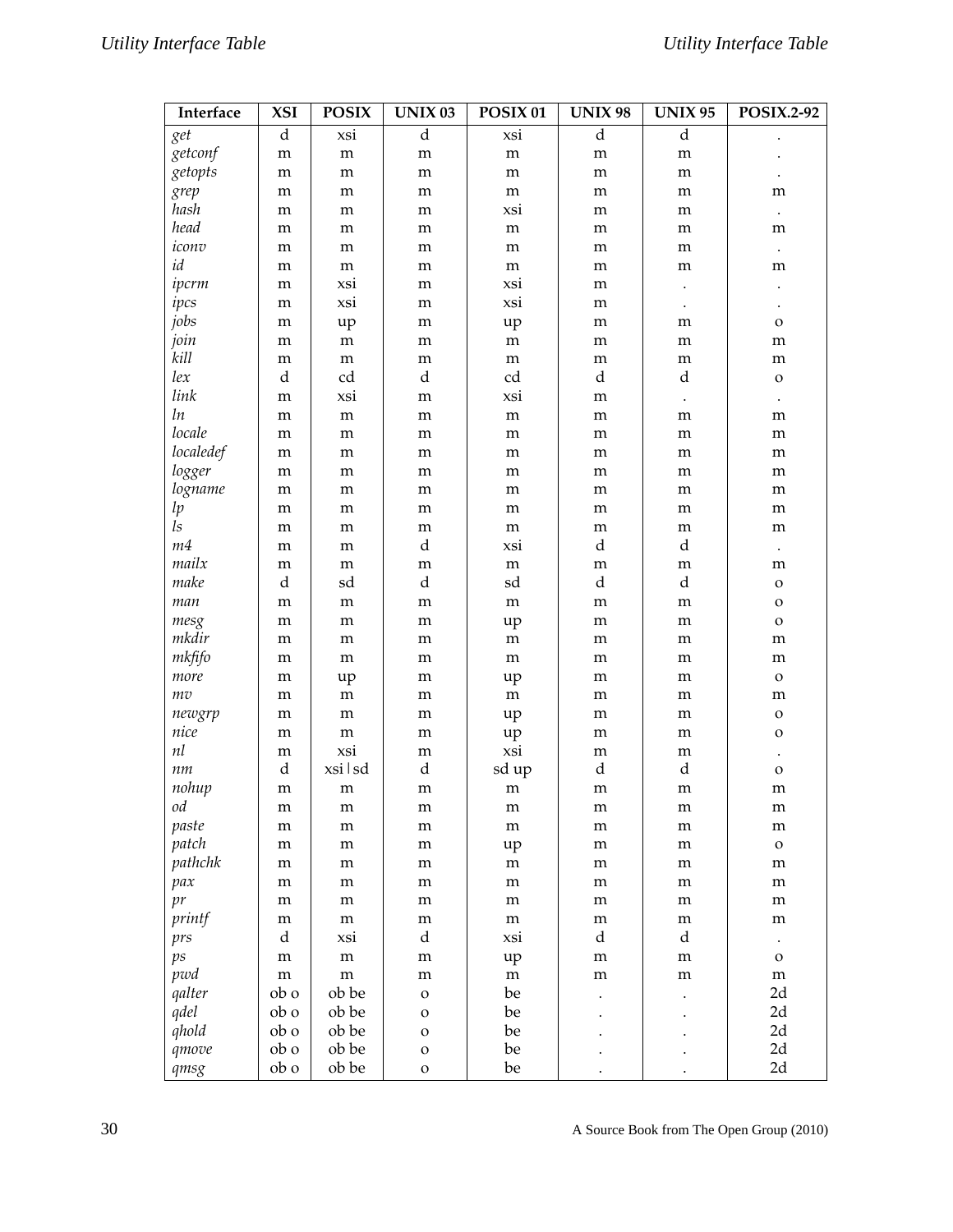| Interface   | <b>XSI</b>  | <b>POSIX</b> | <b>UNIX 03</b> | POSIX 01  | <b>UNIX 98</b> | UNIX $\overline{95}$ | POSIX.2-92           |
|-------------|-------------|--------------|----------------|-----------|----------------|----------------------|----------------------|
| qrerun      | ob o        | ob be        | $\mathbf O$    | be        |                |                      | 2d                   |
| grls        | ob o        | ob be        | $\mathbf O$    | be        |                |                      | 2d                   |
| qselect     | ob o        | ob be        | $\mathbf O$    | be        |                |                      | 2d                   |
| qsig        | ob o        | ob be        | $\mathbf O$    | be        |                |                      | 2d                   |
| qstat       | ob o        | ob be        | $\mathbf O$    | be        |                |                      | 2d                   |
| qsub        | ob o        | ob be        | $\mathbf O$    | be        |                |                      | 2d                   |
| read        | m           | m            | m              | m         | m              | m                    | m                    |
| renice      | m           | m            | m              | up        | m              | m                    | $\mathbf O$          |
| rm          | m           | m            | m              | m         | m              | m                    | m                    |
| rmdel       | $\mathbf d$ | xsi          | d              | xsi       | $\mathbf d$    | $\mathbf d$          | $\bullet$            |
| rmdir       | m           | m            | m              | m         | m              | m                    | m                    |
| sact        | $\mathbf d$ | xsi          | d              | xsi       | $\mathbf d$    | $\mathbf d$          | $\ddot{\phantom{0}}$ |
| sccs        | $\rm d$     | xsi          | $\rm d$        | xsi       | $\mathbf d$    | $\mathbf d$          | $\bullet$            |
| sed         | m           | m            | m              | ${\bf m}$ | m              | m                    | m                    |
| sh          | m           | m            | m              | m         | m              | m                    | m                    |
| sleep       | m           | m            | m              | m         | m              | m                    | m                    |
| sort        | m           | m            | m              | m         | m              | m                    | m                    |
| split       | m           | m            | m              | up        | m              | m                    | $\mathbf O$          |
| strings     | m           | m            | m              | up        | m              | m                    | $\mathbf O$          |
| strip       | $\rm d$     | sd           | d              | sd        | $\mathbf d$    | $\mathbf d$          | $\mathbf{O}$         |
| stty        | m           | m            | m              | m         | m              | m                    | m                    |
| tabs        | m           | m            | m              | up        | m              | m                    | $\mathbf O$          |
| tail        | m           | m            | m              | m         | m              | m                    | m                    |
| talk        | m           | up           | m              | up        | m              | m                    | $\mathbf O$          |
| tee         | m           | m            | m              | ${\bf m}$ | m              | m                    | $\bullet$            |
| test        | m           | m            | m              | m         | m              | m                    | m                    |
| time        | m           | m            | m              | up        | m              | m                    | $\mathbf O$          |
| touch       | m           | m            | m              | m         | m              | m                    | m                    |
| tput        | m           | m            | m              | up        | m              | m                    | $\mathbf O$          |
| $\sqrt{tr}$ | m           | m            | m              | ${\bf m}$ | m              | m                    | m                    |
| true        | m           | m            | m              | m         | m              | m                    | m                    |
| tsort       | m           | m            | m              | xsi       | m              | m                    | $\bullet$            |
| tty         | m           | m            | m              | m         | m              | m                    | m                    |
| type        | m           | xsi          | m              | xsi       | m              | m                    |                      |
| ulimit      | m           | xsi          | m              | xsi       | m              | m                    |                      |
| umask       | m           | m            | m              | m         | m              | m                    | m                    |
| unalias     | m           | ${\bf m}$    | m              | up        | m              | m                    | $\mathbf O$          |
| uname       | m           | m            | m              | ${\bf m}$ | m              | m                    | m                    |
| uncompress  | ${\bf m}$   | xsi          | m              | xsi       | m              | m                    | $\bullet$            |
| unexpand    | m           | m            | m              | up        | m              | m                    | $\mathbf O$          |
| unget       | d           | xsi          | $\mathbf d$    | xsi       | $\rm d$        | $\mathbf d$          | $\bullet$            |
| uniq        | ${\bf m}$   | m            | m              | ${\bf m}$ | m              | m                    | m                    |
| unlink      | m           | xsi          | m              | xsi       | m              | $\bullet$            | $\bullet$            |
| ииср        | $\mathbf O$ | uu           | m              | xsi       | m              | m                    |                      |
| uudecode    | ${\bf m}$   | m            | m              | up        | m              | m                    | $\mathbf O$          |
| uuencode    | ${\bf m}$   | m            | m              | up        | m              | m                    | $\mathbf O$          |
| uustat      | $\mathbf O$ | uu           | m              | xsi       | m              | m                    |                      |
| uux         | $\mathbf O$ | uu           | m              | xsi       | m              | m                    |                      |
| val         | d           | xsi          | d              | xsi       | d              | d                    |                      |
| υi          | m           | up           | ${\bf m}$      | up        | m              | ${\bf m}$            | $\mathbf{O}$         |
| wait        | m           | m            | m              | m         | m              | m                    | m                    |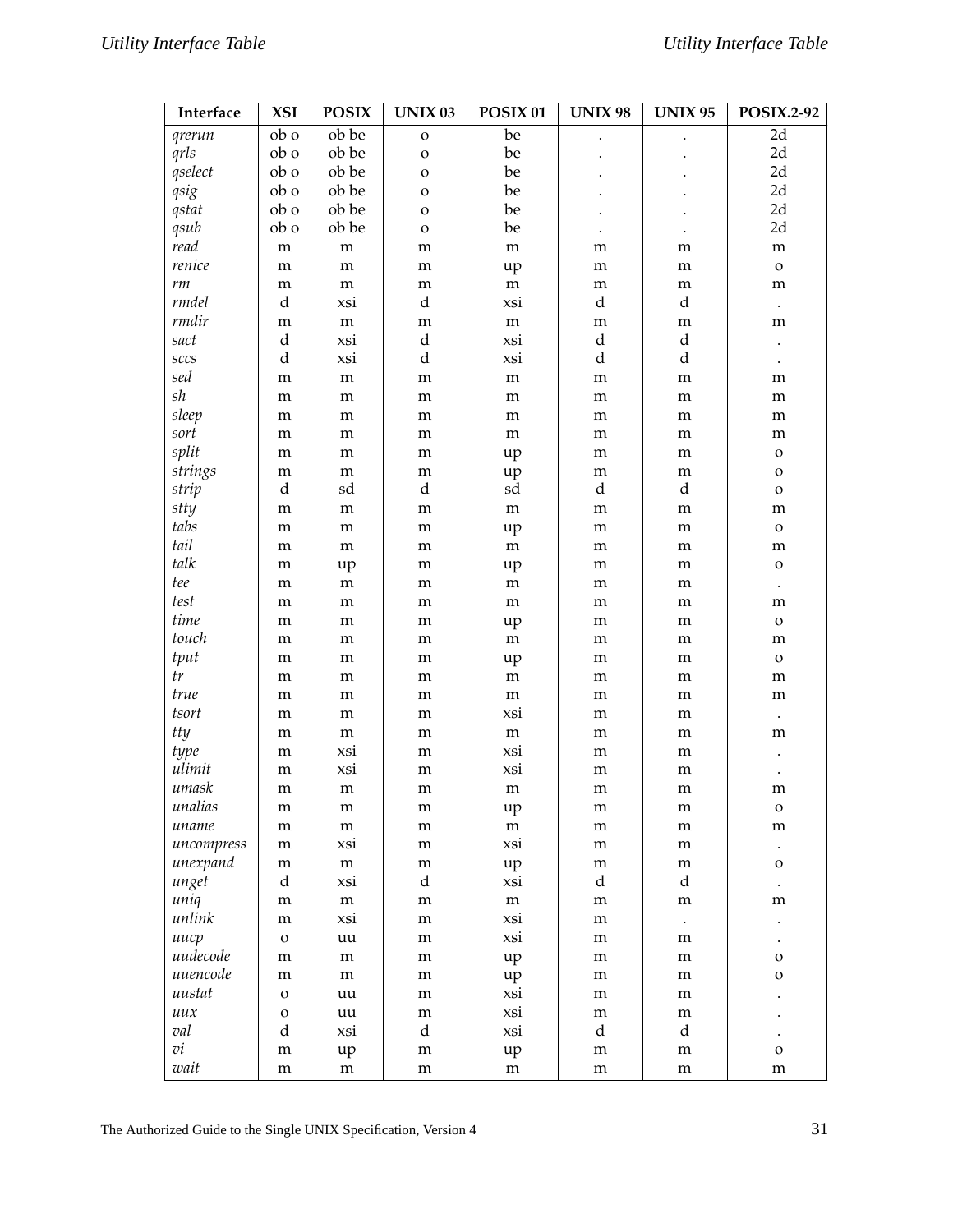| Interface    | <b>XSI</b> | <b>POSIX</b> | <b>UNIX 03</b> | POSIX 01 | <b>UNIX 98</b> | <b>UNIX 95</b> | <b>POSIX.2-92</b> |
|--------------|------------|--------------|----------------|----------|----------------|----------------|-------------------|
| wc           | m          | m            | m              | m        | m              | m              | m                 |
| what         | d          | xsi          | d              | xsi      | d              | d              |                   |
| who          | m          | m            | m              | up       | m              | m              |                   |
| write        | m          | m            | m              | up       | m              | m              | $\Omega$          |
| xargs        | m          | m            | m              | m        | m              | m              | m                 |
| yacc<br>zcat | d          | cd           | d              | cd       | d              | d              | $\Omega$          |
|              | m          | xsi          | m              | xsi      | m              | m              |                   |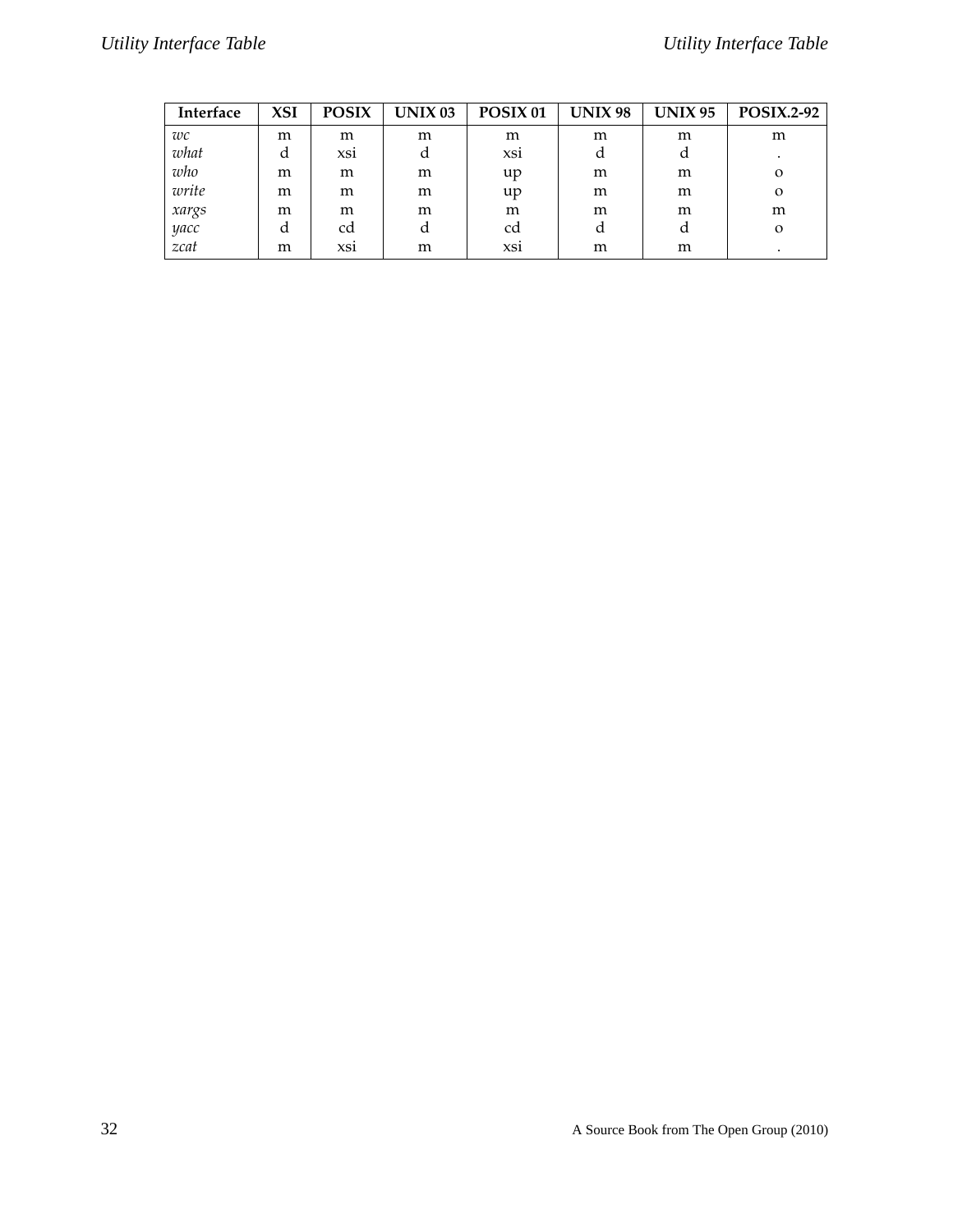# *Chapter 9 Header Interface Table*

#### **9.1 Introduction**

This chapter lists all the headers defined in XBD, Issue 7, complete with an indication of their status for XSI-conforming and POSIX-conforming systems, and their availability in UNIX 03, UNIX 98, UNIX 95, POSIX.1-2001 (denoted P01), the IEEE Std 1003.1c-1995 (denoted P96), the IEEE Std 1003.2-1992 (POSIX.2) (denoted P92), the IEEE Std 1003.1i-1995 (denoted C99), and C89.

The following conventions are used in columns 2 through 10:

- **m** Indicates that the interface is defined as mandatory.
- **o** Indicates that the interface is part of an Option or Feature Group.
- **ob** Indicates that the interface is Obsolescent, and although mandatory for the implementation, applications are discouraged from its use.
- **ob o** In the XSI column, indicates that the interface is Obsolescent, and is part of an Option or Feature Group. Applications are discouraged from its use.
- *opt* In the POSIX and P01 columns, two or three letter option codes are used as described in XBD, Issue 7 (for the POSIX column) and XBD, Issue 6 (for the P01 column), denoting the option to which the interface belongs.
- **ob** *opt* Same as *opt*, but the interface is also obsolescent.
- **r** In the P96 column, indicates that the interface is part of the POSIX Realtime Extension.
- **t** In the P96 column, indicates that the interface is part of the POSIX Threads Extension.
- **1** In the C89 column, indicates that the interface is part of the .
- **.** Indicates that the interface is not specified.

#### **9.2 Header Interface Table**

There are 82 headers listed.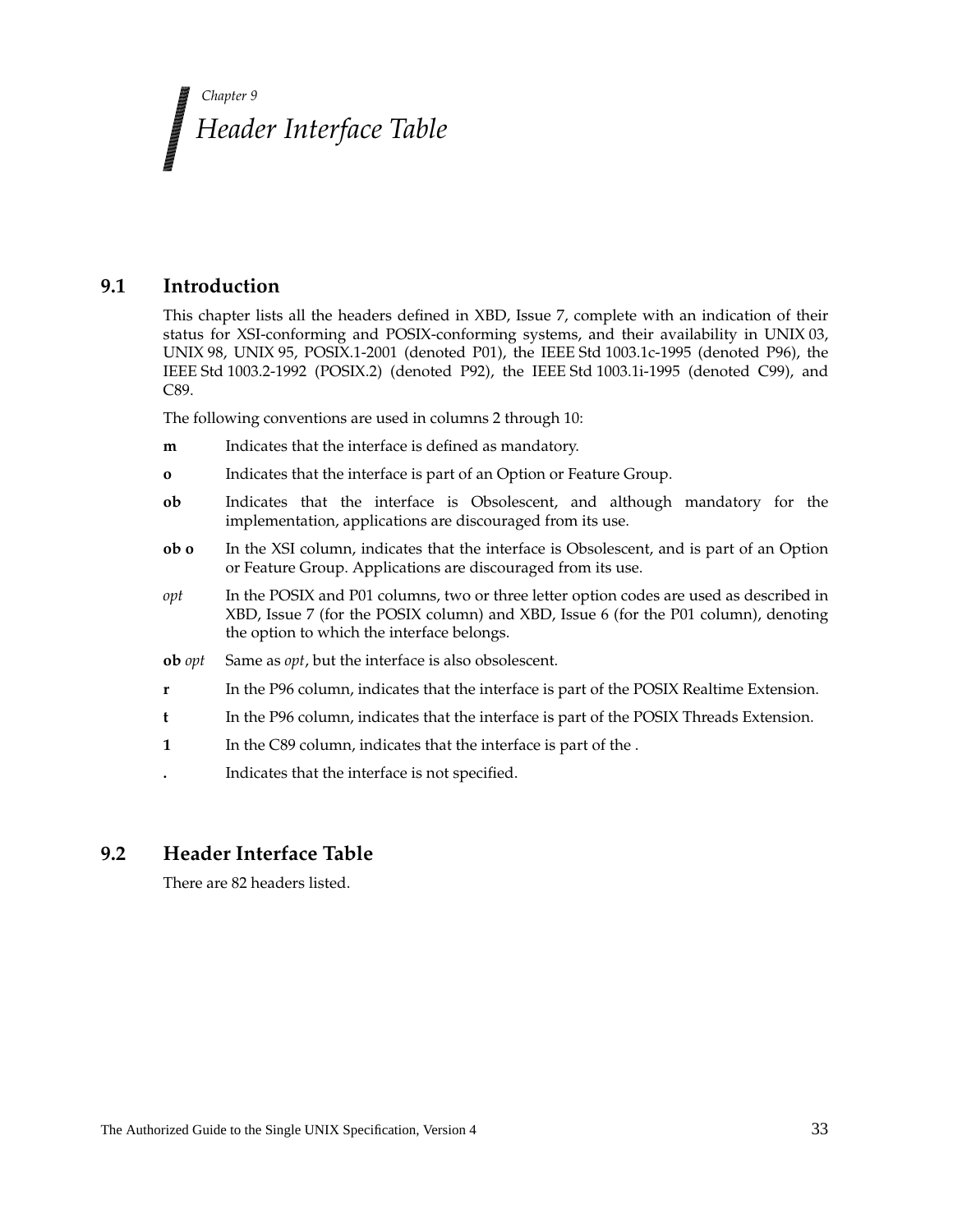| Interface                    | <b>XSI</b>  | <b>POSIX</b> | <b>UNIX 03</b> | P01             | <b>UNIX 98</b>       | <b>UNIX 95 P96 P92</b> |           | C99       | C89 |
|------------------------------|-------------|--------------|----------------|-----------------|----------------------|------------------------|-----------|-----------|-----|
| <aio.h></aio.h>              | m           | m            | $\mathbf{o}$   | aio             | $\mathbf O$          |                        | r         |           |     |
| <arpa inet.h=""></arpa>      | m           | m            | m              | m               | m                    | m                      |           |           |     |
| <assert.h></assert.h>        | m           | m            | m              | m               | m                    | m                      |           | m         | m   |
| <complex.h></complex.h>      | m           | m            | m              | m               |                      | $\bullet$              |           | m         |     |
| <cpio.h></cpio.h>            | m           | m            | m              | XS <sub>1</sub> | m                    | m                      |           |           |     |
| <ctype.h></ctype.h>          | m           | m            | m              | m               | m                    | m                      |           | m         | m   |
| <dirent.h></dirent.h>        | m           | m            | m              | m               | m                    | m                      | m         |           |     |
| <dlfcn.h></dlfcn.h>          | m           | m            | m              | XS <sub>1</sub> | m                    | $\ddot{\phantom{0}}$   |           |           |     |
| <errno.h></errno.h>          | m           | m            | m              | m               | m                    | m                      | m         | m         | m   |
| <fcntl.h></fcntl.h>          | m           | m            | m              | m               | m                    | m                      | m         |           |     |
| <fenv.h></fenv.h>            | m           | m            | m              | m               |                      | $\bullet$              |           | m         |     |
| <float.h></float.h>          | m           | m            | m              | m               | m                    | m                      | m         | m         | m   |
| <fmtmsg.h></fmtmsg.h>        | m           | XS1          | m              | XS <sub>1</sub> | m                    | m                      | m         |           |     |
| <fnmatch.h></fnmatch.h>      | m           | m            | m              | m               | m                    | m                      | m         |           |     |
| <ftw.h></ftw.h>              | m           | XS1          | m              | XS <sub>1</sub> | m                    | m                      |           |           |     |
| <glob.h></glob.h>            | m           | m            | m              | m               | m                    | m                      | m         |           |     |
| $<$ grp.h>                   | m           | m            | m              | m               | m                    | m                      | m         |           |     |
| <iconv.h></iconv.h>          | m           | m            | m              | XS <sub>1</sub> | m                    | m                      |           |           |     |
| <inttypes.h></inttypes.h>    | m           | m            | m              | m               | m                    | $\cdot$                |           | m         |     |
| $<$ iso646.h>                | m           | m            | m              | m               | m                    | $\ddot{\phantom{0}}$   |           | m         | 1   |
| <langinfo.h></langinfo.h>    | m           | m            | m              | XS <sub>1</sub> | m                    | m                      |           |           |     |
| <libgen.h></libgen.h>        | m           | XS1          | m              | XS <sub>1</sub> | m                    | m                      |           |           |     |
| <limits.h></limits.h>        | m           | m            | m              | m               | m                    | m                      | m         | m         | m   |
| <locale.h></locale.h>        | m           | m            | m              | m               | m                    | m                      | m         | m         | m   |
| <math.h></math.h>            | m           | m            | m              | m               | m                    | m                      | m         | m         | m   |
| <monetary.h></monetary.h>    | m           | m            | m              | XS <sub>1</sub> | m                    | m                      |           |           |     |
| <mqueue.h></mqueue.h>        | $\mathbf O$ | msg          | o              | msg             | $\mathbf O$          | $\ddot{\phantom{0}}$   | r         |           |     |
| <ndbm.h></ndbm.h>            | m           | xsi          | m              | XS <sub>1</sub> | m                    | m                      |           |           |     |
| <net if.h=""></net>          | m           | m            | m              | m               | m                    | m                      |           |           |     |
| <netdb.h></netdb.h>          | m           | m            | m              | m               | m                    | m                      | m         |           |     |
| <netinet in.h=""></netinet>  | m           | m            | m              | m               | m                    | m                      | m         |           |     |
| <netinet tcp.h=""></netinet> | m           | m            | m              | m               | m                    | m                      | m         |           |     |
| <nl_types.h></nl_types.h>    | m           | m            | m              | XS <sub>1</sub> | m                    | m                      |           |           |     |
| <poll.h></poll.h>            | m           | m            | m              | m               | m                    | m                      |           |           |     |
| <pthread.h></pthread.h>      | m           | m            | m              | thr             | m                    |                        | t         |           |     |
| <pwd.h></pwd.h>              | m           | m            | m              | m               | m                    | m                      | m         |           |     |
| <regex.h></regex.h>          | m           | m            | m              | m               | m                    | m                      | m         |           |     |
| <sched.h></sched.h>          | m           | m            | o              | ps              | o                    |                        | r         |           |     |
| <search.h></search.h>        | m           | xsi          | m              | xsi             | m                    | m                      |           |           |     |
| <semaphore.h></semaphore.h>  | m           | ${\bf m}$    | $\mathbf{o}$   | sem             | $\mathbf O$          | $\bullet$              | r         |           |     |
| <setjmp.h></setjmp.h>        | m           | m            | m              | m               | m                    | m                      | m         | m         | m   |
| $<$ signal.h>                | m           | m            | m              | m               | m                    | m                      | m         | m         | m   |
| <spawn.h></spawn.h>          | o           | spn          | $\mathbf{o}$   | spn             | $\ddot{\phantom{0}}$ | $\bullet$              | $\bullet$ | $\bullet$ |     |
| <stdarg.h></stdarg.h>        | m           | m            | m              | m               | m                    | m                      | m         | m         | m   |
| <stdbool.h></stdbool.h>      | m           | m            | m              | m               | m                    | m                      | m         | m         |     |
| <stddef.h></stddef.h>        | m           | m            | m              | m               | m                    | m                      | m         | m         | m   |
| <stdint.h></stdint.h>        | m           | m            | m              | m               | $\ddot{\phantom{0}}$ | $\bullet$              | $\bullet$ | m         |     |
| <stdio.h></stdio.h>          | m           | m            | m              | m               | m                    | m                      | m         | m         | m   |
| <stdlib.h></stdlib.h>        | m           | m            | m              | m               | m                    | m                      | m         | m         | m   |
| <string.h></string.h>        | m           | m            | m              | m               | m                    | m                      | m         | m         | m   |
| <strings.h></strings.h>      | m           | m            | m              | xsi             | m                    | m                      |           |           |     |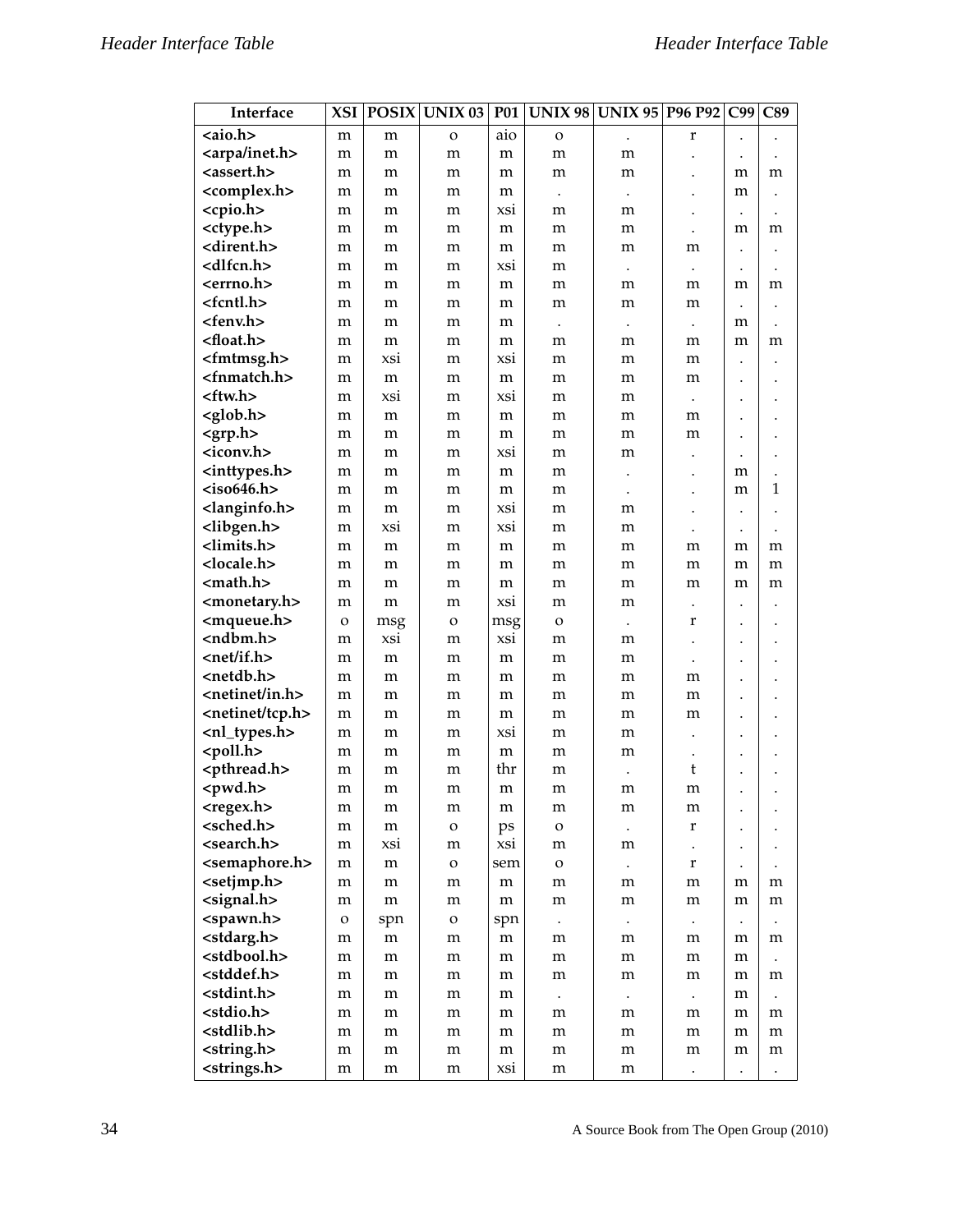| Interface                 | <b>XSI</b> |        | POSIX UNIX 03 | P01 | <b>UNIX 98</b> | <b>UNIX 95</b> | P96 P92 | C99 | C89 |
|---------------------------|------------|--------|---------------|-----|----------------|----------------|---------|-----|-----|
| <stropts.h></stropts.h>   | ob o       | ob xsr | $\Omega$      | xsr | m              | m              |         |     |     |
| <sys ipc.h=""></sys>      | m          | xsi    | m             | xsi | m              | m              |         |     |     |
| <sys mman.h=""></sys>     | m          | m      | m             | m   | m              | m              | m       |     |     |
| <sys msg.h=""></sys>      | m          | xsi    | m             | xsi | m              | m              |         |     |     |
| <sys resource.h=""></sys> | m          | xsi    | m             | xsi | m              | m              |         |     |     |
| <sys select.h=""></sys>   | m          | m      | m             | m   | m              | m              |         |     |     |
| <sys sem.h=""></sys>      | m          | xsi    | m             | xsi | m              | m              | m       |     |     |
| <sys shm.h=""></sys>      | m          | xsi    | m             | xsi | m              | m              |         |     |     |
| <sys socket.h=""></sys>   | m          | m      | m             | m   | m              | m              |         |     |     |
| <sys stat.h=""></sys>     | m          | m      | m             | m   | m              | m              | m       |     |     |
| <sys statvfs.h=""></sys>  | m          | m      | m             | xsi | m              | m              | m       |     |     |
| <sys time.h=""></sys>     | m          | xsi    | m             | xsi | m              | m              |         |     |     |
| <sys times.h=""></sys>    | m          | m      | m             | m   | m              | m              | m       |     |     |
| <sys types.h=""></sys>    | m          | m      | m             | m   | m              | m              | m       |     |     |
| <sys uio.h=""></sys>      | m          | xsi    | m             | xsi | m              | m              |         |     |     |
| $<$ sys/un.h>             | m          | m      | m             | m   | m              | m              |         |     |     |
| <sys utsname.h=""></sys>  | m          | m      | m             | m   | m              | m              | m       |     |     |
| <sys wait.h=""></sys>     | m          | m      | m             | m   | m              | m              | m       |     |     |
| <syslog.h></syslog.h>     | m          | xsi    | m             | xsi | m              | m              |         |     |     |
| <tar.h></tar.h>           | m          | m      | m             | m   | m              | m              | m       |     |     |
| <termios.h></termios.h>   | m          | m      | m             | m   | m              | m              | m       |     |     |
| <tgmath.h></tgmath.h>     | m          | m      | m             | m   |                |                |         | m   |     |
| <time.h></time.h>         | m          | m      | m             | m   | m              | m              |         | m   | m   |
| <trace.h></trace.h>       | ob o       | ob trc | $\mathbf O$   | trc |                |                |         |     |     |
| <ulimit.h></ulimit.h>     | ob         | ob xsi | m             | xsi | m              | m              |         |     |     |
| <unistd.h></unistd.h>     | m          | m      | m             | m   | m              | m              | m       |     |     |
| <utime.h></utime.h>       | ob         | ob     | m             | m   | m              | m              | m       |     |     |
| <utmpx.h></utmpx.h>       | m          | xsi    | m             | xsi | m              | m              |         |     |     |
| <wchar.h></wchar.h>       | m          | m      | m             | m   | m              | m              |         | m   | 1   |
| <wctype.h></wctype.h>     | m          | m      | m             | m   | m              | m              |         | m   | 1   |
| <wordexp.h></wordexp.h>   | m          | m      | m             | m   | m              | m              | m       |     |     |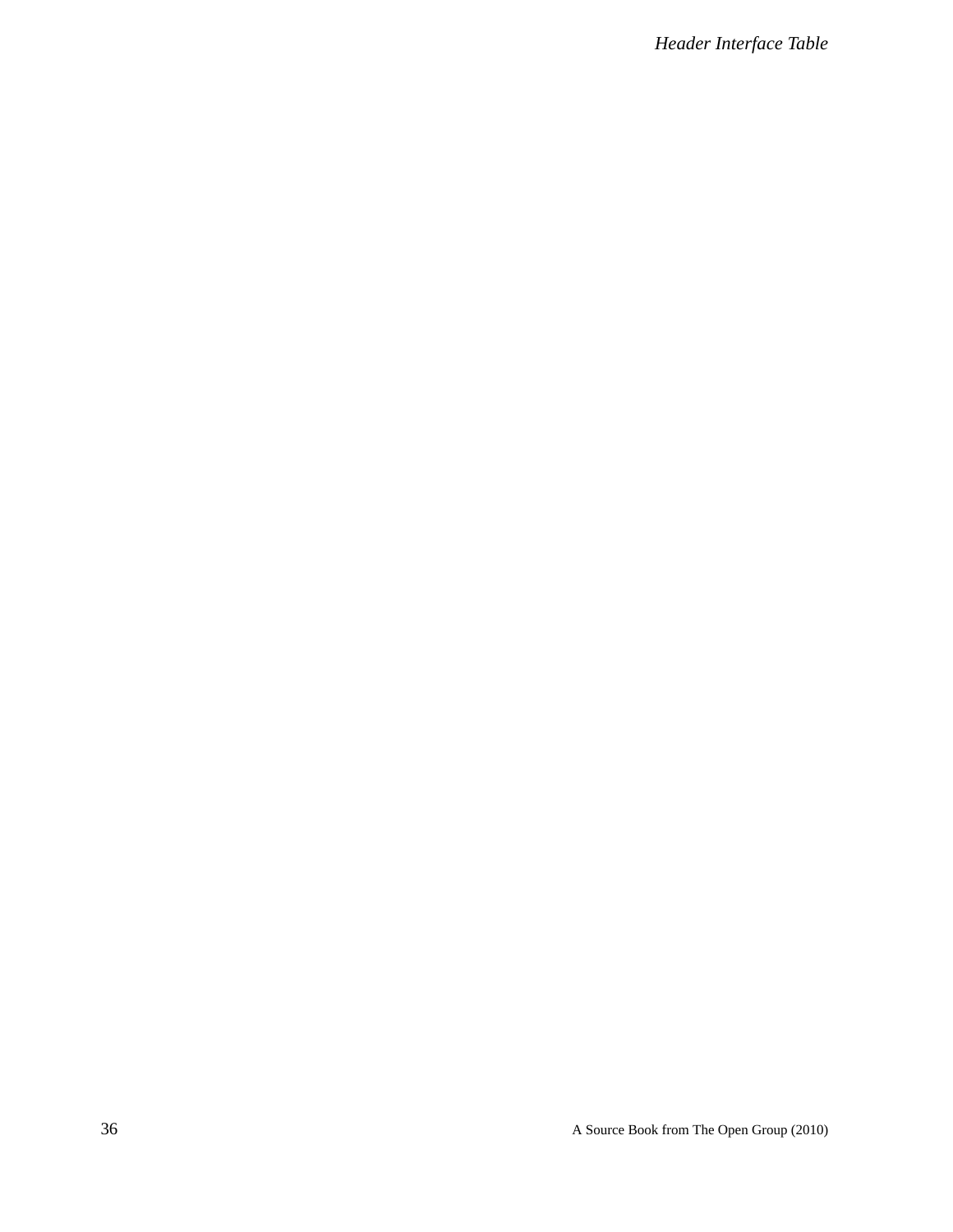# *Chapter 10 XCURSES Interface Table*

#### **10.1 Introduction**

This chapter contains tables of all the interfaces defined in , complete with an indication of their availability for the Single UNIX Specification (denoted by SUSv4), and their availability in UNIX 03, UNIX 98, UNIX 95, and Curses, Issue 3. The XCURSES interfaces are not specified for the POSIX base in IEEE Std 1003.1-2001.

There is one table for system interfaces, one for headers, and one for utilities.

The following conventions are used in columns 2 through 6:

- **m** Indicates that the interface is defined as mandatory.
- **ob** Indicates that the interface is Obsolescent, and although mandatory for the implementation, applications are discouraged from its use.
- **.** Indicates that the interface is not specified.

The tables are intended as a quick reference guide for programmers migrating to or developing applications for the Single UNIX Specification, Version 4.

#### **10.2 XCURSES Interface Table**

#### **System Interfaces**

There are 379 system interfaces listed.

| Interface       | SUS <sub>v4</sub> | <b>UNIX 03</b> | <b>UNIX 98</b> | <b>UNIX 95</b> | Curses 3 |
|-----------------|-------------------|----------------|----------------|----------------|----------|
| COLOR_PAIR()    | m                 | m              | m              | m              |          |
| COLOR PAIRS     | m                 | m              | m              | m              |          |
| <b>COLORS</b>   | m                 | m              | m              | m              |          |
| COLS            | m                 | m              | m              | m              | m        |
| <b>LINES</b>    | m                 | m              | m              | m              | m        |
| PAIR_NUMBER()   | m                 | m              | m              | m              |          |
| $add\_wch()$    | m                 | m              | m              | m              |          |
| add wchnstr()   | m                 | m              | m              | m              |          |
| $add\_wchstr()$ | m                 | m              | m              | m              |          |
| addch()         | m                 | m              | m              | m              | m        |
| addchnstr()     | m                 | m              | m              | m              |          |
| addchstr()      | m                 | m              | m              | m              |          |
| addnstr()       | m                 | m              | m              | m              |          |
| addnwstr()      | m                 | m              | m              | m              |          |
| addstr()        | m                 | m              | m              | m              | m        |
| addwstr()       | m                 | m              | m              | m              |          |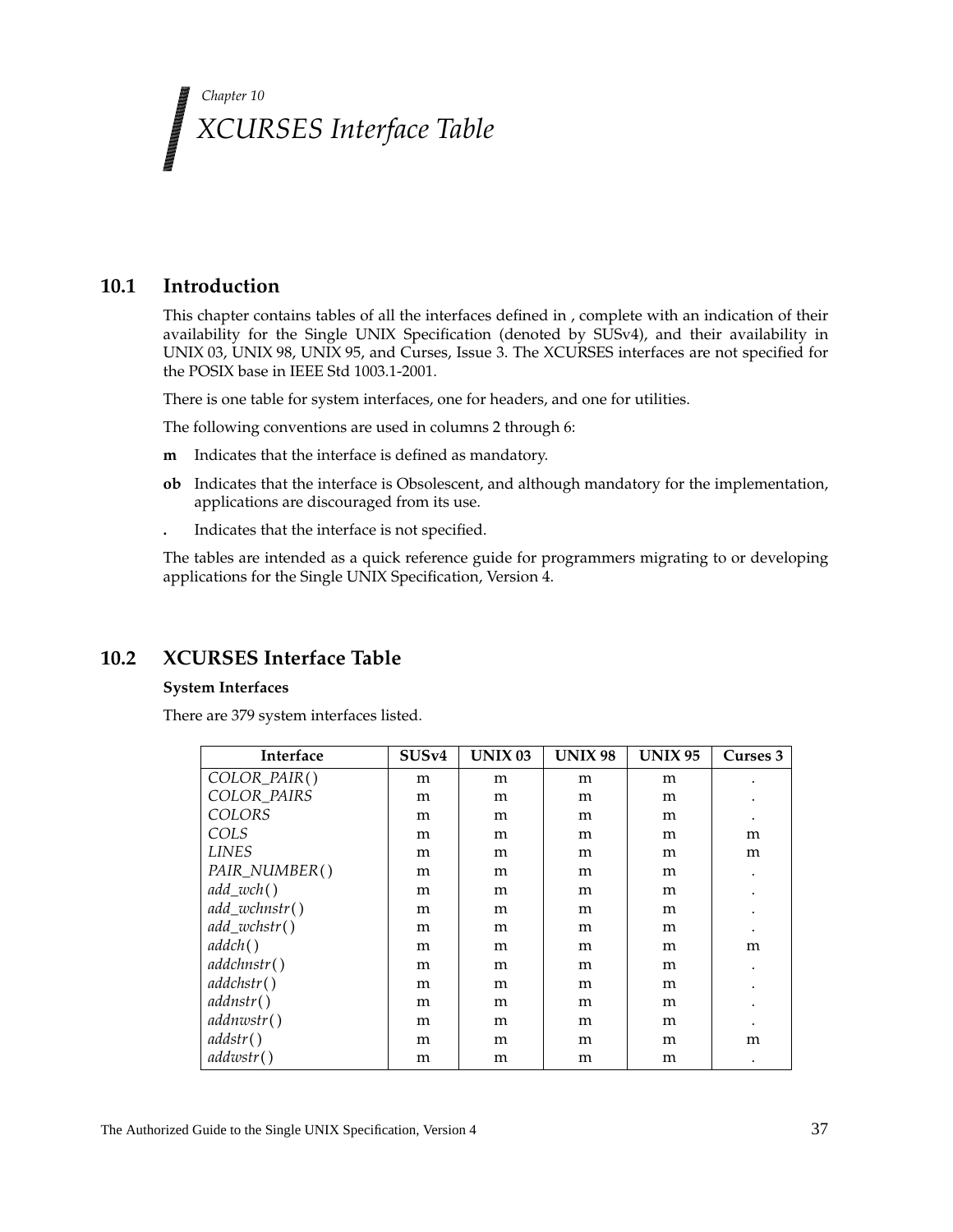| Interface              | SUS <sub>v4</sub> | <b>UNIX 03</b> | <b>UNIX 98</b> | <b>UNIX 95</b> | Curses 3  |
|------------------------|-------------------|----------------|----------------|----------------|-----------|
| $attr\_get()$          | m                 | m              | m              | m              |           |
| $attr\_off()$          | m                 | m              | m              | m              |           |
| $attr\_on()$           | m                 | m              | m              | m              |           |
| $attr\_set()$          | m                 | m              | m              | m              |           |
| $\textit{attroff}()$   | m                 | m              | m              | m              | m         |
| $\textit{attron}()$    | m                 | m              | m              | m              | m         |
| att rest()             | m                 | m              | m              | m              | m         |
| baudrate()             | m                 | m              | m              | m              | m         |
| beep()                 | m                 | m              | m              | m              | m         |
| bkgd()                 | m                 | m              | m              | m              |           |
| $bkg$ <i>dset</i> $()$ | m                 | m              | m              | m              |           |
| bkgrnd()               | m                 | m              | m              | m              |           |
| bkgrndset()            | m                 | m              | m              | m              |           |
| border()               | m                 | m              | m              | m              |           |
| border_set()           | m                 | m              | m              | m              |           |
| box()                  | m                 | m              | m              | m              | m         |
| $box\_set()$           | m                 | m              | m              | m              |           |
| can_change_color()     | m                 | m              | m              | m              |           |
| $\mathit{cbreak}( )$   | m                 | m              | m              | m              | m         |
| chgat()                | m                 | m              | m              | m              |           |
| clear()                | m                 | m              | m              | m              | m         |
| clearok()              | m                 | m              | m              | m              | m         |
| clrtobot()             | m                 | m              | m              | m              | m         |
| clrtoeol()             | m                 | m              | m              | m              | m         |
| color_content()        | m                 | m              | m              | m              |           |
| $color\_set()$         | m                 | m              | m              | m              |           |
| copywin()              | m                 | m              | m              | m              |           |
| cur_term               | m                 | m              | m              | m              |           |
| $curs\_set()$          | m                 | m              | m              | m              |           |
| curscr                 | m                 | m              | m              | m              |           |
| def_prog_mode()        | m                 | m              | m              | m              | m         |
| def_shell_mode()       | m                 | m              | m              | m              | m         |
| $del\_current()$       | m                 | m              | m              | m              |           |
| $delay\_output()$      | m                 | m              | m              | m              | m         |
| delch()                | m                 | m              | m              | m              | m         |
| deleteln()             | m                 | m              | m              | m              | m         |
| delscreen()            | m                 | m              | m              | m              | $\bullet$ |
| delwin()               | m                 | m              | m              | m              | m         |
| derwin()               | m                 | m              | m              | m              |           |
| doupdate()             | m                 | m              | m              | m              | m         |
| dupwin()               | m                 | m              | m              | m              |           |
| echo()                 | m                 | m              | m              | m              | m         |
| $echo\_wchar()$        | m                 | m              | m              | m              |           |
| echochar()             | m                 | m              | m              | m              |           |
| endwin()               | m                 | m              | m              | m              | m         |
| $\text{}$ erase()      | m                 | m              | m              | m              | m         |
| erasechar()            | m                 | m              | m              | m              | m         |
| erasewchar()           | m                 | m              | m              | m              |           |
| filter()               | m                 | m              | m              | m              |           |
| $\text{flash}()$       | m                 | m              | m              | m              | m         |
| flushinp()             | m                 | m              | m              | m              | m         |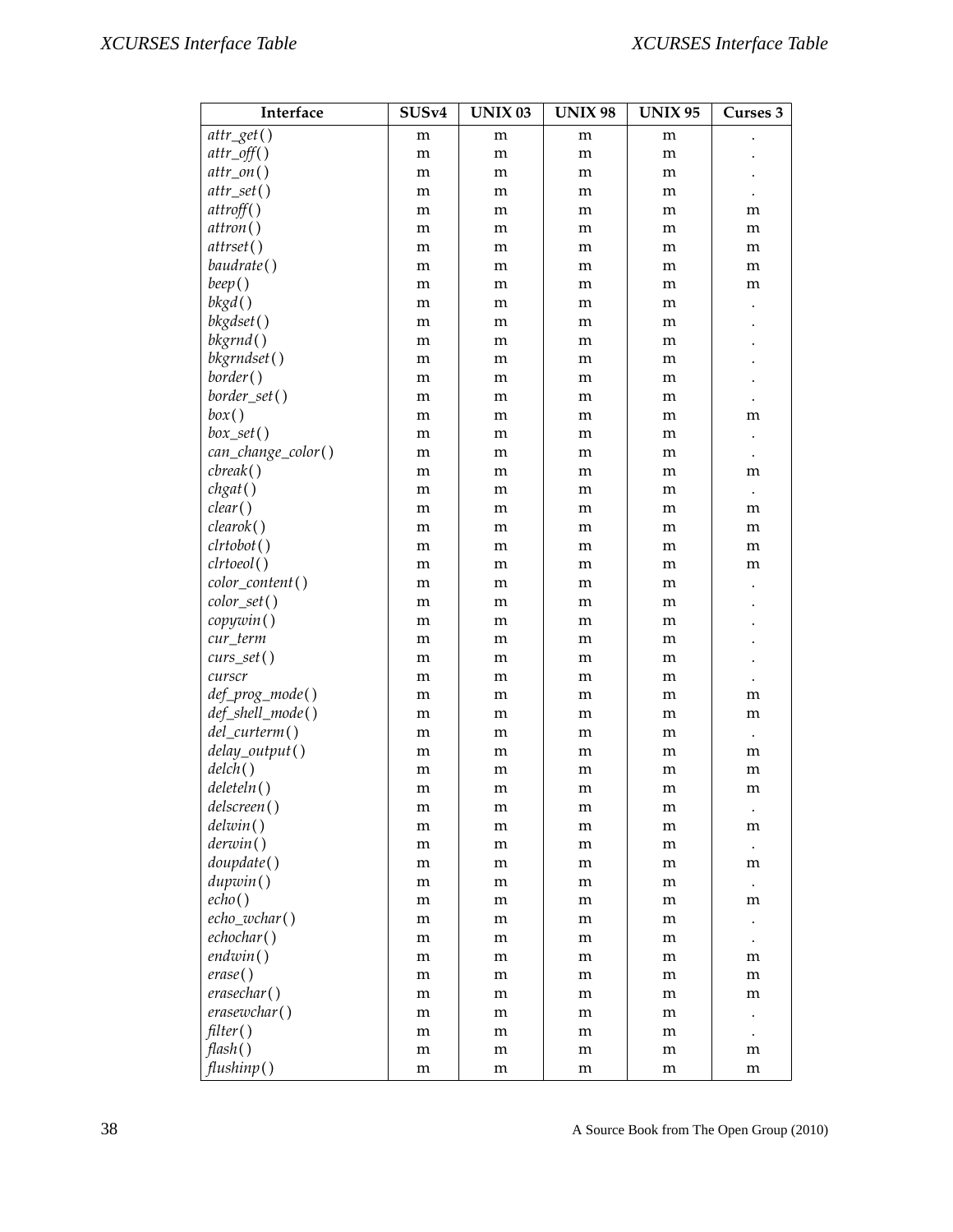| Interface                  | SUS <sub>v4</sub> | <b>UNIX 03</b> | <b>UNIX 98</b> | <b>UNIX 95</b> | Curses 3             |
|----------------------------|-------------------|----------------|----------------|----------------|----------------------|
| $get\_wch()$               | m                 | m              | m              | m              |                      |
| $get\_wstr()$              | m                 | m              | m              | m              |                      |
| getbegyx()                 | m                 | m              | m              | m              |                      |
| getbkgd()                  | m                 | m              | m              | m              |                      |
| getbkgrnd()                | m                 | m              | m              | m              |                      |
| getcchar()                 | m                 | m              | m              | m              |                      |
| getch()                    | m                 | m              | m              | m              | m                    |
| getmaxyx()                 | m                 | m              | m              | m              |                      |
| getn_wstr()                | m                 | m              | m              | m              |                      |
| getnstr()                  | m                 | m              | m              | m              |                      |
| getparty(x()               | m                 | m              | m              | m              |                      |
| getstr()                   | m                 | m              | m              | m              | m                    |
| getwin()                   | m                 | m              | m              | m              |                      |
| getyx()                    | m                 | m              | m              | m              | m                    |
| halfdelay()                | m                 | m              | m              | m              |                      |
| has_colors()               | m                 | m              | m              | m              |                      |
| $has\_ic()$                | m                 | m              | m              | m              | m                    |
| $has_i(l)$                 | m                 | m              | m              | m              | m                    |
| hline()                    | m                 | m              | m              | m              |                      |
| $hline_set()$              | m                 | m              | m              | m              |                      |
| idcok()                    | m                 | m              | m              | m              |                      |
| idlok()                    | m                 | m              | m              | m              | m                    |
| immedok()                  | m                 | m              | m              | m              |                      |
| $in\_wch()$                | m                 | m              | m              | m              |                      |
| $in\_wchnstr()$            | m                 | m              | m              | m              |                      |
| $in\_wchstr()$             | m                 | m              | m              | m              |                      |
| inch()                     | m                 | m              | m              | m              | m                    |
| in <sub>char()</sub>       | m                 | m              | m              | m              |                      |
| inchstr()                  | m                 | m              | m              | m              |                      |
| $init\_color()$            | m                 | m              | m              | m              |                      |
| $init\_pair()$             | m                 | m              | m              | m              |                      |
| initscr()                  | m                 | m              | m              | m              | m                    |
| $\text{innstr}()$          | m                 | m              | m              | m              |                      |
| in <i>n</i> x <sub>r</sub> | m                 | m              | m              | m              |                      |
| $ins\_nwstr()$             | m                 | m              | m              | m              |                      |
| $ins\_wch()$               | m                 | m              | m              | m              |                      |
| $ins\_wstr()$              | m                 | ${\bf m}$      | m              | m              | $\bullet$            |
| insch()                    | m                 | m              | m              | m              | m                    |
| insdelln()                 | m                 | m              | m              | m              | $\bullet$            |
| insertln()                 | m                 | m              | m              | m              | m                    |
| insnstr()                  | m                 | m              | m              | m              |                      |
| $\text{in} \text{str}()$   | m                 | m              | m              | m              |                      |
| instr()                    | m                 | m              | m              | m              | $\ddot{\phantom{0}}$ |
| intrflush()                | m                 | m              | m              | m              | m                    |
| inwstr()                   | m                 | m              | m              | m              |                      |
| is_linetouched()           | m                 | m              | m              | m              |                      |
| is_wintouched()            | m                 | m              | m              | m              |                      |
| isendwin()                 | m                 | m              | m              | m              |                      |
| key_name()                 | m                 | m              | m              | m              |                      |
| keyname()                  | m                 | ${\bf m}$      | m              | m              |                      |
| keypad()                   | m                 | m              | m              | m              | m                    |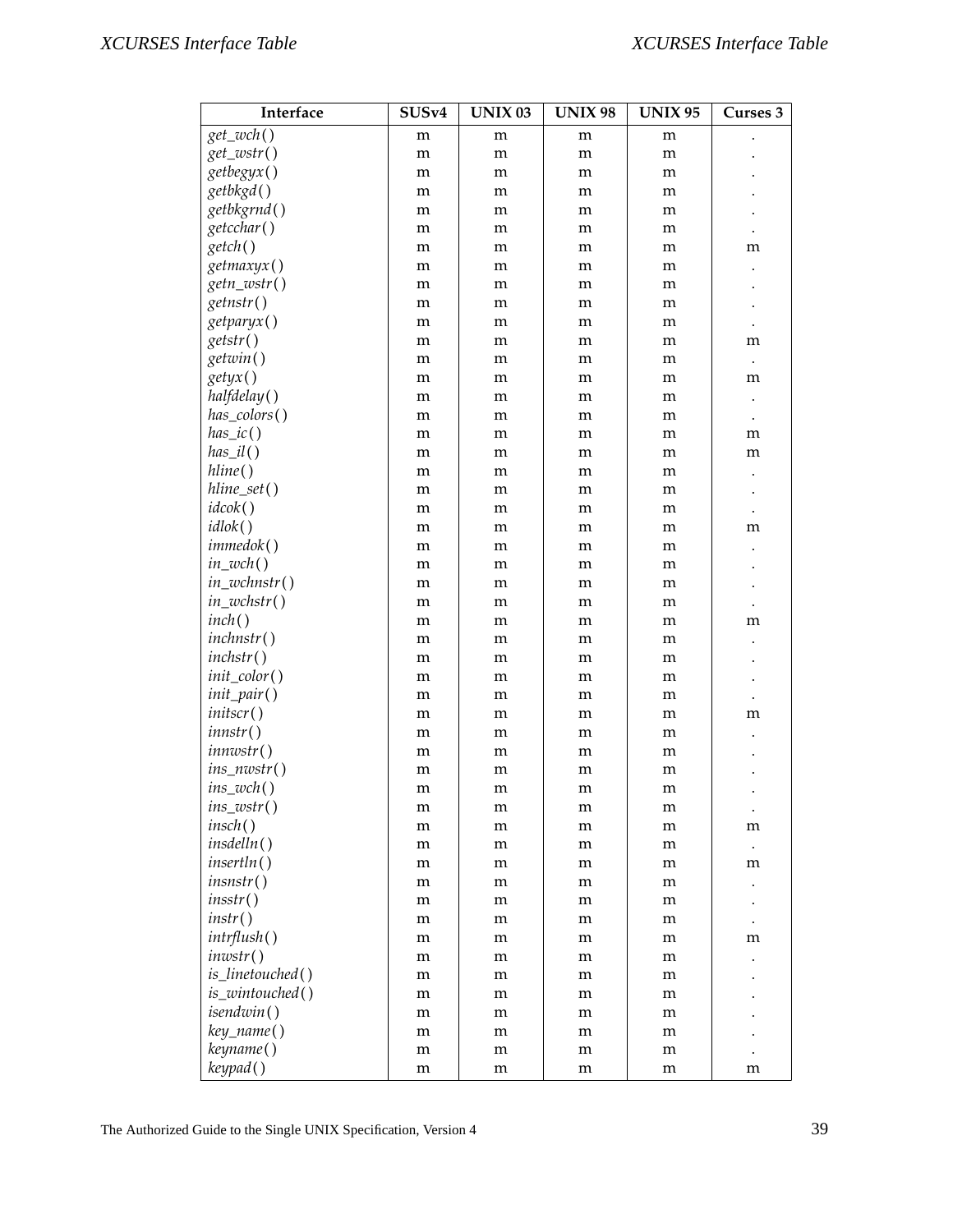| Interface                  | SUS <sub>v4</sub> | <b>UNIX 03</b> | <b>UNIX 98</b> | <b>UNIX 95</b> | Curses 3 |
|----------------------------|-------------------|----------------|----------------|----------------|----------|
| killchar()                 | m                 | m              | m              | m              | m        |
| killwchar()                | m                 | m              | m              | m              |          |
| leaveok()                  | m                 | m              | m              | m              | m        |
| longname()                 | m                 | m              | m              | m              | m        |
| meta()                     | m                 | m              | m              | m              |          |
| move()                     | m                 | m              | m              | m              | m        |
| $mvadd\_wch()$             | m                 | m              | m              | m              |          |
| mvadd_wchnstr()            | m                 | m              | m              | m              |          |
| $mvadd\_wchstr()$          | m                 | m              | m              | m              |          |
| mvaddch()                  | m                 | m              | m              | m              | m        |
| mvaddchnstr()              | m                 | m              | m              | m              |          |
| mvaddchstr()               | m                 | m              | m              | m              |          |
| $m\nu$ addnstr $()$        | m                 | m              | m              | m              |          |
| $m\nu$ addnwstr $()$       | m                 | m              | m              | m              |          |
| mvaddstr()                 | m                 | m              | m              | m              | m        |
| $m\nu$ add $wstr()$        | m                 | m              | m              | m              |          |
| mvchgat()                  | m                 | m              | m              | m              |          |
| mvcur()                    | m                 | m              | m              | m              |          |
| mvdelch()                  | m                 | m              | m              | m              | m        |
| $m \nu$ derwin $()$        | m                 | m              | m              | m              |          |
| $myget\_wch()$             | m                 | m              | m              | m              |          |
| $myget\_wstr()$            | m                 | m              | m              | m              |          |
| mvgetch()                  | m                 | m              | m              | m              | m        |
| $m \nu g$ etn_wstr()       | m                 | m              | m              | m              |          |
| $m \nu \xi$ getnstr $()$   | m                 | m              | m              | m              |          |
| $m \nu g$ etstr $()$       | m                 | m              | m              | m              | m        |
| mvhline()                  | m                 | m              | m              | m              |          |
| $m$ <i>vhline_set</i> $()$ | m                 | m              | m              | m              |          |
| $mvin\_wch()$              | m                 | m              | m              | m              |          |
| $mvin\_wchnstr()$          | m                 | m              | m              | m              |          |
| $mvin\_wchstr()$           | m                 | m              | m              | m              |          |
| mvinch()                   | m                 | m              | m              | m              | m        |
| mvinchnstr()               | m                 | m              | m              | m              |          |
| mvinchstr()                | m                 | m              | m              | m              |          |
| mvinnstr()                 | m                 | m              | m              | m              |          |
| mvinnwstr()                | m                 | m              | m              | m              |          |
| $mvins_nwstr()$            | m                 | m              | m              | m              |          |
| $mvins_$                   | m                 | m              | m              | m              |          |
| $mvins\_wstr()$            | m                 | m              | m              | m              |          |
| mvinsch()                  | m                 | m              | m              | m              | m        |
| mvinsnstr()                | m                 | m              | m              | m              |          |
| mvinstr()                  | m                 | m              | m              | m              |          |
| mvinstr()                  | m                 | m              | m              | m              |          |
| mvinwstr()                 | m                 | m              | m              | m              |          |
| $m$ <i>vprintw</i> $()$    | m                 | m              | m              | m              | m        |
| mvscanw()                  | m                 | m              | m              | m              | m        |
| $m\nu\nu$ line $()$        | m                 | m              | m              | m              |          |
| $m\nu\nu$ line_set()       | m                 | m              | m              | m              |          |
| $mvwadd\_wch()$            | m                 | m              | m              | m              |          |
| mvwadd_wchnstr()           | m                 | m              | m              | m              |          |
| mvwadd_wchstr()            | m                 | m              | m              | m              |          |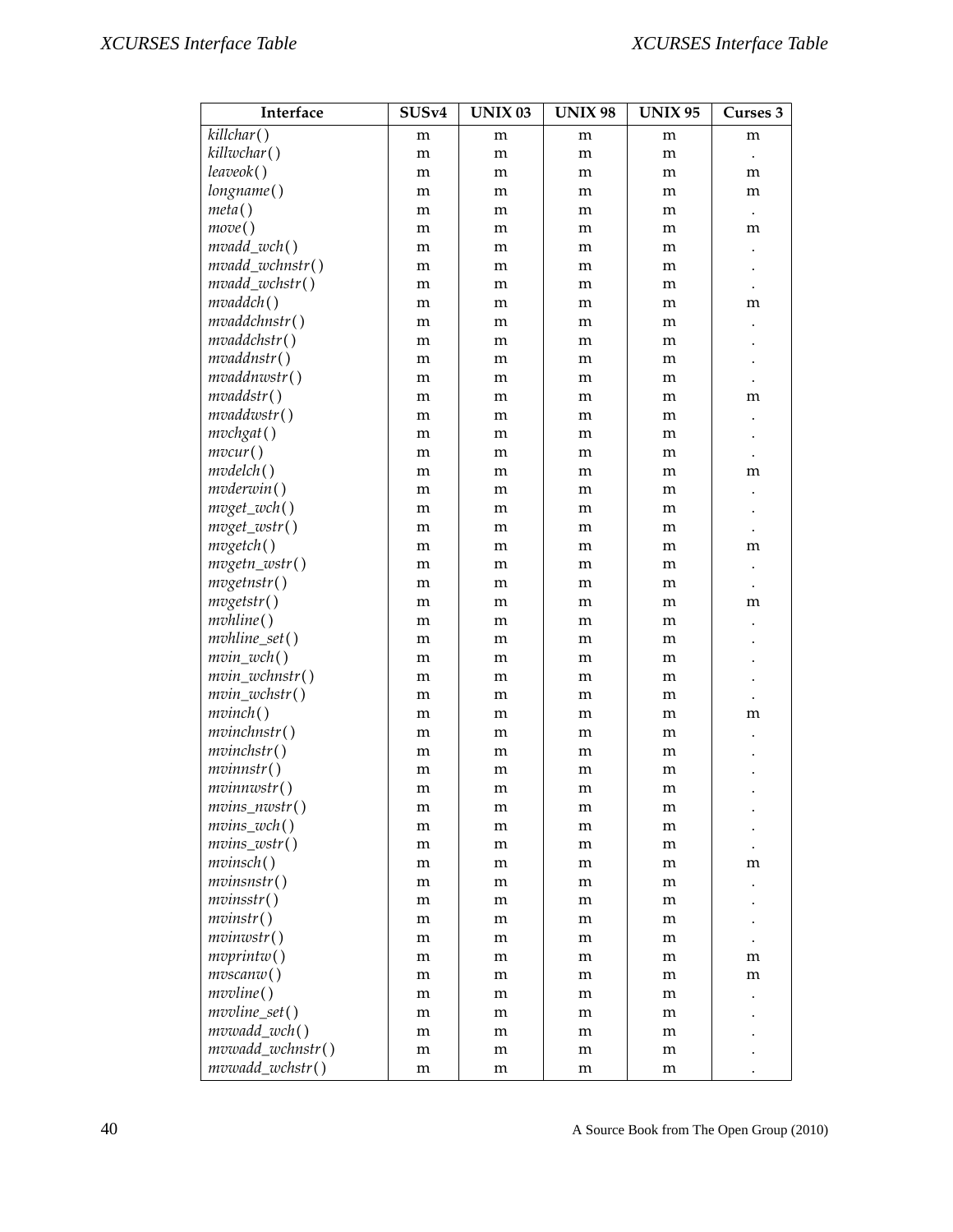| Interface                                      | SUS <sub>v4</sub> | <b>UNIX 03</b> | <b>UNIX 98</b> | <b>UNIX 95</b> | Curses 3  |
|------------------------------------------------|-------------------|----------------|----------------|----------------|-----------|
| mvwaddch()                                     | m                 | m              | m              | m              | m         |
| mvwaddchnstr()                                 | m                 | m              | m              | m              |           |
| mvwaddchstr()                                  | m                 | m              | m              | m              |           |
| mvwaddnstr()                                   | m                 | m              | m              | m              |           |
| mvwaddnwstr()                                  | m                 | m              | m              | m              |           |
| mvvaddstr()                                    | m                 | m              | m              | m              | m         |
| mvwaddwstr()                                   | m                 | m              | m              | m              |           |
| mvwchgat()                                     | m                 | m              | m              | m              |           |
| mvwde lch()                                    | m                 | m              | m              | m              | m         |
| $mvwget\_wch()$                                | m                 | m              | m              | m              |           |
| $mvwget\_wstr()$                               | m                 | m              | m              | m              |           |
| mvwgetch()                                     | m                 | m              | m              | m              | m         |
| mvwgetn_wstr()                                 | m                 | m              | m              | m              |           |
| mvwgetnstr()                                   | m                 | m              | m              | m              |           |
| mvwgetstr()                                    | m                 | m              | m              | m              | m         |
| $m\nu\nu$ <i>hline</i> $()$                    | m                 | m              | m              | m              |           |
| $m\nu\omega$ hline_set $()$                    | m                 | m              | m              | m              |           |
| m v w in()                                     | m                 | m              | m              | m              | m         |
| $m v w in \_\text{wch}()$                      | m                 | m              | m              | m              |           |
| $m$ v $win\_wchnstr()$                         | m                 | m              | m              | m              |           |
| $mvwin\_wchstr()$                              | m                 | m              | m              | m              |           |
| $m$ vwinch $()$                                | m                 | m              | m              | m              | m         |
| $m$ vwinchnstr $()$                            | m                 | m              | m              | m              |           |
| $m$ vwinchstr $()$                             | m                 | m              | m              | m              |           |
| $m\nu winnstr()$                               | m                 | m              | m              | m              |           |
| $m\nu winuwstr()$                              | m                 | m              | m              | m              |           |
| $mvwins_nwstr()$                               | m                 | m              | m              | m              |           |
| $m \overline{v} \overline{w}$ mv $w$ ins_wch() | m                 | m              | m              | m              |           |
| $mvwins\_wstr()$                               | m                 | m              | m              | m              |           |
| $m$ vwinsch $()$                               | m                 | m              | m              | m              | m         |
| mvwinsnstr()                                   | m                 | m              | m              | m              |           |
| mvwinsstr()                                    | m                 | m              | m              | m              |           |
| mvwinstr()                                     | m                 | m              | m              | m              |           |
| $m\nu winwstr()$                               | m                 | m              | m              | m              |           |
| $m \nu \nu \nu$ print $w()$                    | m                 | m              | m              | m              | m         |
| mvvscanw()                                     | m                 | m              | m              | m              | m         |
| $m\nu \nu \nu$ line $()$                       | m                 | m              | m              | m              |           |
| $mvwoline_set()$                               | m                 | m              | m              | m              |           |
| napms()                                        | m                 | m              | m              | m              |           |
| newpad()                                       | m                 | m              | m              | m              | m         |
| newterm()                                      | m                 | m              | m              | m              | m         |
| newwin()                                       | m                 | m              | m              | m              | m         |
| nl()                                           | m                 | m              | m              | m              | m         |
| nochreak()                                     | m                 | m              | m              | m              | m         |
| nodelay()                                      | m                 | m              | m              | m              | m         |
| noecho()                                       | m                 | m              | m              | m              | m         |
| nonl()                                         | m                 | m              | m              | m              | m         |
| $n$ oqiflush $()$                              | m                 | m              | m              | m              | $\bullet$ |
| norm()                                         | m                 | m              | m              | m              | m         |
| notimeout()                                    | m                 | m              | m              | m              |           |
| overlap()                                      | m                 | m              | m              | m              | m         |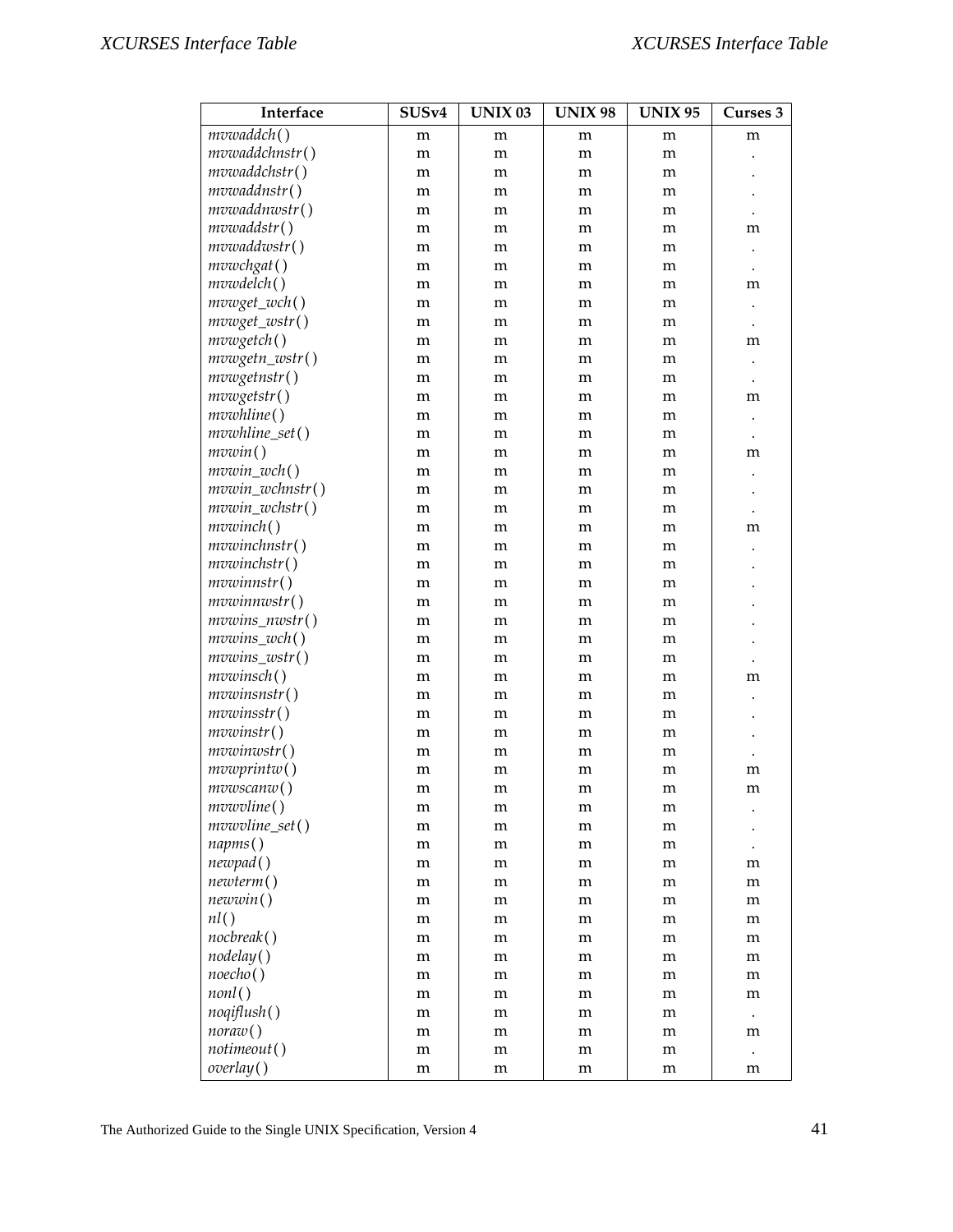| Interface                                | SUS <sub>v4</sub> | <b>UNIX 03</b> | <b>UNIX 98</b> | <b>UNIX 95</b> | Curses 3 |
|------------------------------------------|-------------------|----------------|----------------|----------------|----------|
| overwrite()                              | m                 | m              | m              | m              | m        |
| pair_content()                           | m                 | m              | m              | m              |          |
| pecho_wchar()                            | m                 | m              | m              | m              |          |
| pechochar()                              | m                 | m              | m              | m              |          |
| pnoutrefresh()                           | m                 | m              | m              | m              | m        |
| preferch()                               | m                 | m              | m              | m              | m        |
| printw()                                 | m                 | m              | m              | m              | m        |
| putp()                                   | m                 | m              | m              | m              |          |
| putwin()                                 | m                 | m              | m              | m              |          |
| qiflush()                                | m                 | m              | m              | m              |          |
| raw()                                    | m                 | m              | m              | m              | m        |
| redrawwin()                              | m                 | m              | m              | m              |          |
| refresh()                                | m                 | m              | m              | m              | m        |
| reset_prog_mode()                        | m                 | m              | m              | m              | m        |
| reset_shell_mode()                       | m                 | m              | m              | m              | m        |
| $\text{resetty}()$                       | m                 | m              | m              | m              | m        |
| restartterm()                            | m                 | m              | m              | m              |          |
| ripoffline()                             | m                 | m              | m              | m              |          |
| savetty()                                | m                 | m              | m              | m              | m        |
| scanw()                                  | m                 | m              | m              | m              | m        |
| $scr\_dump()$                            | m                 | m              | m              | m              |          |
| $scr\_init()$                            | m                 | m              | m              | m              |          |
| scr_restore()                            | m                 | m              | m              | m              |          |
| $scr\_set()$                             | m                 | m              | m              | m              |          |
| $\left\vert \mathit{scrl}\right\vert$ () | m                 | m              | m              | m              |          |
| scroll()                                 | m                 | m              | m              | m              | m        |
| scrollok()                               | m                 | m              | m              | m              | m        |
| set_curterm()                            | m                 | m              | m              | m              |          |
| $set\_term()$                            | m                 | m              | m              | m              | m        |
| setcchar()                               | m                 | m              | m              | m              |          |
| $sets \, \, \text{erg}()$                | m                 | m              | m              | m              | m        |
| setupterm()                              | m                 | m              | m              | m              |          |
| $slk\_attr\_off()$                       | m                 | m              | m              | m              |          |
| $slk\_attr\_on()$                        | m                 | m              | m              | m              |          |
| $slk\_attr\_set()$                       | m                 | m              | m              | m              |          |
| $slk\_attroff()$                         | m                 | m              | m              | m              |          |
| slk_attron()                             | m                 | m              | m              | m              |          |
| slk_attrset()                            | m                 | m              | m              | m              |          |
| $slk\_clear()$                           | m                 | m              | m              | m              |          |
| $slk\_color()$                           | m                 | m              | m              | m              |          |
| $slk\_init()$                            | m                 | m              | m              | m              |          |
| $slk\_label()$                           | m                 | m              | m              | m              |          |
| slk_noutrefresh()                        | m                 | m              | m              | m              |          |
| slk_refresh()                            | m                 | m              | m              | m              |          |
| slk_restore()                            | m                 | m              | m              | m              |          |
| $slk\_set()$                             | m                 | m              | m              | m              |          |
| $slk\_touch()$                           | m                 | m              | m              | m              |          |
| $slk\_wset()$                            | m                 | m              | m              | m              |          |
| standard()                               | m                 | m              | m              | m              | m        |
| standout()                               | m                 | m              | m              | ${\bf m}$      | m        |
| start_color()                            | m                 | m              | m              | m              |          |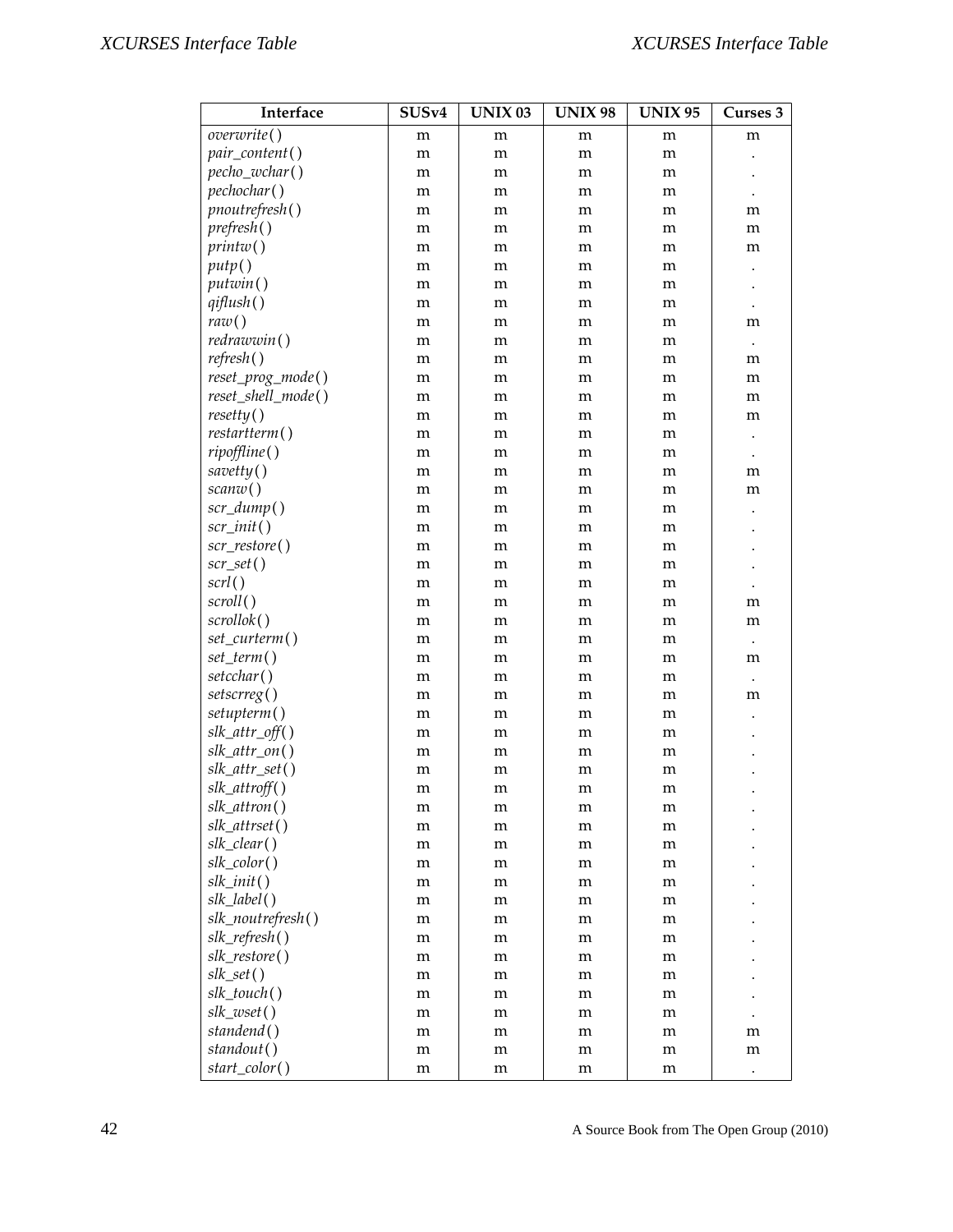| Interface                    | SUS <sub>v4</sub> | <b>UNIX 03</b> | <b>UNIX 98</b> | <b>UNIX 95</b> | Curses 3 |
|------------------------------|-------------------|----------------|----------------|----------------|----------|
| stdscr                       | m                 | m              | m              | m              | m        |
| subpad()                     | m                 | m              | m              | m              |          |
| subwin()                     | m                 | m              | m              | m              | m        |
| syncok()                     | m                 | m              | m              | m              |          |
| $term\_attrs()$              | m                 | m              | m              | m              |          |
| termattrs()                  | m                 | m              | m              | m              |          |
| termname()                   | m                 | m              | m              | m              |          |
| tigetflag()                  | m                 | m              | m              | m              |          |
| tigetnum()                   | m                 | m              | m              | m              |          |
| tigetstr()                   | m                 | m              | m              | m              |          |
| timeout()                    | m                 | m              | m              | m              |          |
| tiparm()                     | m                 |                | $\bullet$      | $\bullet$      |          |
| touchline()                  | m                 | m              | m              | m              |          |
| touchwin()                   | m                 | m              | m              | m              | m        |
| tparm()                      | ob                | m              | m              | m              |          |
| tputs()                      | m                 | m              | m              | m              |          |
| type ahead()                 | m                 | m              | m              | m              | m        |
| unctrl()                     | m                 | m              | m              | m              | m        |
| $\text{unget}\_\text{wch}()$ | m                 | m              | m              | m              |          |
| ungetch()                    | m                 | m              | m              | m              |          |
| untouchwin()                 | m                 | m              | m              | m              |          |
| $use\_env()$                 | m                 | m              | m              | m              |          |
| $vid\_attr()$                | m                 | m              | m              | m              |          |
| $vid\_puts()$                | m                 | m              | m              | m              |          |
| vidattr()                    | m                 | m              | m              | m              |          |
| vidputs()                    | m                 | m              | m              | m              |          |
| $\nu$ line $()$              | m                 | m              | m              | m              |          |
| $\nu$ <i>line_set</i> $()$   | m                 | m              | m              | m              |          |
| $vw\_printw()$               | m                 | m              | m              | m              |          |
| $vw\_scan()$                 | m                 | m              | m              | m              |          |
| $wadd\_wch()$                | m                 | m              | m              | m              |          |
| $wadd\_wchnstr()$            | m                 | m              | m              | m              |          |
| $wadd\_wchstr()$             | m                 | m              | m              | m              |          |
| waddch()                     | m                 | m              | m              | m              | m        |
| waddchnstr()                 | m                 | m              | m              | m              |          |
| waddchstr()                  | m                 | m              | m              | m              |          |
| $w$ addnstr $()$             | m                 | m              | m              | m              |          |
| $w$ addnwstr $()$            | m                 | m              | m              | ${\bf m}$      |          |
| waddr()                      | m                 | m              | m              | m              | m        |
| waddwstr()                   | m                 | m              | m              | m              |          |
| $wattr\_get()$               | m                 | m              | m              | m              |          |
| $wattr_of()$                 | m                 | m              | m              | m              |          |
| $wattr\_on()$                | m                 | m              | m              | m              |          |
| $wattr_set()$                | m                 | m              | m              | m              |          |
| $\textit{wateroff}()$        | m                 | m              | m              | m              | m        |
| $\textit{wattron}()$         | m                 | m              | m              | m              | m        |
| watterset()                  | m                 | m              | m              | m              | m        |
| $w$ b $kg$ d $()$            | m                 | m              | m              | m              |          |
| $w$ b $kg$ dset $()$         | m                 | m              | m              | m              |          |
| $v$ bkg $rnd()$              | m                 | m              | m              | m              |          |
| wbkgrndset()                 | m                 | m              | ${\bf m}$      | m              |          |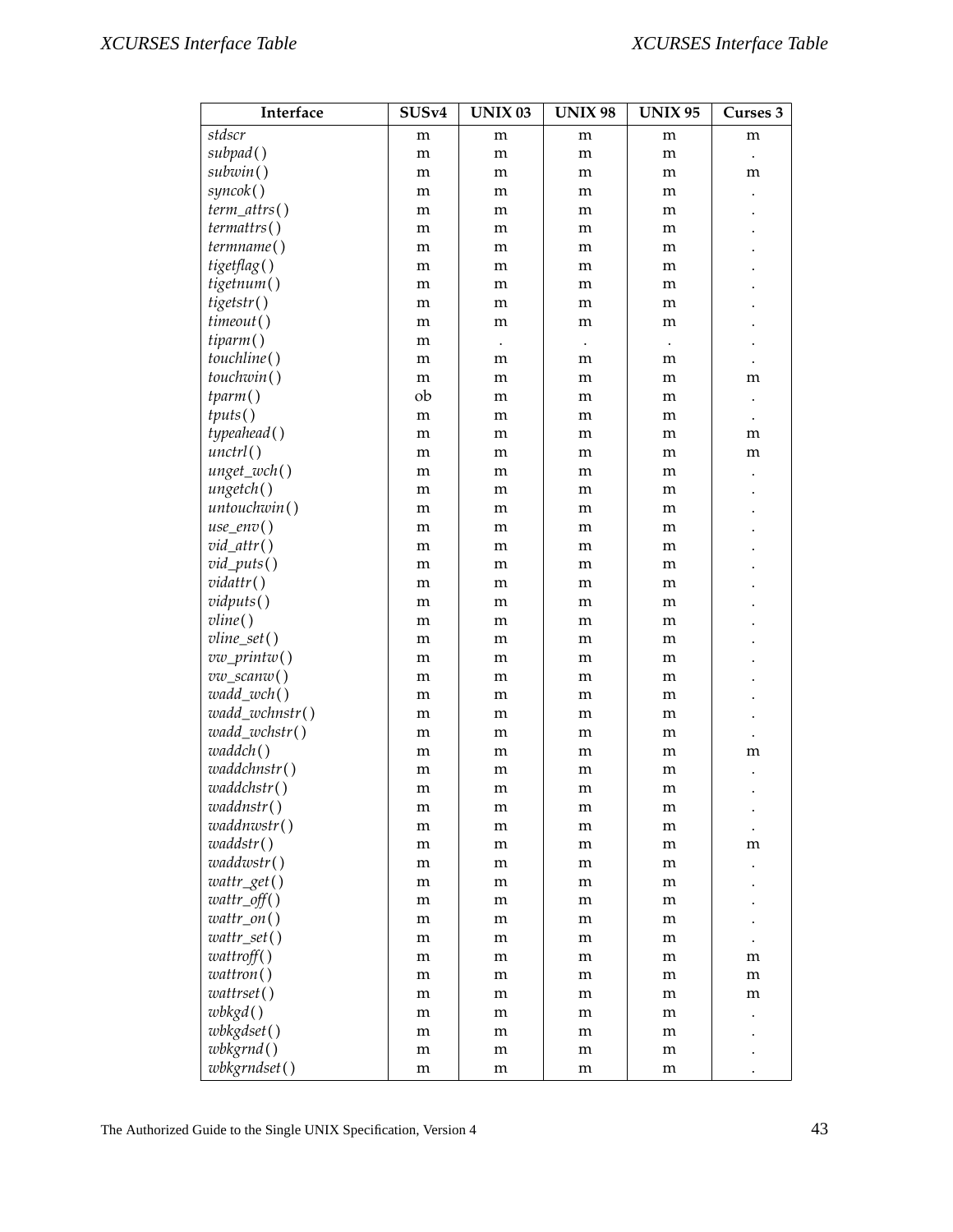| Interface            | SUS <sub>v4</sub> | <b>UNIX 03</b> | <b>UNIX 98</b> | <b>UNIX 95</b> | Curses 3  |
|----------------------|-------------------|----------------|----------------|----------------|-----------|
| vborder()            | m                 | m              | m              | m              |           |
| $wborder\_set()$     | m                 | m              | m              | m              |           |
| wchgat()             | m                 | m              | m              | m              |           |
| wclear()             | m                 | m              | m              | m              | m         |
| wclrtobot()          | m                 | m              | m              | m              | m         |
| wclrtoeol()          | m                 | m              | m              | m              | m         |
| $wcolor\_set()$      | m                 | m              | m              | m              |           |
| wcursyncup()         | m                 | m              | m              | m              |           |
| wdelch()             | m                 | m              | m              | m              | m         |
| wdeleteln()          | m                 | m              | m              | m              | m         |
| $wecho_$             | m                 | m              | m              | m              |           |
| wechochar()          | m                 | m              | m              | m              |           |
| were()               | m                 | m              | m              | m              | m         |
| $wget\_wch()$        | m                 | m              | m              | m              |           |
| $wget\_wstr()$       | m                 | m              | m              | m              |           |
| wgetbkgrnd()         | m                 | m              | m              | m              |           |
| wgetch()             | m                 | m              | m              | m              | m         |
| $w$ getn_wstr $()$   | m                 | m              | m              | m              |           |
| wgetnstr()           | m                 | m              | m              | m              |           |
| wgets(r)             | m                 | m              | m              | m              | m         |
| while()              | m                 | m              | m              | m              |           |
| $while\_set()$       | m                 | m              | m              | m              |           |
| $win\_wch()$         | m                 | m              | m              | m              |           |
| $win\_wchnstr()$     | m                 | m              | m              | m              |           |
| $win\_wchstr()$      | m                 | m              | m              | m              |           |
| winch()              | m                 | m              | m              | m              | m         |
| winchnstr()          | m                 | m              | m              | m              |           |
| winchstr()           | m                 | m              | m              | m              |           |
| winnstr()            | m                 | m              | m              | m              |           |
| winnwstr()           | m                 | m              | m              | m              |           |
| $wins\_nwstr()$      | m                 | m              | m              | m              |           |
| $wins\_wch()$        | m                 | m              | m              | m              |           |
| $wins\_wstr()$       | m                 | m              | m              | m              |           |
| winsch()             | m                 | m              | m              | m              | m         |
| winsdelln()          | m                 | m              | m              | m              |           |
| winsertln()          | m                 | m              | m              | m              | m         |
| winsnstr()           | m                 | m              | m              | m              |           |
| winsstr()            | m                 | m              | m              | m              |           |
| winstr()             | m                 | m              | m              | m              |           |
| $w$ <i>inwstr</i> () | m                 | m              | m              | m              |           |
| wmove()              | m                 | m              | m              | m              | m         |
| $w\nu\nu$            | m                 | m              | m              | m              | m         |
| wprintw()            | m                 | m              | m              | m              | m         |
| wredrawln()          | m                 | m              | m              | m              |           |
| wrefresh()           | m                 | m              | m              | m              | m         |
| wscanw()             | m                 | m              | m              | m              | m         |
| wscrl()              | m                 | m              | m              | m              |           |
| wsetscrreg()         | m                 | m              | m              | m              | m         |
| $w$ standend $()$    | m                 | m              | m              | m              | m         |
| $w$ standout $()$    | m                 | m              | m              | m              | m         |
| $w$ syncdown $()$    | m                 | m              | m              | m              | $\bullet$ |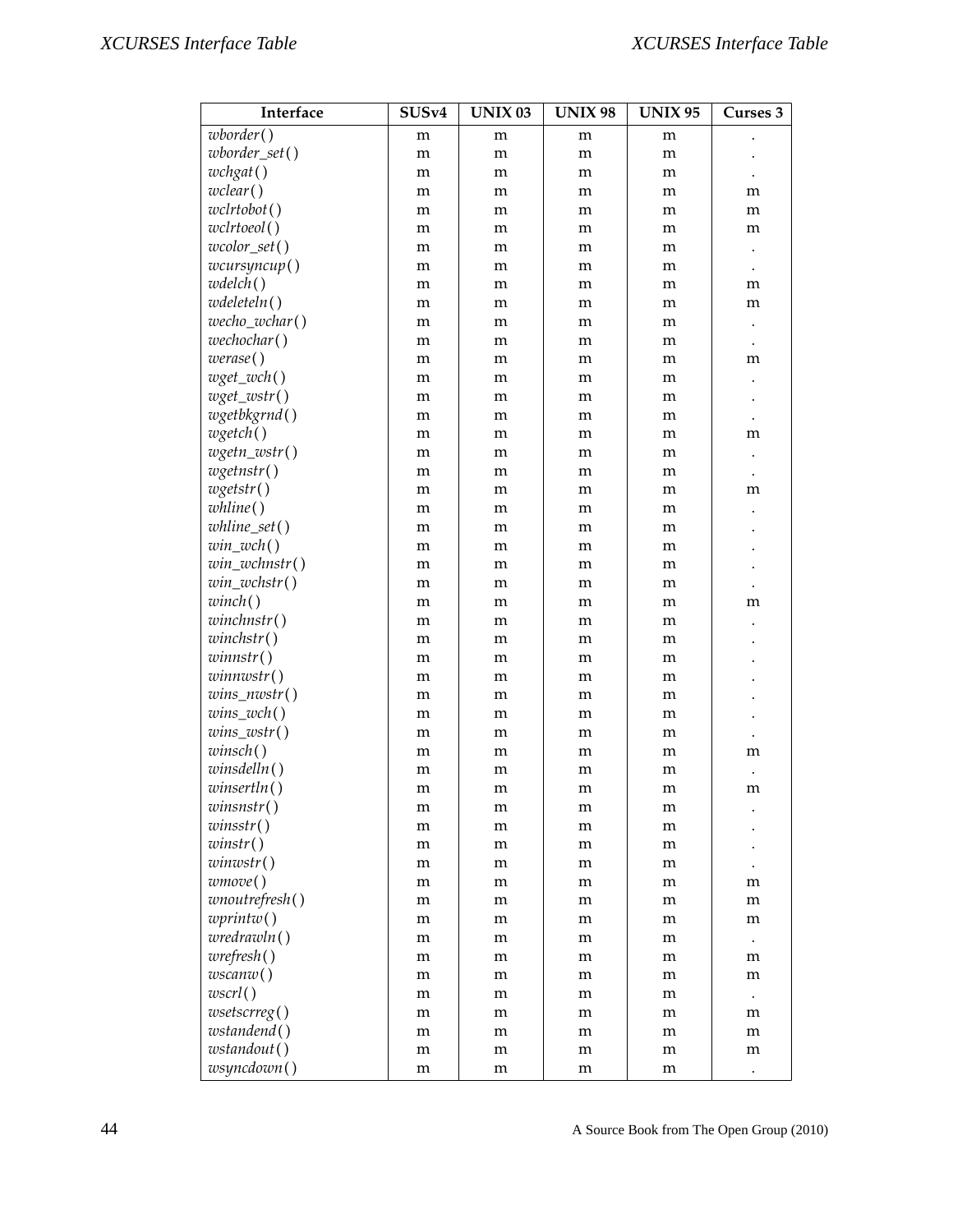| <b>Interface</b> | SUSv4 | <b>UNIX 03</b> | <b>UNIX 98</b> | <b>UNIX 95</b> | Curses $31$ |
|------------------|-------|----------------|----------------|----------------|-------------|
| wsyncup()        | m     | m              | m              | m              |             |
| wtimeout()       | m     | m              | m              | m              |             |
| $w$ touchln $()$ | m     | m              | m              | m              |             |
| wunctrl()        | m     | m              | m              | m              |             |
| woline()         | m     | m              | m              | m              |             |
| $woline\_set()$  | m     | m              | m              | m              |             |

#### **Headers**

| Interface             | SUS <sub>v</sub> 4 | UNIX 03 | <b>UNIX 98</b> | <b>UNIX 95</b> | Curses 3 |
|-----------------------|--------------------|---------|----------------|----------------|----------|
| <curses.h></curses.h> | m                  | m       | m              | m              | m        |
| <term.h></term.h>     | m                  | m       | m              | m              |          |
| $<$ unctrl.h $>$      | m                  | m       | m              | m              | m        |

#### **Utilities**

Note that the *tput* entry here is for the fully-specified *tput* utility in , not the minimally-specified *tput* utility in XCU, Issue 7, which has an entry in the table in [Chapter 8](#page-28-0) (on page 27).

| Interface | SUSv4 | <b>UNIX 03</b> | <b>UNIX 98</b> | <b>UNIX 95</b> | <b>Curses 3</b> |
|-----------|-------|----------------|----------------|----------------|-----------------|
| infocmp   | m     |                |                |                |                 |
| tic       | m     |                |                |                |                 |
| tvut      | m     |                |                |                |                 |
| untic     | m     |                |                |                |                 |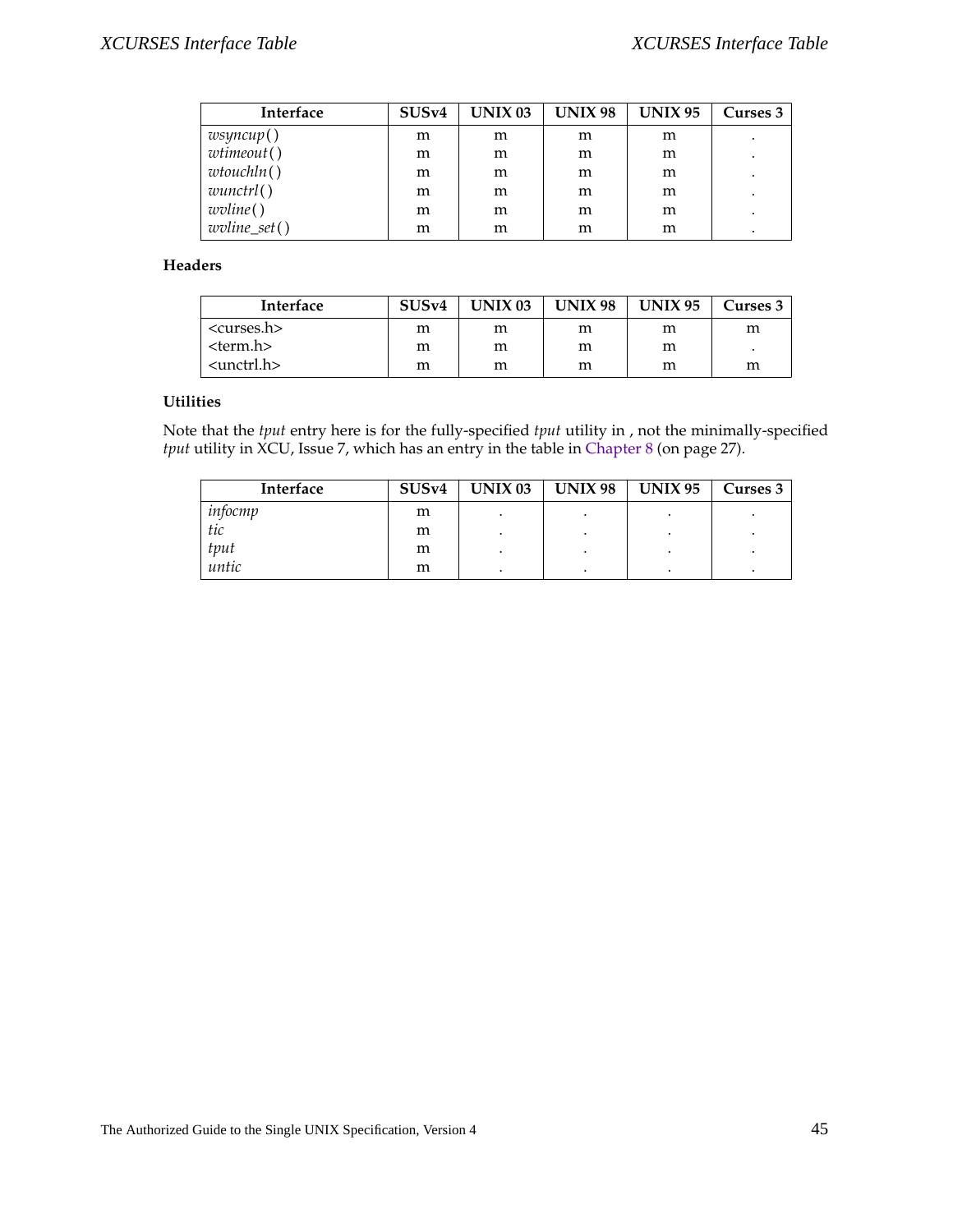*XCURSES Interface Table*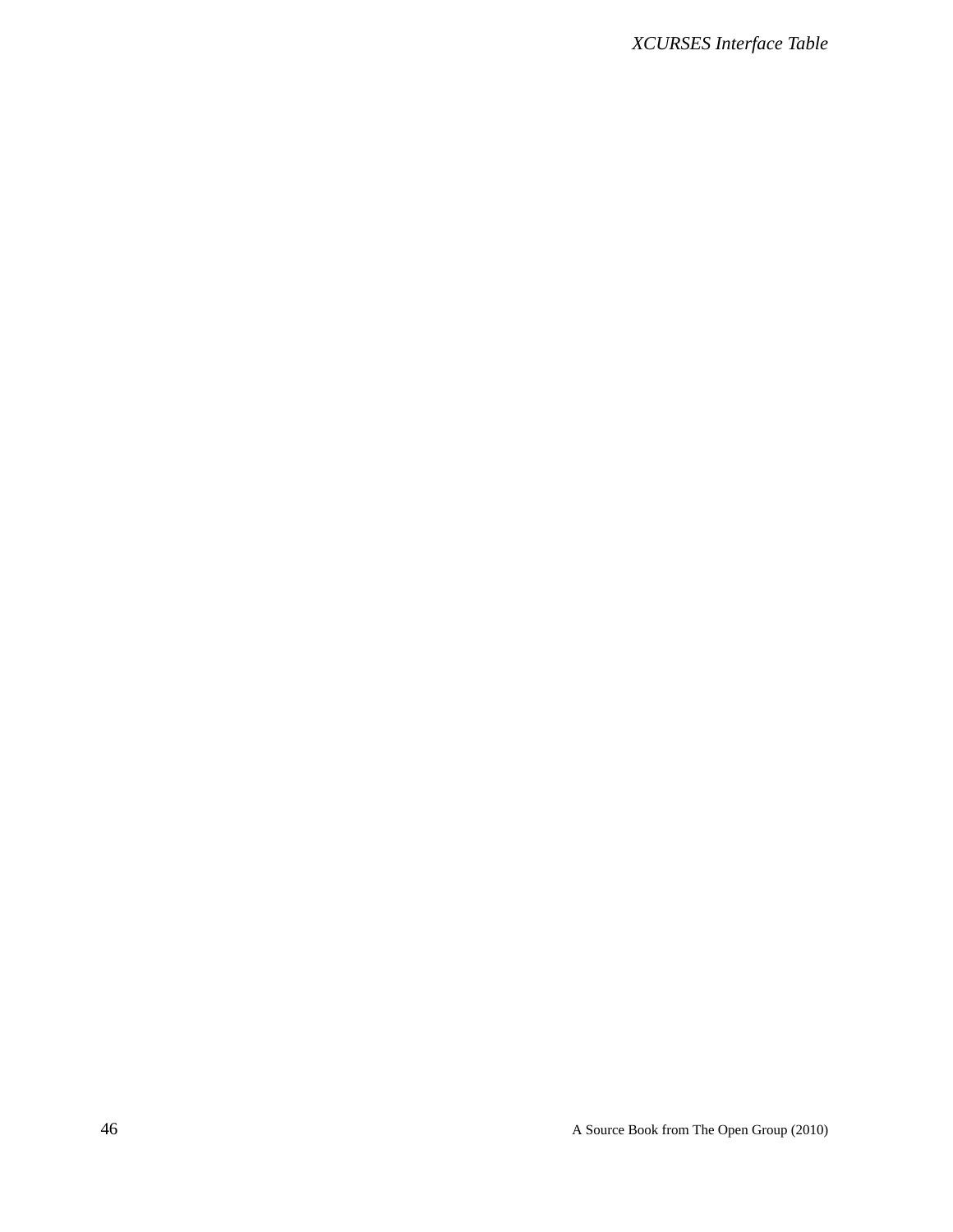# Index

| external variable |  |
|-------------------|--|
|                   |  |
|                   |  |
| function          |  |
|                   |  |
| header            |  |
|                   |  |
| macro             |  |
|                   |  |
| utility           |  |
|                   |  |
| <b>XCURSES</b>    |  |
|                   |  |